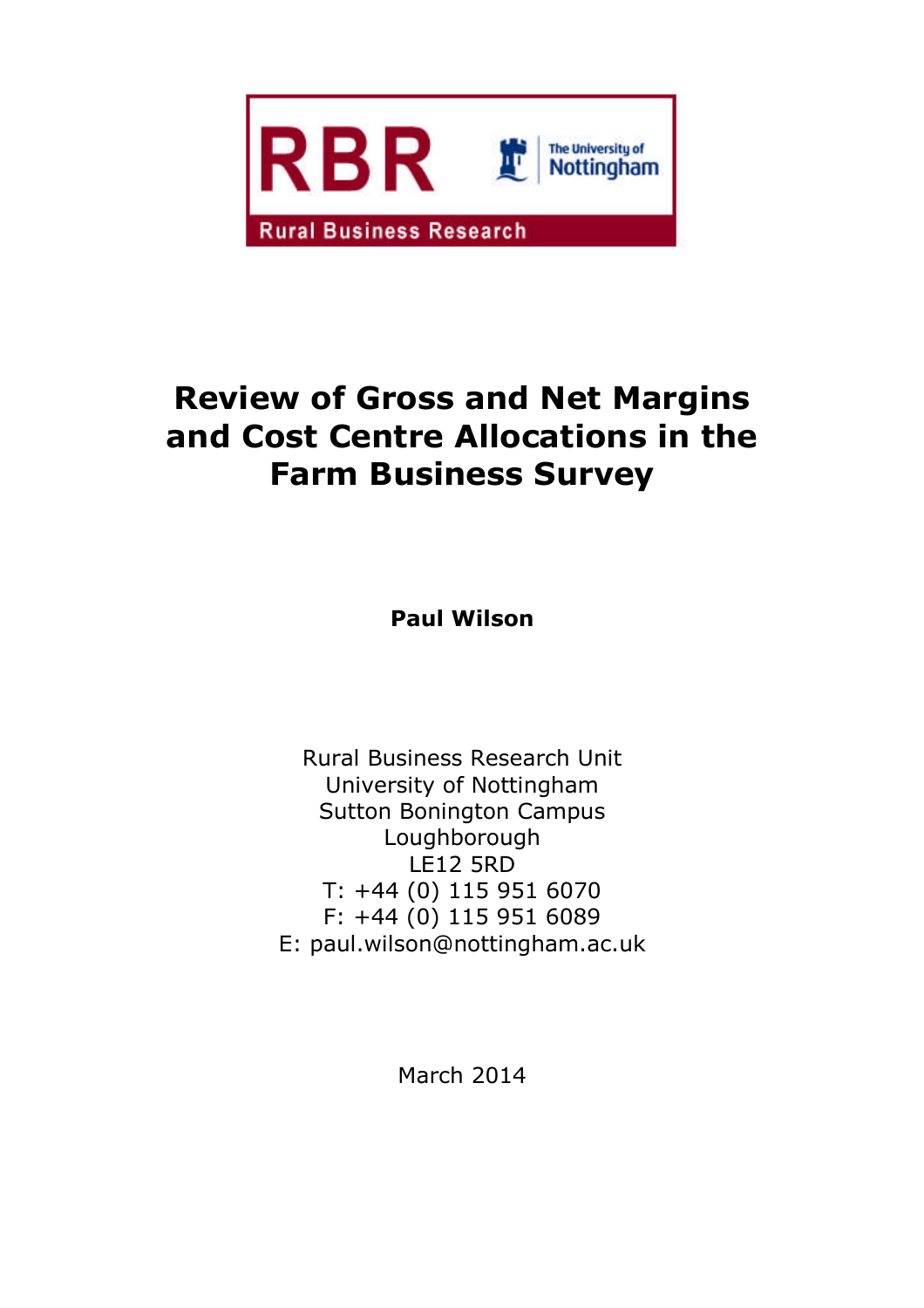## <span id="page-1-0"></span>**Acknowledgments**

Thanks to Defra for funding this research and to Selina Matthews, Lindsey Clothier and Katherine Merrett (Defra) for constructive comments on a draft of this report. The views and comments expressed herein are those of the author alone.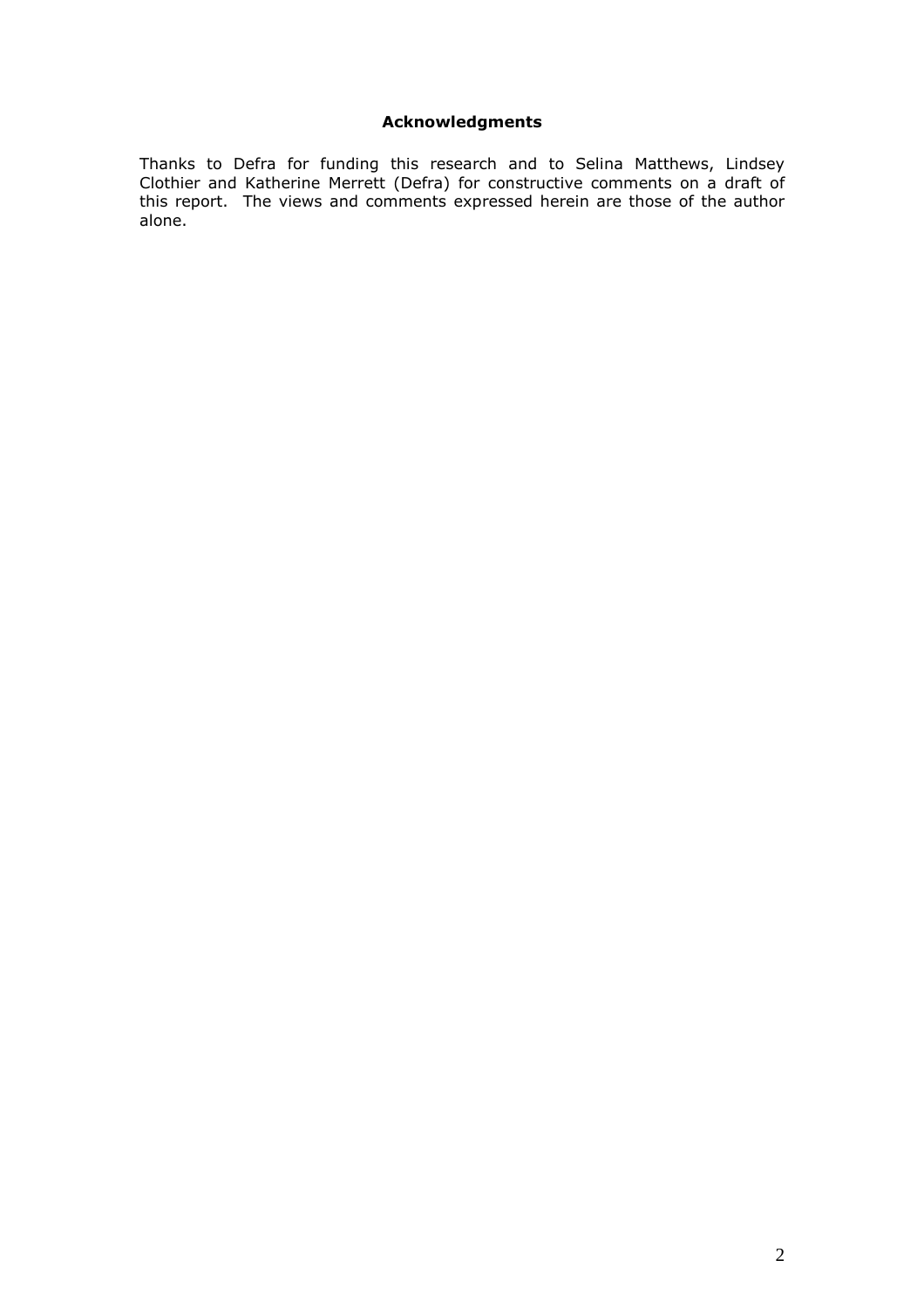# <span id="page-2-0"></span>**Executive Summary**

## **Background**

- In 2008/09 a methodology was adopted for the apportionment of fixed costs between the four cost-centre categories defined within the FBS; moreover the agricultural enterprise net margins have not been empirically reviewed since 2007/08.
- The aim of this report is to assess the allocation of fixed costs across each of the four cost centres, and also across enterprises within the agricultural cost centre and suggest improvements for methodological developments where appropriate and/or confirm appropriateness of current methodologies.

#### **Data and Methodology**

- Enterprise level data for 15 key agricultural enterprise categories are taken from the 2008/09 to 2012/13 FBS returns for England and cost centre data were taken for all farm types (separately and in aggregate) from 2006/07 to 2012/13.
- Drawing upon statistical tests of the hypothesis of no difference in the mean value of individual variables across specific farm groupings for agricultural enterprises, and sense checking the fixed costs allocated across the four cost centres, a range of key findings were established.

#### **Arable Crops**

- For cereal crops, the allocation of labour and machinery is argued to be feasible, however the labour allocation for oilseed rape is greater than would be expected; examining results by farm type groups, fixed costs allocated to combinable crops are generally greater on General Copping farms than cereal farms, while on Mixed farms, lower fixed costs are allocated to combinable crops than on Cereal farms.
- For root crops, labour and machinery allocation for potatoes are feasible; however, for sugar beet, machinery cost allocation is substantially lower than would be expected.
- Differences are observed for land costs between Cereals and General Cropping farm types driven by land quality and land / building infrastructure specific to potato enterprises.

#### **Livestock Enterprises**

- Specialist dairy farms incur greater fixed costs per cow than non-specialist dairy farms, driven by the more intensive nature of production on specialist dairy farms.
- For layer and pig enterprises there are no patterns which emerge to indicate that the cost allocations to these enterprises are incorrect.
- For LFA Grazing Livestock (Ewes and Sucklers) any differences in fixed costs of production between specialist farms and non-specialist farms are in line with the differences in the intensity of production observed.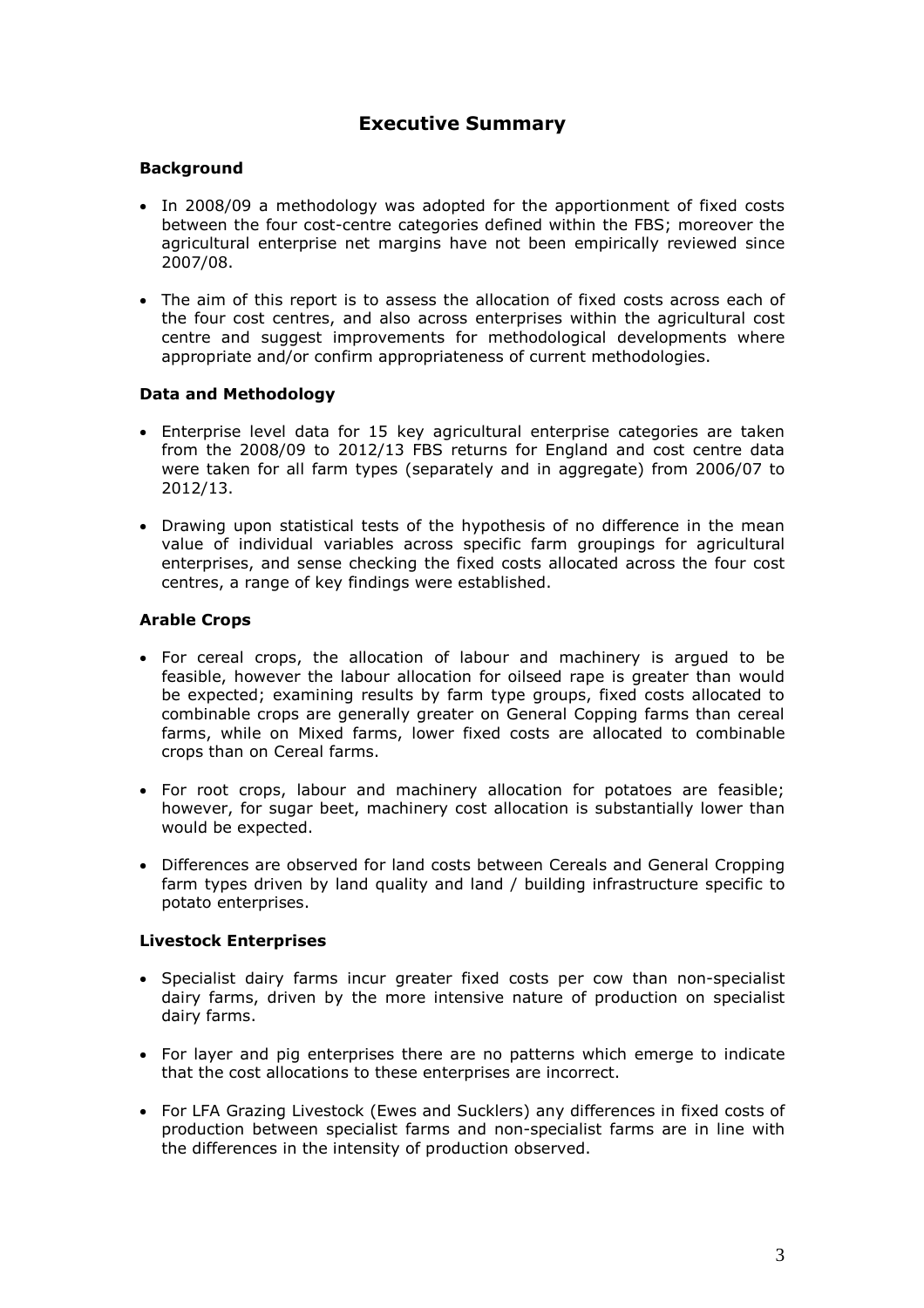On Lowland Grazing Livestock farms, labour costs on Cereal and Mixed farms for sheep and beef production are significantly and substantially greater than those observed on Lowland Grazing Livestock farms.

## **Cost Centres**

- With respect to fixed cost allocation across the four centres, methodological changes introduced in 2008/09 have led to increases in the fixed costs apportioned to the non-agricultural cost centres, which are broadly argued to be appropriate.
- The allocation of land costs to SPS is lower than would be expected, at 7 to 11% of total SPS value indicating that land costs are over-allocated to agriculture and under-allocated to the SPS cost centre.

## **Recommendations**

- Revised labour coefficients for a range of crop and animal enterprises are proposed that address the issues raised above.
- A revised machinery coefficient for sugar beet is proposed.
- It is recommended that a facility for the direct allocation of land infrastructure or building costs to specific enterprises be considered for either specific key enterprises (e.g. potatoes), or for all enterprises where researchers and farmers agree that specific land infrastructure and building costs be directly allocated.
- Within the methodology for cost allocation between the four cost centres, it is recommended that the damping factor for land for the SPS cost centre be removed.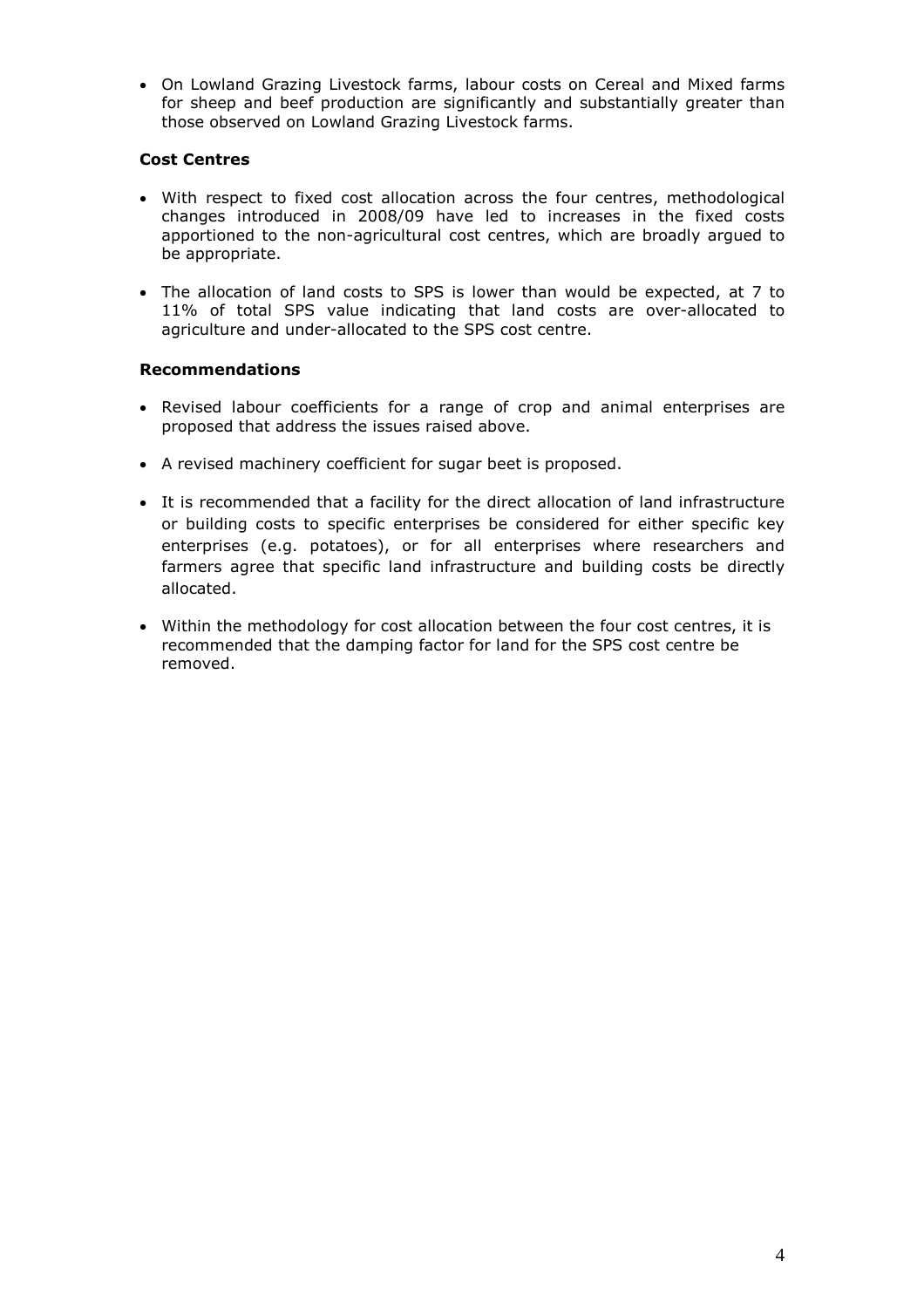## <span id="page-4-0"></span>**Table of Contents**

| 1.                                                                         |  |
|----------------------------------------------------------------------------|--|
| 1.1                                                                        |  |
| 1.2                                                                        |  |
| 1.3                                                                        |  |
| 2.                                                                         |  |
| 2.1                                                                        |  |
| 2.2                                                                        |  |
| 2.3                                                                        |  |
| 2.4                                                                        |  |
| 2.5                                                                        |  |
| 2.6                                                                        |  |
| 3.                                                                         |  |
| 3.1                                                                        |  |
| 4.                                                                         |  |
| 4.1                                                                        |  |
|                                                                            |  |
|                                                                            |  |
|                                                                            |  |
| 4.2                                                                        |  |
|                                                                            |  |
|                                                                            |  |
|                                                                            |  |
|                                                                            |  |
| Appendix 1: Methodology for the Allocation and Apportionment of Costs in   |  |
| Section I (Diversified Activities, Single Payment Scheme, Agri-Environment |  |
| Schemes) in the Farm Business Survey in England and Wales 32               |  |
| Appendix 2: Detailed Results by Enterprise 2008/09 to 2012/13  39          |  |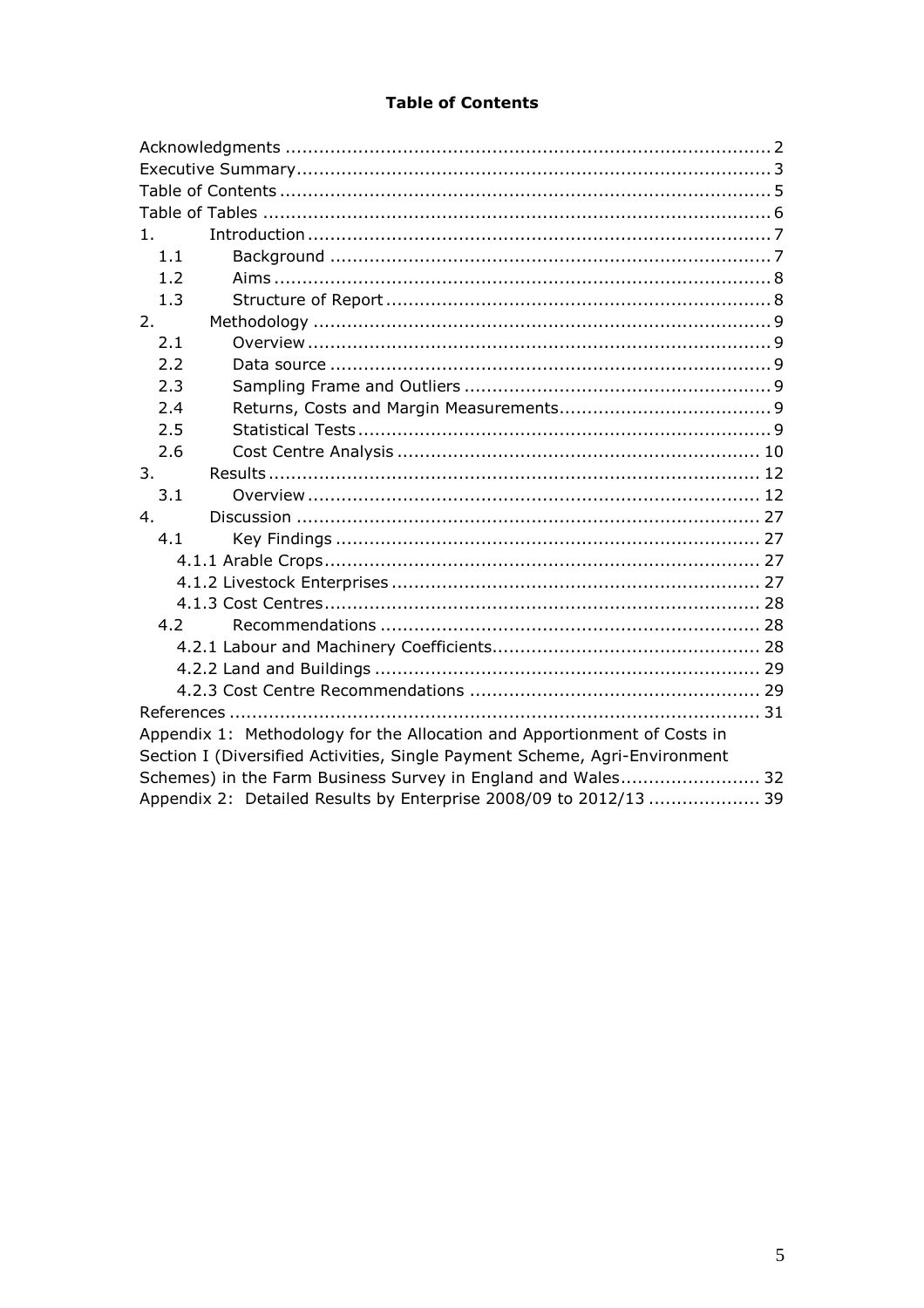# <span id="page-5-0"></span>**Table of Tables**

| Table 3.2: Overview of Winter Wheat Results between 2008/09 and 2012/1313              |
|----------------------------------------------------------------------------------------|
| Table 3.3: Overview of Winter Barley Results between 2008/09 and 2012/1314             |
| Table 3.4: Overview of Spring Barley Results between 2008/09 and 2012/1314             |
| Table 3.5: Overview of Oilseed Rape Results between 2008/09 and 2012/1315              |
| Table 3.6: Overview of Main Crop Potato Results between 2008/09 and 2012/1316          |
| Table 3.7: Overview of Sugar Beet Results between 2008/09 and 2012/1316                |
| Table 3.8: Overview of Sugar Beet Results by Contractor Use between 2009/10 and        |
| Table 3.9: Overview of Dairy Results between 2008/09 and 2012/1318                     |
| Table 3.10: Overview of Layer Results between 2008/09 and 2012/1319                    |
| Table 3.11: Overview of Pig Results between 2008/09 and 2012/1319                      |
| Table 3.12: Overview of LFA Ewes Results between 2008/09 and 2012/1320                 |
| Table 3.13: Overview of LFA Suckler Results between 2008/09 and 2012/1320              |
| Table 3.14: Overview of Lowland Ewes Results between 2008/09 and 2012/1321             |
| Table 3.15: Overview of Lowland Suckler Results between 2008/09 and 2012/1322          |
| Table 3.16: Overview of Fat Cattle (Suckler) Results between 2008/09 and 2012/13       |
| Table 3.17: Cereals Farm Type: Combinable Cropping Summary Results 2008/09 to          |
| Table 3.18: General Cropping Summary Results 2008/09 to 2012/1325                      |
| Table 3.19: Cost centre allocation of costs £/farm and £/ha for All Farms 2008/2009 to |
| Table 4.1: Empirical results from FBS 2008/09 to 2012/13 against calculated labour     |
|                                                                                        |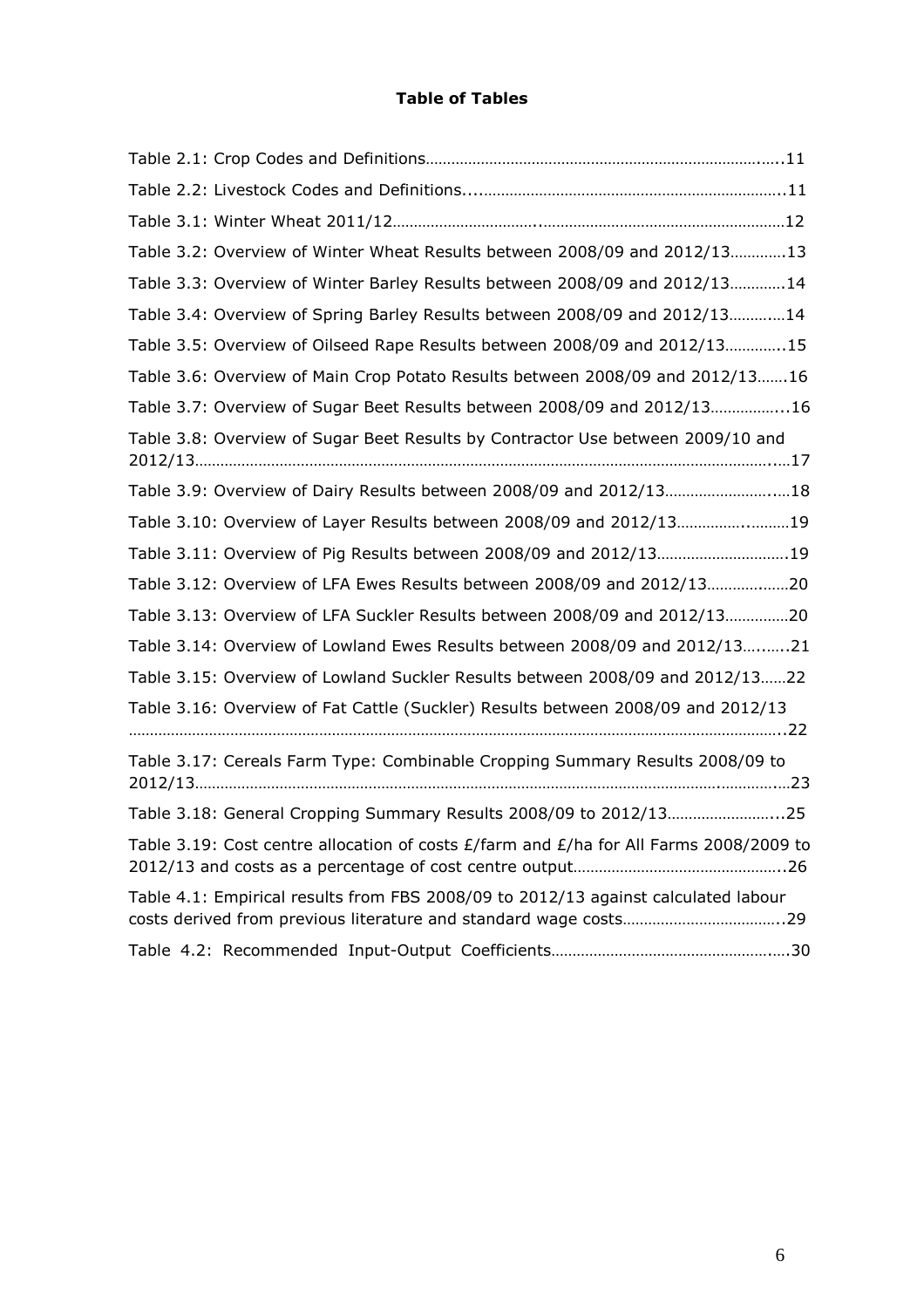## <span id="page-6-0"></span>**1. Introduction**

## <span id="page-6-1"></span>**1.1 Background**

The methodology for apportioning costs within the agricultural cost centre of the Farm Business Survey (FBS) to individual enterprise was introduced in 2004/2005. Previous analyses have empirically and methodologically reviewed the approach. Wilson and Robertson's (2006a) analysis examined FBS and Special Study (SS) data sources for cereals and oilseeds from the 2004/2005 FBS year, and Wilson and Robertson (2006b) analysed fixed costs for livestock enterprises drawing upon FBS and SS data in order to compare costs and revenues derived from these two approaches. Wilson's (2006) analysis of labour, machinery and contract costs focused upon potato and sugar beet production. These studies concluded that that the methodology underlying the apportionment of fixed costs in the FBS was appropriate, but with a need to revise a number of input-output coefficients upon which the methodology relies. Wilson's (2008) analysis from 2004/05 and 2005/06 FBS data considered 24 enterprises focusing upon the impact of CAP reform decoupling on the appropriate methodology and coefficients. The most contemporary study (Wilson and Cherry, 2010) examined the 2006/07 and 2007/08 FBS data and found no compelling evidence for making any changes to the methodology for allocating agricultural costs to individual agricultural enterprises. However, since 2008/09 a methodological change in allocation and apportionment of fixed costs across agricultural and nonagricultural enterprises has been in place (Wilson *et al*., 2009), described in Appendix 1. This methodological development introduced the allocation and apportionment of fixed costs to cost centres. Within this, various costs were allocated on the basis of the overall output of the costs centre, or the gross margin generated by the cost centre. In order to account for the lower input demands of particular activities in respect to specific costs, relative to the value of output obtained, the methodology specifically introduced "damping factors". An example of this is for the Single Payment Scheme (SPS) cost centre where the 'general farming costs' for the SPS cost centre are dampened by 90%, as these costs would not be expected to fall onto this cost centre to any large extent.

In addition to the aspects noted above, agricultural input and output prices have changed considerably since the mid-2000s, potentially leading to the relative value of enterprises and the relative fixed input costs upon which they are in part based, changing, thus potentially requiring the input-output coefficients which underlie the methodology to be updated. Hence, with five years of data available since the previous review, it is timely to revisit and review the methodology again. In addition to the reviews noted above, specific studies have also examined labour resource use at the enterprise, or enterprise group, level; most recently Wilson (2009) examined labour usage data from the 2004/05 to 2007/08 FBS for England, and produced a series of labour coefficients, or standards, per crop hectare or animal number (e.g. hours per dairy cow) which accounted for direct, overhead and contract labour inputs to production. Others have focused upon the wider range of fixed costs, specifically examining machinery, building, labour overhead and contracting costs (Tiffin, 2002), albeit on a broad farm type grouping basis rather than at the enterprise level. Given the body of evidence presented combined with the FBS methodological and market changes that have occurred since Wilson and Cherry's (2010) study, this project aims to review the results and underlying methodology for apportioning fixed costs across cost centres, and within the agricultural cost centre, to specific agricultural enterprises. This represents a sense checking exercise to examine the data in conjunction with the knowledge of the methodology and knowledge of farming practices.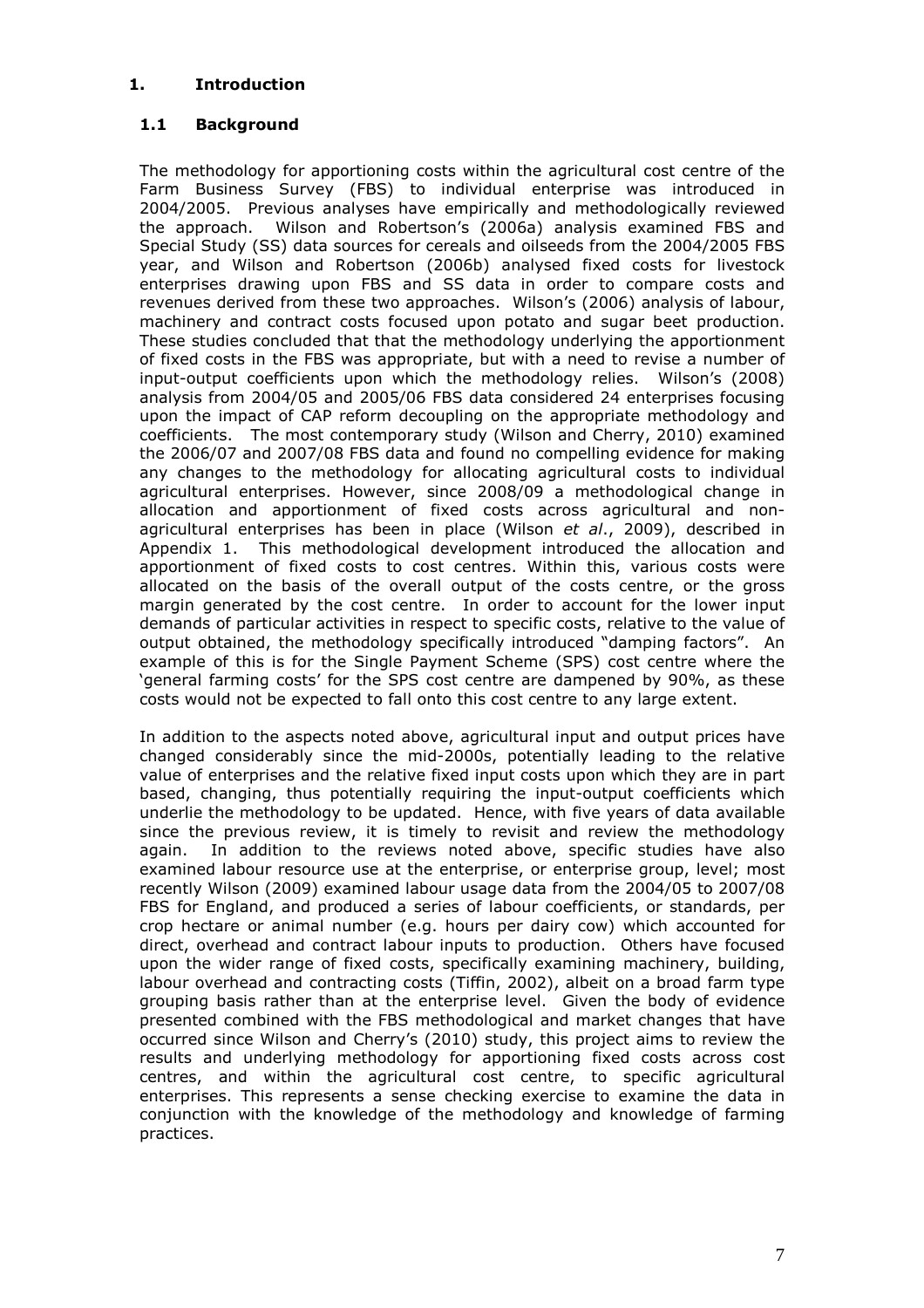## <span id="page-7-0"></span>**1.2 Aims**

The analyses will concentrate primarily on FBS data collected from survey years 2008/09 to 2012/13 in England. In particular this report will:

- Assess the allocation of fixed costs across each of the cost centres and across enterprises within the agricultural cost centre across robust farm types to identify where the underlying methodology might be driving changes rather than the inherent farming conditions prevalent at that time.
- Analysis will consider specific enterprises most likely to be affected by the methodology and returning net margins that are not necessarily a true reflection of the economic performance.
- Suggest improvements for methodological developments where appropriate and/or confirm appropriateness of current methodologies.

## <span id="page-7-1"></span>**1.3 Structure of Report**

Chapter 2 outlines the data sources and methodological approaches of the study. Chapter 3 presents results; Chapter 4 discusses these results in the context of the objectives of this research and proposes recommendations for the FBS research programme.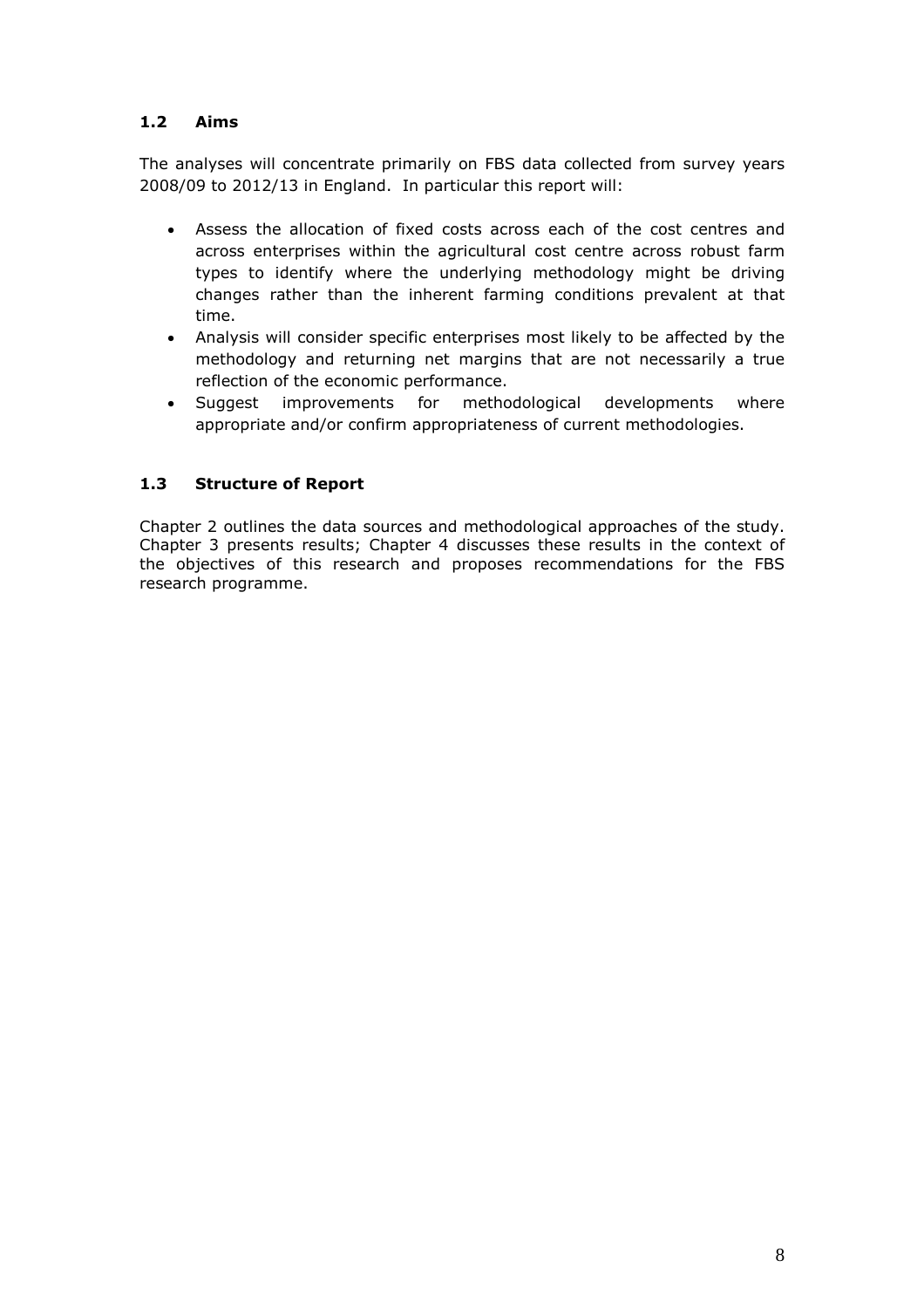## <span id="page-8-0"></span>**2. Methodology**

## <span id="page-8-1"></span>**2.1 Overview**

The methodology compares two broad aspects. First, enterprise structural aspects (e.g. yield, crop area, animal numbers) output, total variable cost, gross margin, a range of fixed costs and net margin data from the FBS in 2008/09 to 2012/13 have been analysed. Comparison has been undertaken between particular 'specialised' farm groups against other farm groups in order to determine the appropriateness of the allocation and apportionment of fixed costs to these other farm groups when compared with the more specialised farm group for which the allocation and apportionment of fixed costs will be implicitly most robust. However, differences in fixed costs between more specialised farms and other farms may arise because of structural factors (e.g. crop area or animal numbers) and hence the results that are generated from this methodology must be considered in this context. Secondly, analysis across the four cost centres of Agriculture, Single Payment Scheme (SPS), Diversified Activities, and Agri-Environment Schemes (AES) have been analysed in order to inform methodological developments of cost allocation between cost centres. Data are weighted using the 'standard' FBS farm weight supplied with the farm level data.

## <span id="page-8-2"></span>**2.2 Data source**

Data for the FBS accounting years 2008/09 to 2012/13 for England was used for analysis of the agricultural enterprises within the agricultural cost centre; data was taken from main agricultural enterprises from Section M of the FBS returns with appropriate other measures (e.g. livestock numbers) determined from other sections of the FBS returns as detailed in the footnote to Table 2.3. The enterprises examined are: 1) winter wheat; (2) winter barley; (3) spring barley; (4) winter oilseed rape; (6) ware potatoes; (7) sugar beet; (8) dairy; (9) layer hens; (10) pigs – breeder finishers; (11) LFA ewes; (12) LFA suckler cows; (13) Lowland ewes; (14) lowland suckler cows; (15) fat cattle from suckler bred weaned calves and stores. For analysis of the allocation of costs to the four cost centres, data was taken for 2006/07 to 2012/13 for the detailed costs and revenues by cost centre, as presented by the data delivery site [www.farmbusinesssurvey.co.uk](http://www.farmbusinesssurvey.co.uk/) which presents weighted data by farm type and for all farm types. Data was taken for the main farm types of Cereals, Dairy, General Cropping, Horticulture, LFA Grazing Livestock, Lowland Grazing Livestock, Mixed, Pigs, and Poultry, for England. The results presented in this report relate to the All Farms combined, with detailed tables for each farm type available from the author on request.

# <span id="page-8-3"></span>**2.3 Sampling Frame and Outliers**

In order to ensure comparability of the data series between the years of interest, domain boundaries were observed such that all agricultural enterprise returns had to record a positive output. No other data constraints were imposed prior to analysis.

## <span id="page-8-4"></span>**2.4 Returns, Costs and Margin Measurements**

Tables 2.1 and 2.2 below detail the data definitions in relation to the FBS source from Section M for crop and livestock respectively.

## <span id="page-8-5"></span>**2.5 Statistical Tests**

The variables derived in Tables 2.1 and 2.2 were subjected to significance tests to test the null hypothesis (expectation) that there is no difference between the mean result of the variables being examined between performance or farm type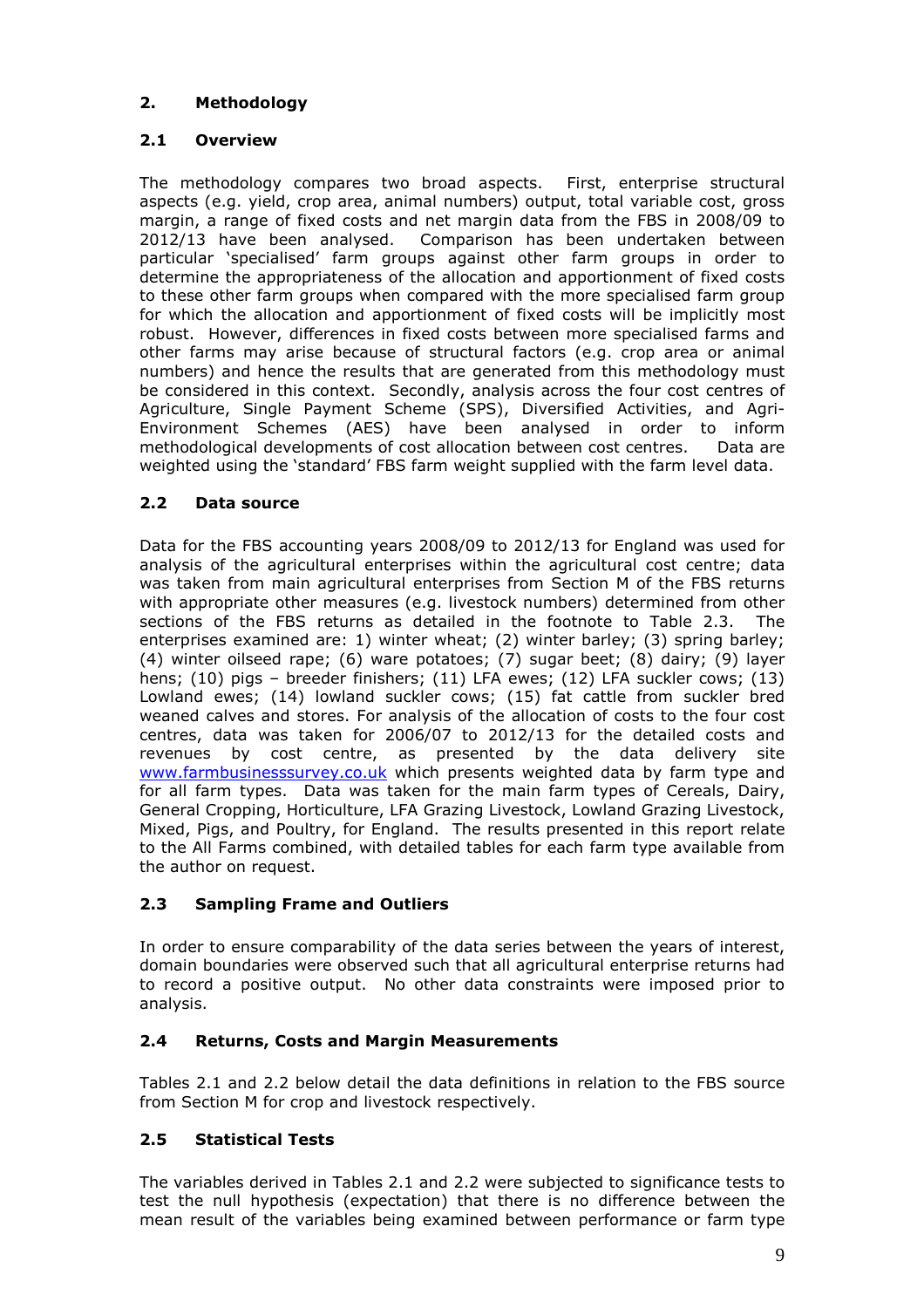groups within the same year, against the alternative hypothesis that there is a significant difference between the mean result for the variables (e.g. labour cost per hectare) analysed by performance or farm type group. A Wald-test was undertaken with Genstat 15, under Survey Analysis – General Survey Analysis. Data was weighted by the standard FBS weights. The Wald test for significance produces a probability value (p-value) which establishes the probability of there being no difference in the mean variables being examined. Where the p-value was equal to 0.05 or less, the null hypothesis of there being no difference between the means of the variables examined was rejected in favour of the null hypothesis. The "significance" of the test result can be observed at different levels of statistical significance; in this study significance was tested at three levels; 95% (p<0.05), 99% (p<0.01), and 99.9% (p<0.001). In addition, the number of occasions (e.g. number of years out of five) that the mean variable for a particular performance or farm type group exceeded the upper 95% confidence interval, or was less than the lower 95% confidence interval, of the overall mean was recorded as a further assessment of the magnitude and order of direction of the difference of individual variables across performance or farm type groups. The upper and lower 95% confidence intervals indicate the range within which it is 95% certain that the true population mean lies. Hence, within the context of this report, the analysis of the number of occasions where variables for individual performance or farm type groups was outside of this range is the result that is captured.

## <span id="page-9-0"></span>**2.6 Cost Centre Analysis**

Data for the four cost centres was obtained on a per farm and per hectare basis for the seven years of interest (2006/07 to 2012/13). In addition to "sense checking" the per hectare cost centre returns, the broad fixed cost variables of labour, machinery, general, land and other (latter for Agriculture only) were calculated as percentage of the value of output associated with that cost centre. This provided a further sense check on the data. This was undertaken for all farm types as noted in section 2.2. for each of the seven years.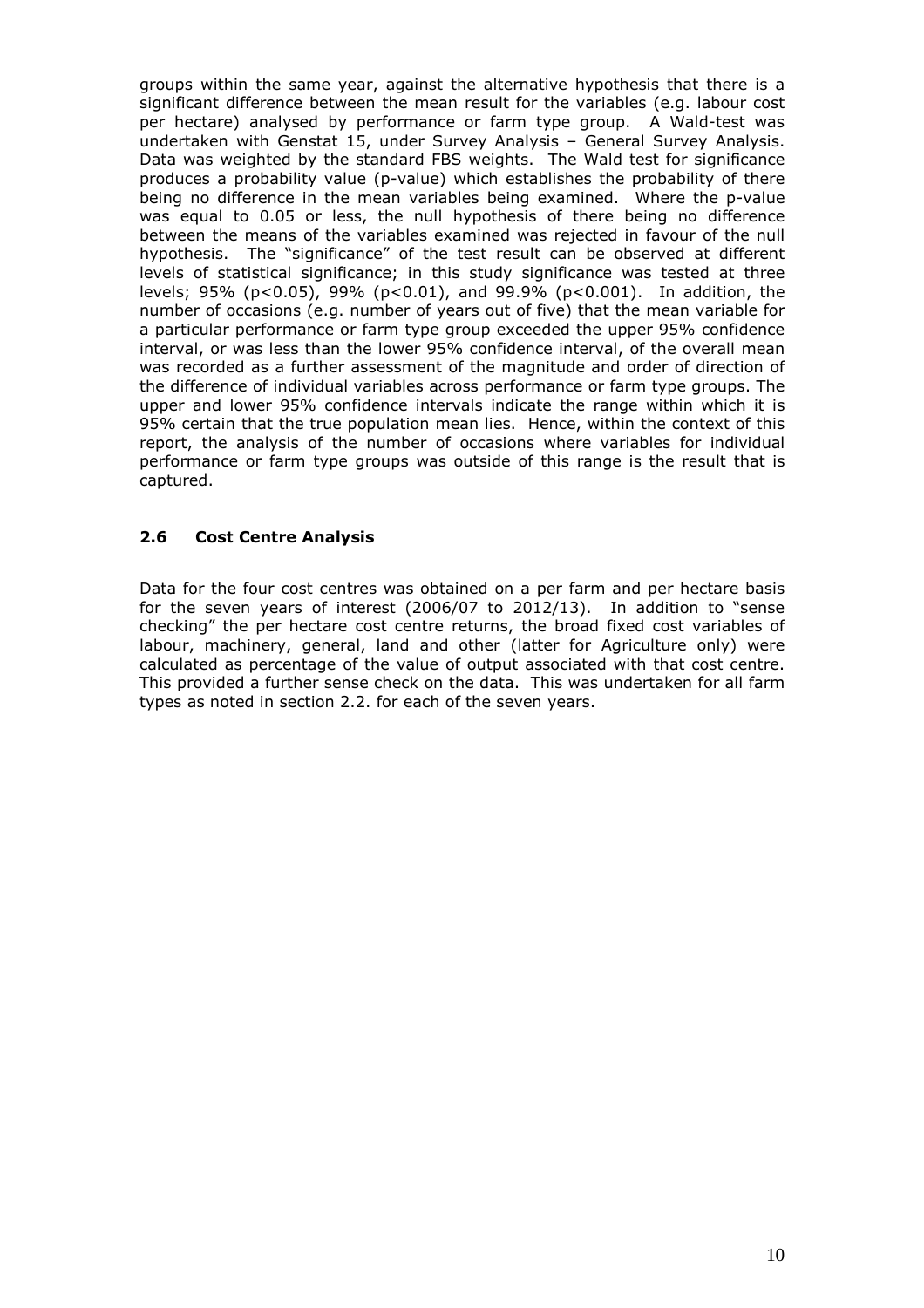Table 2.1: Crop Codes and Definitions

| <b>Definition</b>                                     | <b>FBS</b>                                                                                                                                                   |
|-------------------------------------------------------|--------------------------------------------------------------------------------------------------------------------------------------------------------------|
|                                                       | (reference codes relate to row numbers in Section M of the FBS spreadsheet)                                                                                  |
| Crop area (Ha) [hectares]                             | Crop area current crop (hectares) [Ref code 1]                                                                                                               |
| Yield (Yield) [t/ha]                                  | Total production of current crop (on a per ha basis) [Ref codes 2 divided by 1]                                                                              |
| <b>Total Grain or Crop</b>                            | Grain / Crop Enterprise Output may be recorded either gross or net of marketing                                                                              |
| Enterprise Output (TOgrain)                           | costs or deductions (8-7)                                                                                                                                    |
| Total Output (TotOut) [£/ha]                          | TOgrain plus Straw / by-product output (8+9)                                                                                                                 |
| Total Variable Cost (TVC)                             | Total Variable Costs (25)                                                                                                                                    |
| [£/ha]                                                |                                                                                                                                                              |
| Gross Margin (GM) [£/ha]                              | Gross Margin (26)                                                                                                                                            |
| Labour (Lab)                                          | Wages and social security (paid) plus Wages and social security (unpaid)                                                                                     |
| (excludes farmer and spouse                           | $(51+52)$                                                                                                                                                    |
| labour) [£/ha]                                        |                                                                                                                                                              |
| Contract (Contract) [£/ha]                            | Contract work (53)                                                                                                                                           |
| Total Machinery (TMach)                               | Machinery rental plus Mach and equip valuation etc plus Machinery and equipment                                                                              |
| $E/ha$ ]<br>Total Other FC (TOFC) [£/ha]              | repairs plus Machinery and vehicle fuels and oil (54+55+56+57)                                                                                               |
|                                                       | Glasshouse Depreciation plus Permanent crops depreciation plus Mileage plus<br>Electricity plus Water for all purposes plus Insurance (excl. labour and farm |
|                                                       | buildings) plus Bank charges plus Professional fees plus Vehicle tax plus Residual                                                                           |
|                                                       | heating fuel plus Other general farming costs                                                                                                                |
|                                                       | $(58+59+60+61+62+63+64+65+66+67+68)$                                                                                                                         |
| Land (Land) $[E/ha]$                                  | Total land expenses (77)                                                                                                                                     |
| Total Fixed Costs (TFC)                               | Total Fixed Costs (78)                                                                                                                                       |
| $E/ha$ ]                                              |                                                                                                                                                              |
| Net Farm Income for                                   | NET FARM INCOME (ENTERPRISE) (line 26 minus line 78)                                                                                                         |
| Enterprise (NFI) $\lceil \frac{E}{ha} \rceil$         |                                                                                                                                                              |
| Value of Farmer and Spouse                            | Farmer (unpaid) plus Spouse (unpaid) minus Manager's managerial input (80+81-                                                                                |
| Manual Labour (FSLab)                                 | 82)                                                                                                                                                          |
| [£/ha]                                                |                                                                                                                                                              |
| Total Costs (TC) [£/ha]                               | <b>TVC</b> plus <b>TFC</b> plus <b>FSLab</b> $(25+78+80+81-82)$                                                                                              |
| Net Margin (NM) [£/ha]                                | NET MARGIN (83)                                                                                                                                              |
| Cost per tonne $(Cost/t)$ $\lceil \frac{E}{t} \rceil$ | TC divided by Yield                                                                                                                                          |
| Net Margin per tonne (NM/t)                           |                                                                                                                                                              |
| [E/t]                                                 | <b>NM</b> divided by Yield                                                                                                                                   |
| Output per tonne (Output/t)                           |                                                                                                                                                              |
| [E/t]                                                 | TotOut divided by Yield                                                                                                                                      |

## Table 2.2: Livestock Codes and Definitions

| <b>Definition</b>           | <b>FBS</b>                                                                                                                                        |
|-----------------------------|---------------------------------------------------------------------------------------------------------------------------------------------------|
|                             | (reference codes relate to row numbers in Section M of the FBS spreadsheet)                                                                       |
| Average number (No.)        | Average number (10) (see also footnote)                                                                                                           |
| Yield (Litres/cow)          | Total Litres [(Section E, Row 1, Col. 2) $*$ 100] divided by No.                                                                                  |
| Output (TotOut)             | Livestock Output (12)                                                                                                                             |
| Total Variable Cost (TVC)   | Total Variable Costs (25)                                                                                                                         |
| Gross Margin (GM)           | Gross Margin (26)                                                                                                                                 |
| Labour (Lab)                | Wages and social security (paid) <i>plus</i> Wages and social security (unpaid)                                                                   |
| (excludes farmer and spouse | $(51+52)$                                                                                                                                         |
| labour)                     |                                                                                                                                                   |
| Contract (Contract)         | Contract work (53)                                                                                                                                |
| Total Machinery (TMach)     | Machinery rental plus Mach and equip valuation etc plus Machinery and equipment<br>repairs plus Machinery and vehicle fuels and oil (54+55+56+57) |
| Total Other FC (TOFC)       | Glasshouse Depreciation plus Permanent crops depreciation plus Mileage plus                                                                       |
|                             | Electricity plus Water for all purposes plus Insurance (excl. labour and farm                                                                     |
|                             | buildings) plus Bank charges plus Professional fees plus Vehicle tax plus Residual                                                                |
|                             | heating fuel plus Other general farming costs                                                                                                     |
|                             | $(58+59+60+61+62+63+64+65+66+67+68)$                                                                                                              |
| Land (Land)                 | Total land expenses (77)                                                                                                                          |
| Total Fixed Costs (TFC)     | Total Fixed Costs (78)                                                                                                                            |
| Net Farm Income for         | NET FARM INCOME (ENTERPRISE) (line 26 minus line 78)                                                                                              |
| Enterprise (NFI)            |                                                                                                                                                   |
| Value of Farmer and Spouse  | Farmer (unpaid) plus Spouse (unpaid) minus Manager's managerial input (80+81-                                                                     |
| Manual Labour (FSLab)       | 82)                                                                                                                                               |
| Total Costs (TC)            | <b>TVC</b> plus <b>TFC</b> plus <b>FSLab</b> $(25+78+80+81-82)$                                                                                   |
| Net Margin (NM)             | NET MARGIN (83)                                                                                                                                   |
| Cost per litre (Cost/litre) |                                                                                                                                                   |
| [£/t]                       | TC divided by Yield                                                                                                                               |
| Net Margin per litre        |                                                                                                                                                   |
| $(NM/litre)$ $E/t$ ]        | <b>NM</b> divided by Yield                                                                                                                        |
| Output per litre            |                                                                                                                                                   |
| (Output/litre) [£/t]        | <b>TotOut</b> divided by Yield                                                                                                                    |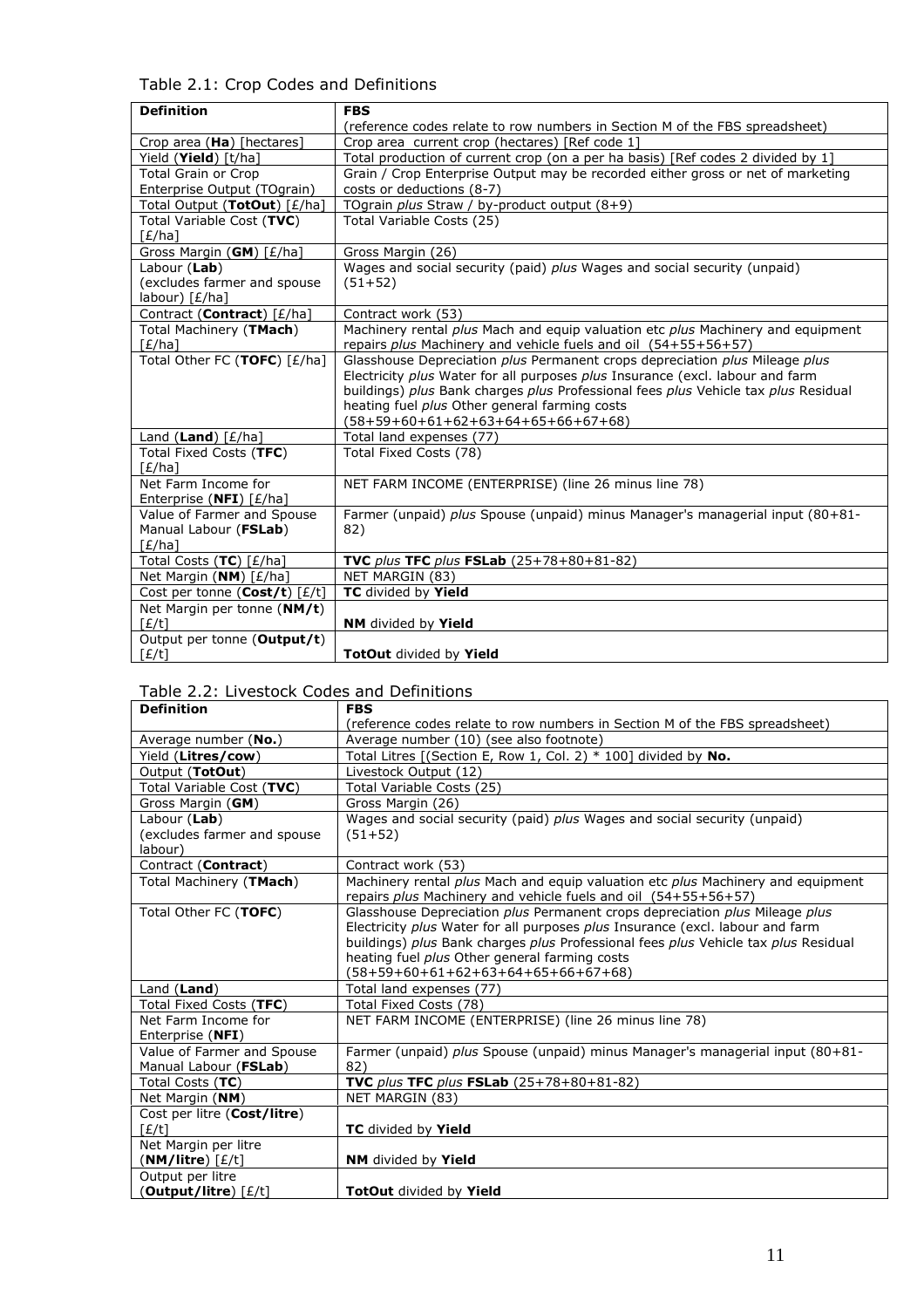## <span id="page-11-0"></span>**3. Results**

### <span id="page-11-1"></span>**3.1 Overview**

Table 3.1 provides results for a range of variables for the winter wheat enterprise from the 2011/12 FBS in order to demonstrate how Tables 3.2 to 3.16 presented in this chapter have been compiled. Table 3.1 provides the overall mean results for all observations in the sample (712), together with the lower and upper 95% confidence intervals for the overall mean. The mean for each variable is then presented for four farm type groups, followed by the p-value and the summary significance column. For 2011/12 there is a significant difference in the mean variable measure for 11 out of 18 variables. The significance column is highlighted to demonstrate how part of the analysis from individual years examined is then presented in the summary results (see Table 3.2; 2011/12 column). Additionally, for the purpose of explaining the format of the results presented in this Chapter, from Table 3.1, it can be seen from the green highlights, that the mean result from the Cereals farm type exceeds the overall upper 95% confidence interval for area (Ha), variable costs, farmer and spouse labour and output per tonne. However, from the pink highlights, it can be seen that the mean result from the Cereals farm type is less than the lower 95% confidence interval for gross margin, machinery, land and total fixed costs. These results, for each farm type group, are collated across the five years of data analysed and summarised, as presented in Table 3.2.

| Measure       | ₹    | J<br>95%<br>Lower | J<br>95%<br>Upper | Cereals | Cropping<br>Genera | Mixed | Other | p-value | Significance |
|---------------|------|-------------------|-------------------|---------|--------------------|-------|-------|---------|--------------|
| Ha            | 65.7 | 59.8              | 71.6              | 75.9    | 87.2               | 42.7  | 36.7  | < 0.001 | $***$        |
| Yield (t)     | 8.0  | 7.9               | 8.2               | 8.0     | 8.1                | 7.9   | 8.1   | 0.694   |              |
| <b>TotOut</b> | 1259 | 1236              | 1282              | 1273    | 1251               | 1229  | 1255  | 0.565   |              |
| <b>TVC</b>    | 432  | 421               | 443               | 454     | 420                | 438   | 379   | < 0.001 | $***$        |
| GM            | 909  | 884               | 933               | 876     | 876                | 925   | 1014  | < 0.001 | $***$        |
| Lab           | 58   | 51                | 65                | 61      | 65                 | 55    | 45    | 0.277   |              |
| Contract      | 116  | 102               | 130               | 124     | 118                | 86    | 117   | 0.061   |              |
| TMach         | 338  | 318               | 359               | 279     | 402                | 373   | 405   | < 0.001 | $***$        |
| <b>TOFC</b>   | 99   | 95                | 104               | 97      | 113                | 92    | 97    | 0.068   |              |
| Land          | 195  | 188               | 203               | 186     | 217                | 157   | 231   | < 0.001 | $***$        |
| <b>TFC</b>    | 807  | 780               | 833               | 747     | 915                | 764   | 896   | < 0.001 | $***$        |
| <b>NFI</b>    | 102  | 70                | 133               | 128     | $-39$              | 161   | 119   | < 0.001 | $***$        |
| FSLab         | 90   | 80                | 101               | 106     | 114                | 76    | 36    | < 0.001 | ***          |
| ТC            | 1329 | 1297              | 1361              | 1308    | 1449               | 1278  | 1311  | 0.010   | $**$         |
| <b>NM</b>     | 12   | $-24$             | 47                | 22      | $-153$             | 84    | 82    | < 0.001 | ***          |
| Cost/t        | 172  | 167               | 176               | 169     | 185                | 165   | 170   | 0.054   |              |
| NM/t          | $-4$ | -9                | $\mathbf{1}$      | -3      | -24                | 8     | 3     | < 0.001 | $***$        |
| Output/t      | 157  | 156               | 158               | 159     | 156                | 156   | 156   | 0.082   |              |
| n             | 712  |                   |                   | 272     | 120                | 128   | 192   |         |              |

Table 3.1: Winter Wheat 2011/12

\* significant 95%; \*\* significant 99%; \*\*\* significant 99.9%.

Table 3.2 presents the overview of the analysis for Winter Wheat across four farm type groups. It can be seen that significant differences in the fixed costs are observed across the farm type groups in each year. The results highlighted in this chapter focus on labour (paid / unpaid and farmer and spouse labour), machinery, contract and other fixed costs. The relative allocation<sup>[1](#page-11-2)</sup> of machinery

<span id="page-11-2"></span><sup>1</sup> With respect to the results presented 'allocation' refers to *allocation* of costs by the Research Officer to a particular enterprise, plus the *apportionment* of costs to that enterprise as derived from the FBS methodology.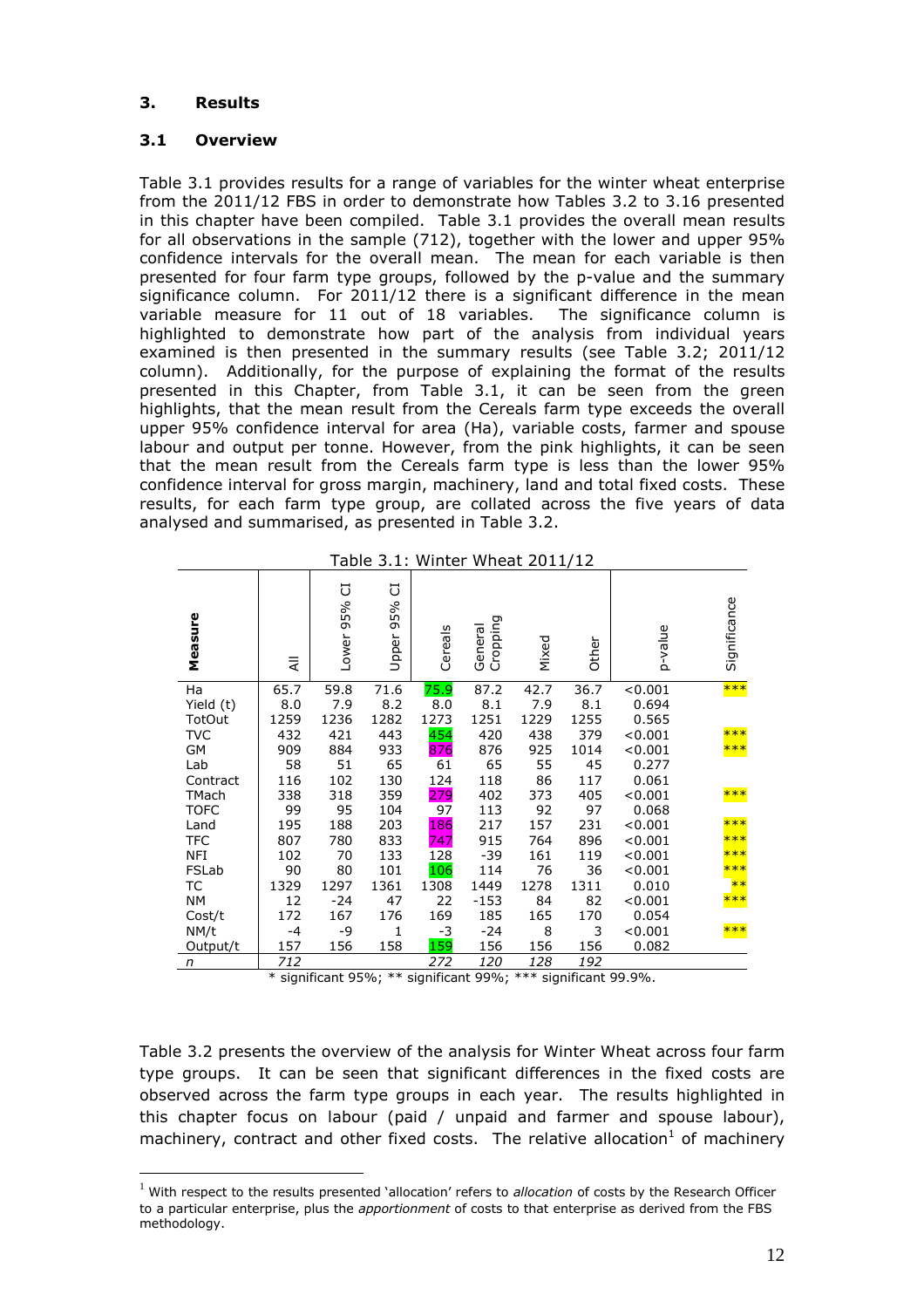and land costs is regularly lower for the Cereals farm type group. Paid / unpaid and farmer and spouse labour, contract, other fixed costs and land costs are generally lower for the Mixed farm type group; however, machinery cost is greater, countering the observation for labour and contract costs. Greater paid / unpaid and farmer and spouse labour, other fixed costs and land cost allocation is found for the General Cropping farm type. With respect to the Other farm group, greater contract and land costs are allocated to wheat.

| Measure     | 2008/09 | 2009/10 | $\overline{\phantom{0}}$<br>2010/1 | $\sim$<br>2011/1 | $\sim$<br>$\frac{1}{2}$<br>201 | Cereals        | Cropping<br>General | Mixed              | Other | Cereals                               | Cropping<br>Genera   | Mixed | Other          |
|-------------|---------|---------|------------------------------------|------------------|--------------------------------|----------------|---------------------|--------------------|-------|---------------------------------------|----------------------|-------|----------------|
|             |         |         |                                    |                  |                                |                |                     | Below Lower 95% CI |       |                                       | Exceeds Upper 95% CI |       |                |
| Ha          | $***$   | $***$   | $***$                              | ***              | $***$                          |                |                     | 5                  | 5     | 5                                     | 5                    |       |                |
| Yield       | $***$   | $***$   | $***$                              |                  | $***$                          |                |                     | 5                  | 4     | 3                                     | 4                    |       |                |
| TotOut      | $***$   | $***$   |                                    |                  | $***$                          |                |                     | 5                  | 3     | $\frac{3}{5}$                         | 3                    |       |                |
| <b>TVC</b>  | $***$   | $***$   | $***$                              | ***              | $***$                          |                | 5                   | 3                  | 5     |                                       |                      |       |                |
| GM          | $***$   |         | $\ast$                             | ***              | $\ast$                         | 2              | $\mathbf{1}$        | $\overline{2}$     | 1     |                                       | 3                    | 1     | 3              |
| Lab         | $***$   | $***$   | $\ast$                             |                  | $***$                          |                |                     | 4                  | 5     | 2                                     | $\overline{4}$       |       |                |
| Contract    | $***$   | $\ast$  |                                    |                  | $\ast$                         |                | $\mathbf{1}$        | 3                  |       |                                       |                      |       | 4              |
| TMach       | $***$   | $\ast$  | $\ast$                             | $***$            | $***$                          | 5              |                     |                    | 1     |                                       | 5                    | 4     | 3              |
| <b>TOFC</b> | $***$   | $***$   | $***$                              |                  | $\ast$                         | $\overline{2}$ |                     | 3                  |       |                                       | 5                    |       | $\overline{2}$ |
| Land        | $***$   | $***$   | $***$                              | ***              | $***$                          | 4              |                     | 4                  |       |                                       | 5                    |       | 5              |
| <b>TFC</b>  | $***$   | $***$   | $***$                              | ***              | $***$                          | 5              |                     | 3                  |       |                                       | 5                    |       | 5              |
| <b>NFI</b>  | $***$   | $***$   | $***$                              | $***$            |                                |                | 4                   | 1                  | 3     | $\begin{array}{c} 2 \\ 2 \end{array}$ |                      | 3     |                |
| FSLab       |         | $***$   | ***                                | ***              | $***$                          |                |                     | 4                  | 5     |                                       | 4                    |       |                |
| <b>TC</b>   | $***$   |         | $***$                              | $**$             | $***$                          |                |                     | 4                  |       |                                       | 5                    |       |                |
| <b>NM</b>   | $***$   |         | $***$                              | $***$            | $\ast$                         |                | $\overline{4}$      |                    | 1     | 1                                     |                      | 3     | 2              |
| Cost/t      | $***$   |         | $\ast$                             |                  |                                | 3              |                     |                    |       |                                       | 2                    | 1     | 3              |
| NM/t        | $\ast$  |         | $***$                              | ***              |                                |                | 4                   |                    | 3     | 1                                     |                      | 3     | 2              |
| Output/t    | $***$   | $***$   |                                    |                  |                                |                | 3                   | $\overline{2}$     | 3     | $\overline{2}$                        | 1                    |       |                |

Table 3.2: Overview of Winter Wheat Results between 2008/09 and 2012/13

\* significant 95%; \*\* significant 99%; \*\*\* significant 99.9%.

With respect to Winter Barley (Table 3.3) enterprise, lower allocation of machinery costs but greater contract costs are observed on Cereals farms. On General Cropping farms greater paid / unpaid labour, other fixed costs and land costs are noted. Allocation on Mixed farms leads to relatively lower paid / unpaid and farmer and spouse labour and other fixed costs being observed. For Other farms lower paid / unpaid labour costs, but greater contract, machinery and land costs are noted.

Table 3.4 presents results for Spring Barley. On Cereals farms lower machinery and other fixed costs, but greater paid / unpaid labour costs are also observed. On General Cropping farms greater paid / unpaid and farmer and spouse labour, machinery, other fixed costs and land costs are found. For Mixed farms lower paid / unpaid and farmer and spouse labour and land costs for Spring Barley are noted.

Results for Oilseed Rape are presented in Table 3.5. On Cereals farms lower machinery, but greater farmer and spouse labour costs are found. For General Cropping farms greater paid / unpaid labour, machinery, other fixed costs and land costs are noted, but with lower farmer and spouse labour costs. On Mixed farms greater paid / unpaid and farmer and spouse labour, contract and land costs are found, while for other farms greater machinery and land costs to oilseeds occur.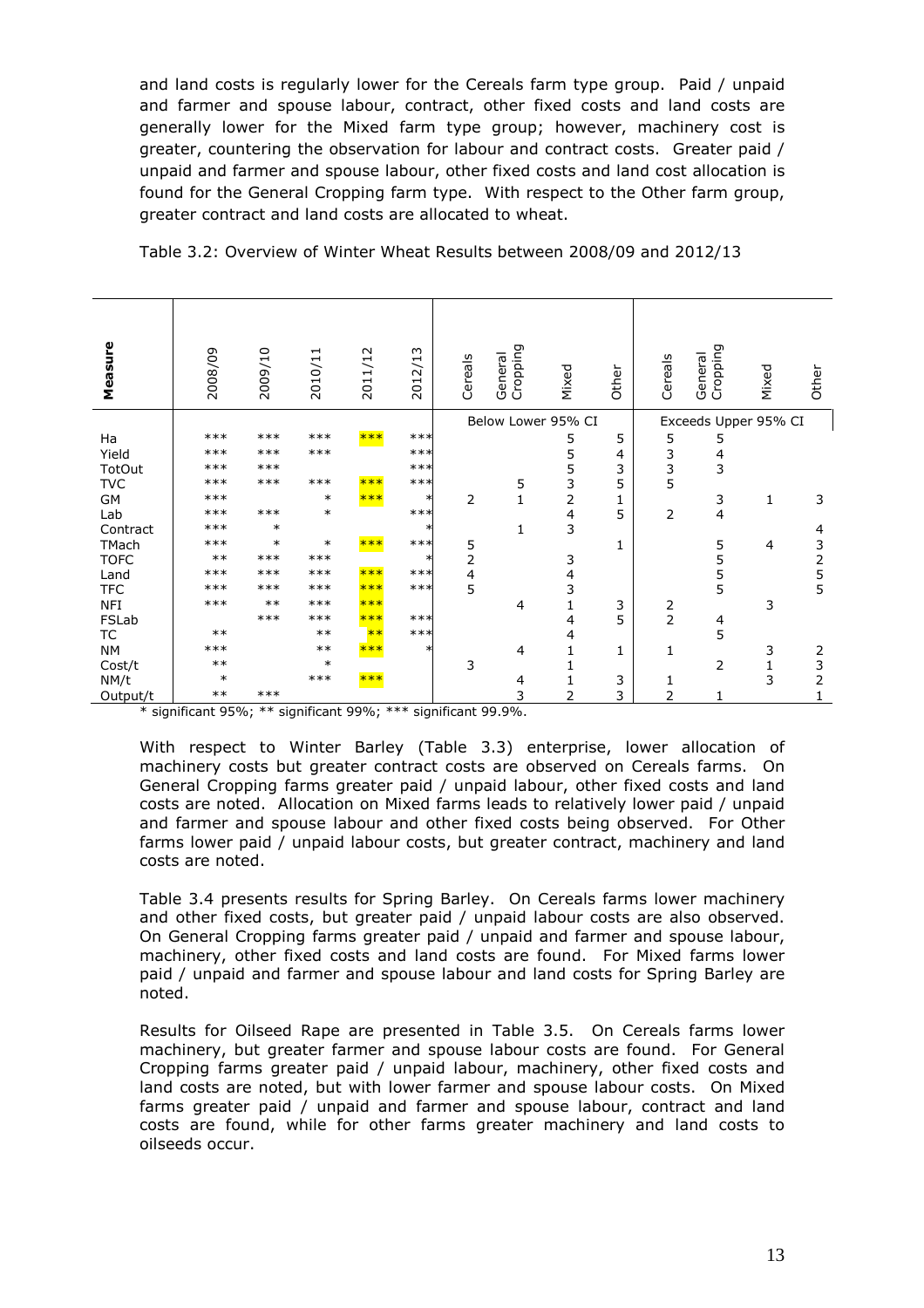| Measure     | 2008/09 | 2009/10 | 2010/11 | 2011/12 | $\sim$<br>$\frac{1}{2}$<br>201 | Cereals       | Cropping<br>General | Mixed                                      | Other          | Cereals       | Cropping<br>General  | Mixed | Other          |
|-------------|---------|---------|---------|---------|--------------------------------|---------------|---------------------|--------------------------------------------|----------------|---------------|----------------------|-------|----------------|
|             |         |         |         |         |                                |               | Below Lower 95% CI  |                                            |                |               | Exceeds Upper 95% CI |       |                |
| Ha          | $***$   | $***$   | $***$   | $***$   | $***$                          |               |                     | 4                                          | 5              | 5             | 5                    |       |                |
| Yield       |         |         |         |         | $***$                          |               | 1                   | 2                                          | 2              | 3             | $\mathbf 1$          |       |                |
| TotOut      | $***$   | $***$   | $\ast$  |         | $\ast$                         |               | 2                   | 3                                          | 3              | 3             | 3                    |       | 1              |
| <b>TVC</b>  | $***$   | $***$   | $***$   | $***$   | $***$                          |               | $\overline{2}$      | $\overline{2}$                             | 5              | 5             |                      |       |                |
| GM          |         | $\ast$  | $***$   | $***$   |                                | 2             | $\overline{2}$      | $\mathbf 1$                                |                |               | 2                    |       | $\overline{2}$ |
| Lab         | $***$   | $***$   |         |         | $***$                          |               |                     | 3                                          | 3              | 3             | 3                    |       |                |
| Contract    |         |         |         |         |                                |               |                     | $\overline{2}$                             |                |               |                      |       | 3              |
| TMach       |         |         | $***$   | $***$   |                                | 3             |                     | $\mathbf 1$                                |                |               |                      |       | 3              |
| <b>TOFC</b> |         |         |         |         |                                |               |                     |                                            | 1              |               | 3                    |       |                |
| Land        | $\ast$  | $***$   |         | $\ast$  | $\ast$                         | $\frac{2}{2}$ |                     | $\begin{array}{c} 1 \\ 3 \\ 3 \end{array}$ |                |               | $\overline{4}$       |       | 4              |
| <b>TFC</b>  |         | $***$   | $***$   |         |                                |               |                     |                                            |                |               | 3                    |       | 3              |
| <b>NFI</b>  |         |         |         |         |                                |               | 2                   |                                            | 2              |               |                      | 1     |                |
| FSLab       |         | $***$   | $\ast$  |         | $***$                          |               |                     | 3<br>3                                     | $\overline{2}$ | $\frac{2}{2}$ | $\frac{2}{2}$        |       |                |
| <b>TC</b>   |         | $***$   | $\ast$  |         |                                |               |                     |                                            | 1              |               |                      |       |                |
| <b>NM</b>   |         |         | $\ast$  |         |                                |               | 3                   |                                            | 1              |               |                      | 2     | 1              |
| Cost/t      |         | $***$   |         |         |                                |               |                     | 1                                          | 1              |               | 1                    |       | 3              |
| NM/t        |         |         | $\ast$  |         |                                | 1             | 3                   | 1                                          | 2              |               |                      | 1     |                |
| Output/t    | $***$   | $***$   | $***$   |         |                                |               | 1                   | 3                                          | $\overline{2}$ |               | 3                    |       |                |

Table 3.3: Overview of Winter Barley Results between 2008/09 and 2012/13

| Table 3.4: Overview of Spring Barley Results between 2008/09 and 2012/13 |  |  |
|--------------------------------------------------------------------------|--|--|

| Measure     | 2008/09 | 2009/10 | 2010/11 | $\sim$<br>2011/1 | $\mathsf{c}$<br>2/1<br>201 | Cereals                 | Cropping<br>Genera | Mixed                   | Other          | Cereals        | Cropping<br>General  | Mixed        | Other          |
|-------------|---------|---------|---------|------------------|----------------------------|-------------------------|--------------------|-------------------------|----------------|----------------|----------------------|--------------|----------------|
|             |         |         |         |                  |                            |                         | Below Lower 95% CI |                         |                |                | Exceeds Upper 95% CI |              |                |
| Ha          | $***$   | $***$   | $***$   | $***$            | $***$                      |                         |                    |                         | 5              | 5              | 5                    |              |                |
| Yield       | $***$   | $***$   |         |                  | $***$                      |                         | 1                  | 4                       | 3              | 2              | 3                    |              |                |
| TotOut      | $***$   | $***$   |         |                  | $***$                      |                         | 1                  | $\overline{\mathbf{4}}$ | 3              | 3              | 3                    |              |                |
| <b>TVC</b>  |         | $***$   | $**$    |                  | $***$                      |                         |                    | 3                       | 5              | 5              | $\overline{2}$       | 1            |                |
| GM          | $***$   |         | $**$    |                  |                            | 1                       | $\overline{2}$     | $\overline{2}$          | $\mathbf{1}$   | 1              | $\frac{3}{5}$        |              | 1              |
| Lab         | $***$   | $***$   | $***$   | $\ast$           | $\ast$                     |                         |                    | 3                       | 5              | $\overline{3}$ |                      |              |                |
| Contract    | $\ast$  |         | $***$   |                  |                            | 2                       | 3                  | $\mathbf{1}$            |                |                |                      |              | 3              |
| TMach       | $***$   | $\ast$  |         |                  |                            | 3                       |                    |                         | 1              | $\mathbf{1}$   | 4                    | 2            | 1              |
| <b>TOFC</b> | $***$   | $***$   |         |                  |                            | $\overline{\mathbf{4}}$ |                    |                         |                |                | 4                    | $\mathbf{1}$ | $\overline{2}$ |
| Land        | $\ast$  | $***$   |         |                  | $***$                      | $\overline{2}$          |                    | 5                       |                |                | 4                    |              | $\overline{2}$ |
| <b>TFC</b>  | $***$   | $***$   | $***$   |                  | $\ast$                     | $\overline{\mathbf{4}}$ |                    |                         |                |                | 4                    |              | $\overline{2}$ |
| <b>NFI</b>  | $***$   | $\ast$  | $***$   | $***$            |                            |                         | 4                  | 1                       | 2              | 3              | $\mathbf{1}$         | 1            |                |
| FSLab       |         | $***$   | $\ast$  | $***$            | $***$                      |                         | $\mathbf{1}$       | 4                       | 4              | 4              | 4                    | 1            | 1              |
| <b>TC</b>   |         | $***$   | $***$   | $\ast$           | $**$                       |                         |                    | 3                       | 3              |                | 5                    |              | 1              |
| <b>NM</b>   | $***$   |         | $***$   | $***$            |                            |                         | $\overline{4}$     | 1                       | $\mathbf{1}$   | 1              | 1                    | 2            | 1              |
| Cost/t      | $***$   |         |         | $\ast$           |                            | 2                       |                    |                         | 1              |                | 2                    | 1            | $\frac{2}{2}$  |
| NM/t        | $***$   |         | $***$   | $***$            |                            |                         | $\overline{2}$     | 1                       | $\overline{2}$ | 2              | 1                    | $\mathbf 1$  |                |
| Output/t    | $***$   | $***$   |         | $***$            |                            |                         |                    | $\overline{2}$          | 3              | 4              | $\overline{2}$       |              |                |

\* significant 95%; \*\* significant 99%; \*\*\* significant 99.9%.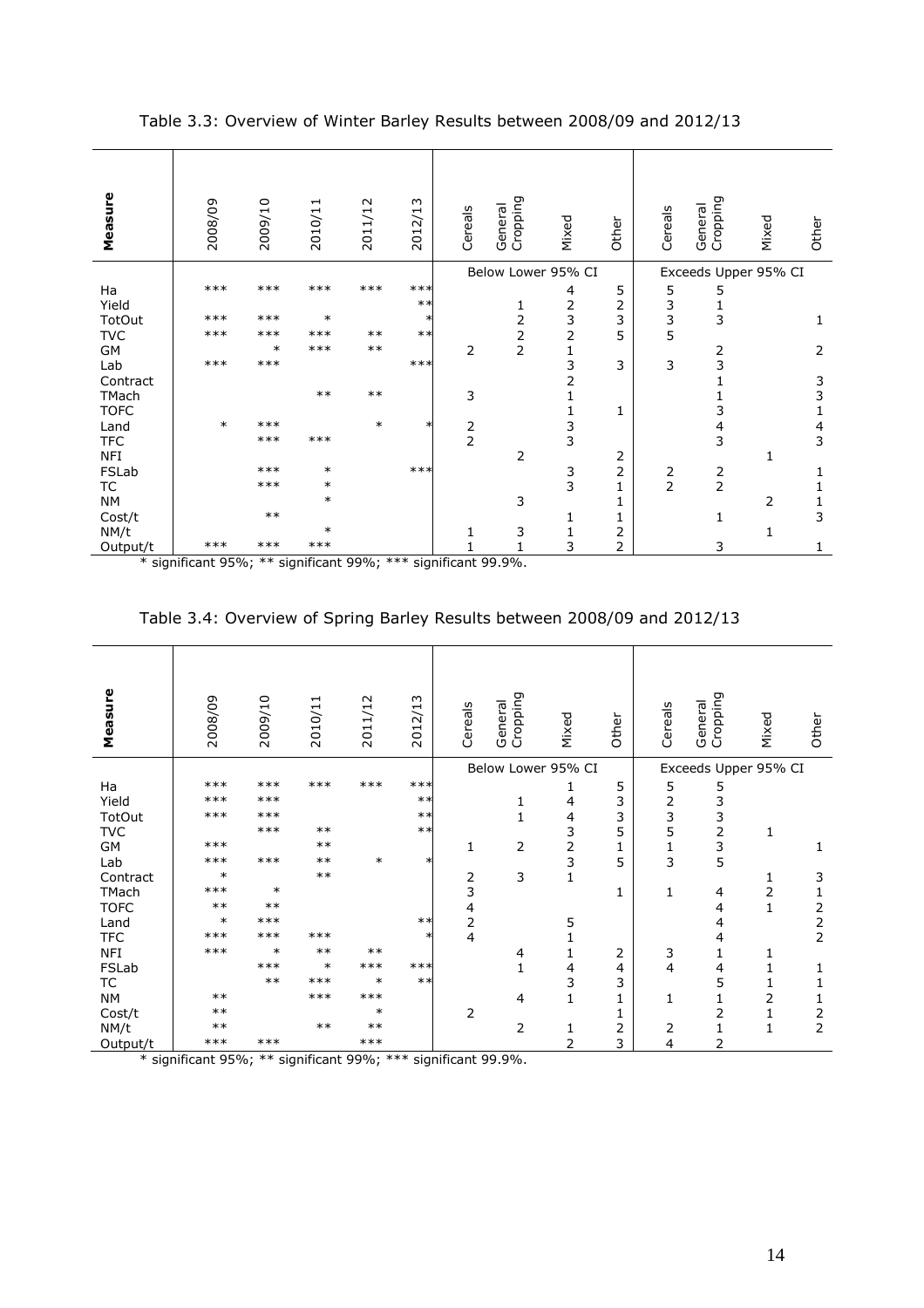| Measure     | 2008/09        | 2009/10        | 2010/11        | 2011/12        | 2012/13        | Cereals        | Cropping<br>General | Mixed              | Other          | Cereals | Cropping<br>General  | Mixed        | Other                                 |
|-------------|----------------|----------------|----------------|----------------|----------------|----------------|---------------------|--------------------|----------------|---------|----------------------|--------------|---------------------------------------|
|             |                |                |                |                |                |                |                     | Below Lower 95% CI |                |         | Exceeds Upper 95% CI |              |                                       |
| Ha<br>Yield | $***$          | $***$          | $***$<br>$***$ | $***$          | $***$          |                | $\overline{2}$      | 5<br>3             | 5<br>1         | 1       | 3                    | 1            |                                       |
| TotOut      | $\ast$         | $\ast$         | $***$          |                |                |                | 1                   | 4                  | 2              |         | $\overline{2}$       | $\mathbf{1}$ | $\begin{array}{c} 2 \\ 2 \end{array}$ |
| <b>TVC</b>  | $\ast$         | $***$          | $***$          |                |                |                | $\mathbf{1}$        | 3                  | 5              | 1       |                      |              |                                       |
| GM          |                |                | $***$          |                | $^\ast$        |                |                     | $\overline{2}$     | $\mathbf{1}$   |         | 4                    | 1            | $\mathsf{2}$                          |
| Lab         | $***$          | $***$          | $***$          | $***$          | $***$          | 1              |                     | $\frac{4}{3}$      | $\overline{2}$ |         | 3                    |              | $\overline{2}$                        |
| Contract    |                | $***$          |                |                |                |                |                     |                    |                |         | 1                    |              | $\overline{2}$                        |
| TMach       | $***$          |                | $***$          | $***$          | $***$          | 3              |                     |                    |                |         | 5                    | 2            | $\overline{4}$                        |
| <b>TOFC</b> |                |                |                |                |                |                |                     | $\mathsf{2}\,$     | 1              |         | 3                    |              |                                       |
| Land        | $***$          | $***$          | $***$          | $***$          | $***$          | 2              |                     | 3                  |                |         | $\frac{5}{5}$        | 2            | 5                                     |
| <b>TFC</b>  | $***$          | $***$          | $***$          | $***$          | $***$          | $\overline{4}$ |                     | $\overline{4}$     |                |         |                      |              | 5                                     |
| <b>NFI</b>  |                |                |                | $\ast$         | $\ast$         |                | 4                   | 1                  | 4              |         |                      |              |                                       |
| FSLab       | $***$<br>$***$ | $***$<br>$***$ | $***$          | $***$<br>$***$ | $***$<br>$***$ |                | 3                   | $\frac{5}{3}$      | 5              | 3       |                      |              |                                       |
| <b>TC</b>   |                | $***$          |                |                |                |                |                     |                    | $\mathbf{1}$   |         | 5                    |              | 1                                     |
| <b>NM</b>   |                |                |                |                |                |                | 3                   |                    | 1              |         |                      | 3            | 1                                     |
| Cost/t      |                |                |                |                |                |                |                     | 1                  | 3              |         | $\overline{2}$       |              | $\overline{2}$                        |
| NM/t        |                |                |                |                |                |                | $\overline{2}$      |                    | $\overline{c}$ |         |                      | 2            | $\overline{2}$                        |
| Output/t    |                |                |                |                |                |                |                     | 2                  | 4              |         |                      |              |                                       |

Table 3.5: Overview of Oilseed Rape Results between 2008/09 and 2012/13

The results from Tables 3.2 to 3.5 inclusive, for cereals and oilseed enterprises by farm type groups, show that the fixed costs of machinery, other fixed costs and land allocated to cereals and oilseeds tend to be greater on General Copping farms than for Cereal farms. On Mixed farms, an opposite effect is observed, with typically lower labour, machinery and other fixed costs allocated to cereals and oilseeds. While we would expect to observe differences in fixed costs across farm types (e.g. greater per hectare labour and machinery costs where smaller scale enterprises are found), the results presented above demonstrate that machinery costs for combinable crops on General Cropping farms are too high, and labour costs on Mixed farms are potentially too low. Hence, adjustment to the relative methodological coefficients for labour and machinery may be required to adjust for these findings.

Table 3.6 provides the results for Main Crop Potato enterprises by General Cropping and all Other farm type groups combined. The Other farm type grouping records greater costs for paid / unpaid labour and other fixed costs. However, the Other farm type group consistently records lower total crop area than for all farms in the sample, with lower yields in three of the five years.

Results for the Sugar Beet enterprise (Table 3.7) demonstrate that there are no consistent patterns which emerge to differentiate the cost allocation across the two groupings considered. Note however, that the area of crop grown on Other farms is regularly lower than that observed for all farms in the sample.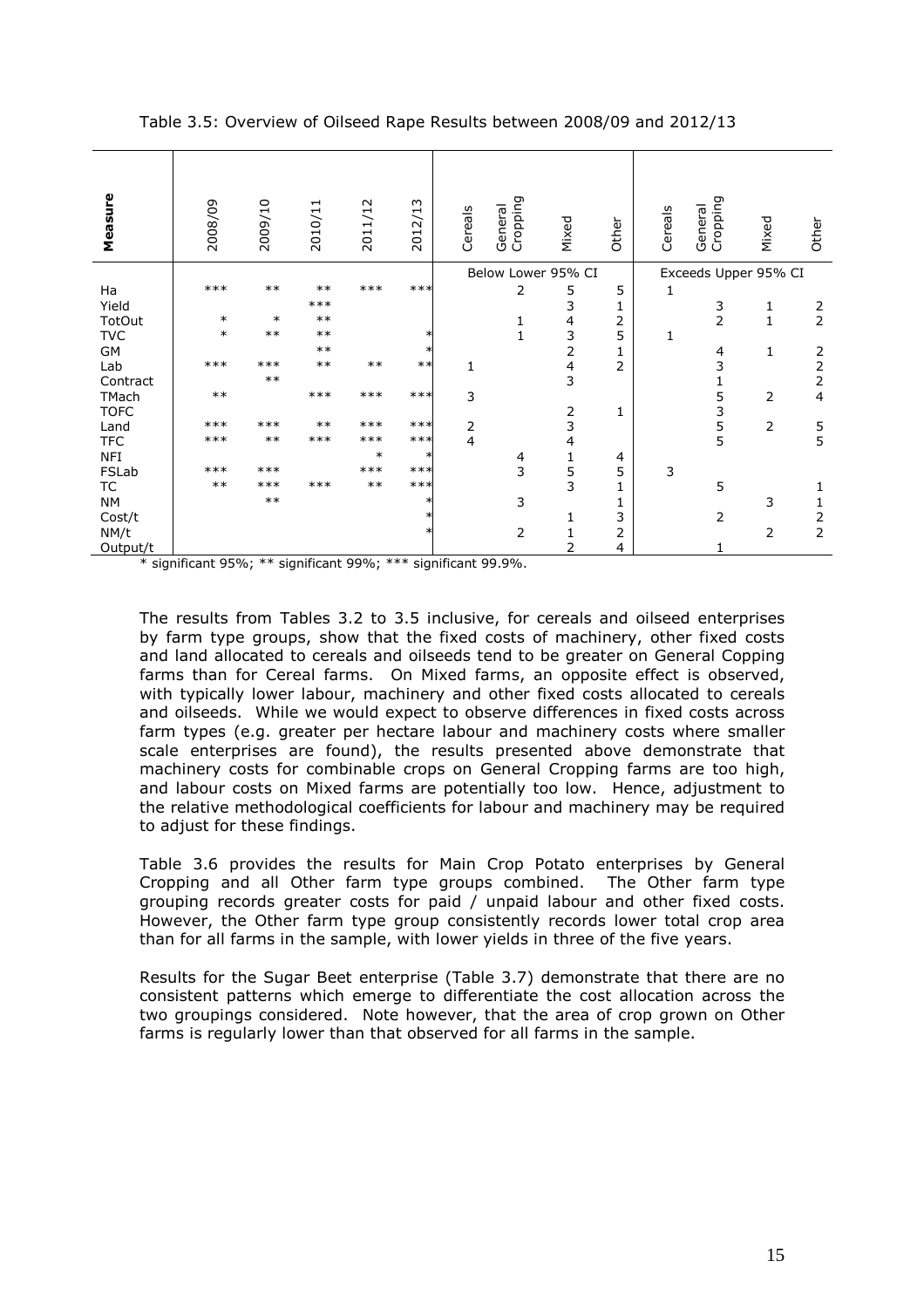Table 3.6: Overview of Main Crop Potato Results between 2008/09 and 2012/13

| Measure                                   | 2008/09                                                       | 2009/10                 | 2010/11 | 2011/12 | 2012/13        | General<br>Cropping          | Other                  | Cropping<br>General                   | Other                                        |
|-------------------------------------------|---------------------------------------------------------------|-------------------------|---------|---------|----------------|------------------------------|------------------------|---------------------------------------|----------------------------------------------|
|                                           |                                                               |                         |         |         |                | <b>Below Lower</b><br>95% CI |                        | Exceeds<br>Upper 95%<br>CI            |                                              |
| Ha<br>Yield<br>TotOut<br><b>TVC</b><br>GM | $***$                                                         | $***$<br>$***$<br>$***$ | $***$   | $\ast$  | $***$<br>$***$ |                              | 5<br>3<br>$\mathbf{1}$ | $\begin{array}{c} 2 \\ 1 \end{array}$ | $\begin{array}{c}\n2 \\ 2 \\ 3\n\end{array}$ |
| Lab<br>Contract<br>TMach<br><b>TOFC</b>   |                                                               | $***$                   |         | $\ast$  |                |                              | $\mathbf{1}$           |                                       | $\frac{1}{3}$                                |
| Land<br><b>TFC</b><br>NFI<br>FSLab        |                                                               | $***$                   |         |         |                |                              |                        |                                       | 3                                            |
| <b>TC</b><br><b>NM</b><br>Cost/t          |                                                               | $***$                   |         |         | ∗<br>$***$     | $\mathbf{1}$                 | $\mathbf{1}$           |                                       | $\frac{1}{2}$<br>3                           |
| NM/t<br>Output/t                          | * significant 95%; ** significant 99%; *** significant 99.9%. | $***$                   |         |         | $\ast$         | 1                            |                        |                                       | 4                                            |

Table 3.7: Overview of Sugar Beet Results between 2008/09 and 2012/13

| Measure                               | 2008/09 | 2009/10              | 2010/11             | 2011/12    | 2012/13      | General<br>Cropping          | Other                          | General<br>Cropping        | Other |
|---------------------------------------|---------|----------------------|---------------------|------------|--------------|------------------------------|--------------------------------|----------------------------|-------|
|                                       |         |                      |                     |            |              | <b>Below Lower</b><br>95% CI |                                | Exceeds<br>Upper 95%<br>CI |       |
| Ha                                    |         | $***$                | $\ast$              | $***$      | ∗            |                              | 4                              | $\overline{2}$             |       |
| Yield<br>TotOut                       |         |                      |                     |            |              |                              |                                |                            |       |
| <b>TVC</b>                            |         |                      | $\ast$              |            |              |                              |                                |                            | 1     |
| GM<br>Lab                             |         |                      |                     |            |              |                              |                                |                            |       |
| Contract                              |         |                      | $***$               |            |              |                              |                                |                            |       |
| TMach<br><b>TOFC</b>                  |         | $***$                |                     |            |              |                              | $\mathbf{1}$<br>$\overline{1}$ | $\mathbf{1}$               |       |
| Land                                  |         |                      |                     |            |              |                              |                                |                            |       |
| <b>TFC</b><br><b>NFI</b>              |         | $\ast$               |                     |            |              |                              | $\overline{2}$                 | $\mathbf{1}$               |       |
| FSLab                                 |         |                      | $\ast$              |            | ∗            |                              |                                |                            |       |
| <b>TC</b><br><b>NM</b>                |         |                      |                     |            | $***$        |                              | $\mathbf{1}$                   | $\mathbf{1}$               |       |
| Cost/t                                |         |                      | $\ast$              |            |              |                              | $\mathbf 1$                    |                            |       |
| NM/t                                  |         |                      |                     |            |              |                              |                                |                            |       |
| Output/t<br>$\Phi$ at a set of $\Phi$ |         | $+$ $0.501 + + + -1$ | $\cdot$ : $\cdot$ : | 1.0001.444 | $\mathbf{r}$ | $+$ 00.00/                   |                                |                            |       |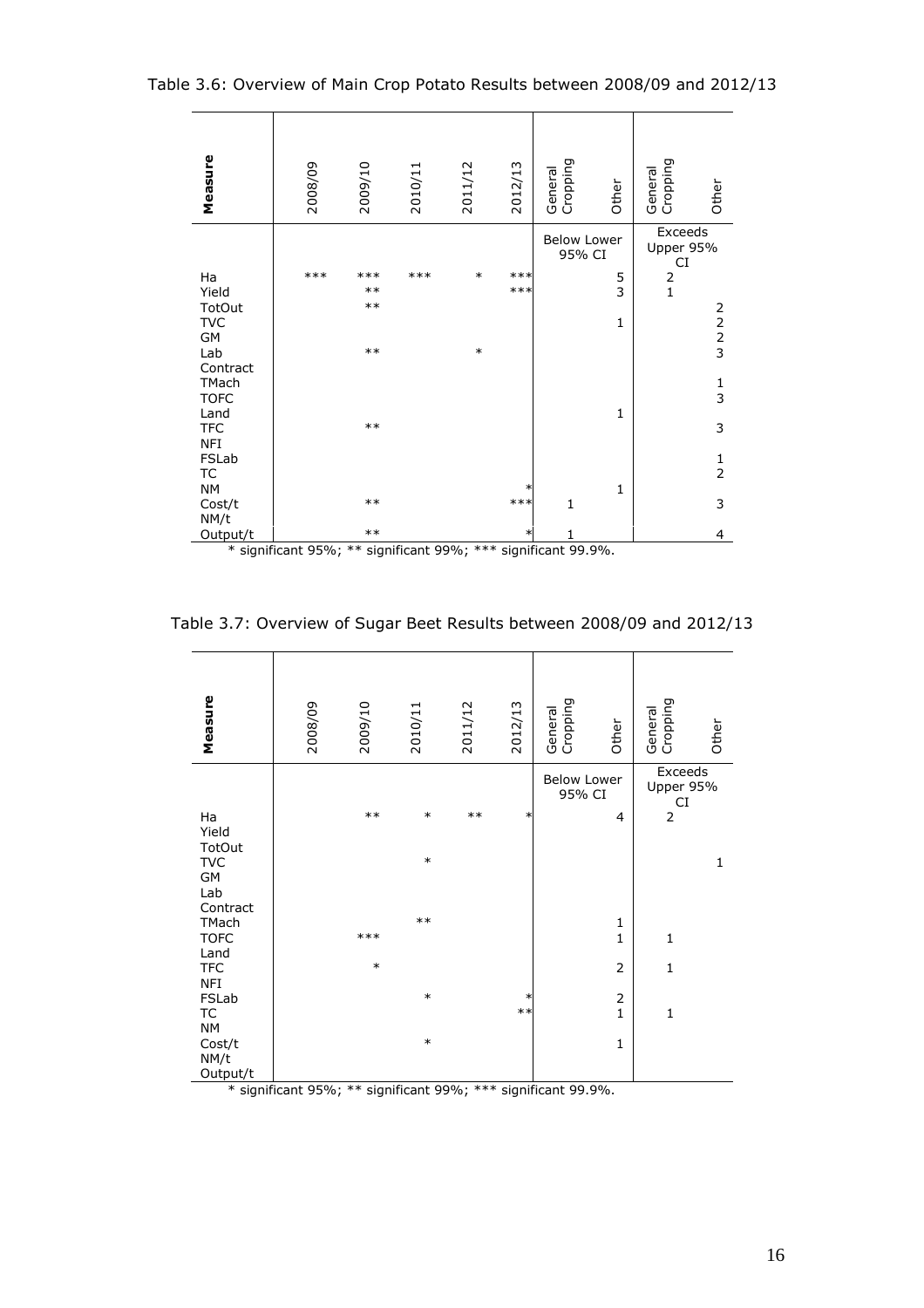Table 3.8 provides sugar beet cost analysis by farm businesses as grouped as using a contractor for sugar beet harvesting (Sugar Beet Contractor) and those who do not use a contractor for sugar beet harvesting (No Sugar Beet contractor). As expected *a priori*, those farms not using a sugar beet contractor lead to lower contract costs, but greater machinery costs. The sample of observations within the Sugar Beet Contractor group typically accounts for 80% of the total observations, which in large part explains the general lack of results for this group which exceed the boundaries of the 95% confidence intervals.

| Measure             | 2009/10         | 2010/11 | 2011/12 | 2012/13        | Sugar Beet<br>Contractor     | No Sugar Beet<br>Contractor | Sugar Beet<br>Contractor   | No Sugar Beet<br>Contractor |
|---------------------|-----------------|---------|---------|----------------|------------------------------|-----------------------------|----------------------------|-----------------------------|
|                     |                 |         |         |                | <b>Below Lower</b><br>95% CI |                             | Exceeds<br>Upper 95%<br>CI |                             |
| Ha                  |                 |         |         |                |                              |                             |                            | 2                           |
| Yield               |                 |         |         |                |                              | 1                           |                            | $\mathbf{1}$                |
| TotOut              |                 |         |         |                |                              | 3                           |                            | $\mathbf{1}$                |
| <b>TVC</b>          |                 |         |         |                |                              | $\overline{2}$              |                            |                             |
| GM                  |                 |         |         |                |                              | $\mathbf{1}$                |                            | $\mathbf{1}$                |
| Lab                 |                 |         |         |                |                              |                             |                            | $\mathbf{1}$                |
| Contract            | $***$<br>$\ast$ | $***$   | $***$   | $***$<br>$***$ |                              | $\overline{4}$              | $\overline{2}$             |                             |
| TMach               |                 | $***$   | $***$   |                |                              |                             |                            | 4                           |
| <b>TOFC</b><br>Land |                 |         |         |                |                              | $\mathbf{1}$                |                            | $\mathbf{1}$                |
| <b>TFC</b>          |                 |         |         | $***$          |                              | $\overline{4}$              |                            |                             |
| <b>NFI</b>          |                 | $***$   |         |                |                              |                             |                            | $\mathbf{1}$                |
| FSLab               |                 |         |         |                |                              |                             |                            |                             |
| <b>TC</b>           |                 |         |         | $***$          |                              | 3                           |                            |                             |
| <b>NM</b>           |                 | $\ast$  |         |                |                              |                             |                            | $\mathbf{1}$                |
| Cost/t              |                 |         |         |                |                              | $\overline{2}$              |                            |                             |
| NM/t                |                 | $\ast$  |         |                |                              |                             |                            | $\mathbf{1}$                |
| Output/t            | $\ast$          |         |         |                |                              | 2                           |                            |                             |

Table 3.8: Overview of Sugar Beet Results by Contractor Use between 2009/10 and 2012/13

\* significant 95%; \*\* significant 99%; \*\*\* significant 99.9%.

Results for root crops (Tables 3.6 to 3.8 inclusive) do not demonstrate consistent patterns of significant differences in per hectare fixed costs between the specialist / farm type groups analysed. However, combining these findings with results from fixed cost allocation for combinable crops (Table 3.2 to 3.7 inclusive), indicates that the relative magnitude of the FBS methodological coefficients for machinery between root crops and combinable crops may need to be adjusted, in particular to reflect under allocation of machinery costs to sugar beet. This is explored in greater detail towards the end of this chapter.

Table 3.9 provides analysis for two farm groups for dairying: the 80% Dairy Output group consists of those farm businesses where output from the dairy enterprise accounts for at least 80% of total agricultural output, with all remaining farms included in the Other farm type grouping. The 80% Dairy Output group are characterised as having significantly larger, higher yielding herds that achieve greater output and gross margin per cow than for all farms with dairy enterprises. The 80% Dairy Output group cost allocation produces greater contract, machinery, other fixed costs and land costs than those for all farm types. Conversely allocation for the Other farm type group typically results in lower contract and machinery costs than for all observations. While specialist dairy farms incur greater costs than non-specialist dairy farms, these results flow from the higher input-output system (per cow) observed on the specialist farms.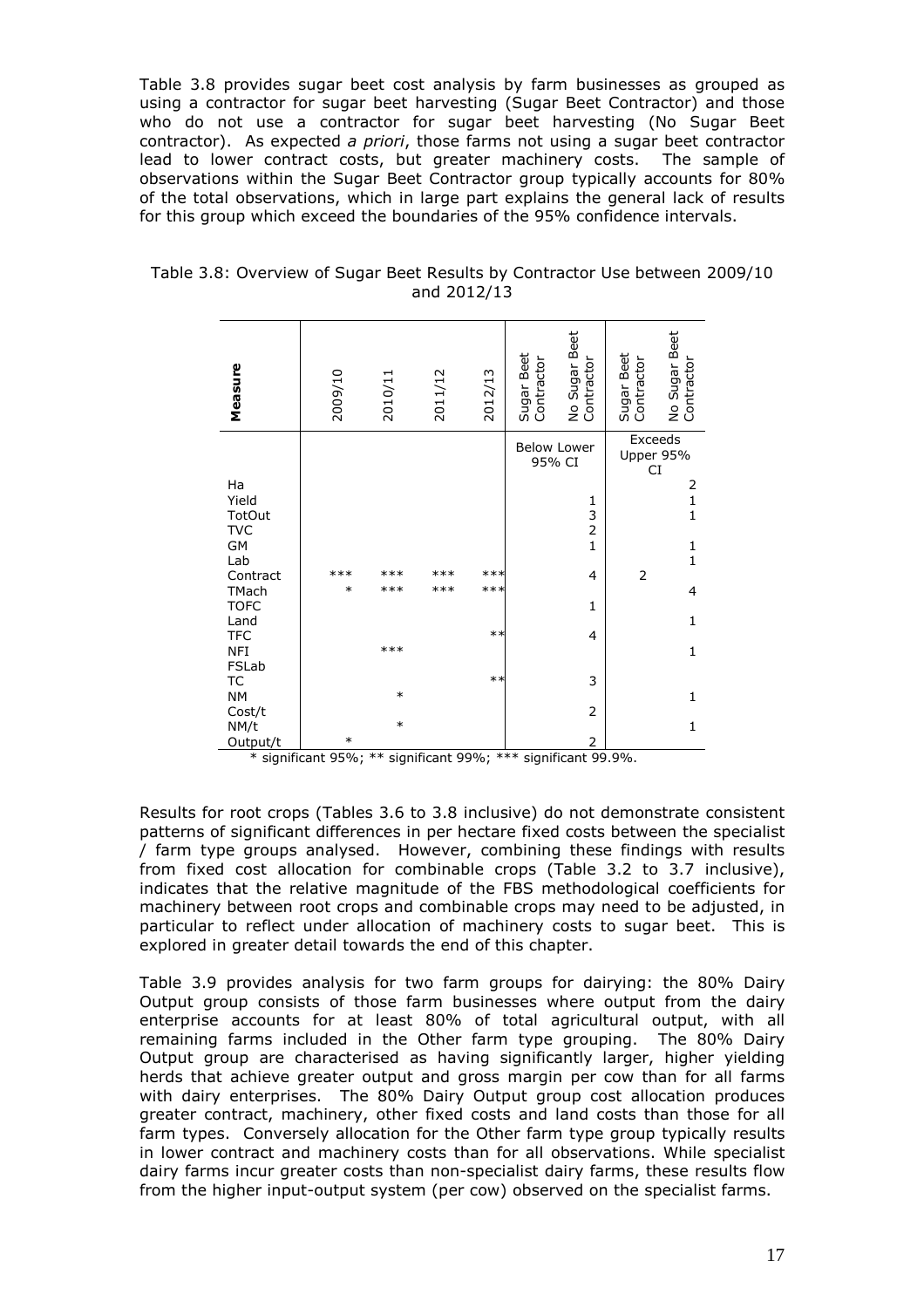| Measure      | 2008/09 | 2009/10 | 2010/11 | 2011/12 | w<br>2012/1 | 80% Dairy<br>Output          | Other          | 80% Dairy<br>Output                        | Other |
|--------------|---------|---------|---------|---------|-------------|------------------------------|----------------|--------------------------------------------|-------|
|              |         |         |         |         |             | <b>Below Lower</b><br>95% CI |                | Exceeds<br>Upper 95%<br>CI                 |       |
| Cows         | $**$    |         | $\ast$  | $\ast$  | $***$       |                              | 2              | 5                                          |       |
| Yield        | $***$   | $***$   | $***$   | $***$   | $\ast$      |                              | 4              |                                            |       |
| Output       | $***$   | $***$   | $***$   | $***$   | $***$       |                              | 5              | $\frac{4}{5}$                              |       |
| <b>TVC</b>   |         |         |         |         |             |                              |                | $\mathbf{1}$                               |       |
| GM           | $***$   | $***$   | $***$   | $***$   | $***$       |                              | 5              | 5                                          | 1     |
| LAB          |         |         |         |         |             | $\overline{2}$               |                |                                            |       |
| Contract     | $\ast$  | $***$   | $***$   | $***$   |             |                              | 3              | 5                                          |       |
| Tmach        | $***$   | $***$   | $***$   | $\ast$  | $***$       |                              | 4              | 5                                          |       |
| <b>TOFC</b>  | $***$   | $\ast$  |         | $\ast$  |             |                              | 1              | 4                                          |       |
| LAND         | $***$   | $\ast$  | $***$   |         | ∗           |                              | $\overline{2}$ | 5<br>5<br>5                                |       |
| <b>TFC</b>   | $***$   | $\ast$  | $***$   |         | $\ast$      |                              | 3              |                                            |       |
| NFI.ent      | $***$   | $***$   | $***$   | $***$   | $***$       |                              | 5              |                                            |       |
| FSLab        |         |         |         |         |             |                              |                | $\mathbf{1}$                               |       |
| <b>TC</b>    | $***$   | $\ast$  |         |         | ∗           |                              |                |                                            | 1     |
| <b>NM</b>    | $***$   | $***$   | $***$   | $***$   | $\ast$      |                              | 3              | $\begin{array}{c} 3 \\ 5 \\ 2 \end{array}$ |       |
| Output/Litre | $\ast$  |         |         |         | $\ast$      |                              |                |                                            | 1     |
| Cost/Litre   |         |         |         |         |             |                              |                |                                            |       |
| NM/Litre     | $\ast$  | $***$   | $\ast$  | $\ast$  | $\ast$      |                              |                | 5                                          |       |

Table 3.9: Overview of Dairy Results between 2008/09 and 2012/13

Results for Layer enterprises are provided in Table 3.10. The groups analysed are a specialised group (Layer enterprise output accounting for at least 95% of total agricultural output) and Other farms. The 95% Layer Output group is typified by consistently, and significantly, larger units. The 95% Layer Output group is also noted as achieving significant lower output (per hen) in four out of the five years analysed. With respect to fixed costs, the 95% Layer Output group results in lower other fixed costs and farmer and spouse labour costs per hen.

Table 3.11 provides results for 'Specialised' and 'Other' Pig breeding and finishing enterprises. The 95% Pig Output group are, on average, significantly larger units. Given the typically small sample sizes (around 20 for the 95% Pig Output group; 40-50 for the Other group) observed, it is unsurprising that no consistent pattern of significant difference in the results, across the range of fixed cost variables examined, is observed.

For the intensive livestock production of Layers and Pig breeding and finishing, any differences in fixed cost allocation observed across the groups are argued to be the result of different intensities of production, and hence there is no evidence to indicate that cost allocations to these enterprises are inappropriate.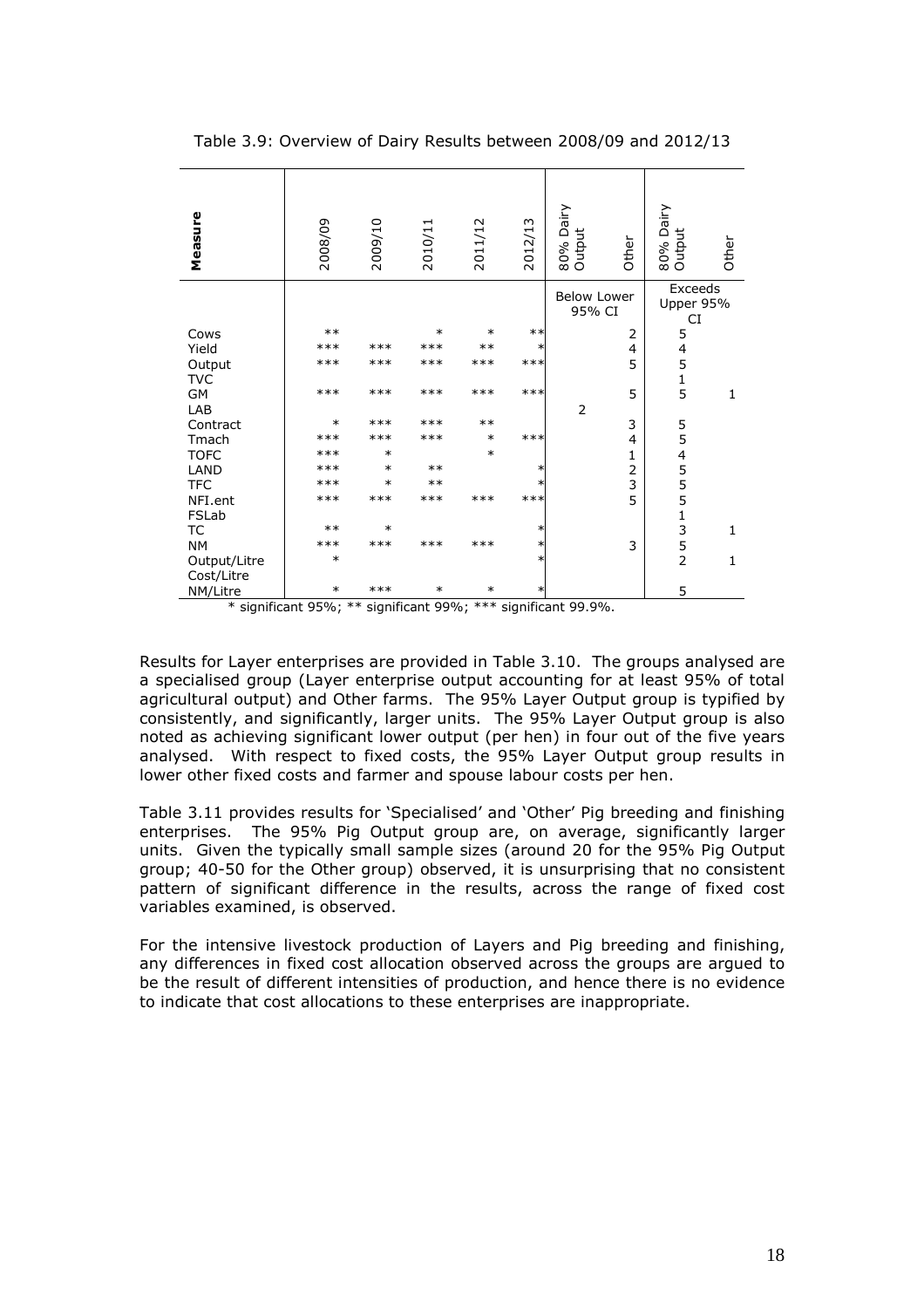Table 3.10: Overview of Layer Results between 2008/09 and 2012/13

| Measure              | 2008/09 | 2009/10 | 2010/11 | 2011/12 | 2012/13 | Layer<br>95% La<br>Output    | Other | 95% Layer<br>Output        | Other |
|----------------------|---------|---------|---------|---------|---------|------------------------------|-------|----------------------------|-------|
|                      |         |         |         |         |         | <b>Below Lower</b><br>95% CI |       | Exceeds<br>Upper 95%<br>CI |       |
| Hens                 | $***$   | $***$   | $***$   | $***$   | $***$   |                              | 5     | 5                          |       |
| Output               | $\ast$  |         | $\ast$  | $\ast$  | $***$   | $\overline{4}$               |       |                            |       |
| <b>TVC</b>           |         |         |         |         |         |                              |       |                            |       |
| <b>GM</b>            |         |         | $\ast$  |         | $\ast$  | $\overline{2}$               |       |                            |       |
| LAB                  |         |         |         |         | $***$   | $\overline{2}$               |       |                            |       |
| Contract             | $***$   |         |         | $\ast$  | $***$   |                              |       |                            | 1     |
| Tmach<br><b>TOFC</b> | $***$   | $\ast$  | $***$   | $\ast$  | $***$   | $\frac{2}{5}$                |       |                            |       |
| LAND                 | $***$   |         |         |         |         | $\overline{1}$               |       |                            |       |
| <b>TFC</b>           | $***$   |         |         | $\ast$  | $***$   | $\overline{4}$               |       |                            |       |
| NFI.ent              |         |         |         |         |         |                              |       |                            |       |
| FSLab                | $***$   | $***$   | $***$   | $\ast$  | $***$   | $\frac{5}{5}$                |       |                            |       |
| TC                   | $***$   | $***$   | $***$   | $***$   | $***$   |                              |       |                            |       |
| <b>NM</b>            |         |         |         |         |         |                              |       |                            |       |

Table 3.11: Overview of Pig Results between 2008/09 and 2012/13

| Measure          | 2008/09                                                                        | 2009/10 | 2010/11 | 2011/12 | 2012/13          | 95% Pig<br>Output             | Other        | 95% Pig<br>Output          | Other |
|------------------|--------------------------------------------------------------------------------|---------|---------|---------|------------------|-------------------------------|--------------|----------------------------|-------|
|                  |                                                                                |         |         |         |                  | <b>Below Lower</b><br>95% CI  |              | Exceeds<br>Upper 95%<br>CI |       |
| Sows<br>Output   | $***$                                                                          | $***$   | $\ast$  | $\ast$  |                  |                               |              | $\frac{5}{2}$              |       |
| <b>TVC</b><br>GM |                                                                                |         |         |         | $\ast$           |                               |              | $\mathbf{1}$               |       |
| LAB<br>Contract  |                                                                                |         |         |         | $\ast$<br>$\ast$ | $\mathbf 1$<br>$\overline{1}$ |              | $\mathbf{1}$               |       |
| Tmach            |                                                                                |         |         |         |                  |                               | 1            |                            |       |
| <b>TOFC</b>      | $***$                                                                          |         |         |         | $\ast$           | 1                             | $\mathbf{1}$ |                            |       |
| LAND             | $\ast$                                                                         |         |         |         |                  | $\overline{2}$                |              |                            |       |
| <b>TFC</b>       | $\ast$                                                                         | $\ast$  | $***$   |         | $\ast$<br>$***$  | $\mathbf{1}$                  | $\mathbf{1}$ |                            |       |
| NFI.ent<br>FSLab | $\ast$                                                                         |         | $\ast$  |         |                  | $\overline{2}$                |              | $\overline{4}$             |       |
| TC               |                                                                                |         |         |         |                  | $\mathbf{1}$                  |              |                            |       |
| <b>NM</b>        |                                                                                | $\ast$  | $***$   | $\ast$  | $***$            |                               |              | 4                          |       |
|                  | $*$ cinnificant $0.001 + * *$ cinnificant $0.001 + * * *$ cinnificant $0.0001$ |         |         |         |                  |                               |              |                            |       |

\* significant 95%; \*\* significant 99%; \*\*\* significant 99.9%.

Table 3.12 provides the summary of analysis for LFA breeding ewe enterprises, categorised as Specialist SDA Sheep farms and Other farms. Note that the Specialist SDA Sheep Farms typically achieve lower output, incur lower total variable costs, but also achieve lower gross margin results. Contract cost allocation for the Specialist SDA Sheep group is typically lower than for all farms.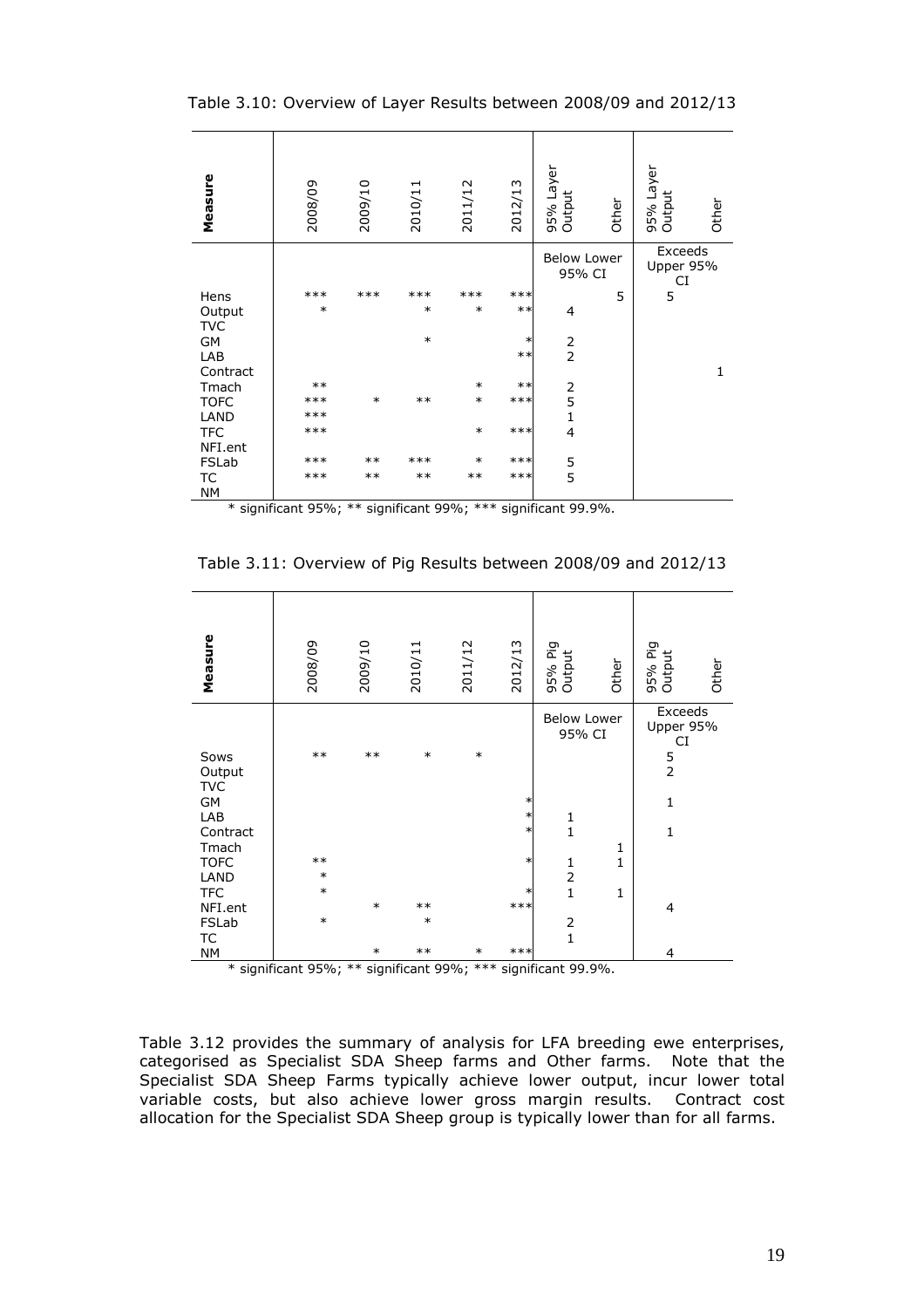Table 3.12: Overview of LFA Ewes Results between 2008/09 and 2012/13

| Measure                                                                                                                                                  | 2008/09                                                                                                                             | 2009/10 | 2010/11 | 2011/12     | 2012/13      | Sheep<br>Specialist<br>SDA Shee            | Other        | Sheep<br>Specialist<br>SDA Shee | Other |
|----------------------------------------------------------------------------------------------------------------------------------------------------------|-------------------------------------------------------------------------------------------------------------------------------------|---------|---------|-------------|--------------|--------------------------------------------|--------------|---------------------------------|-------|
|                                                                                                                                                          |                                                                                                                                     |         |         |             |              | <b>Below Lower</b><br>95% CI               |              | Exceeds<br>Upper 95%<br>CI      |       |
| Ewes                                                                                                                                                     |                                                                                                                                     |         | $\ast$  | $***$       | $***$        |                                            | 1            | $\overline{2}$                  | 1     |
| Output                                                                                                                                                   | $\ast$                                                                                                                              | $***$   | $***$   |             |              | 5                                          |              |                                 | 1     |
| <b>TVC</b>                                                                                                                                               |                                                                                                                                     | $\ast$  | $***$   | $***$       |              | $\begin{array}{c} 4 \\ 3 \\ 2 \end{array}$ |              |                                 |       |
| GM                                                                                                                                                       | $***$                                                                                                                               | $***$   |         |             |              |                                            |              |                                 | 1     |
| LAB                                                                                                                                                      | $\ast$                                                                                                                              |         |         |             |              |                                            |              |                                 |       |
| Contract                                                                                                                                                 | $\ast$                                                                                                                              | $***$   |         | $***$       |              | 4                                          |              |                                 |       |
| Tmach                                                                                                                                                    |                                                                                                                                     |         |         | $\ast$      | $***$        | $\overline{2}$                             |              |                                 |       |
| <b>TOFC</b>                                                                                                                                              |                                                                                                                                     |         |         |             | $**$         | $\mathbf{1}$                               |              |                                 |       |
| LAND                                                                                                                                                     |                                                                                                                                     | $***$   |         |             |              | $\mathbf{1}$                               | $\mathbf{1}$ | $\mathbf{1}$                    |       |
| <b>TFC</b>                                                                                                                                               |                                                                                                                                     |         |         |             | ∗            | 4                                          |              |                                 |       |
| NFI.ent                                                                                                                                                  |                                                                                                                                     |         |         |             |              |                                            |              |                                 |       |
| FSLab                                                                                                                                                    |                                                                                                                                     |         |         |             |              | $\frac{1}{3}$                              |              |                                 |       |
| TC                                                                                                                                                       |                                                                                                                                     |         | $\ast$  | $\ast$      | $***$        |                                            |              |                                 |       |
| <b>NM</b><br>$\mathcal{P}$ and $\mathcal{P}$ and $\mathcal{P}$ and $\mathcal{P}$ and $\mathcal{P}$ and $\mathcal{P}$ and $\mathcal{P}$ and $\mathcal{P}$ | $\mathbf{A}$ and $\mathbf{A}$ and $\mathbf{A}$ and $\mathbf{A}$ and $\mathbf{A}$ and $\mathbf{A}$ and $\mathbf{A}$ and $\mathbf{A}$ |         |         | $+$ 000 $+$ | $444 + 1225$ | $\sim$ 00.00/                              |              | 1                               |       |

Analysis of LFA Suckler enterprises (Table 3.13) follows a similar methodology to the LFA Ewe enterprises, comparing Specialist SDA Beef farms with the remaining Other farms. Allocation for Specialist SDA Beef farms leads to lower contract costs per cow to the LFA Suckler enterprise, but greater machinery and farmer and spouse labour costs.

| Measure               | 2008/09                                                       | 2009/10 | 2010/11 | 2011/12 | 2012/13 | Specialist<br>SDA Beef<br>Beef | Other        | Specialist<br>SDA Beef     | Other |
|-----------------------|---------------------------------------------------------------|---------|---------|---------|---------|--------------------------------|--------------|----------------------------|-------|
|                       |                                                               |         |         |         |         | <b>Below Lower</b><br>95% CI   |              | Exceeds<br>Upper 95%<br>CI |       |
| Cows                  | $\ast$                                                        |         |         |         |         |                                |              | $\mathbf{1}$               |       |
| Output<br><b>TVC</b>  |                                                               |         | $***$   | $\ast$  |         | $\frac{1}{2}$                  | $\mathbf{1}$ | $\mathbf{1}$               |       |
| GM                    |                                                               |         | $\ast$  |         |         |                                |              | 1                          |       |
| LAB                   |                                                               |         |         |         |         |                                |              | $\overline{2}$             |       |
| Contract              |                                                               |         |         |         |         | 3                              |              |                            |       |
| Tmach                 | $***$                                                         | $\ast$  | $\ast$  |         |         |                                | 1            | $\frac{3}{2}$              |       |
| <b>TOFC</b>           |                                                               |         |         | $\ast$  |         |                                |              |                            |       |
| LAND                  |                                                               | $\ast$  | $\ast$  |         |         | 1                              |              |                            |       |
| <b>TFC</b><br>NFI.ent |                                                               | $\ast$  |         |         |         | $\overline{2}$                 |              | $\overline{4}$             |       |
| FSLab                 |                                                               |         |         | $***$   |         |                                |              | 3                          |       |
| TC                    |                                                               |         |         |         |         |                                |              | $\overline{\mathbf{4}}$    |       |
| <b>NM</b>             |                                                               | $\ast$  |         | $\ast$  |         | 3                              |              |                            |       |
|                       | * significant 95%; ** significant 99%; *** significant 99.9%. |         |         |         |         |                                |              |                            |       |

Table 3.13: Overview of LFA Suckler Results between 2008/09 and 2012/13

The overview of results for Lowland Ewe enterprises is provided in Table 3.14. On Cereals farms, lower contract and machinery costs per ewe are allocated to the lowland ewes, while greater labour and land costs are nominally incurred. On Lowland Grazing Livestock farms, lower labour and land costs per ewe are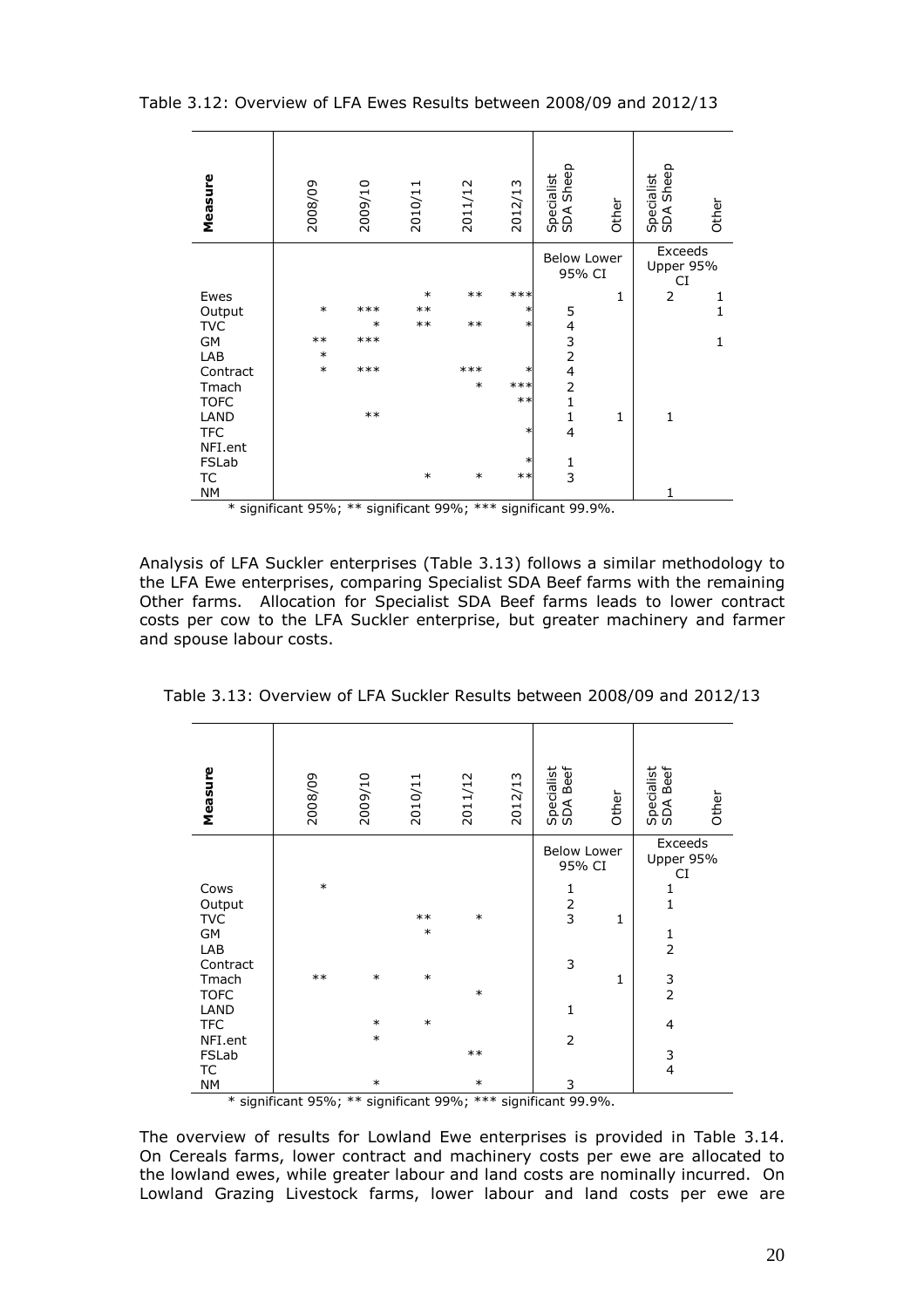allocated. On Mixed farms, lower other fixed costs, but greater labour costs per ewe are allocated. On Other farms typically greater land costs are allocated.

| Measure     | 2008/09 | 2009/10 | 2010/11 | $\sim$<br>2011/12 | $\sim$<br>$\overline{ }$<br>$\frac{1}{2}$<br>201 | Cereals       | L'stock<br>Lowland<br>Grazing | Mixed        | Other        | Cereals        | .'stock<br>Lowland<br>Grazing | Mixed          | Other |
|-------------|---------|---------|---------|-------------------|--------------------------------------------------|---------------|-------------------------------|--------------|--------------|----------------|-------------------------------|----------------|-------|
|             |         |         |         |                   |                                                  |               | Below Lower 95% CI            |              |              |                | Exceeds Upper 95% CI          |                |       |
| Ewes        |         | $\ast$  | $***$   | $***$             | $***$                                            | 3             |                               |              | 5            |                | 3                             |                |       |
| Output      |         |         |         | $\ast$            | $\ast$                                           |               |                               | 1            |              | $\frac{2}{5}$  |                               | 2              |       |
| <b>TVC</b>  | $***$   | $***$   | $***$   | $***$             | $***$                                            |               | 5                             |              |              |                |                               | 4              |       |
| GM          |         | $\ast$  |         | $***$             | $***$                                            | 4             |                               | 2            | 1            |                | 2                             | 2              |       |
| LAB         | $\ast$  | $***$   | $***$   | $***$             | $***$                                            |               | $\overline{4}$                |              |              | 5              |                               | 4              | 2     |
| Contract    | $***$   |         | $\ast$  |                   |                                                  | $\frac{3}{5}$ |                               | 2            |              |                |                               |                |       |
| Tmach       |         | $***$   | $***$   | $\ast$            | $***$                                            |               |                               |              |              |                |                               |                |       |
| <b>TOFC</b> |         |         |         | $\ast$            |                                                  |               | 1                             | 4            |              | 4              |                               |                |       |
| LAND        |         | $\ast$  |         |                   |                                                  |               | 4                             | 2            |              | 5              |                               |                | 4     |
| <b>TFC</b>  |         | $***$   | $\ast$  | $***$             | $\ast$                                           |               | 3                             | $\mathbf{1}$ |              | $\overline{4}$ |                               | 2              | 5     |
| NFI.ent     |         | $***$   | $***$   | $***$             | $***$                                            | 5             |                               |              | 5            |                | 5                             |                |       |
| FSLab       |         |         |         |                   |                                                  |               |                               |              | $\mathbf{1}$ |                |                               |                |       |
| <b>TC</b>   | $\ast$  | $***$   |         | $***$             |                                                  |               | 3                             |              |              | 5              |                               | 2              | 4     |
| <b>NM</b>   |         | $***$   |         | $***$             | $***$                                            | 5             |                               |              | 5            |                | 4                             | $\overline{2}$ |       |

Table 3.14: Overview of Lowland Ewes Results between 2008/09 and 2012/13

\* significant 95%; \*\* significant 99%; \*\*\* significant 99.9%.

Results of Lowland Suckler enterprises are given in Table 3.15. On Cereals farms, lower contract, machinery and farmer and spouse labour costs, while greater paid / unpaid labour and land costs, per cow are noted. On the Lowland Grazing Livestock farms, lower labour and land costs are observed. For Mixed farms, lower other fixed costs per cow are typically allocated. On Other farms greater paid / unpaid and farmer and spouse labour costs are frequently allocated.

Table 3.16 provides the analysis of Fat Cattle data, on the basis of per average animal traded. On Cereals farms, lower machinery, but greater paid / unpaid labour and land costs are typically allocated to this enterprise. On LFA Grazing Livestock Farms lower labour and contract costs are consistently allocated, and typically lower land costs are also noted. On Lowland Grazing Livestock farms, lower paid / unpaid labour costs are noted. For Mixed farms, lower other fixed costs and land costs are typically observed, while for Other farm types, all the fixed cost variables analysed are typically greater than those for the overall sample.

The results presented for grazing livestock (Tables 3.12 to 3.16 inclusive), indicate that while differences in fixed costs for LFA sheep production occur, these are the result of differences in the structure of production observed across the farm types; there are no patterns that emerge for LFA Suckler production to indicate inappropriate cost allocation. In terms of Lowland Ewe, Suckler and Fat Cattle enterprises however, the greater labour costs observed on Cereals and Mixed farms indicates that the labour coefficients for Ewe, Suckler and Fat Cattle enterprises, relative to those for combinable crops, are too high and need to be adjusted downwards.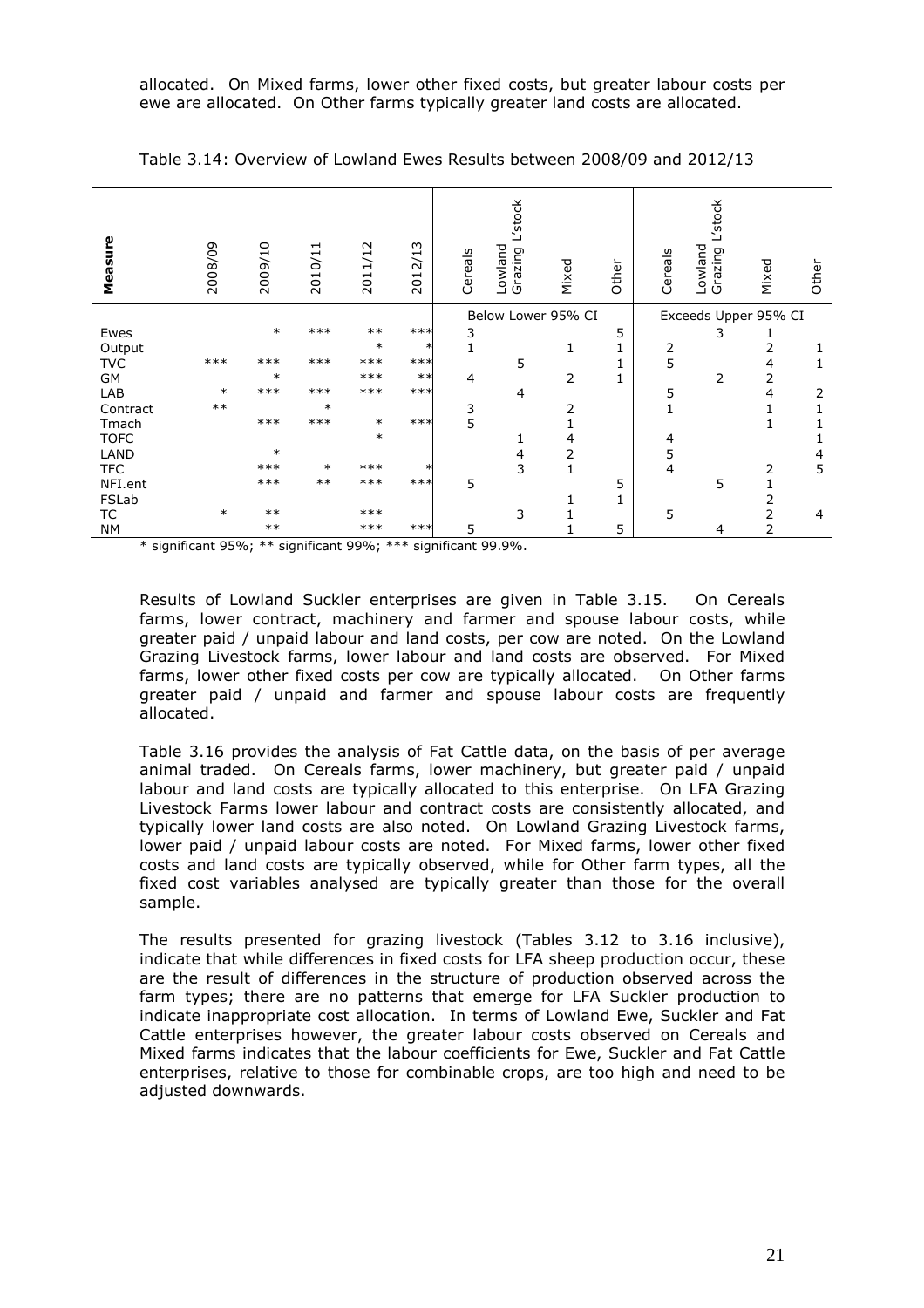| Measure     | 2008/09 | 2009/10 | 2010/11 | 2011/12 | 2/13<br>201 | Cereals | L'stock<br>Lowland<br>Grazing | Mixed          | Other          | Cereals        | L'stock<br>Lowland<br>Grazing | Mixed          | Other |
|-------------|---------|---------|---------|---------|-------------|---------|-------------------------------|----------------|----------------|----------------|-------------------------------|----------------|-------|
|             |         |         |         |         |             |         | Below Lower 95% CI            |                |                |                | Exceeds Upper 95% CI          |                |       |
| Ewes        | $***$   | $\ast$  | $\ast$  |         | $\ast$      | 5       |                               |                | 5              |                |                               | 4              |       |
| Output      |         |         |         |         |             |         |                               | 1              | $\overline{2}$ |                |                               |                |       |
| <b>TVC</b>  | $***$   | $***$   | $***$   | $***$   | $***$       |         | 5                             |                |                | 4              |                               | 3              | 4     |
| GM          |         | $***$   | $***$   | $\ast$  | $**$        | 5       |                               | 4              | 3              |                | 4                             |                |       |
| LAB         | $***$   | $***$   |         | $***$   |             |         | 3                             | 2              |                | $\frac{5}{2}$  |                               | $\mathbf{1}$   | 4     |
| Contract    |         |         |         |         |             | 3       |                               | $\overline{2}$ |                |                |                               |                |       |
| Tmach       |         | $***$   |         |         |             | 4       |                               | 1              | 1              |                |                               |                |       |
| <b>TOFC</b> |         | $***$   |         |         |             |         |                               | 3              |                | 5              |                               |                | 2     |
| LAND        | $***$   | $\ast$  |         |         |             |         | 3                             | $\frac{2}{3}$  |                | $\frac{5}{5}$  |                               |                | 2     |
| <b>TFC</b>  | $\ast$  | $\ast$  |         |         |             |         | 3                             |                |                |                |                               |                | 4     |
| NFI.ent     | $\ast$  | $***$   |         | $***$   | $\ast$      | 5<br>5  |                               |                | 3              |                | 3                             |                |       |
| FSLab       |         |         |         |         |             |         |                               |                |                |                |                               |                | 3     |
| TC          | $\ast$  | $\ast$  |         | $\ast$  | $\ast$      |         | 3                             | 1              |                | $\overline{4}$ |                               |                | 4     |
| <b>NM</b>   | $\ast$  | $***$   |         | $\ast$  |             | 4       |                               |                | 4              |                | 3                             | $\overline{2}$ |       |

Table 3.15: Overview of Lowland Suckler Results between 2008/09 and 2012/13

|         | Table 3.16: Overview of Fat Cattle (Suckler) Results between 2008/09 and |  |  |  |  |
|---------|--------------------------------------------------------------------------|--|--|--|--|
| 2012/13 |                                                                          |  |  |  |  |

| Measure     | 2008/09 | 2009/10 | $\overline{\phantom{0}}$<br>2010/1 | $\sim$<br>1/1<br>201 | $\sim$<br>$\overline{\phantom{0}}$<br>$\tilde{a}$<br>201 | Cereals        | Grazing<br>ivestock<br>$\tilde{H}$ | L'stock<br><b>Lowland</b><br>Grazing | Mixed | Other          | Cereals | Grazing<br><b>ivestock</b><br>$\tilde{H}$ | L'stock<br>puejmo<br>irazing<br>U | Mixed          | Other |
|-------------|---------|---------|------------------------------------|----------------------|----------------------------------------------------------|----------------|------------------------------------|--------------------------------------|-------|----------------|---------|-------------------------------------------|-----------------------------------|----------------|-------|
|             |         |         |                                    |                      |                                                          |                |                                    | Below Lower 95% CI                   |       |                |         |                                           | Exceeds Upper 95% CI              |                |       |
| Cattle      | $\ast$  | $**$    | $***$                              | $***$                | $***$                                                    | 5              | 5                                  |                                      |       | 5              |         |                                           | 3                                 | 4              |       |
| Output      |         |         |                                    |                      |                                                          | $\mathbf{1}$   |                                    | 2                                    |       |                | 2       |                                           |                                   |                | 4     |
| <b>TVC</b>  | $**$    | $***$   | $***$                              | $***$                | $\ast$                                                   |                |                                    | 5                                    |       |                | 4       | 2                                         |                                   | 1              | 5     |
| GM          |         | $\ast$  |                                    | $\ast$               |                                                          | 3              | 1                                  |                                      |       | $\overline{2}$ | 1       | $\overline{2}$                            | 3                                 | 1              | 1     |
| LAB         | $***$   | $***$   | $***$                              | $***$                | $***$                                                    |                | 5                                  | 5                                    | 2     |                | 5       |                                           |                                   | $\overline{2}$ | 5     |
| Contract    | $***$   |         |                                    | $***$                |                                                          |                | 5                                  |                                      |       |                |         |                                           | 1                                 |                | 3     |
| Tmach       |         |         |                                    |                      |                                                          | 3              |                                    |                                      | 2     |                |         |                                           | $\mathbf{1}$                      |                | 3     |
| <b>TOFC</b> | $\ast$  | $\ast$  |                                    |                      | $\ast$                                                   | $\mathbf{1}$   | 1                                  |                                      | 5     |                | 2       |                                           |                                   |                | 4     |
| LAND        | $***$   | $**$    | $\ast$                             | $\ast$               | $\ast$                                                   |                | 3                                  | 2                                    | 4     |                | 4       |                                           |                                   |                | 4     |
| <b>TFC</b>  | $***$   | $***$   | $***$                              | $***$                | $***$                                                    |                | 5                                  | $\mathbf{1}$                         | 3     |                | 3       |                                           |                                   |                | 5     |
| NFI.ent     | $***$   | $***$   | $\ast$                             | $***$                | $***$                                                    | 4              |                                    |                                      |       | 5              |         | 5                                         | 4                                 | 3              |       |
| FSLab       |         | $\ast$  |                                    |                      |                                                          | $\overline{2}$ |                                    | 2                                    | 2     |                | 1       |                                           |                                   |                | 4     |
| TC          | $***$   | $***$   | $***$                              | $***$                | $***$                                                    |                | 1                                  | 4                                    | 3     |                | 4       |                                           |                                   |                | 5     |
| <b>NM</b>   | $***$   | $***$   | $\ast$                             | $***$                | $***$                                                    | 5              |                                    |                                      |       | 5              |         | 4                                         | 5                                 | 3              |       |

\* significant 95%; \*\* significant 99%; \*\*\* significant 99.9%.

Table 3.17 combines the overall results for Winter Wheat, Winter Barley, Spring Barley and Oilseed Rape for Cereals farms. Relative labour costs are noted to be in line with expectations for Winter Wheat, Winter Barley and Spring Barley. However, labour costs (paid / unpaid and value of Farmer and Spouse Labour) for Oilseed Rape are substantially greater than expected. Land costs are broadly similar across enterprises. Relative machinery costs are in line with expectations, with the notable exceptions of higher machinery costs for Oilseed Rape in 2011/12 and for Winter Barley in 2012/13; these two results flow from the atypical relative outputs for these crops in the specific years noted.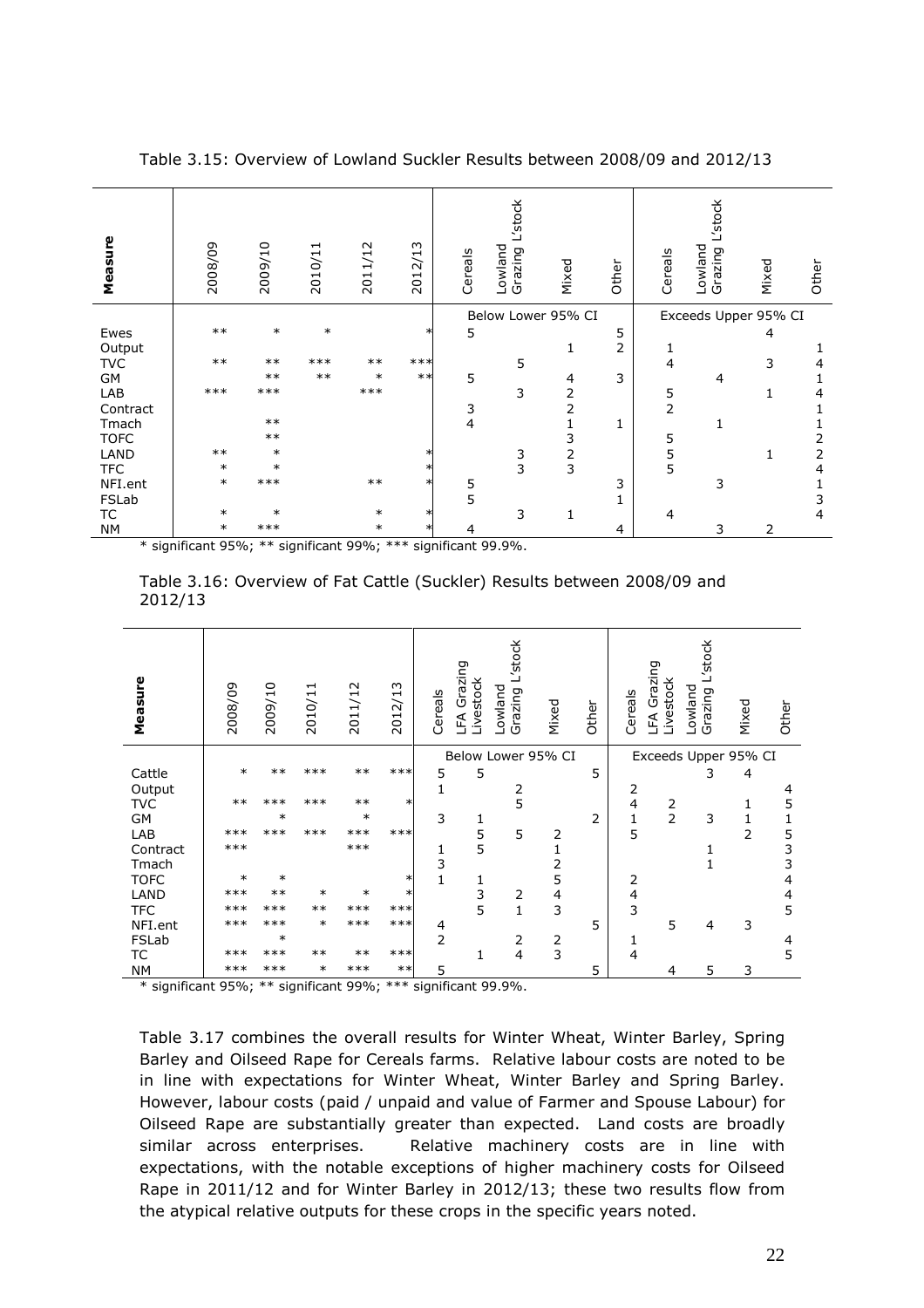|              |           | 2008/09    |        |            |           | 2009/10   |        |            |           | 2010/11 |       |            |
|--------------|-----------|------------|--------|------------|-----------|-----------|--------|------------|-----------|---------|-------|------------|
|              | <b>WW</b> | WВ         | Sbar   | <b>OSR</b> | <b>WW</b> | <b>WB</b> | Sbar   | <b>OSR</b> | <b>WW</b> | WВ      | Sbar  | <b>OSR</b> |
| Ha           | 80.6      | 29.8       | 33.0   | 44.9       | 75.5      | 27.0      | 35.0   | 46.1       | 80.3      | 29.3    | 24.9  | 46.2       |
| Yield (t/ha) | 8.5       | 6.9        | 6.0    | 3.2        | 8.3       | 6.8       | 5.9    | 3.5        | 8.2       | 6.8     | 5.3   | 3.6        |
| TotOut       | 953       | 748        | 724    | 953        | 863       | 631       | 553    | 884        | 1257      | 885     | 800   | 1121       |
| <b>TVC</b>   | 380       | 324        | 256    | 349        | 481       | 412       | 328    | 450        | 424       | 370     | 286   | 400        |
| GM           | 620       | 489        | 510    | 604        | 430       | 298       | 283    | 437        | 895       | 622     | 598   | 726        |
| LAB          | 58        | 57         | 48     | 94         | 60        | 49        | 45     | 106        | 64        | 63      | 43    | 99         |
| Contract     | 85        | 66         | 59     | 71         | 87        | 79        | 66     | 80         | 98        | 81      | 85    | 101        |
| Tmach        | 238       | 235        | 210    | 234        | 252       | 226       | 199    | 252        | 285       | 251     | 259   | 245        |
| <b>TOFC</b>  | 75        | 76         | 68     | 71         | 74        | 76        | 72     | 76         | 86        | 89      | 91    | 90         |
| LAND         | 134       | 136        | 133    | 137        | 145       | 143       | 137    | 149        | 174       | 171     | 165   | 178        |
| TFC          | 590       | 569        | 518    | 607        | 619       | 572       | 520    | 663        | 707       | 654     | 643   | 713        |
| NFI.ent      | 30        | -80        | -8     | $-3$       | $-189$    | $-275$    | $-237$ | $-226$     | 188       | $-32$   | $-46$ | 13         |
| FSLab        | 87        | 82         | 97     | 112        | 86        | 72        | 62     | 100        | 121       | 106     | 105   | 124        |
| ТC           | 1057      | 976        | 871    | 1068       | 1186      | 1057      | 909    | 1213       | 1252      | 1129    | 1034  | 1237       |
| NΜ           | -57       | $-163$     | $-105$ | $-115$     | $-275$    | -347      | $-299$ | $-326$     | 66        | $-137$  | -151  | $-112$     |
| Cost/t       | 130       | 148        | 154    | 339        | 147       | 165       | 163    | 361        | 155       | 174     | 206   | 357        |
| NM/t         | -12       | -30        | $-26$  | -45        | -36       | -58       | -58    | $-109$     | 5         | $-137$  | -38   | -45        |
| Out/t        | 112       | 108        | 121    | 294        | 105       | 94        | 94     | 251        | 153       | 132     | 151   | 312        |
| n            | 313       | <i>140</i> | 85     | 202        | 312       | 127       | 123    | 186        | 268       | 104     | 71    | 203        |

Table 3.17: Cereals Farm Type: Combinable Cropping Summary Results 2008/09 to 2012/13

|              |           |           | 2011/12 |            |        | 2012/13 |        |       |
|--------------|-----------|-----------|---------|------------|--------|---------|--------|-------|
|              | <b>WW</b> | <b>WB</b> | Sbar    | <b>OSR</b> | ww     | WB      | Sbar   | 0SR   |
| Ha           | 75.9      | 30.5      | 29.8    | 48.0       | 82.1   | 30.8    | 31.3   | 52.4  |
| Yield (t/ha) | 8.0       | 6.4       | 5.3     | 3.9        | 6.7    | 6.5     | 4.8    | 3.3   |
| TotOut       | 1273      | 971       | 924     | 1463       | 1235   | 1122    | 882    | 1294  |
| <b>TVC</b>   | 454       | 406       | 318     | 439        | 544    | 458     | 355    | 527   |
| GМ           | 876       | 652       | 665     | 1029       | 754    | 784     | 611    | 771   |
| LAB          | 61        | 69        | 48      | 97         | 65     | 77      | 50     | 106   |
| Contract     | 124       | 108       | 119     | 126        | 123    | 100     | 105    | 121   |
| Tmach        | 279       | 236       | 254     | 309        | 292    | 350     | 267    | 295   |
| <b>TOFC</b>  | 97        | 96        | 81      | 94         | 99     | 96      | 88     | 96    |
| LAND         | 186       | 184       | 177     | 190        | 193    | 186     | 181    | 191   |
| <b>TFC</b>   | 747       | 693       | 679     | 816        | 772    | 809     | 691    | 808   |
| NFI.ent      | 128       | $-42$     | $-14$   | 212        | $-18$  | $-26$   | -80    | $-37$ |
| FSLab        | 106       | 76        | 89      | 162        | 99     | 113     | 75     | 140   |
| ТC           | 1308      | 1175      | 1086    | 1416       | 1414   | 1380    | 1120   | 1475  |
| NΜ           | 22        | $-118$    | -103    | 51         | $-116$ | -139    | $-155$ | -177  |
| Cost/t       | 169       | 191       | 213     | 384        | 219    | 222     | 255    | 456   |
| NM/t         | -3        | -26       | -29     | -8         | $-25$  | $-30$   | -49    | -67   |
| Out/t        | 159       | 151       | 173     | 375        | 184    | 173     | 186    | 388   |
| n            | 272       | 84        | 75      | 205        | 294    | 105     | 83     | 223   |

WW=Winter Wheat WB=Winter Barley SBar=Spring Barley *n 272 84 75 205 294 105 83 223* OSR=Oilseed Rape

Table 3.18 presents results for General Cropping farms. Machinery costs for combinable crops are substantially greater on General Cropping farms than Cereals farms, noting that crop area grown and yield per hectare are similar across these farm groups. Labour costs for Oilseed Rape are noted to be considerably greater than for other combinable crops. Other fixed costs for combinable crops are greater on General Cropping farms than on Cereals farms. Land costs for combinable crop enterprises on General Cropping Farms are greater than those found on Cereals farms, in part reflecting differences in land quality between these two farm type groups. Machinery and labour costs for Sugar Beet are considerably lower than anticipated. While the relative value of farmer and spouse labour is more in line with expectations, the cost of paid / unpaid labour is arguably lower than expected. Considering the costs of paid / unpaid and farmer and spouse labour, contract and machinery together, this cost bundle for Sugar Beet is noted to be substantially lower than anticipated relative to the cost bundle for combinable crops.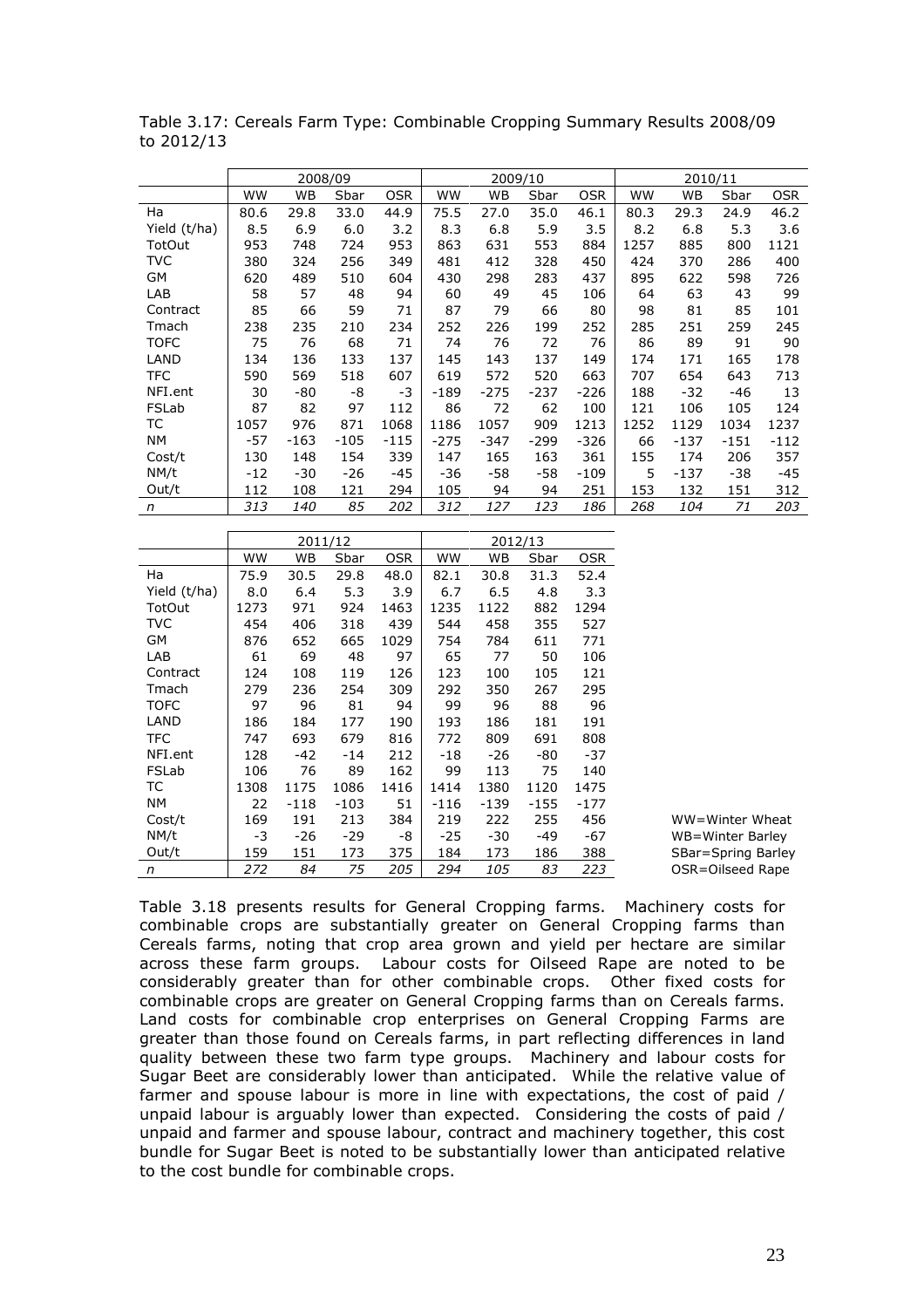Table 3.19 shows the cost centre allocation for all farms ( $E/ha$ ) and fixed costs as a percentage of total output for the respective centre for 2006/07 to 2012/13. Within the data it is important to note that not all farms undertake AES or diversification activities; hence, on average across the total sample, low and zero cost allocations for a particular cost heading in these cost centres occur. Prior to the implementation of the methodology for allocation and apportionment of fixed costs in 2008/09 (detailed in Appendix 1) it can be seen in Table 3.19 that the costs allocated to Agri-Environment Scheme (AES), Diversification and Single Payment Scheme (SPS) cost centres were substantially lower in 2006/07 and 2007/08 than in 2008/09 onwards. With respect to the allocation of fixed costs to AES and Diversification cost centres, it is difficult to draw firm conclusions from the data reported due to the wide variation in activities that are undertaken in these cost centres on individual farm businesses. However, given the magnitude of the average costs per farm, taking into account that not all farm businesses undertake these activities, the cost data presented represent appropriate cost allocations. It is however informative to note that across all years the land cost is predominantly allocated to the agriculture cost centre. Land allocation from 2008/09 onwards to SPS ranges from £12 to £21/ha for all farms (7% to 11% of SPS output value), though this range is larger when considered across all farm types. The land cost allocated to SPS also falls as the relative value of the SPS payment to Agricultural output decreases, as observed across the years 2008/09 to 2011/12. The allocation of costs to SPS is arguably out of line with current market prices for rents, where rent values of land with SPS entitlements would be substantially greater than for land without SPS entitlements.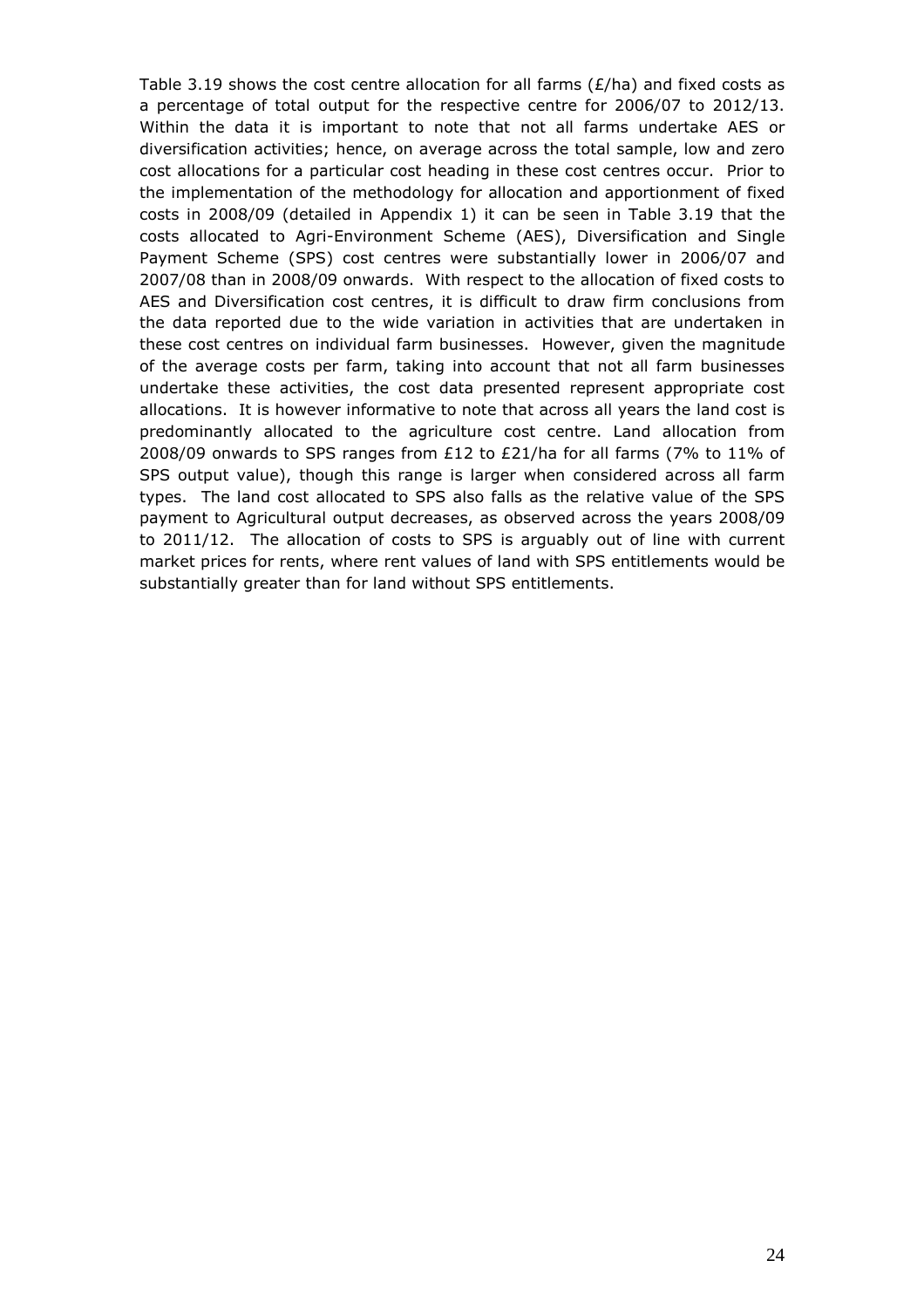|              |           |           |        | 2008/09    |      |      |           |        |        | 2009/10    |      |        |
|--------------|-----------|-----------|--------|------------|------|------|-----------|--------|--------|------------|------|--------|
|              | <b>WW</b> | <b>WB</b> | Sbar   | <b>OSR</b> | SB   | Pots | <b>WW</b> | WB     | Sbar   | <b>OSR</b> | SB   | Pots   |
| Ha           | 90.5      | 33.5      | 24.9   | 45.7       | 36.1 | 13.5 | 75.1      | 34.1   | 31.4   | 37.1       | 35.6 | 10.0   |
| Yield (t/ha) | 8.7       | 6.6       | 6.0    | 3.4        | 62.7 | 37.0 | 8.3       | 6.4    | 5.9    | 3.7        | 63.1 | 39.9   |
| TotOut       | 1007      | 797       | 757    | 993        | 1758 | 4397 | 866       | 690    | 581    | 648        | 1982 | 3862   |
| <b>TVC</b>   | 348       | 281       | 256    | 338        | 696  | 1729 | 426       | 345    | 278    | 437        | 795  | 2087   |
| GM           | 696       | 568       | 542    | 655        | 1062 | 2668 | 476       | 393    | 342    | 513        | 1187 | 1775   |
| LAB          | 73        | 57        | 71     | 103        | 88   | 412  | 65        | 63     | 49     | 111        | 95   | 331    |
| Contract     | 85        | 85        | 52     | 85         | 157  | 71   | 97        | 100    | 80     | 101        | 202  | 71     |
| Tmach        | 308       | 263       | 278    | 291        | 68   | 466  | 304       | 295    | 257    | 323        | 185  | 545    |
| <b>TOFC</b>  | 95        | 87        | 87     | 74         | 87   | 108  | 99        | 87     | 99     | 80         | 93   | 117    |
| LAND         | 167       | 155       | 158    | 180        | 166  | 174  | 177       | 166    | 171    | 175        | 179  | 172    |
| <b>TFC</b>   | 707       | 647       | 645    | 733        | 565  | 1232 | 742       | 711    | 657    | 791        | 754  | 1235   |
| NFI.ent      | $-11$     | $-79$     | $-103$ | $-78$      | 497  | 1436 | $-265$    | $-319$ | $-315$ | $-277$     | 433  | 540    |
| FSLab        | 104       | 75        | 72     | 65         | 174  | 1030 | 85        | 64     | 68     | 100        | 185  | 1274   |
| TC           | 1159      | 1003      | 973    | 1135       | 1435 | 3991 | 1253      | 1121   | 1002   | 1327       | 1734 | 4596   |
| NΜ           | $-115$    | $-154$    | $-174$ | $-143$     | 324  | 406  | $-350$    | $-383$ | $-382$ | $-377$     | 248  | $-734$ |
| Cost/t       | 137       | 156       | 190    | 342        | 24   | 115  | 154       | 184    | 174    | 372        | 29   | 120    |
| NM/t         | $-16$     | $-27$     | -53    | $-49$      | 5    | 13   | $-45$     | -66    | -69    | $-115$     | 3    | $-21$  |
| Out/t        | 116       | 121       | 127    | 292        | 28   | 129  | 104       | 110    | 98     | 257        | 32   | 98     |
| n            | 138       | 58        | 60     | 74         | 69   | 67   | 157       | 68     | 74     | 79         | 82   | 71     |

Table 3.18: General Cropping Summary Results 2008/09 to 2012/13

|              |        |        |        | 2010/11    |      |      |            |        |        | 2011/12    |                |      |
|--------------|--------|--------|--------|------------|------|------|------------|--------|--------|------------|----------------|------|
|              | WW     | WB     | Sbar   | <b>OSR</b> | SB   | Pots | WW         | WВ     | Sbar   | <b>OSR</b> | SB             | Pots |
| Ha           | 90.6   | 31.3   | 31.3   | 46.9       | 38.9 | 13.5 | 87.2       | 32.3   | 31.9   | 45.2       | 40.8           | 14.2 |
| Yield (t/ha) | 8.4    | 6.5    | 5.4    | 3.9        | 55.7 | 39.5 | 8.1        | 5.8    | 4.9    | 4.0        | 68.4           | 40.8 |
| TotOut       | 1253   | 863    | 782    | 1227       | 1706 | 5560 | 1251       | 898    | 806    | 1526       | 2101           | 4447 |
| <b>TVC</b>   | 381    | 326    | 263    | 370        | 773  | 1862 | 420        | 352    | 302    | 438        | 822            | 1988 |
| GM           | 911    | 610    | 549    | 863        | 933  | 3699 | 876        | 625    | 537    | 1096       | 1279           | 2460 |
| LAB          | 92     | 61     | 53     | 135        | 73   | 370  | 65         | 64     | 52     | 162        | 82             | 305  |
| Contract     | 90     | 107    | 63     | 109        | 179  | 108  | 118        | 93     | 96     | 152        | 204            | 88   |
| Tmach        | 397    | 316    | 335    | 354        | 95   | 644  | 402        | 316    | 276    | 419        | 115            | 691  |
| <b>TOFC</b>  | 103    | 98     | 96     | 90         | 97   | 115  | 113        | 100    | 105    | 102        | 107            | 122  |
| LAND         | 212    | 187    | 182    | 214        | 207  | 234  | 217        | 195    | 199    | 212        | 223            | 213  |
| TFC          | 894    | 768    | 730    | 901        | 651  | 1470 | 915        | 767    | 726    | 1048       | 730            | 1420 |
| NFI.ent      | 17     | $-158$ | $-181$ | -38        | 282  | 2229 | $-39$      | $-142$ | $-188$ | 49         | 549            | 1039 |
| FSLab        | 145    | 95     | 137    | 94         | 235  | 1012 | 114        | 89     | 112    | 116        | 238            | 1409 |
| ТC           | 1420   | 1189   | 1129   | 1365       | 1658 | 4334 | 1449       | 1208   | 1140   | 1602       | 1790           | 4817 |
| NΜ           | $-128$ | $-253$ | $-318$ | $-132$     | 47   | 1217 | $-153$     | $-232$ | $-301$ | -68        | 312            | 370  |
| Cost/t       | 170    | 186    | 223    | 350        | 31   | 117  | 185        | 219    | 244    | 410        | 27             | 126  |
| NM/t         | $-17$  | $-253$ | $-71$  | -38        | 0    | 24   | $-24$      | -54    | $-74$  | $-31$      | $\overline{4}$ | -15  |
| Out/t        | 149    | 131    | 147    | 310        | 31   | 141  | 156        | 153    | 163    | 377        | 31             | 111  |
| n            | 111    | 48     | 41     | 61         | 76   | 58   | <i>120</i> | 47     | 56     | 75         | 68             | 56   |

|              |      |        |        | 2012/13    |      |      |
|--------------|------|--------|--------|------------|------|------|
|              | ww   | WB.    | Sbar   | <b>OSR</b> | SB   | Pots |
| Ha           | 75.7 | 30.1   | 31.2   | 39.5       | 35.4 | 16.4 |
| Yield (t/ha) | 7.0  | 6.4    | 5.4    | 3.4        | 61.0 | 34.7 |
| TotOut       | 1266 | 1124   | 981    | 1330       | 1981 | 7823 |
| <b>TVC</b>   | 499  | 420    | 343    | 516        | 932  | 2148 |
| GM           | 826  | 782    | 694    | 821        | 1049 | 5675 |
| LAB          | 78   | 76     | 74     | 139        | 90   | 534  |
| Contract     | 101  | 109    | 87     | 115        | 202  | 148  |
| Tmach        | 402  | 377    | 360    | 430        | 90   | 984  |
| <b>TOFC</b>  | 114  | 109    | 118    | 104        | 111  | 134  |
| LAND         | 224  | 199    | 220    | 223        | 224  | 229  |
| <b>TFC</b>   | 919  | 869    | 859    | 1010       | 720  | 2029 |
| NFI.ent      | -94  | -87    | $-165$ | -188       | 329  | 3646 |
| FSLab        | 130  | 95     | 107    | 114        | 213  | 1137 |
| TC           | 1548 | 1384   | 1309   | 1639       | 1865 | 5313 |
| NM.          | -224 | $-182$ | $-272$ | -302       | 116  | 2509 |
| Cost/t       | 229  | 225    | 257    | 493        | 31   | 161  |
| NM/t         | -38  | -36    | -62    | $-100$     | 1    | 59   |
| Out/t        | 181  | 177    | 183    | 391        | 33   | 221  |
| $\mathsf{n}$ | 124  | 56     | 50     | 77         | 65   | 53   |

WW=Winter Wheat WB=Winter Barley SBar=Spring Barley OSR=Oilseed Rape Pots=MainCrop Potatoes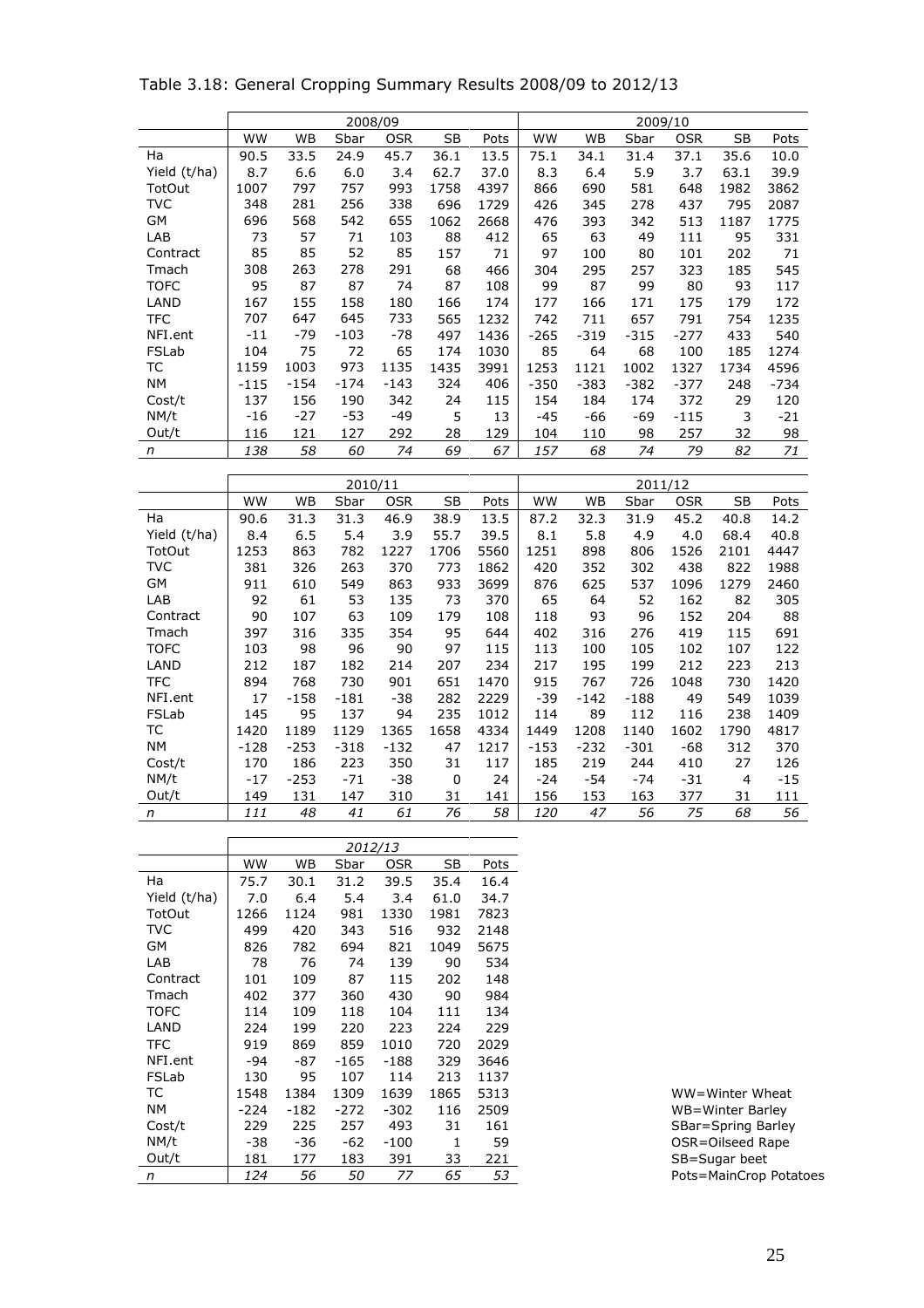# Table 3.19: Cost centre allocation of costs £/farm and £/ha for All Farms 2008/2009 to 2012/13 and costs as a percentage of cost centre output

|         |                                                                                      | Agriculture                                                            | AES                                                                | Diversification                                                   | SPS                                                                     | Agriculture                                          | AES                                                                                            | Diversification                                                                       | SPS                                                    | Agriculture                          | AES                                                | Diversification                           | SPS                                            |
|---------|--------------------------------------------------------------------------------------|------------------------------------------------------------------------|--------------------------------------------------------------------|-------------------------------------------------------------------|-------------------------------------------------------------------------|------------------------------------------------------|------------------------------------------------------------------------------------------------|---------------------------------------------------------------------------------------|--------------------------------------------------------|--------------------------------------|----------------------------------------------------|-------------------------------------------|------------------------------------------------|
| 2006/07 | Output<br><b>TVC</b><br><b>GM</b><br>Labour<br>Machinery<br>General<br>Land<br>Other | 154245<br>75469<br>78776<br>16338<br>12430<br>18750<br>16394<br>4215   | £/farm<br>5005<br>31<br>4974<br>43<br>74<br>35<br>113<br>$\pmb{0}$ | 12661<br>1228<br>11433<br>1730<br>573<br>1200<br>625<br>0         | 24080<br>0<br>24080<br>0<br>0<br>0<br>0<br>0                            | 1137<br>556<br>581<br>120<br>91<br>138<br>121<br>31  | E/ha<br>$\overline{37}$<br>$\pmb{0}$<br>37<br>$\mathbf 0$<br>1<br>0<br>$\mathbf{1}$<br>0       | 93<br>9<br>84<br>13<br>$\overline{4}$<br>9<br>5<br>0                                  | 177<br>0<br>177<br>0<br>0<br>0<br>0<br>0               | 51%<br>11%<br>8%<br>12%<br>11%<br>3% | of output<br>100%<br>$0\%$<br>3%<br>0%<br>3%<br>0% | 90%<br>14%<br>4%<br>10%<br>5%<br>0%       | 100%<br>$0\%$<br>$0\%$<br>$0\%$<br>$0\%$<br>0% |
| 2007/08 | Output<br><b>TVC</b><br>GМ<br>Labour<br>Machinery<br>General<br>Land<br>Other        | 182634<br>84734<br>97900<br>17252<br>13416<br>20345<br>18301<br>3899   | 6122<br>29<br>6093<br>38<br>55<br>8<br>132<br>0                    | 12185<br>1009<br>11176<br>1663<br>639<br>1212<br>664<br>0         | 23948<br>$\pmb{0}$<br>23948<br>0<br>0<br>0<br>0<br>0                    | 1309<br>607<br>702<br>124<br>96<br>146<br>131<br>28  | 44<br>$\pmb{0}$<br>44<br>0<br>0<br>0<br>$\mathbf{1}$<br>0                                      | 87<br>$\overline{7}$<br>80<br>12<br>5<br>9<br>5<br>0                                  | 172<br>$\pmb{0}$<br>172<br>0<br>0<br>0<br>0<br>0       | 54%<br>9%<br>7%<br>11%<br>10%<br>2%  | 100%<br>$1\%$<br>$1\%$<br>0%<br>2%<br>0%           | 92%<br>14%<br>5%<br>10%<br>5%<br>0%       | 100%<br>$0\%$<br>$0\%$<br>$0\%$<br>$0\%$<br>0% |
| 2008/09 | Output<br><b>TVC</b><br><b>GM</b><br>Labour<br>Machinery<br>General<br>Land<br>Other | 204758<br>99037<br>105721<br>18938<br>30673<br>19406<br>14240<br>5446  | 6406<br>116<br>6290<br>134<br>86<br>344<br>835<br>$\mathsf 0$      | 13607<br>1472<br>12135<br>2011<br>844<br>1777<br>2207<br>0        | 26440<br>0<br>26440<br>7<br>59<br>383<br>2956<br>0                      | 1453<br>703<br>750<br>134<br>218<br>138<br>101<br>39 | 45<br>$\mathbf{1}$<br>44<br>1<br>$\mathbf{1}$<br>2<br>6<br>$\mathbf 0$                         | 97<br>10<br>87<br>14<br>6<br>13<br>16<br>$\pmb{0}$                                    | 188<br>0<br>188<br>0<br>0<br>3<br>21<br>0              | 52%<br>9%<br>15%<br>9%<br>7%<br>3%   | 98%<br>2%<br>2%<br>4%<br>13%<br>0%                 | 90%<br>14%<br>6%<br>13%<br>16%<br>$0\%$   | 100%<br>$0\%$<br>$0\%$<br>2%<br>11%<br>0%      |
| 2009/10 | Output<br><b>TVC</b><br>GM<br>Labour<br>Machinery<br>General<br>Land<br>Other        | 197958<br>105044<br>92914<br>18202<br>31497<br>18598<br>15278<br>5511  | 6827<br>96<br>6731<br>209<br>83<br>241<br>773<br>$\pmb{0}$         | 12983<br>782<br>12201<br>1336<br>589<br>1554<br>2288<br>$\pmb{0}$ | 30028<br>0<br>30028<br>14<br>71<br>383<br>2483<br>0                     | 1364<br>724<br>640<br>125<br>217<br>128<br>105<br>38 | 47<br>$\mathbf{1}$<br>46<br>1<br>1<br>2<br>5<br>$\pmb{0}$                                      | 89<br>5<br>84<br>9<br>$\overline{\mathbf{4}}$<br>11<br>16<br>0                        | 207<br>0<br>207<br>0<br>0<br>3<br>17<br>0              | 47%<br>9%<br>16%<br>9%<br>8%<br>3%   | 98%<br>2%<br>2%<br>4%<br>11%<br>0%                 | 94%<br>10%<br>4%<br>12%<br>18%<br>$0\%$   | 100%<br>$0\%$<br>0%<br>$1\%$<br>8%<br>$0\%$    |
| 2010/1  | Output<br><b>TVC</b><br><b>GM</b><br>Labour<br>Machinery<br>General<br>Land<br>Other | 223341<br>110570<br>112771<br>18906<br>34703<br>19748<br>16929<br>5429 | 6751<br>136<br>6615<br>86<br>106<br>244<br>826<br>0                | 14159<br>611<br>13548<br>1424<br>1003<br>1586<br>2582<br>0        | 29507<br>$\pmb{0}$<br>29507<br>$\overline{2}$<br>65<br>365<br>2260<br>0 | 1530<br>757<br>773<br>130<br>239<br>135<br>116<br>37 | 46<br>$\mathbf{1}$<br>45<br>$\mathbf{1}$<br>$\mathbf 1$<br>2<br>6<br>0                         | 97<br>$\overline{4}$<br>93<br>$10\,$<br>$\overline{7}$<br>$11\,$<br>18<br>$\mathbf 0$ | 202<br>0<br>202<br>0<br>0<br>3<br>15<br>0              | 51%<br>8%<br>16%<br>9%<br>8%<br>2%   | 98%<br>2%<br>2%<br>4%<br>13%<br>0%                 | 96%<br>10%<br>7%<br>11%<br>19%<br>0%      | 100%<br>0%<br>0%<br>$1\%$<br>7%<br>0%          |
| 2011/12 | Output<br><b>TVC</b><br><b>GM</b><br>Labour<br>Machinery<br>General<br>Land<br>Other | 250766<br>120830<br>129936<br>19504<br>37183<br>21338<br>19080<br>6729 | 6582<br>142<br>6440<br>128<br>89<br>238<br>647<br>0                | 12953<br>634<br>12319<br>933<br>712<br>1507<br>2409<br>0          | 29430<br>0<br>29430<br>3<br>62<br>336<br>2087<br>0                      | 1695<br>817<br>878<br>132<br>251<br>144<br>129<br>45 | 44<br>$\mathbf{1}$<br>43<br>$\mathbf{1}$<br>$\mathbf{1}$<br>2<br>$\overline{a}$<br>$\mathbf 0$ | 88<br>$\overline{4}$<br>84<br>6<br>5<br>10<br>16<br>$\pmb{0}$                         | 199<br>0<br>199<br>0<br>0<br>$\overline{2}$<br>14<br>0 | 52%<br>8%<br>15%<br>8%<br>8%<br>3%   | 98%<br>2%<br>2%<br>5%<br>9%<br>0%                  | 95%<br>$7\%$<br>6%<br>11%<br>18%<br>$0\%$ | 100%<br>0%<br>0%<br>$1\%$<br>7%<br>0%          |
| 2012/13 | Output<br><b>TVC</b><br>GM<br>Labour<br>Machinery<br>General<br>Land<br>Other        | 243403<br>128919<br>114484<br>19528<br>38098<br>21709<br>19573<br>6574 | 6285<br>95<br>6190<br>56<br>73<br>237<br>621<br>0                  | 14303<br>520<br>13783<br>846<br>933<br>1699<br>2471<br>0          | 25889<br>0<br>25889<br>3<br>63<br>334<br>1778<br>0                      | 1656<br>877<br>779<br>133<br>259<br>148<br>133<br>45 | 43<br>$\mathbf{1}$<br>42<br>0<br>0<br>2<br>$\overline{4}$<br>0                                 | 97<br>$\overline{4}$<br>93<br>6<br>6<br>12<br>17<br>0                                 | 176<br>0<br>176<br>0<br>0<br>2<br>12<br>0              | 47%<br>8%<br>16%<br>9%<br>8%<br>3%   | 98%<br>0%<br>0%<br>5%<br>9%<br>0%                  | 96%<br>6%<br>6%<br>12%<br>18%<br>0%       | 100%<br>0%<br>0%<br>$1\%$<br>7%<br>0%          |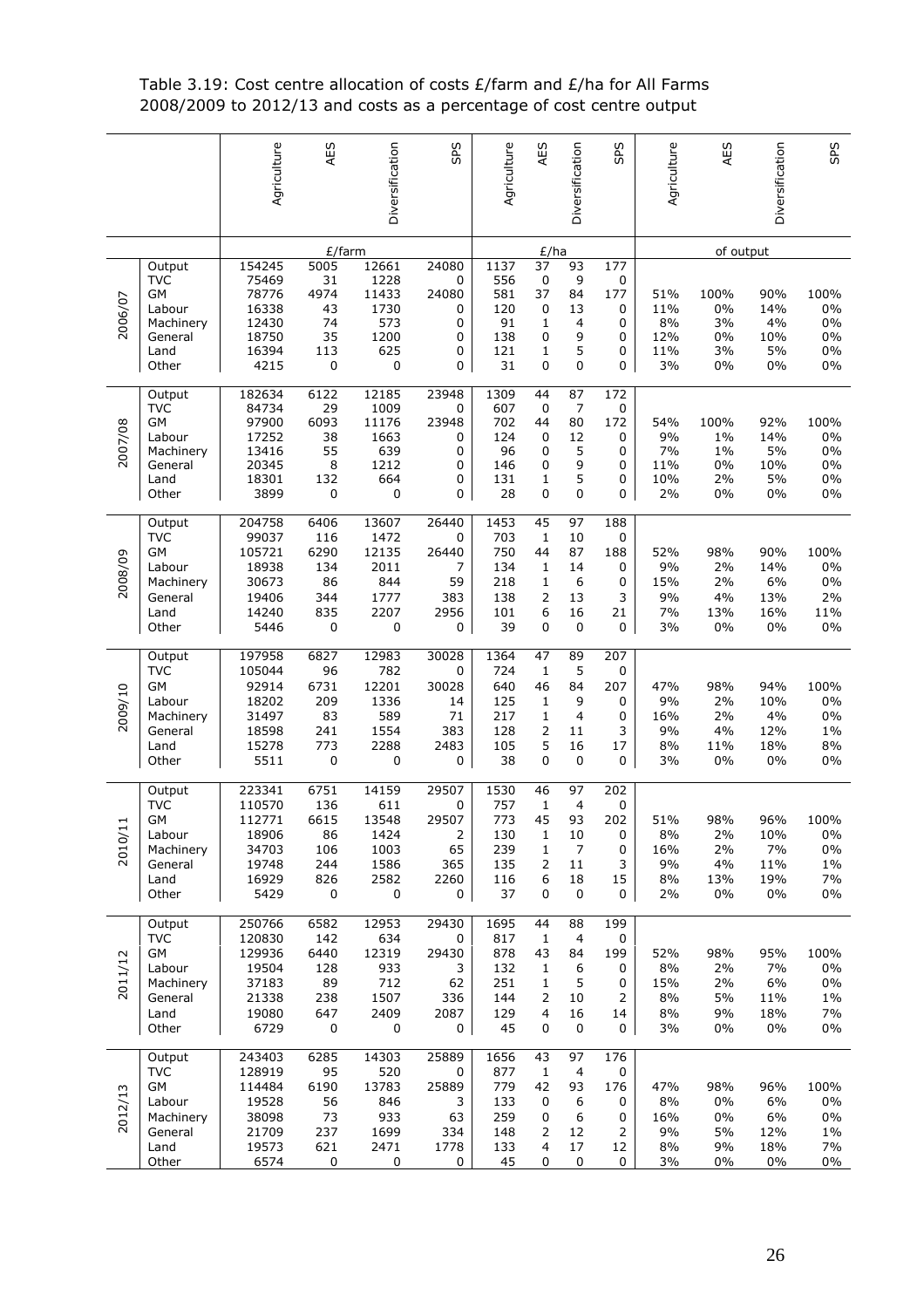## <span id="page-26-0"></span>**4. Discussion**

## <span id="page-26-1"></span>**4.1 Key Findings**

## <span id="page-26-2"></span>**4.1.1 Arable Crops**

With respect to combinable arable crops, the allocation of labour and machinery is argued to be feasible for winter wheat, winter barley and spring barley enterprises, in so far as can be determined from the data derived from the FBS. However, the labour allocation for oilseed rape is out of line with the labour costs for similar combinable crops and would therefore appear to be incorrect. Hence, there is evidence to indicate that the **coefficient for labour, with respect to oilseed rape, needs to adjusted downwards**. Examining the results by farm type groups, the costs allocated to cereals and oilseeds for machinery, other fixed costs and land are generally greater on General Copping farms than for cereal farms. Conversely on Mixed farms, typically lower labour, machinery and other fixed costs are allocated for cereal and oilseeds, than observed on Cereal farms.

For root crops, the labour and machinery allocation for potatoes appears feasible given the intensive nature of production of this crop; moreover, given that the majority of potatoes are grown on General Cropping farms, where greater machinery costs, other fixed costs and land costs are observed for cereals and oilseeds, there is no evidence to indicate that costs allocated to potato production are over represented. With respect to sugar beet production however, there is evidence that the allocation of machinery costs to this enterprise is not appropriate. Specifically, the results suggest that machinery cost allocation to sugar beet is substantially lower than would be expected. Hence, the **coefficient for machinery for sugar beet needs to be adjusted upwards**.

The differences observed for cost allocation to cereals and oilseeds for land, between Cereals and General Cropping farm types is likely to be the result of two factors: i) the differences in land quality (and hence rent / land costs) between these two farm types; ii) the specialised nature of production on some General Cropping farms for land (irrigation infrastructure) or building (potato storage) costs that are enterprise specific (e.g. potatoes). Given that the latter influences the land cost allocated to combinable crops, there is arguably a need to provide for **specific allocation of enterprise specific land and building costs to that enterprise**.

## <span id="page-26-3"></span>**4.1.2 Livestock Enterprises**

With respect to livestock enterprises, the results for dairy production indicate that the specialist dairy farms (as defined within this report) incur greater costs than non-specialist dairy farms. This finding is argued to be the result of the more intensive nature of production (per cow) found on these specialist dairy farms. With respect to the results for layer and pig enterprises there are no patterns which emerge to indicate that the cost allocations to these enterprises are incorrect.

With respect to LFA ewes, the data indicates that Specialist SDA Sheep farms incur lower (per ewe) production costs than non-Specialist SDA farms. However, this finding arguably reflects the lower intensity of production observed on these units, as evidenced by the consistently lower output per ewe achieved on these farms. For LFA Suckler production, cost allocation to the SDA Specialist Beef farms is in general not consistently greater or lower than for other farms, albeit that some weaker data patterns exist. For Lowland ewe production, labour costs on Cereal and Mixed farm types are greater than for Lowland Grazing livestock, indicating that relative to the cereal crops dominating crop production on these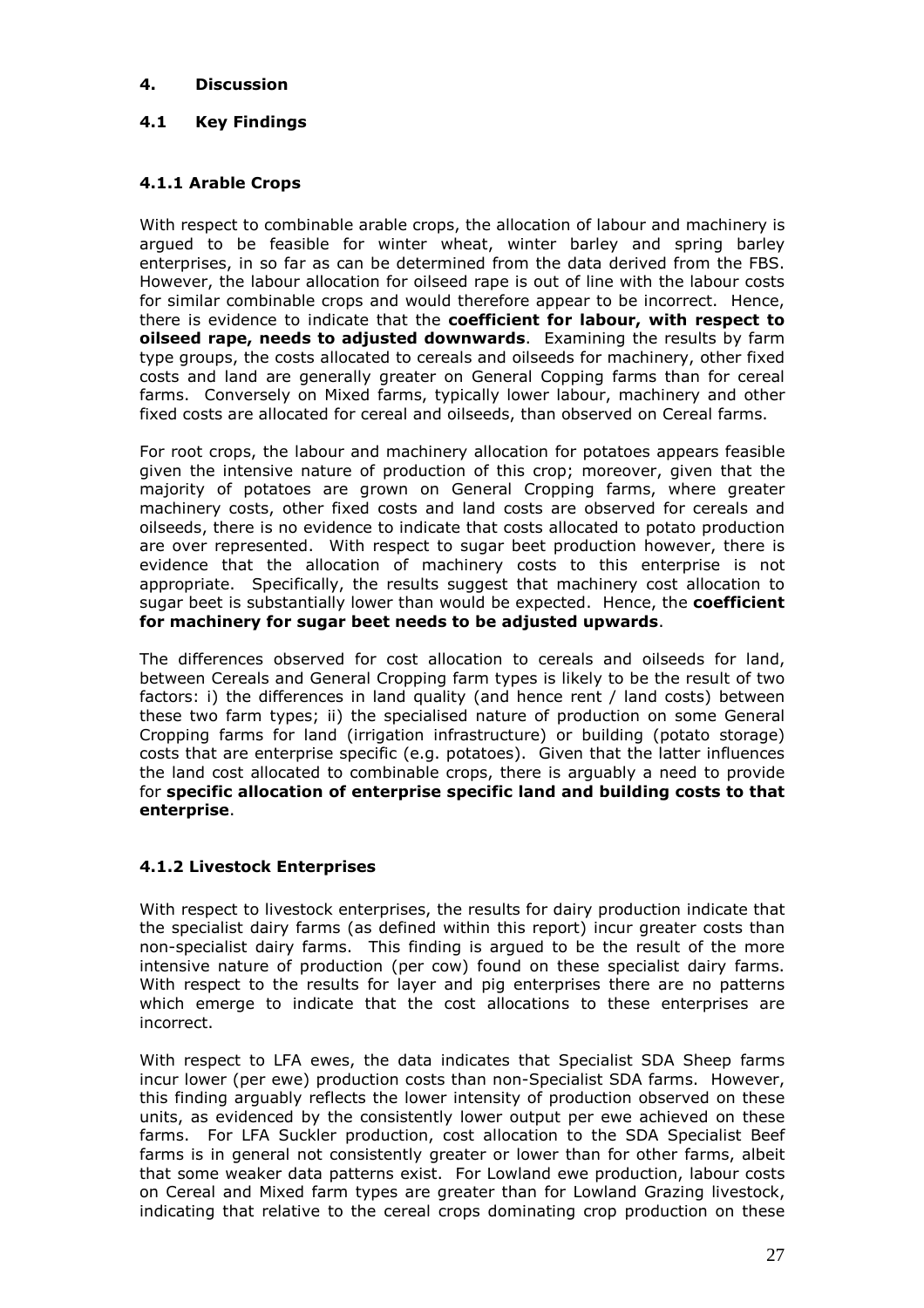two farm types, **the labour coefficient for Ewes should be adjusted downwards.** With respect to Lowland Suckler production, Cereals farms allocation of labour, other fixed costs and land are consistently greater than the average, once again indicating that relative to cereal crops, the **labour coefficient for Beef Cows should be adjusted downwards**. The main finding observed with respect to Fat Cattle production is that the labour cost allocated to this enterprise on Cereal farms is consistently greater than the average, while the labour cost allocated to LFA and Lowland Grazing farm types are consistently below the average; this indicates that the **labour coefficient for Other Cattle should be adjusted downwards**.

## <span id="page-27-0"></span>**4.1.3 Cost Centres**

With respect to the allocation of fixed costs to the four centres, the empirical results indicate that the methodology introduced in 2008/09 has led to substantial differences in the costs allocated to the four cost centres. In the absence of undertaking reviews of individual farm business returns, it is difficult to draw firm conclusions with respect to the allocation of fixed costs to AES and Diversification cost centres. However, the data presented indicates that the allocation of land costs to SPS is lower than would be expected, at 7 to 11% of total output value for this cost centre for all farms; this indicates that **land costs are overallocated to agriculture and under-allocated to the SPS cost centre**.

## <span id="page-27-1"></span>**4.2 Recommendations**

## <span id="page-27-2"></span>**4.2.1 Labour and Machinery Coefficients**

On the basis of the results in Chapter 3 and the summary presented in section 4.1, there is strong evidence to suggest that changes to a number of labour coefficients are required, in combination to changes to the machinery coefficient for oilseed rape. With respect to labour costs, evidence from previous research (Wilson, 2009) provides standard coefficients for crops and livestock enterprises. These (Labour hours) are presented in Table 4.1 alongside the *empirical* (i.e. as calculated from the results generated from the FBS allocation of costs relative to the output for that enterprise) coefficients calculated for the most relevant farm type or specialist type as appropriate. In addition, using the labour hours from Wilson (2009), a standard cost based on the mid-year of the five years of interest (2010 harvest) has been calculated using standard wage rates (as detailed in Table 4.1). From these data a Labour Correction Factor (LCF) has been calculated by dividing the Standard Labour Cost by the Empirical Labour Cost for each enterprise. From the above summary, there was no evidence to indicate that labour costs for potato production were overestimated, and hence no LCF has been calculated for this enterprise. Potatoes represent a potentially more variable crop with respect to both labour needs and more specifically output value and hence no recommendation to change the labour coefficient for potatoes is proposed.

Table 4.2 presents a table of current FBS *methodological* coefficients for labour and machinery alongside the *empirical* coefficients from Table 4.1. Applying the LCF to the current FBS methodological coefficients provides **the proposed FBS methodological labour coefficients for 2013/14 onwards**. It is instructive to note that these revised labour coefficients address all the key findings raised in the above summary with respect to the relative magnitude of the coefficients for labour. With respect to machinery coefficients the results demonstrated a need to adjust the machinery coefficient for sugar beet upwards. In order to adjust the machinery coefficient for sugar beet it is necessary to 'over-correct' the current methodological coefficient when compared to the empirical coefficient that has been derived from the low methodological coefficient. This has been undertaken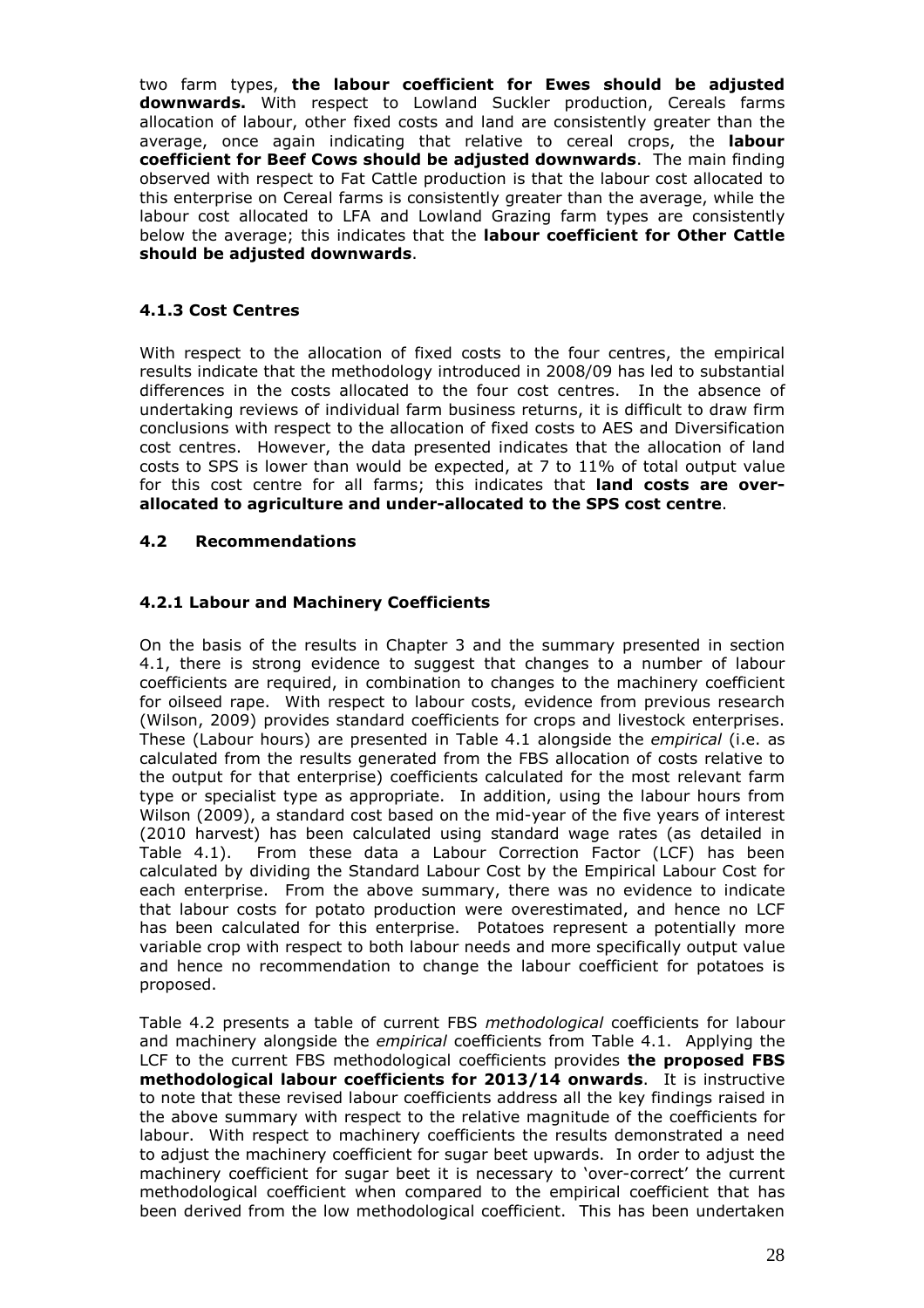by basing the new FBS methodology coefficient on the empirical coefficient, plus the difference between the empirical and methodological coefficient. It is recognised that this leads to a considerable increase in the methodological coefficient; however, it is argued that the relative magnitude of this coefficient in comparison to those for cereal, oilseed and potato enterprises is appropriate. Hence **the proposed FBS methodological coefficient for sugar beet for 2013/14 onwards** is also presented in Table 4.2.

## <span id="page-28-0"></span>**4.2.2 Land and Buildings**

Given the increased land cost for cereals observed on General Cropping farms when compared with Cereal farms, it is recommended that a **facility for the direct allocation of land infrastructure or building costs to specific enterprises be considered** for either specific key enterprises (e.g. potatoes), or for all enterprises where researchers and farmers agree that specific land infrastructure and building costs be directly allocated.

#### <span id="page-28-1"></span>**4.2.3 Cost Centre Recommendations**

The current FBS methodology embedded a "damping" factor for particular cost centres (see Appendix 1). This included a damping coefficient for land cost of 0.25 (i.e. a reduction of 75%) for the SPS cost centre based upon relative gross margin return for the enterprise. The data presented above indicates that at 7- 11% of total output value, land costs to SPS are lower than anticipated. It is therefore **recommended that the damping factor for land for the SPS cost centre be removed**.

|                   | Input:<br>Value based on average | <b>FBS Empirical Labour</b><br>Output Coefficients* and<br>output | Labour hours and costs (per<br>ha or animal) from Wilson<br>(2009) and based on Grade<br>4 (5 for dairy) Standard<br>Worker Rate (80% normal;<br>20% OT; 2010 Harvest) | Labour<br>Correction<br>Factor<br>[LCF]<br>(SLC/ELC) |        |
|-------------------|----------------------------------|-------------------------------------------------------------------|------------------------------------------------------------------------------------------------------------------------------------------------------------------------|------------------------------------------------------|--------|
| <b>Enterprise</b> | Labour                           | <b>Empirical</b>                                                  | Labour                                                                                                                                                                 | <b>Standard</b>                                      |        |
|                   |                                  | Labour<br>Cost (ELC)                                              | hours                                                                                                                                                                  | Labour<br>Cost (SLC)                                 |        |
| Winter Wheat      | 0.1463                           | 126.51                                                            | 18                                                                                                                                                                     | 139.68                                               | 1.2145 |
| Winter Barley     | 0.1772                           | 154.41                                                            | 18                                                                                                                                                                     | 139.68                                               | 0.9951 |
| Spring Barley     | 0.1743                           | 135.33                                                            | 18                                                                                                                                                                     | 139.68                                               | 1.1354 |
| Oilseed Rape      | 0.2030                           | 232.06                                                            | 16                                                                                                                                                                     | 124.16                                               | 0.5886 |
| Main Crop         | 0.3182                           | 1660.50                                                           | 110                                                                                                                                                                    | 853.60                                               | n/a    |
| Potatoes          |                                  |                                                                   |                                                                                                                                                                        |                                                      |        |
| Sugar Beet        | 0.1551                           | 295.61                                                            | 33                                                                                                                                                                     | 256.08                                               | 0.9529 |
| Dairy             | 0.2067                           | 401.00                                                            | 42                                                                                                                                                                     | 325.92                                               | 0.9483 |
| <b>Sucklers</b>   | 0.6745                           | 252.17                                                            | 26                                                                                                                                                                     | 201.76                                               | 0.8801 |
| Other Cattle      | 0.4790                           | 220.18                                                            | 12                                                                                                                                                                     | 93.12                                                | 0.4652 |
| Ewes              | 0.6621                           | 52.41                                                             | 5.2                                                                                                                                                                    | 40.35                                                | 0.8470 |
| Pigs              | 0.1332                           | 257.83                                                            | 28                                                                                                                                                                     | 217.28                                               | 0.9270 |
| Layers            | 0.1760                           | 3.07                                                              | 0.36                                                                                                                                                                   | 1.0000                                               |        |

Table 4.1: Empirical results from FBS 2008/09 to 2012/13 against calculated labour costs derived from previous literature and standard wage costs

\*Input:Output (I:O) Coefficients calculated from FBS section M2 results (2008/09-2012/13 simple average of I:O results per year) and relate to the following farm types or specialist groups: Winter Wheat, Winter Barley, Spring Barley, Oilseed Rape [Cereals]; Main Crop Potatoes, Sugar Beet [General Cropping]; Dairy [Specialist Dairy {as defined in this report}]; Sucklers [Lowland Grazing Livestock]; Other Cattle [Lowland Grazing Livestock]; Ewes [Lowland Grazing Livestock]; Pigs [Specialist Pigs {as defined in this report}]; Layers [Specialist Layers {as defined in this report}]. Labour value based upon average output 2008/09-2012/13 (simple average). n/a Not applicable.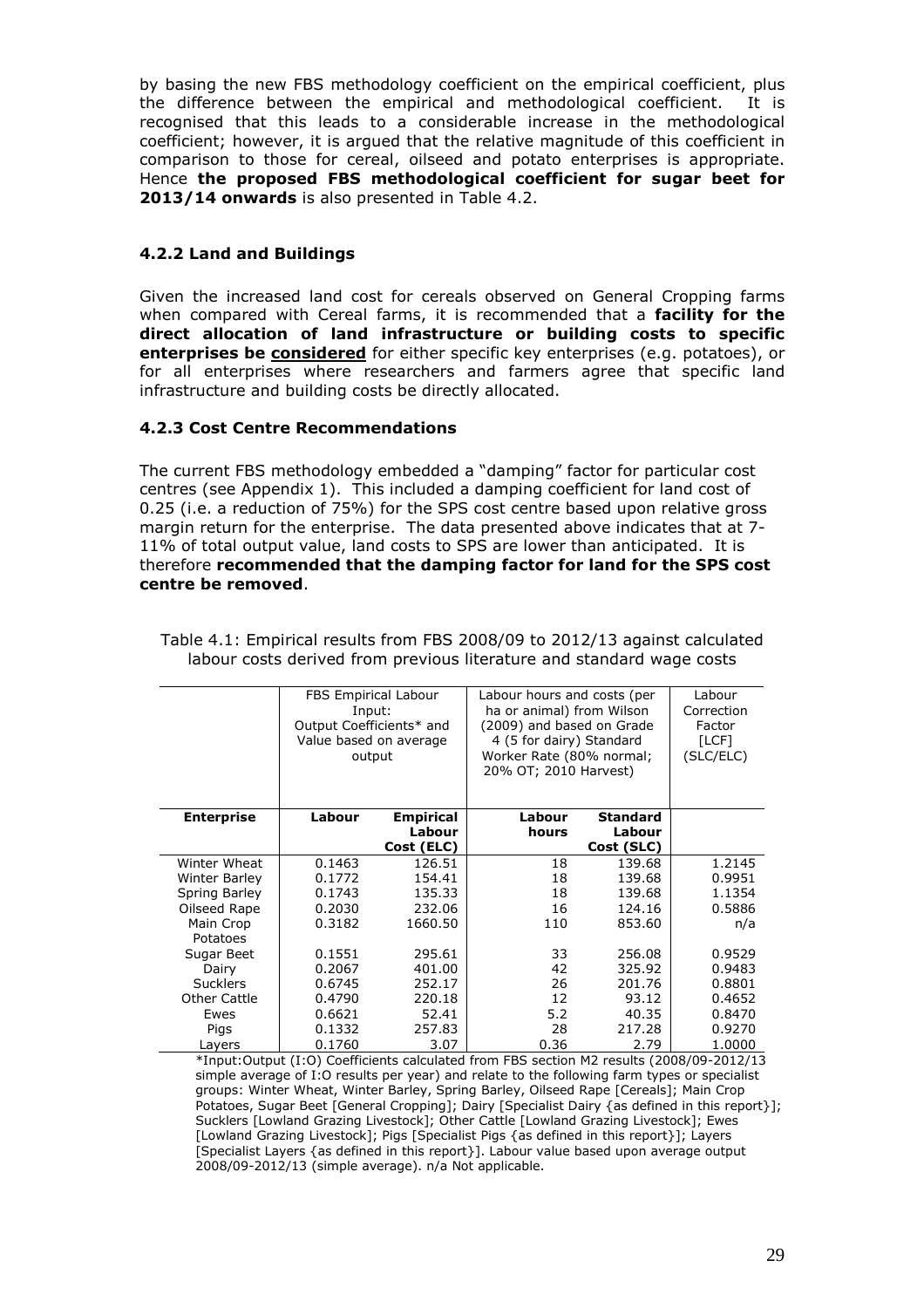|                      |          | <b>Current FBS Coefficients</b> | <b>FBS Empirical Input:</b> |                  |         | Recommended Revised |
|----------------------|----------|---------------------------------|-----------------------------|------------------|---------|---------------------|
|                      |          |                                 | Output Coefficients*        |                  |         | Coefficients        |
| <b>Enterprise</b>    | Labour   | <b>Machinery</b>                | Labour                      | <b>Machinery</b> | Labour# | Machinery~          |
| Winter Wheat         | 0.069872 | 0.352718                        | 0.1463                      | 0.3379           | 0.0849  |                     |
| <b>Winter Barley</b> | 0.07545  | 0.39455                         | 0.1772                      | 0.4030           | 0.0751  |                     |
| Spring Barley        | 0.07695  | 0.40276                         | 0.1743                      | 0.4213           | 0.0874  |                     |
| Oilseed Rape         | 0.115344 | 0.395716                        | 0.2030                      | 0.3246           | 0.0679  |                     |
| Main Crop            | 0.1122   | 0.1279                          | 0.3182                      | 0.1474           |         |                     |
| Potatoes             |          |                                 |                             |                  |         |                     |
| Sugar Beet           | 0.0648   | 0.0955                          | 0.1551                      | 0.1565           | 0.0617  | 0.2175              |
| Dairy                | 0.2608   | 0.1041                          | 0.2067                      | 0.1379           | 0.2473  |                     |
| <b>Sucklers</b>      | 0.4989   | 0.2747                          | 0.6745                      | 0.4370           | 0.4391  |                     |
| Other Cattle         | 0.4174   | 0.2676                          | 0.4790                      | 0.3599           | 0.1942  |                     |
| Ewes                 | 0.4989   | 0.2747                          | 0.6621                      | 0.3356           | 0.4226  |                     |
| Pigs                 | 0.1735   | 0.0556                          | 0.1332                      | 0.0473           | 0.1608  |                     |
| Lavers               | 0.1862   | 0.0602                          | 0.1760                      | 0.0798           | 0.1862  |                     |

Table 4.2: Recommended Input-Output Coefficients

\*Input:Output (I:O) Coefficients calculated from FBS section M2 results (2008/09-2012/13 simple average of I:O results per year) and relate to the following farm types or specialist groups: Winter Wheat, Winter Barley, Spring Barley, Oilseed Rape [Cereals]; Main Crop Potatoes, Sugar Beet [General Cropping]; Dairy [Specialist Dairy {as defined in this report}]; Sucklers [Lowland Grazing Livestock]; Other Cattle [Lowland Grazing Livestock]; Ewes [Lowland Grazing Livestock]; Pigs [Specialist Pigs {as defined in this report}]; Layers [Specialist Layers {as defined in this report}].# Revised labour coefficients (where presented) calculated from Current FBS Coefficients, adjusted by LCF from Table 4.1. ~ calculated from [(Empirical machinery coefficient - Current FBS coefficient) + Empirical coefficient].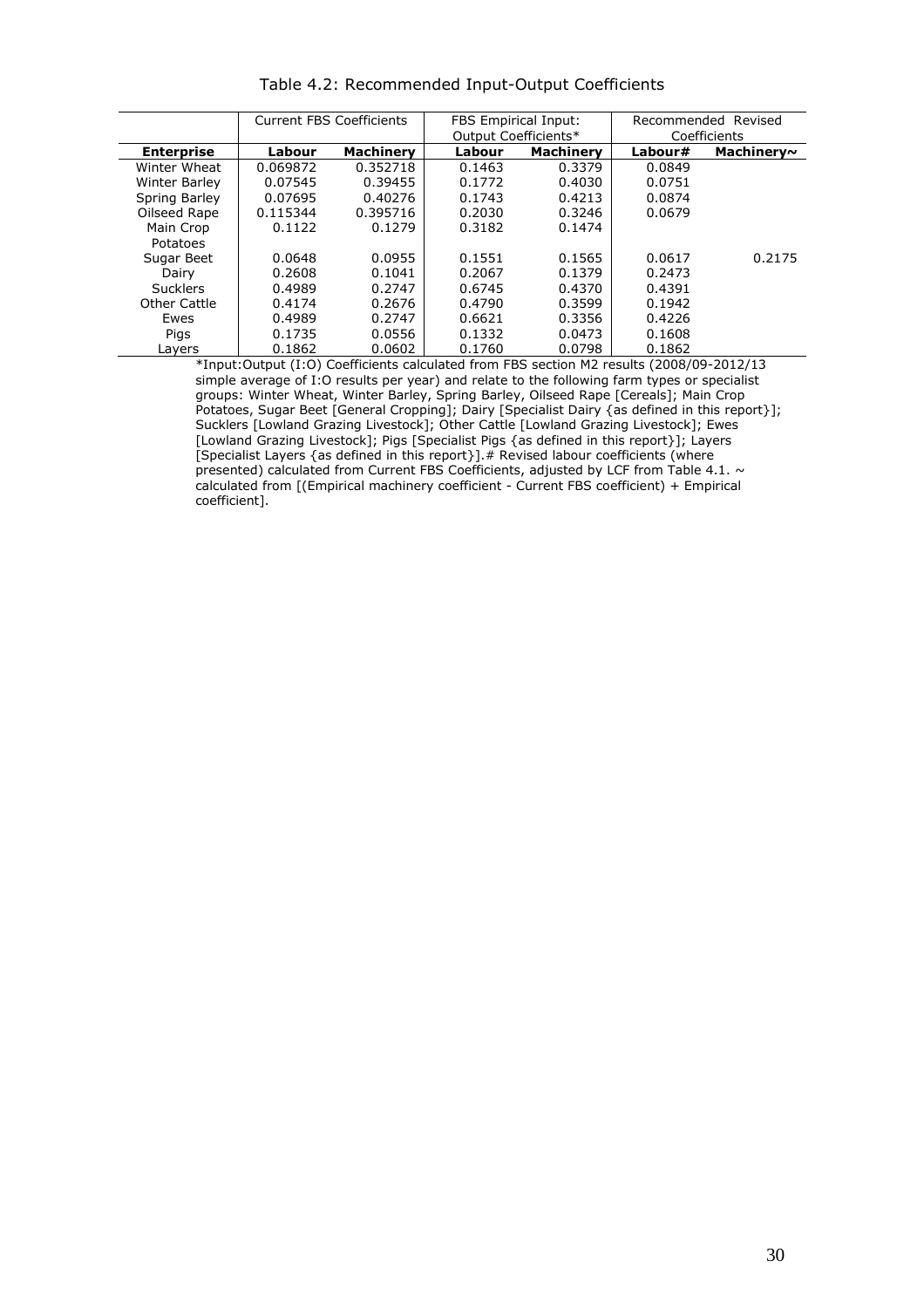#### <span id="page-30-0"></span>**References**

Tiffin, A (2002). *Machinery, Buildings and Labour Overhead Costs and Agricultural Contracting on Farms in England and Wales: 2000/01*. The Agricultural and Food Investigational Team, University of Reading. Special Studies in Agricultural Economics, No. 54. ISBN 070491 397 6.

Wilson, P (2006). *Note on Labour, Machinery and Contract Input-Output Coefficients in Sugar Beet and Potato Production.* Report to DEFRA Agricultural Market Economics Division, November 2006.

Wilson, P. (2008). *Analysis of Gross and Net Margin Data Collected from the Farm Business Survey in 2004/05 and 2005/06.* Report to DEFRA Farm Business Survey Economics Unit, February 2008. Available at <http://www.ruralbusinessresearch.co.uk/>

Wilson, P. (2009). *Analysis of Labour Usage Data from the Farm Business Survey 2004/05 to 2007/08.* Report submitted to DEFRA Farm Business Economics Division, December 2009. Available at <http://www.ruralbusinessresearch.co.uk/>

Wilson, P. and Cherry. K (2010). *Analysis of Gross and Net Margin Data Collected from the Farm Business Survey in 2006/07 and 2007/08*, Report submitted to DEFRA Farm Business Economics Division, January 2010. Available at <http://www.ruralbusinessresearch.co.uk/>

Wilson, P., Crane, R. and Robbins, K. (2009). *Methodology for the Allocation and Apportionment of Costs in Section I (Diversified Activities, Single Payment Scheme, Agri-Environment Schemes) in the Farm Business Survey in England and Wales.* Methodology Paper Approved by the Farm Business Survey Technical Group, Defra, February 2009. Available at [https://statistics.defra.gov.uk/esg/asd/fbs/sub/fbs\\_comm.htm](https://statistics.defra.gov.uk/esg/asd/fbs/sub/fbs_comm.htm)

Wilson, P. and Robertson, P. (2006a). *Comparison of Gross and Net Margin Cereal and Oilseed Rape Data from Farm Business Survey and Special Study Sources.* Report to DEFRA Agricultural Market Economics Division, June 2006.

Wilson, P. and Robertson, P. (2006b). *Comparison of Enterprise Level Fixed Costs Data from Farm Business Survey and Special Study Sources: Milk Production, Lowland Beef, Pigs, Eggs and Broilers.* Report to DEFRA Agricultural Market Economics Division, September 2006.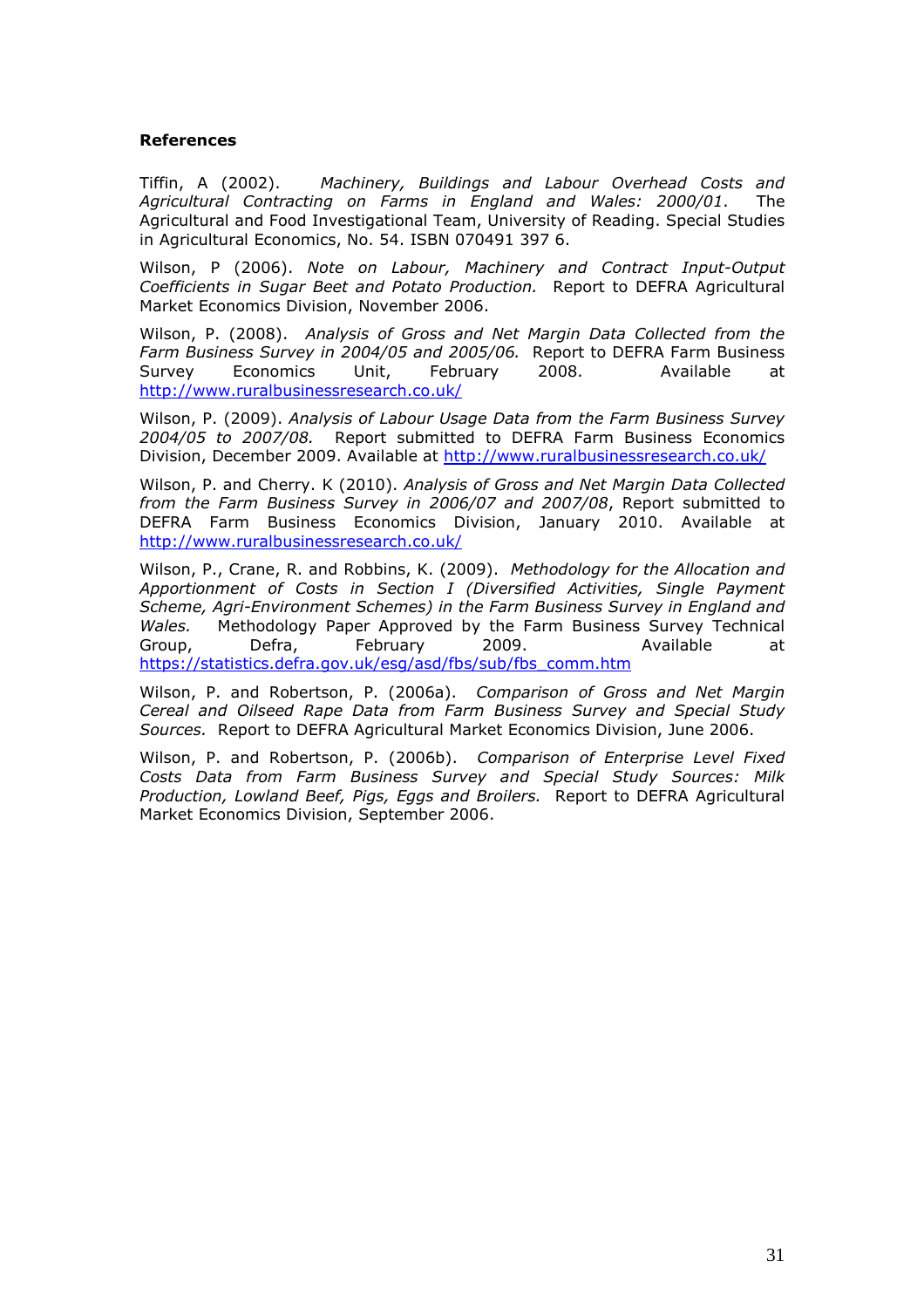#### <span id="page-31-0"></span>**Appendix 1: Methodology for the Allocation and Apportionment of Costs in Section I (Diversified Activities, Single Payment Scheme, Agri-Environment Schemes) in the Farm Business Survey in England and Wales**

#### **Background**

A working party was set up to investigate the apportionment / allocation of costs in Section I. This working party proposed a methodology for the apportionment / allocation to FBSTG on 15 October 2008.

In response to QA recommendations, RBR had made considerable advances, via RO discussion with co-operators and through professional judgement, in terms of ensuring an enhanced coverage of allocating costs in Section I in 2007/08 than had previously been achieved.

At FBSTG concerns were raised with respect to the mechanism proposed and the philosophical principle of the cost allocation / apportionment approach proposed. The issue was referred to FBSPB.

FBSPB agreed that an enhanced mechanism for allocation of costs in Section I was required and that this should be based upon a combination of RO professional judgement and discussion with co-operators and via a mechanistic approach for other costs. It was recognised that it would be unlikely that any methodology that was proposed would achieve definitively accurate results and that any methodology introduced would be subject to review, post analysis of results.

FBSPB tasked RBR with proposing a revised mechanism for the apportionment and allocation of costs in Section I. In conjunction with Defra and FBSTG members, a draft proposal was developed, circulated and tested. The methodology to be implemented for 2008/09 is set out below.

First the methodology centres upon RO allocation / apportionment for labour (direct and overhead) across Section I activities. This relies upon ROs discussing labour usage with the co-operator and following the approach in Section P.

Second, machinery costs within Section I continue to be allocated by ROs where these are known (as currently), with a mechanistic approach for the allocation of "overhead" machinery costs.

Thirdly, the methodology details a mechanism for direct allocation of known General Farming Costs within Section I by ROs (as currently undertaken), *plus* a mechanistic approach to the allocation of "overhead" general farming costs across Agriculture, Diversification, Agri-Environment Schemes, and the Single Payment Scheme, based upon output levels, with a 'dampened down' cost apportionment to Rental Income, Agri-Environment Schemes and the Single Payment Scheme cost centres, reflecting their lower resource use of these costs.

Fourth, the methodology sets out an approach which relies upon a straightforward mechanism, based upon Gross Margins, for the allocation of land and property costs (including rent/rental value) across Agriculture, Agri-Environment (AE) Schemes and the Single Payment Scheme (SPS) (all of which are users of land, generally simultaneously) whilst land and property costs to other diversified activities will draw upon ROs applying the rental allocation to income bearing assets approach currently in use within the FBS. Other property costs to all diversified activities will use the Gross Margin mechanism.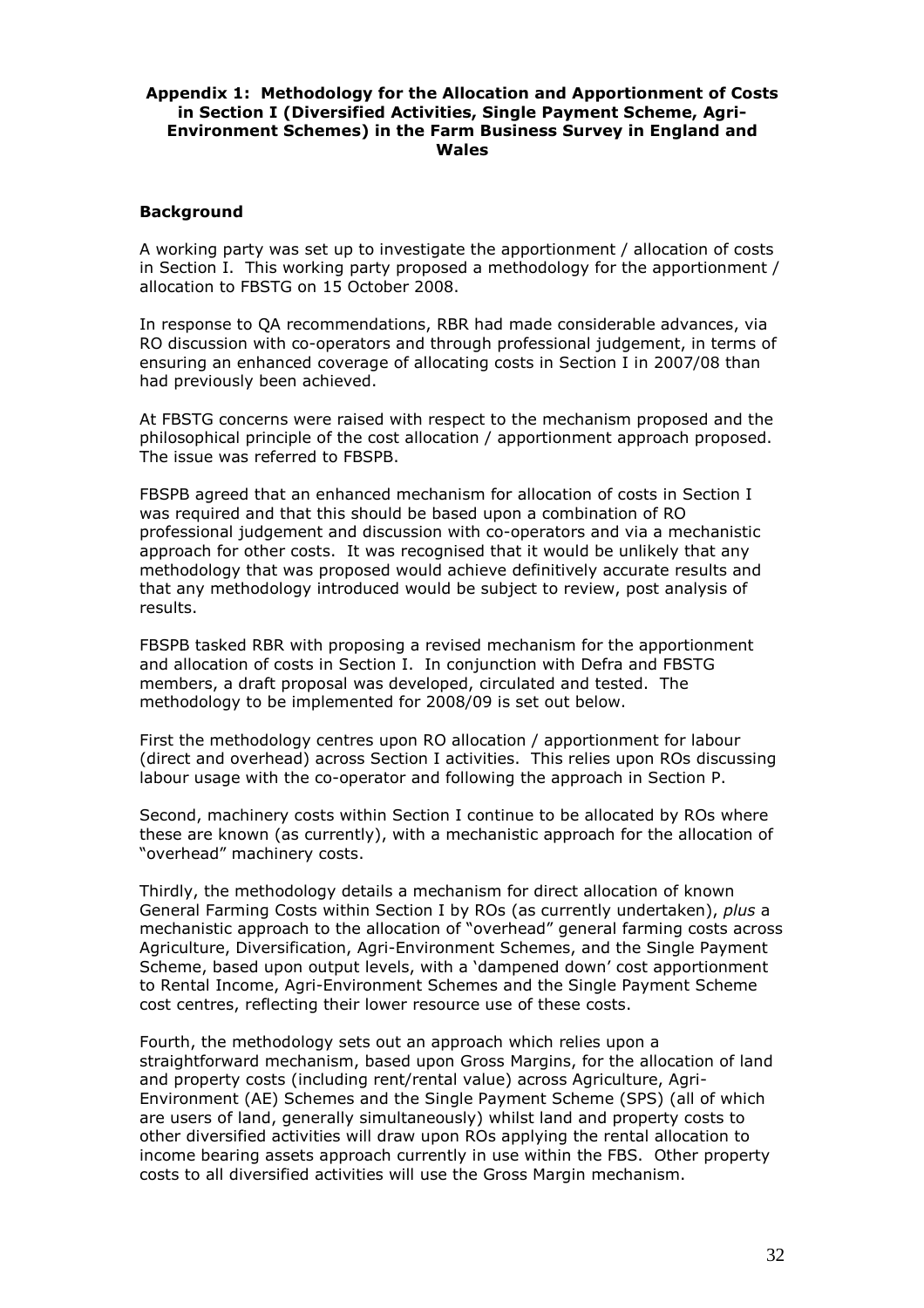Fifth, the methodology details that occupier expenses be allocated on the same basis as land and property costs.

Sixth, whilst excluded from NFI, interest received and charged is required in calculations for FBI measures. The methodology details that the apportionment of interest as currently calculated should be included in the individual farm returns post data completion, utilising imputed Section J costs and revenues.

Seven, it is recommended that a footnote accompanies the presentation of cost and FBI data across the four cost centres to ensure that stakeholders are aware of the methodology used to apportion costs.

#### **Methodology**

The following recommendations for allocation and apportionment of costs in Section I are proposed below.

#### **1) Labour Costs**

For Section I activities, ROs should allocate **direct labour costs** and add an element of **overhead labour costs** for each activity (including SPS and AE) in Section I. Labour hours for Section I activities should be allocated in Section B, which then feeds into Section I and Section P. This labour allocation should include an overhead allocation for labour hours, as Section P splits labour between direct labour and overheads. With respect to guidance to ROs in determining an "overhead" amount, ROs should seek to determine in discussion with the farmer what proportion of their time they spend on overheads, either specific to an enterprise or more generally across their farm business. Where a proportion of labour is allocated as overheads for the Farm Business overall (e.g. 10%) this would then be split pro-rata (on the basis of labour hours) across all enterprises, including Section I activities. The link between Section B, Section P and Section I is thus important in this context. Where direct labour hours are incurred, ROs should allocate an overhead amount of labour to the activity as noted above; for pragmatic purposes, where no direct labour is incurred (e.g. wayleave payments or other nonlabour requiring revenue streams) there would be no requirement to specify an overhead labour element.

## **2) Machinery Costs**

**Machinery Cost** Allocation / apportionment. ROs should allocate direct machinery cost to activities within Section I, *where known*, following the current methodological approach. In addition, an "**overhead Machinery Cost**" will be allocated (for each of the following costs - Contract, Machinery Rental, Machinery equipment valuation etc, repairs and small tools, vehicle fuels and oils, car mileage expenses) on the basis outlined below, taking into account the output of the activity, with AE, SPS, and Rental Income allocation 'dampened down' to reflect their lower requirement of these activities for overhead machinery costs. Overhead machinery costs to all other activities will be allocated on the basis of their full output. The proportion of total machinery costs defined as "overhead" will draw upon previous research. The following activities will be excluded from the apportionment of **overhead** machinery costs and the value of their output will be excluded from the apportionment methodology within Section I: [Imputed farmhouse and imputed farm cottage rental income {320, 321, 340}, capital credits {940}, appropriate share of machinery grants {276}, appropriate share of glasshouse grants {277}, permanent crop establishment grants {274}, disaster aid {272}, FMD Distress donations {990}, Co-op trading bonuses {930}, Miscellaneous insurance receipts {950}]. The apportionment of machinery general farming costs to other Section I activities will be as set as below.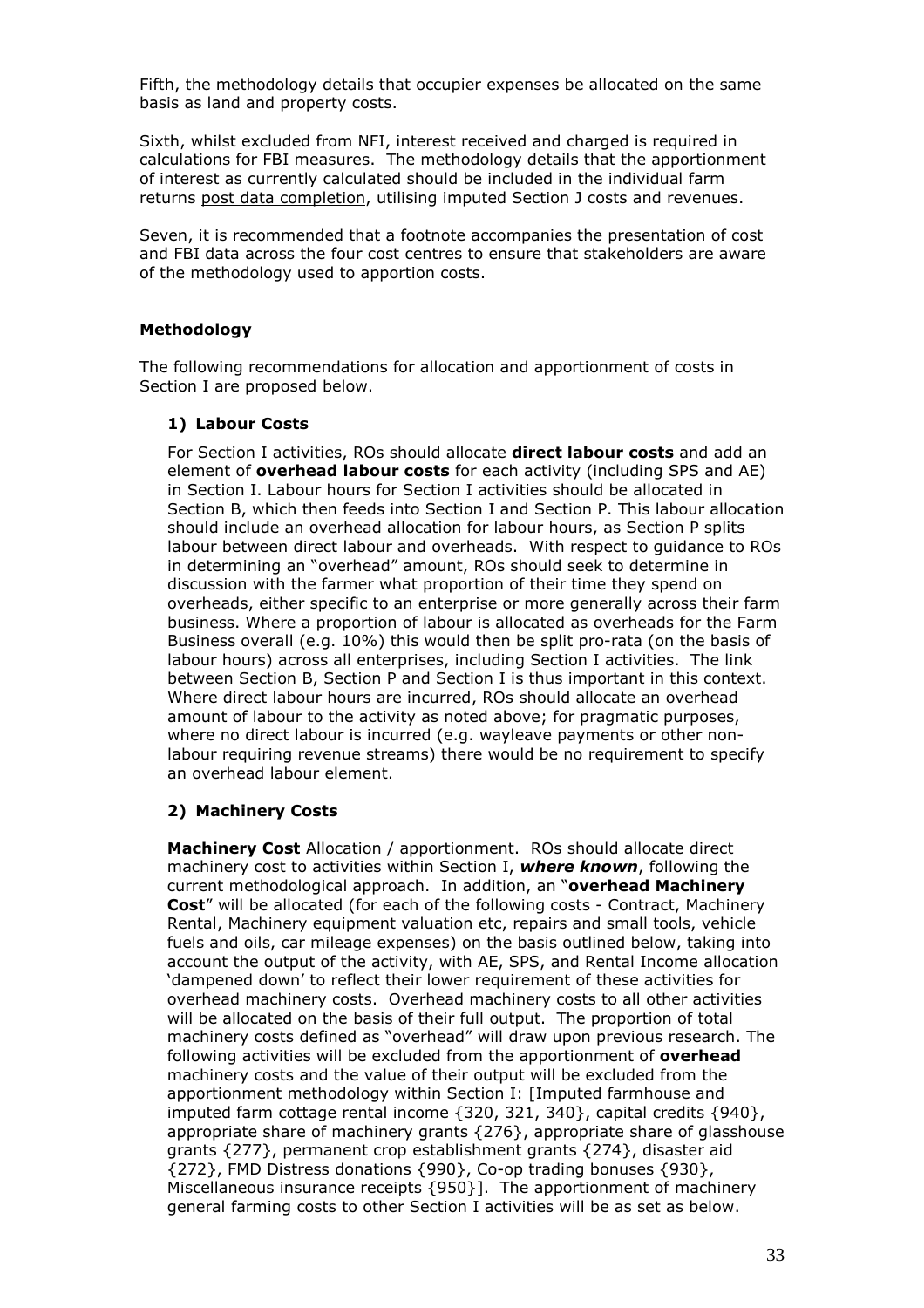Total of the following Machinery Costs for the Farm Business (Contract, Machinery Rental, Machinery equipment valuation etc, repairs and small tools, vehicle fuels and oils, car mileage expenses) (**Zm**). Take the cost already allocated to the Section I activity  $(Y_m)$ .  $Z_m-Y_m = V_m = \text{Total machinery cost}$ net of direct costs allocated in Section I (e.g "Machinery Rental to Agriculture and overheads for Section I". Assume that the overhead element of this is 11.3% (based upon report by Abigail Tiffin). Calculate the overhead machinery cost (e.g. Machinery Rental) to the business, after direct allocation to Section I, as  $0.113 * V_m = X_m$ .

Obtain total output for Agriculture (OutputAg), Entry Level Scheme (OutputELS), Other agri-environmental schemes (OutputOAE), SPS (OutputSPS), Rental Income (OutputRental), Other section I Output (excluding those listed above) (OutputOtherSection I) and calculate the following

OutputAg = **G**

OutputELS  $*$  0.1 = **H** 

OutputOAE  $*$  0.25 = **I** 

OutputSPS  $*$  0.1 = **K** 

OutputRental \* 0.1 = **L**

OutputOtherSection I = **M**

 $G + H + I + K + L + M = J$ 

Overhead machinery cost (**Xm**) is then allocated to each activity by

Overhead machinery cost to Agriculture =  $X_m * \frac{Z_m}{J}$  $X_m * \frac{G}{I}$ 

Overhead machinery cost to ELS =  $\lambda$ *J*  $X_m * \frac{H}{I}$ 

Overhead machinery cost to OAE =  $\chi$ *J*  $X_m * \frac{I}{I}$ 

Overhead machinery cost to SPS =  $X_m * \frac{1}{J}$  $X_m * \frac{K}{I}$ 

Overhead machinery cost to Rental =  $X$ *J*  $X_m * L$ 

Overhead machinery cost to Other Section I activities =  $X \times \frac{1}{J}$  $X \times \frac{M}{A}$ 

The cost allocated within Section I is then the direct machinery cost allocation *plus* the overhead machinery cost from the above formulaic approach. Note that this approach will allocate an overhead machinery cost for each type of cost where there is a positive output for the activity in Section I, for the listed machinery cost categories (assuming that the individual machinery cost for the business is greater than the cost already allocated to Section I, as will occur in most cases; where the machinery cost for the business is all allocated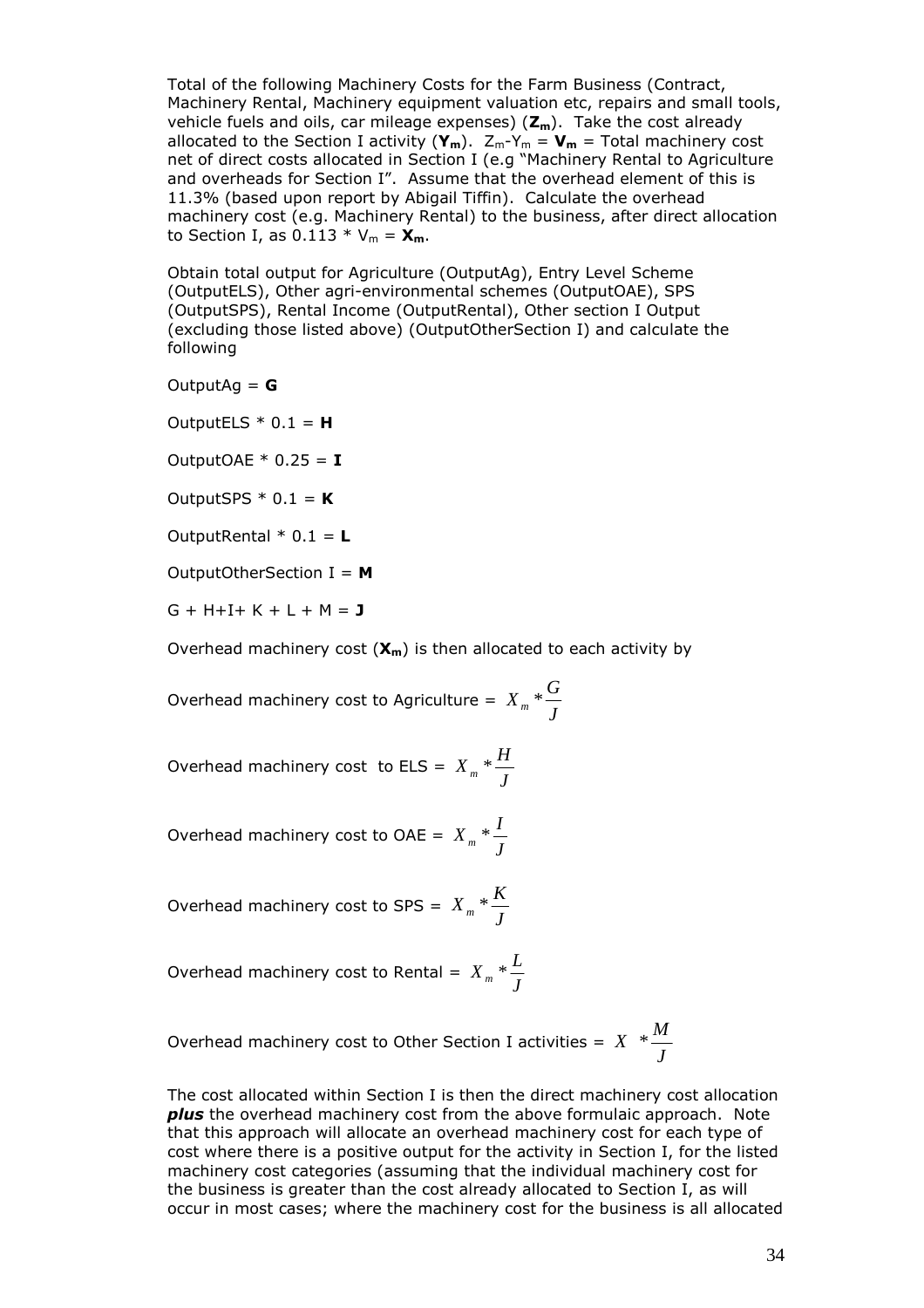by the RO directly to activities in Section I, there will not be an "overhead" element to allocate via the mechanistic approach). Note that the machinery cost allocated to Agriculture will be the total machinery cost for the farm business minus the sum of machinery costs directly allocated in Section I and the overhead machinery costs apportioned to Section I.

## **3) General Farming Costs**

For Section I activities **general farming costs** continue to be allocated directly by an RO *where these are known* for activities in Section I. In addition, an "**overhead General Farming Cost**" will be allocated (for each cost, e.g. electricity, professional fees) on the basis outlined below, taking into account the output of the activity, with AE, SPS, and Rental Income allocation 'dampened down' to reflect their lower requirement of these activities for general farming costs. General farming costs to other activities will be allocated on the basis of their full output. The following activities will be excluded from the apportionment of **overhead** general farming costs and the value of their output will be excluded from the apportionment methodology within Section I: [Imputed farmhouse and imputed farm cottage rental income {320, 321, 340}, capital credits {940}, appropriate share of machinery grants {276}, appropriate share of glasshouse grants {277}, permanent crop establishment grants {274}, disaster aid {272}, FMD Distress donations {990}, Co-op trading bonuses {930}, Miscellaneous insurance receipts {950}]. The apportionment of overhead general farming costs to other Section I activities will be as set as below.

Total of each general farming costs (GFC) for the Farm Business (e.g. Electricity) (**Zg**). Take the Electricity already allocated to the Section I activity (**Yg**). Zg-Yg = **Xg** = Agriculture and Overhead GFC (e.g "Electricity to Agriculture and overheads for Section I").

Obtain total output for Agriculture (OutputAg), Entry Level Scheme (OutputELS), Other agri-environmental schemes (OutputOAE), SPS (OutputSPS), Rental Income (OutputRental), Other section I Output (excluding those listed above) (OutputOtherSection I) and calculate the following

OutputAg = **G**

OutputELS  $*$  0.1 = **H** 

OutputOAE  $*$  0.25 = **I** 

OutputSPS  $*$  0.1 = **K** 

OutputRental \* 0.1 = **L**

OutputOtherSection I = **M**

 $G + H + I + K + L + M = J$ 

Agriculture and Overhead GFC (**Xg**) is then allocated to each activity by

Agriculture and Overhead GFC to Agriculture =  $X_{g}$   $\stackrel{*}{\rightarrow}$   $\stackrel{\sim}{J}$  $X_{g} * G$ 

Agriculture and Overhead GFC to ELS =  $X$ *J*  $X_g * \frac{H}{I}$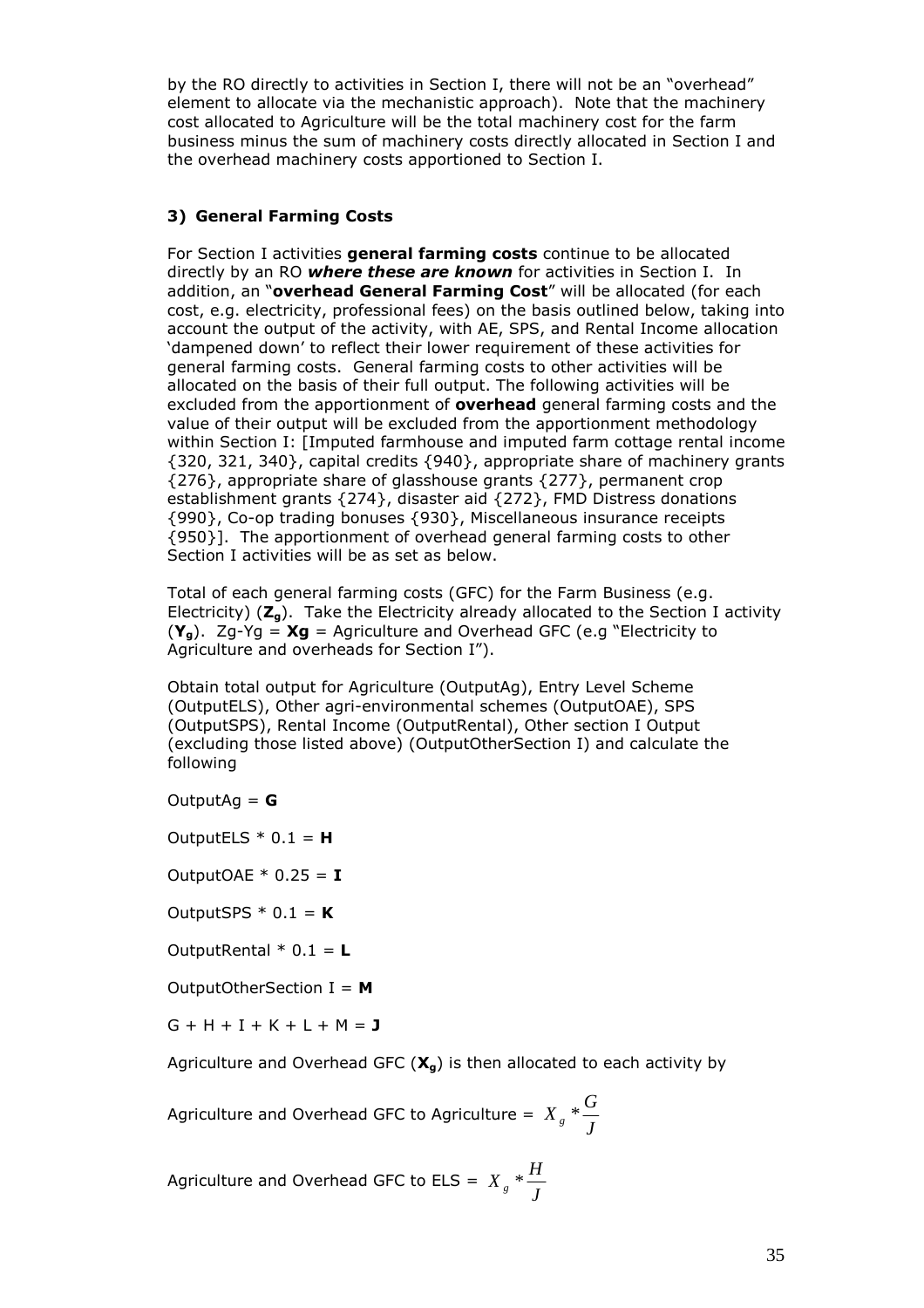Agriculture and Overhead GFC to OAE =  $X$ *J*  $X_{g}$   $*\frac{I}{I}$ 

Agriculture and Overhead GFC to SPS =  $X_{g} * \frac{1}{J}$  $X_{g}$   $*\frac{K}{I}$ 

Agriculture and Overhead GFC to Rental =  $X$ *J*  $X_{g}$   $*\frac{L}{L}$ 

Agriculture and Overhead GFC to Other Section I activities =  $X_{g}$   $\frac{2\pi}{J}$  $X_{g} * \frac{M}{I}$ 

The cost allocated and apportioned within Section I is then the direct cost allocation *plus* the overhead general farming cost from the above formulaic approach. Note that this approach will allocate an overhead general farming cost for each type of cost where there is a positive output for the activity in Section I, for each general farming cost category (assuming that the individual general farming cost for the business is greater than the cost already allocated to Section I, as will occur in most cases; where the general farming cost for the business is all allocated by the RO directly to activities in Section I, there will not be an "overhead" element to allocate via the mechanistic approach).

#### **4) Land and Property Costs**

For AE and SPS (and Agriculture) activities, **land and property costs** (including rent/rental value) be allocated on the basis outlined below; this aspect being based upon cost allocation that takes into account the Gross Margin (GM) derived to the farm business from each of Agriculture, AE and SPS, and allocates land and property costs on this basis. The GM basis is proposed for Agriculture, AE and SPS, because it is at GM level that a farmer makes a decision about which, and whether, to grow crops or produce livestock products, or not undertake any Agriculture activity. As the level of Agriculture activity falls on a farm, the allocation of land and property costs would increasingly fall on the SPS cost centre if the farm business only undertook Agriculture and SPS activities. The logical conclusion being that if a farmer ceased Agriculture production, all land and property costs would be apportioned to the SPS cost centre; if a farmer used only a small area of a farm for Agriculture and the majority under SPS without production, the majority of land and property costs would be apportioned to SPS. In typical examples, where all land is used for Agriculture, SPS (and AE), the majority of land and property costs would be apportioned to Agriculture unless the GM derived from Agriculture was particularly low. Land and property costs that are directly allocated to / for specific AE schemes (e.g. repair and maintenance of stiles) will be deducted from the total land and property costs to be apportioned across Agriculture, SPS and AE to ensure no double counting of costs occurs. Rent/rental value to diversified activities with income bearing assets will draw upon ROs applying the rental allocation to income bearing assets approach currently in use within the FBS. For those diversified activities with no income bearing assets, no overhead rent is applied. The remaining property costs will be allocated to all diversified enterprises on the basis of gross margins.

The proposed apportionment of rent / land and property costs for Agriculture, AE and SPS is set out below:

i) Total rent / land and property costs for the Farm Business (**A**)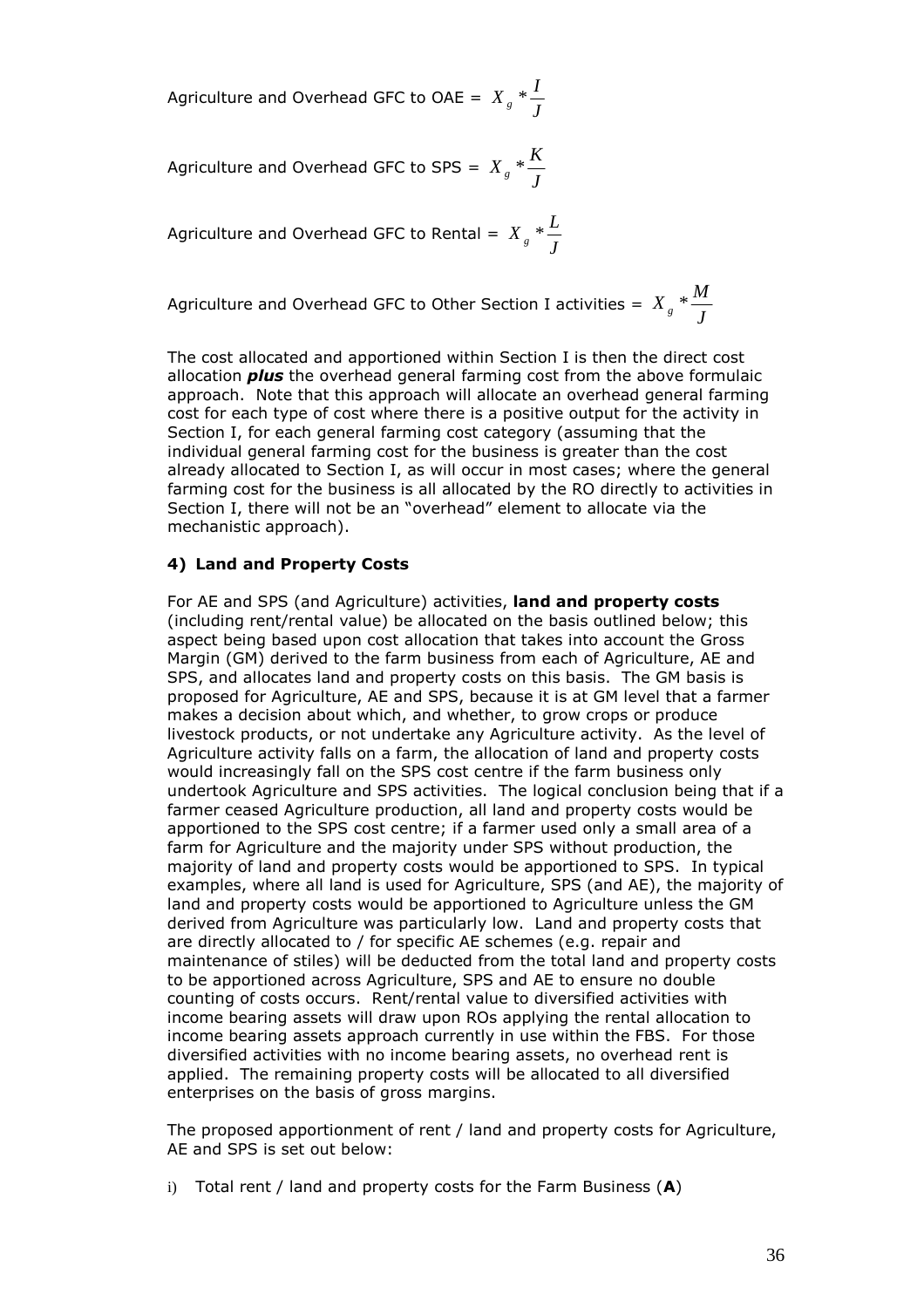- ii) Total rent / land and property costs from diversified "market" activities plus any directly allocated costs to AE (**B**)
- iii) Net rent / land property costs for Agriculture, AE and SPS to be apportioned given by A-B = (**C**)
- iv) Sum GM for Agriculture, AE and SPS (**D**)
- v) Calculate percentage of **D** attributed to Agriculture (**Ag%**), AE (**AE%**), and SPS (**SPS%**)
- vi) Net rent / land and property cost apportioned to each activity is then given by

Rent / land and property cost to Agriculture = **Ag%** \* **C**

Rent / land and property cost to AE = **AE%** \* **C**

Rent / land and property cost to SPS = **SPS%** \* **C**

Where the GM for Agriculture is negative, a zero cut off would be imposed to reflect a similar situation to whereby no agriculture activity took place (and hence no positive agricultural GM was generated). Where property costs have been directly allocated to AE, the total rent / land and property costs for AE will be the sum of the costs directly allocated, plus the apportionment (**AE%** \* **C**) above**.**

#### **5) Occupiers Expenses**

Occupiers expenses (buildings works & net depreciation, insurance of farm buildings, landlord type repairs) will be applied and apportioned using the same methodology as land and property costs (tenants repairs & rates) noted above in Section 4.

#### **6) Interest Charged and Received**

Whilst excluded from NFI, interest is included within the calculation of FBI. The current apportionment of interest in the FBS as detailed in Table 9 of the GOR reports is "Interest payments have been allocated between cost centres in proportion to costs, and interest received in proportion to output". The above calculation will be incorportated in the individual farm returns post data completion by RBR at Duchy with inclusion of imputed Section J costs and revenues from Defra.

## **7) Presentation of data**

It is recommended that the results of the cost apportionment and resulting FBS figures are reported with appropriate footnotes to provide a brief explanation of the methodology applied. It is recommended that the following text, or similar, be noted when the four cost centres' results are reported.

"The apportionment of land and property costs across the cost centres presented is based upon directly allocatable costs for diversified enterprises, with costs across agriculture, agri-environmental schemes and the single payment scheme apportioned on the basis of their respective gross margin contribution across these three cost centres. Apportionment of general farming costs and overhead machinery costs are based upon the respective output generated by each cost centre, weighted to reflect the degree to which each activity draws upon these costs."

For tabular results, a presentation of data as below would aid interpretation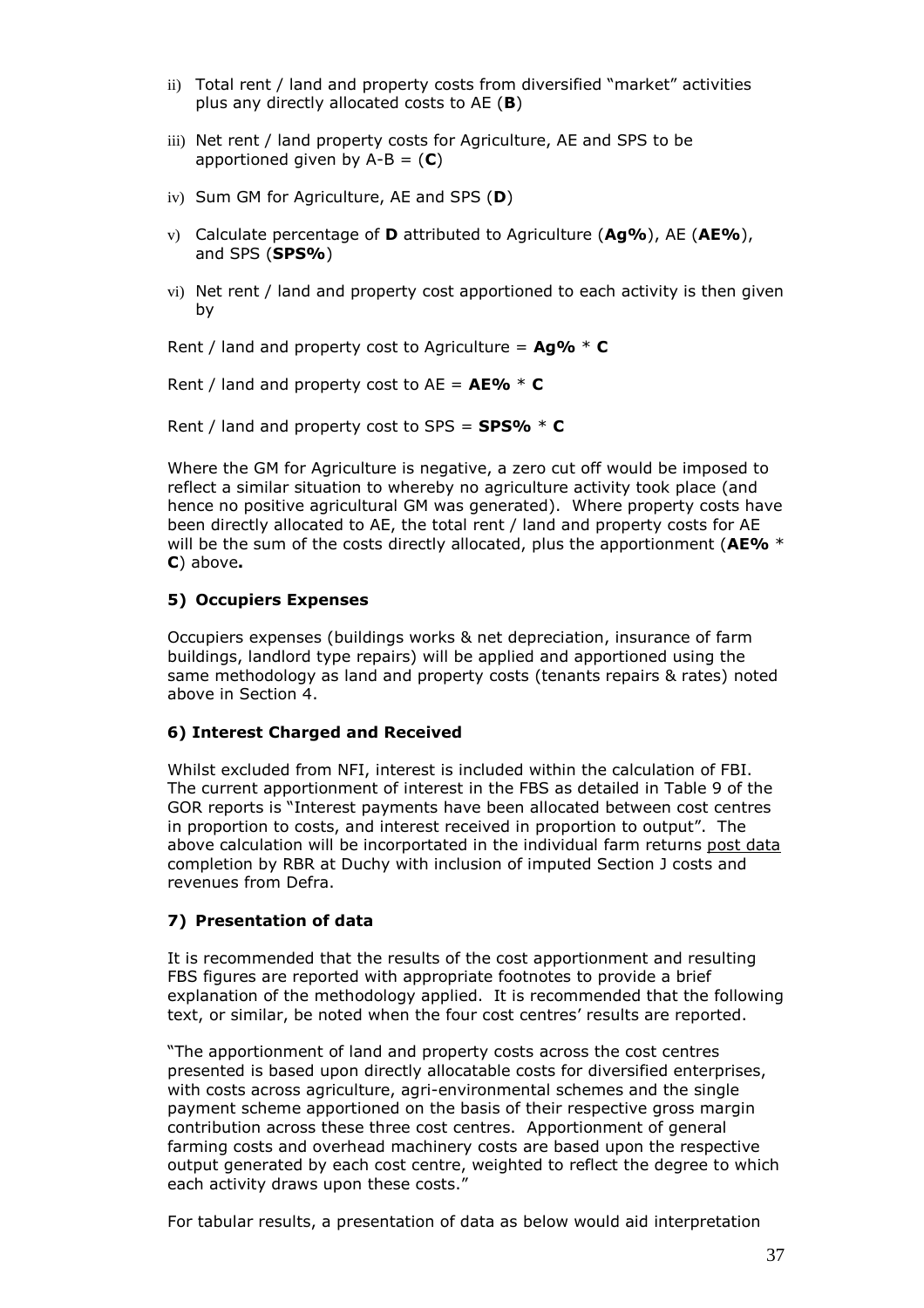| Farm Business Income (FBI)      | £20,000 |
|---------------------------------|---------|
| Of which, by cost apportionment |         |
| <b>FBI Agriculture</b>          | £ 5,000 |
| FBI Agri-environment            | £ 2,000 |
| <b>FBI Diversification</b>      | £10,000 |
| FBS Single Payment Scheme       | £ 3,000 |

A further note will be required to alert users to the methodological change implemented in 2008/09, and that consequently 2008/09 cost and FBI data are not directly comparable with results from previous years.

#### **Conclusion and Recommendation**

The above methodology provides a mechanism for enhanced allocation of costs to Section I activity. Given the philosophical arguments surrounding the principle of cost apportionment / allocation within Section I, it is argued that any approach should be as transparent as possible, easily understandable by ROs in terms of its implementation, and as interpretable to farmer co-operators and stakeholders who make use of the FBS data as possible.

The above methodology be implemented for 2008/09 FBS season. A brief review of a sample of accounts will be undertaken early in the 08/09 campaign, with a fuller review of the data returns after the 2008/09 to identify if further methodological changes are required.

Paul Wilson, Richard Crane and Keith Robbins

22.12.2008

(Amended 7.1.09 and 4.2.09) – final version 4.2.09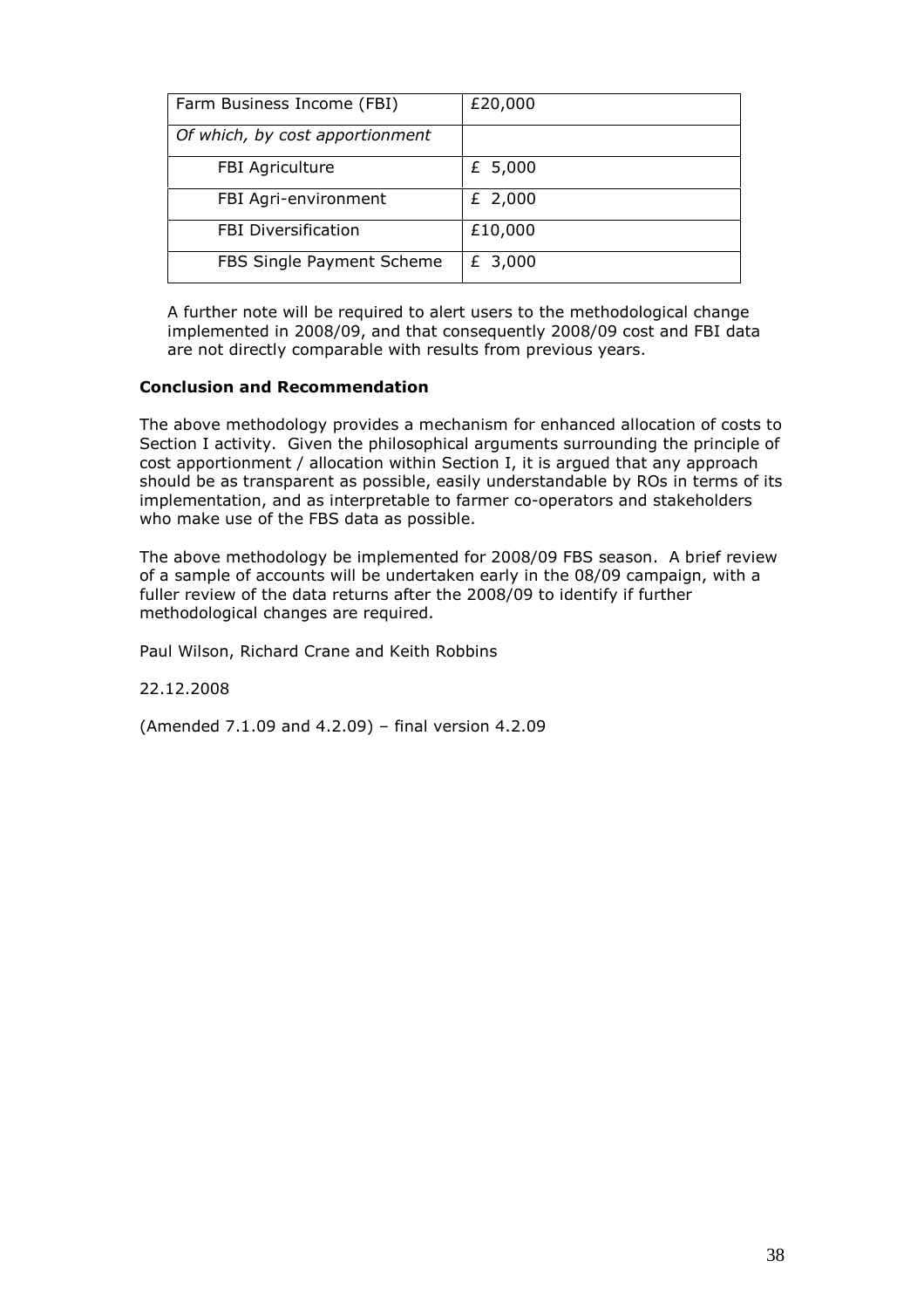# <span id="page-38-0"></span>**Appendix 2: Detailed Results by Enterprise 2008/09 to 2012/13**

|              |        |        |        |         | 2008/09             |        |        |         |        |        |        |         | 2009/10             |        |        |         |
|--------------|--------|--------|--------|---------|---------------------|--------|--------|---------|--------|--------|--------|---------|---------------------|--------|--------|---------|
|              | ALL    | Low95% | Upp95% | Cereals | General<br>Cropping | Mixed  | Other  | P value | ALL    | Low95% | Upp95% | Cereals | General<br>Cropping | Mixed  | Other  | P value |
| Ha           | 68.0   | 62.0   | 74.1   | 80.6    | 90.5                | 35.2   | 25.1   | < 0.001 | 64.9   | 59.8   | 70.1   | 75.5    | 75.1                | 35.8   | 28.6   | < 0.001 |
| Yield (t/ha) | 8.3    | 8.1    | 8.4    | 8.5     | 8.7                 | 7.6    | 7.4    | < 0.001 | 8.1    | 8.0    | 8.3    | 8.3     | 8.3                 | 7.6    | 7.8    | < 0.001 |
|              |        |        |        |         | E/ha                |        |        |         |        |        |        |         | E/ha                |        |        |         |
| Output       | 921    | 901    | 941    | 953     | 1007                | 830    | 776    | < 0.001 | 836    | 822    | 850    | 863     | 866                 | 752    | 748    | < 0.001 |
| <b>TVC</b>   | 364    | 356    | 372    | 380     | 348                 | 351    | 339    | < 0.001 | 452    | 441    | 463    | 481     | 426                 | 404    | 419    | < 0.001 |
| <b>GM</b>    | 615    | 594    | 635    | 620     | 696                 | 569    | 530    | < 0.001 | 447    | 431    | 464    | 430     | 476                 | 474    | 437    | 0.077   |
| LAB          | 52     | 47     | 57     | 58      | 73                  | 32     | 25     | < 0.001 | 50     | 44     | 57     | 60      | 65                  | 19     | 12     | < 0.001 |
| Contract     | 89     | 79     | 99     | 85      | 85                  | 64     | 108    | < 0.001 | 95     | 84     | 106    | 87      | 97                  | 98     | 132    | 0.020   |
| Tmach        | 258    | 244    | 271    | 238     | 308                 | 276    | 239    | < 0.001 | 276    | 255    | 297    | 252     | 304                 | 328    | 268    | 0.011   |
| <b>TOFC</b>  | 81     | 77     | 85     | 75      | 95                  | 79     | 87     | 0.008   | 81     | 77     | 85     | 74      | 99                  | 70     | 95     | < 0.001 |
| LAND         | 152    | 146    | 158    | 134     | 167                 | 150    | 208    | < 0.001 | 160    | 155    | 165    | 145     | 177                 | 147    | 234    | < 0.001 |
| <b>TFC</b>   | 631    | 614    | 649    | 590     | 707                 | 644    | 676    | < 0.001 | 662    | 636    | 689    | 619     | 742                 | 662    | 742    | < 0.001 |
| NFI.ent      | $-17$  | $-40$  | 7      | 30      | $-11$               | $-75$  | $-146$ | < 0.001 | $-215$ | $-243$ | $-188$ | $-189$  | $-265$              | $-188$ | $-306$ | 0.002   |
| FSLab        | 86     | 71     | 101    | 87      | 104                 | 82     | 61     | 0.404   | 79     | 60     | 98     | 86      | 85                  | 9      | 19     | < 0.001 |
| TC           | 1082   | 1056   | 1108   | 1057    | 1159                | 1077   | 1076   | 0.005   | 1194   | 1152   | 1235   | 1186    | 1253                | 1150   | 1181   | 0.087   |
| <b>NM</b>    | $-103$ | $-132$ | $-74$  | $-57$   | $-115$              | $-157$ | $-207$ | < 0.001 | $-294$ | $-335$ | $-253$ | $-275$  | $-350$              | $-272$ | $-325$ | 0.084   |
|              |        |        |        |         | £/tonne             |        |        |         |        |        |        |         | £/tonne             |        |        |         |
| Cost         | 138    | 133    | 142    | 130     | 137                 | 149    | 156    | 0.006   | 151    | 145    | 157    | 147     | 154                 | 155    | 158    | 0.196   |
| <b>NM</b>    | $-18$  | $-22$  | $-13$  | $-12$   | $-16$               | $-25$  | $-36$  | 0.015   | $-39$  | $-45$  | $-34$  | $-36$   | $-45$               | $-38$  | $-46$  | 0.116   |
| Output       | 112    | 110    | 114    | 112     | 116                 | 111    | 106    | 0.002   | 103    | 102    | 105    | 105     | 104                 | 100    | 97     | < 0.001 |
| $\mathsf{n}$ | 720    |        |        | 313     | 138                 | 147    | 122    |         | 676    |        |        | 312     | 157                 | 117    | 90     |         |

Table A1: Winter Wheat Results 2008/09 to 2012/13

|              | 2010/111<br>2011/12 |             |        |         |                     |       |       |                 |            |        |              |         |                     |       |       |         |
|--------------|---------------------|-------------|--------|---------|---------------------|-------|-------|-----------------|------------|--------|--------------|---------|---------------------|-------|-------|---------|
|              | ALL                 | Low95%      | Upp95% | Cereals | General<br>Cropping | Mixed | Other | value<br>$\sim$ | <b>ALL</b> | Low95% | Upp95%       | Cereals | Cropping<br>General | Mixed | Other | P value |
|              |                     |             |        |         |                     |       |       |                 |            |        |              |         |                     |       |       |         |
| Ha           | 68.4                | 62.1        | 74.7   | 80.3    | 90.6                | 47.4  | 36.9  | < 0.001         | 65.7       | 59.8   | 71.6         | 75.9    | 87.2                | 42.7  | 36.7  | < 0.001 |
| Yield (t/ha) | 8.1                 | 8.0         | 8.2    | 8.2     | 8.4                 | 7.7   | 7.8   | < 0.001         | 8.0        | 7.9    | 8.2          | 8.0     | 8.1                 | 7.9   | 8.1   | 0.694   |
|              |                     |             |        |         | E/ha                |       |       |                 |            |        |              |         | £/ha                |       |       |         |
| Output       | 1235                | 1209        | 1262   | 1257    | 1253                | 1174  | 1216  | 0.063           | 1259       | 1236   | 1282         | 1273    | 1251                | 1229  | 1255  | 0.565   |
| <b>TVC</b>   | 393                 | 383         | 402    | 424     | 381                 | 366   | 345   | < 0.001         | 432        | 421    | 443          | 454     | 420                 | 438   | 379   | < 0.001 |
| GM           | 920                 | 891         | 949    | 895     | 911                 | 922   | 992   | 0.025           | 909        | 884    | 933          | 876     | 876                 | 925   | 1014  | < 0.001 |
| LAB          | 63                  | 55          | 72     | 64      | 92                  | 51    | 49    | 0.022           | 58         | 51     | 65           | 61      | 65                  | 55    | 45    | 0.277   |
| Contract     | 101                 | 89          | 113    | 98      | 90                  | 92    | 124   | 0.105           | 116        | 102    | 130          | 124     | 118                 | 86    | 117   | 0.061   |
| Tmach        | 334                 | 315         | 353    | 285     | 397                 | 351   | 391   | < 0.001         | 338        | 318    | 359          | 279     | 402                 | 373   | 405   | < 0.001 |
| <b>TOFC</b>  | 89                  | 85          | 93     | 86      | 103                 | 89    | 86    | 0.034           | 99         | 95     | 104          | 97      | 113                 | 92    | 97    | 0.068   |
| LAND         | 184                 | 178         | 191    | 174     | 212                 | 159   | 211   | < 0.001         | 195        | 188    | 203          | 186     | 217                 | 157   | 231   | < 0.001 |
| <b>TFC</b>   | 772                 | 746         | 797    | 707     | 894                 | 742   | 861   | < 0.001         | 807        | 780    | 833          | 747     | 915                 | 764   | 896   | < 0.001 |
| NFI.ent      | 148                 | 119         | 177    | 188     | 17                  | 180   | 131   | 0.001           | 102        | 70     | 133          | 128     | $-39$               | 161   | 119   | < 0.001 |
| FSLab        | 102                 | 88          | 117    | 121     | 145                 | 79    | 36    | < 0.001         | 90         | 80     | 101          | 106     | 114                 | 76    | 36    | < 0.001 |
| <b>TC</b>    | 1267                | 1235        | 1298   | 1252    | 1420                | 1187  | 1242  | 0.004           | 1329       | 1297   | 1361         | 1308    | 1449                | 1278  | 1311  | 0.010   |
| <b>NM</b>    | 46                  | 13          | 78     | 66      | $-128$              | 100   | 95    | 0.003           | 12         | $-24$  | 47           | 22      | $-153$              | 84    | 82    | < 0.001 |
|              |                     |             |        |         | £/tonne             |       |       |                 |            |        |              |         | £/tonne             |       |       |         |
| Cost         | 160                 | 156         | 163    | 155     | 170                 | 159   | 163   | 0.035           | 172        | 167    | 176          | 169     | 185                 | 165   | 170   | 0.054   |
| <b>NM</b>    | 3                   | $\mathbf 0$ | 7      | 5       | $-17$               | 11    | 10    | < 0.001         | $-4$       | -9     | $\mathbf{1}$ | $-3$    | $-24$               | 8     | 3     | < 0.001 |
| Output       | 153                 | 151         | 155    | 153     | 149                 | 155   | 156   | 0.091           | 157        | 156    | 158          | 159     | 156                 | 156   | 156   | 0.082   |
| n            | 698                 |             |        | 268     | 111                 | 136   | 183   |                 | 712        |        |              | 272     | 120                 | 128   | 192   |         |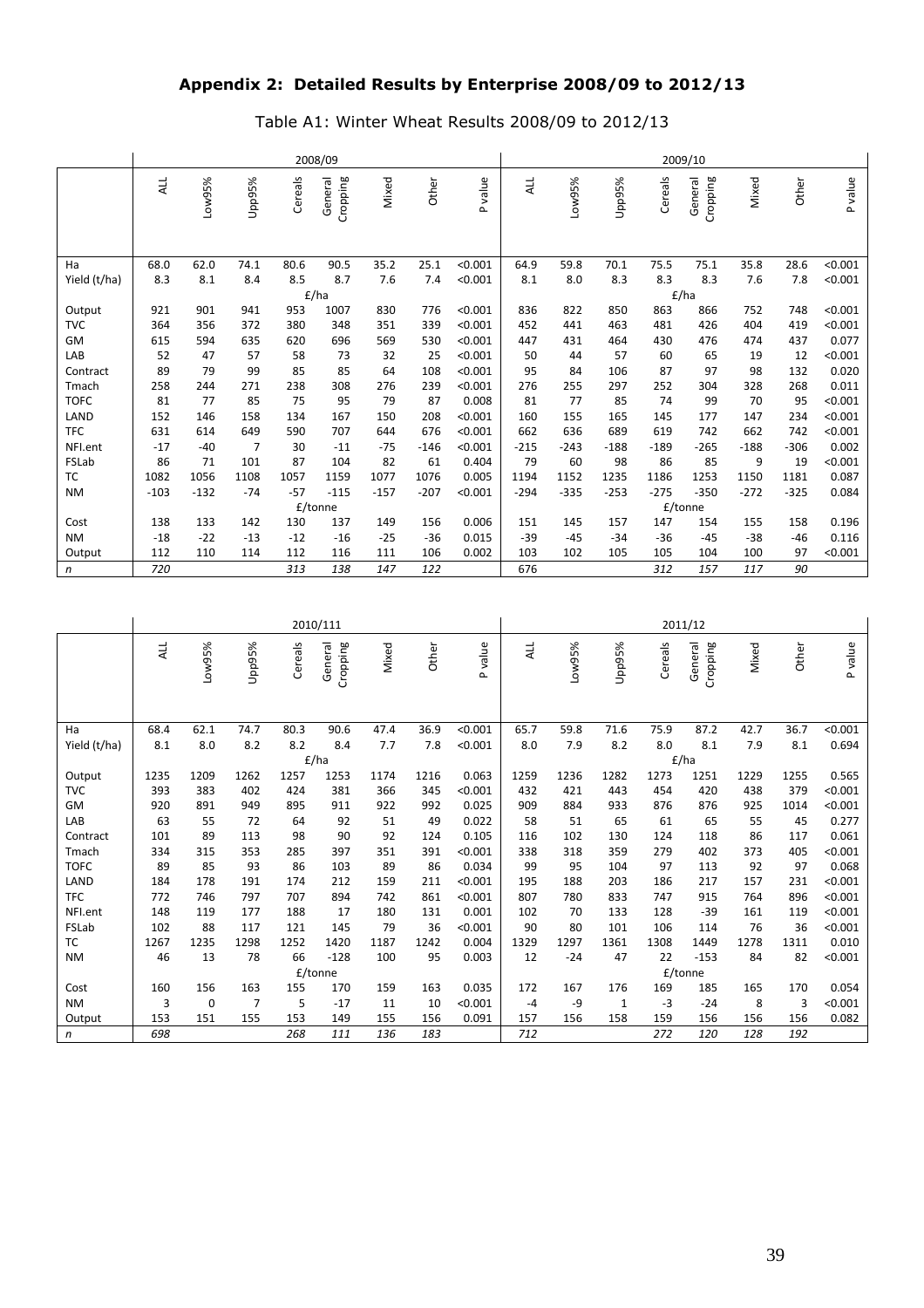|              |        |        |        |         | 2012/13             |       |        |         |
|--------------|--------|--------|--------|---------|---------------------|-------|--------|---------|
|              | ALL    | Low95% | Upp95% | Cereals | Cropping<br>General | Mixed | Other  | P value |
| Ha           | 67.1   | 61.8   | 72.3   | 82.1    | 75.7                | 45.6  | 31.4   | < 0.001 |
| Yield (t/ha) | 6.6    | 6.5    | 6.7    | 6.7     | 7.0                 | 6.0   | 6.1    | < 0.001 |
|              |        |        |        |         | E/ha                |       |        |         |
| Output       | 1204   | 1180   | 1228   | 1235    | 1266                | 1115  | 1122   | < 0.001 |
| <b>TVC</b>   | 514    | 503    | 524    | 544     | 499                 | 504   | 446    | < 0.001 |
| GM           | 774    | 749    | 799    | 754     | 826                 | 735   | 810    | 0.049   |
| LAB          | 61     | 55     | 68     | 65      | 78                  | 43    | 49     | < 0.001 |
| Contract     | 115    | 102    | 129    | 123     | 101                 | 86    | 133    | 0.037   |
| Tmach        | 338    | 319    | 357    | 292     | 402                 | 361   | 387    | < 0.001 |
| <b>TOFC</b>  | 102    | 97     | 107    | 99      | 114                 | 92    | 106    | 0.028   |
| LAND         | 198    | 192    | 204    | 193     | 224                 | 166   | 214    | < 0.001 |
| <b>TFC</b>   | 814    | 792    | 837    | 772     | 919                 | 748   | 888    | < 0.001 |
| NFI.ent      | $-41$  | $-68$  | $-13$  | $-18$   | $-94$               | $-12$ | $-78$  | 0.097   |
| FSLab        | 93     | 82     | 104    | 99      | 130                 | 69    | 60     | 0.001   |
| TC           | 1421   | 1393   | 1449   | 1414    | 1548                | 1320  | 1393   | < 0.001 |
| <b>NM</b>    | $-134$ | $-164$ | $-103$ | $-116$  | $-224$              | $-81$ | $-138$ | 0.037   |
|              |        |        |        |         | £/tonne             |       |        |         |
| Cost         | 226    | 220    | 233    | 219     | 229                 | 227   | 244    | 0.123   |
| <b>NM</b>    | $-29$  | $-35$  | $-22$  | $-25$   | $-38$               | $-21$ | $-37$  | 0.148   |
| Output       | 184    | 182    | 185    | 184     | 181                 | 183   | 184    | 0.533   |
| $\mathsf{n}$ | 719    |        |        | 294     | 124                 | 120   | 181    |         |

Table A2: Winter Barley Results 2008/09 to 2012/13

|              |        |        |        |         | 2008/09             |        |        |         |            |        |        |         | 2009/10             |        |        |         |
|--------------|--------|--------|--------|---------|---------------------|--------|--------|---------|------------|--------|--------|---------|---------------------|--------|--------|---------|
|              | ALL    | Low95% | Upp95% | Cereals | General<br>Cropping | Mixed  | Other  | P value | <b>ALL</b> | Low95% | Upp95% | Cereals | General<br>Cropping | Mixed  | Other  | P value |
| Ha           | 24.9   | 22.0   | 27.8   | 29.8    | 33.5                | 17.0   | 11.2   | < 0.001 | 23.6       | 21.3   | 25.8   | 27.0    | 34.1                | 16.1   | 12.5   | < 0.001 |
|              | 6.7    | 6.5    | 6.9    | 6.9     | 6.6                 | 6.5    | 6.4    | 0.076   | 6.5        | 6.4    | 6.7    | 6.8     | 6.4                 | $6.2$  | 6.5    | 0.151   |
| Yield (t/ha) |        |        |        |         | £/ha                |        |        |         |            |        |        |         | E/ha                |        |        |         |
| Output       | 719    | 695    | 743    | 748     | 797                 | 665    | 620    | < 0.001 | 602        | 579    | 624    | 631     | 690                 | 513    | 537    | < 0.001 |
| <b>TVC</b>   | 301    | 291    | 311    | 324     | 281                 | 298    | 260    | < 0.001 | 371        | 356    | 385    | 412     | 345                 | 346    | 317    | < 0.001 |
| GM           | 497    | 472    | 523    | 489     | 568                 | 475    | 475    | 0.076   | 319        | 295    | 343    | 298     | 393                 | 283    | 340    | 0.016   |
| LAB          | 47     | 40     | 54     | 57      | 57                  | 29     | 28     | < 0.001 | 38         | 32     | 45     | 49      | 63                  | 19     | 10     | < 0.001 |
| Contract     | 75     | 62     | 87     | 66      | 85                  | 74     | 89     | 0.493   | 87         | 73     | 100    | 79      | 100                 | 92     | 88     | 0.759   |
| Tmach        | 249    | 231    | 267    | 235     | 263                 | 256    | 267    | 0.461   | 243        | 227    | 258    | 226     | 295                 | 237    | 240    | 0.074   |
| <b>TOFC</b>  | 78     | 73     | 83     | 76      | 87                  | 83     | 72     | 0.326   | 79         | 74     | 83     | 76      | 87                  | 72     | 84     | 0.183   |
| LAND         | 145    | 138    | 152    | 136     | 155                 | 141    | 165    | 0.049   | 158        | 150    | 165    | 143     | 166                 | 153    | 192    | < 0.001 |
| <b>TFC</b>   | 594    | 568    | 619    | 569     | 647                 | 582    | 620    | 0.088   | 604        | 581    | 627    | 572     | 711                 | 571    | 614    | < 0.001 |
| NFI.ent      | $-96$  | $-124$ | $-69$  | $-80$   | $-79$               | $-108$ | $-145$ | 0.417   | $-285$     | $-312$ | $-258$ | $-275$  | $-319$              | $-288$ | $-273$ | 0.713   |
| FSLab        | 95     | 65     | 125    | 82      | 75                  | 98     | 144    | 0.735   | 51         | 41     | 61     | 72      | 64                  | 22     | 15     | < 0.001 |
| ТC           | 989    | 947    | 1032   | 976     | 1003                | 978    | 1024   | 0.842   | 1025       | 995    | 1056   | 1057    | 1121                | 939    | 946    | < 0.001 |
| <b>NM</b>    | $-191$ | $-232$ | $-151$ | $-163$  | $-154$              | $-206$ | $-289$ | 0.309   | $-336$     | $-364$ | $-307$ | $-347$  | $-383$              | $-310$ | $-288$ | 0.125   |
|              |        |        |        |         | £/tonne             |        |        |         |            |        |        |         | £/tonne             |        |        |         |
| Cost         | 154    | 146    | 163    | 148     | 156                 | 157    | 167    | 0.528   | 165        | 157    | 172    | 165     | 184                 | 161    | 150    | 0.003   |
| <b>NM</b>    | $-34$  | $-43$  | $-26$  | $-30$   | $-27$               | $-37$  | $-50$  | 0.350   | $-57$      | 63     | 51     | $-58$   | $-66$               | $-55$  | $-48$  | 0.174   |
| Output       | 107    | 105    | 110    | 108     | 121                 | 103    | 98     | < 0.001 | 93         | 90     | 96     | 94      | 110                 | 83     | 83     | < 0.001 |
| $\mathsf{n}$ | 356    |        |        | 140     | 58                  | 80     | 78     |         | 352        |        |        | 127     | 68                  | 75     | 82     |         |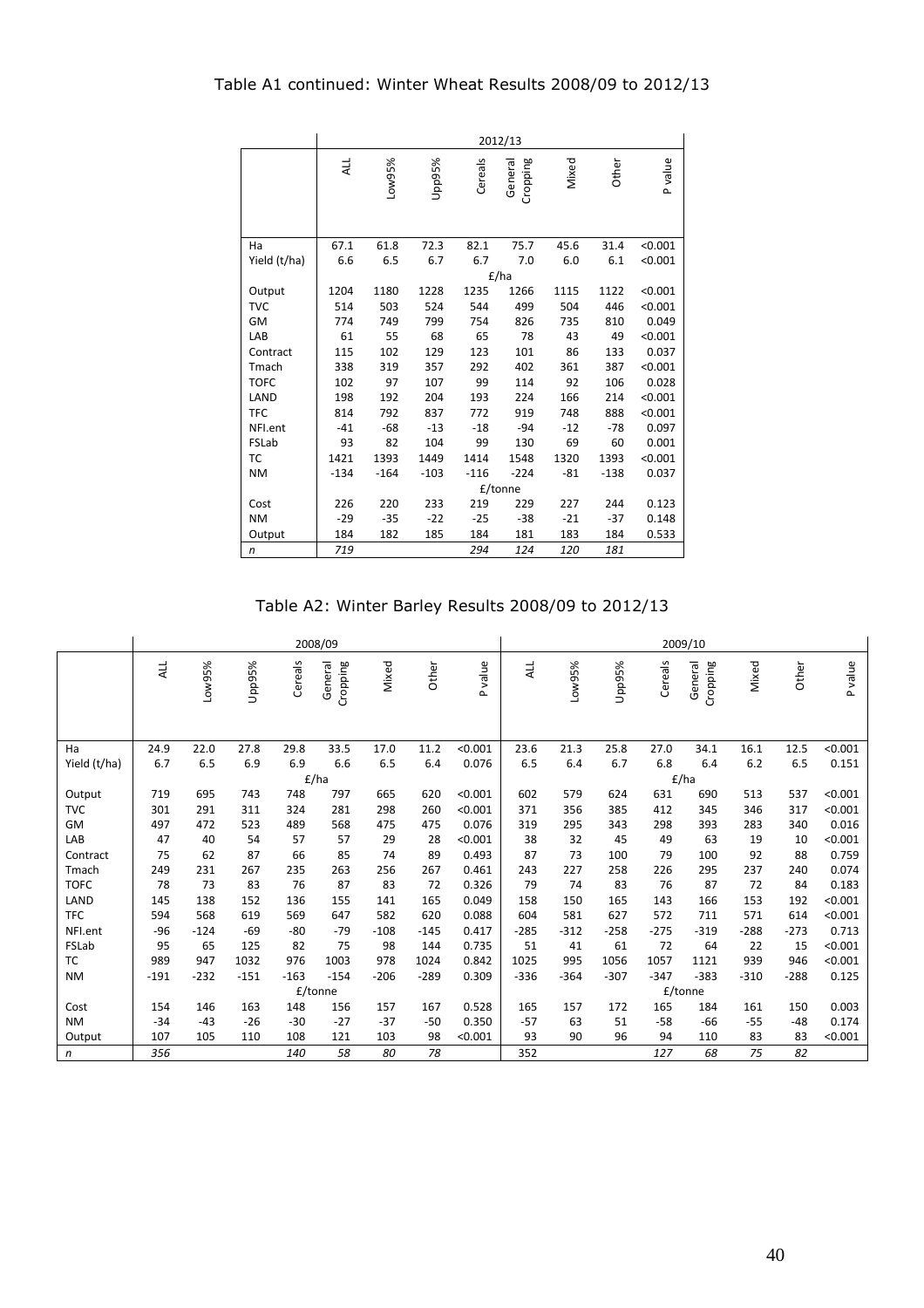| Table A2 continued: Winter Barley Results 2008/09 to 2012/13 |  |  |  |
|--------------------------------------------------------------|--|--|--|
|--------------------------------------------------------------|--|--|--|

|              |        |        |        |         | 2010/111            |       |        |         | 2011/12 |        |        |         |                     |        |        |         |
|--------------|--------|--------|--------|---------|---------------------|-------|--------|---------|---------|--------|--------|---------|---------------------|--------|--------|---------|
|              | ALL    | Low95% | Upp95% | Cereals | General<br>Cropping | Mixed | Other  | P value | ALL     | Low95% | Upp95% | Cereals | Cropping<br>General | Mixed  | Other  | P value |
|              |        |        |        |         |                     |       |        |         |         |        |        |         |                     |        |        |         |
| Ha           | 23.6   | 21.0   | 26.2   | 29.3    | 31.3                | 23.0  | 14.5   | < 0.001 | 22.0    | 19.6   | 24.3   | 30.5    | 32.3                | 17.8   | 13.5   | < 0.001 |
| Yield (t/ha) | 6.7    | 6.5    | 6.9    | 6.8     | 6.5                 | 6.7   | 6.7    | 0.850   | 6.4     | 6.1    | 6.6    | 6.4     | 5.8                 | 6.4    | 6.5    | 0.165   |
|              |        |        |        |         | E/ha                |       |        |         |         |        |        |         | E/ha                |        |        |         |
| Output       | 909    | 876    | 943    | 885     | 863                 | 872   | 980    | 0.014   | 955     | 920    | 991    | 971     | 898                 | 949    | 971    | 0.526   |
| <b>TVC</b>   | 333    | 319    | 346    | 370     | 326                 | 317   | 305    | < 0.001 | 366     | 349    | 383    | 406     | 352                 | 369    | 339    | 0.034   |
| GM           | 693    | 651    | 734    | 622     | 610                 | 674   | 817    | < 0.001 | 716     | 674    | 758    | 652     | 625                 | 705    | 812    | 0.006   |
| LAB          | 55     | 39     | 72     | 63      | 61                  | 43    | 53     | 0.331   | 61      | 38     | 85     | 69      | 64                  | 48     | 63     | 0.468   |
| Contract     | 97     | 79     | 115    | 81      | 107                 | 82    | 120    | 0.304   | 92      | 76     | 108    | 108     | 93                  | 72     | 92     | 0.324   |
| Tmach        | 328    | 291    | 366    | 251     | 316                 | 290   | 443    | 0.002   | 361     | 277    | 446    | 236     | 316                 | 390    | 461    | 0.002   |
| <b>TOFC</b>  | 90     | 84     | 96     | 89      | 98                  | 90    | 88     | 0.851   | 95      | 90     | 100    | 96      | 100                 | 95     | 92     | 0.748   |
| LAND         | 176    | 167    | 184    | 171     | 187                 | 160   | 186    | 0.094   | 190     | 179    | 200    | 184     | 195                 | 164    | 207    | 0.039   |
| <b>TFC</b>   | 746    | 693    | 800    | 654     | 768                 | 664   | 890    | < 0.001 | 800     | 692    | 907    | 693     | 767                 | 768    | 916    | 0.161   |
| NFI.ent      | $-54$  | $-116$ | 9      | $-32$   | $-158$              | 9     | $-73$  | 0.057   | $-84$   | $-184$ | 16     | $-42$   | $-142$              | $-64$  | $-105$ | 0.361   |
| FSLab        | 87     | 67     | 107    | 106     | 95                  | 63    | 78     | 0.039   | 77      | 48     | 106    | 76      | 89                  | 65     | 81     | 0.682   |
| TC           | 1165   | 1096   | 1235   | 1129    | 1189                | 1044  | 1273   | 0.017   | 1243    | 1100   | 1385   | 1175    | 1208                | 1202   | 1336   | 0.813   |
| <b>NM</b>    | $-140$ | $-215$ | $-65$  | $-137$  | $-253$              | $-54$ | $-151$ | 0.046   | $-161$  | $-287$ | $-35$  | $-118$  | $-232$              | $-129$ | $-185$ | 0.275   |
|              |        |        |        |         | £/tonne             |       |        |         |         |        |        |         | £/tonne             |        |        |         |
| Cost         | 185    | 167    | 203    | 174     | 186                 | 164   | 209    | 0.088   | 203     | 183    | 222    | 191     | 219                 | 200    | 207    | 0.103   |
| <b>NM</b>    | $-21$  | $-33$  | $-10$  | $-20$   | $-39$               | -8    | $-23$  | 0.046   | $-33$   | $-51$  | $-15$  | $-26$   | $-54$               | $-32$  | $-31$  | 0.164   |
| Output       | 136    | 133    | 140    | 132     | 131                 | 121   | 147    | < 0.001 | 150     | 148    | 152    | 151     | 153                 | 148    | 149    | 0.243   |
| $\mathsf{n}$ | 369    |        |        | 104     | 48                  | 82    | 135    |         | 131     |        |        | 84      | 47                  | 82     | 132    |         |

|              | 2012/13 |        |        |         |                     |       |        |         |  |  |  |  |
|--------------|---------|--------|--------|---------|---------------------|-------|--------|---------|--|--|--|--|
|              | ALL     | Low95% | Upp95% | Cereals | Cropping<br>General | Mixed | Other  | P value |  |  |  |  |
| Ha           | 23.1    | 20.7   | 25.5   | 30.8    | 30.1                | 19.0  | 13.2   | < 0.001 |  |  |  |  |
| Yield (t/ha) | 6.2     | 6.0    | 6.4    | 6.5     | 6.4                 | 6.2   | 5.7    | 0.003   |  |  |  |  |
|              |         |        |        |         | E/ha                |       |        |         |  |  |  |  |
| Output       | 1071    | 1038   | 1104   | 1122    | 1124                | 1053  | 996    | 0.014   |  |  |  |  |
| <b>TVC</b>   | 428     | 414    | 442    | 458     | 420                 | 432   | 393    | 0.003   |  |  |  |  |
| GM           | 772     | 735    | 809    | 784     | 782                 | 767   | 758    | 0.950   |  |  |  |  |
| LAB          | 58      | 50     | 67     | 77      | 76                  | 42    | 39     | < 0.001 |  |  |  |  |
| Contract     | 110     | 93     | 128    | 100     | 109                 | 90    | 137    | 0.139   |  |  |  |  |
| Tmach        | 372     | 345    | 399    | 350     | 377                 | 391   | 382    | 0.735   |  |  |  |  |
| <b>TOFC</b>  | 102     | 94     | 109    | 96      | 109                 | 97    | 108    | 0.485   |  |  |  |  |
| LAND         | 186     | 177    | 194    | 186     | 199                 | 165   | 194    | 0.015   |  |  |  |  |
| <b>TFC</b>   | 828     | 792    | 864    | 809     | 869                 | 785   | 860    | 0.212   |  |  |  |  |
| NFI.ent      | $-56$   | $-96$  | $-15$  | $-26$   | $-87$               | $-19$ | $-103$ | 0.327   |  |  |  |  |
| FSLab        | 78      | 66     | 90     | 113     | 95                  | 66    | 36     | < 0.001 |  |  |  |  |
| <b>TC</b>    | 1334    | 1290   | 1378   | 1380    | 1384                | 1283  | 1290   | 0.146   |  |  |  |  |
| <b>NM</b>    | $-134$  | $-175$ | -93    | $-139$  | $-182$              | $-85$ | $-139$ | 0.476   |  |  |  |  |
|              |         |        |        |         | £/tonne             |       |        |         |  |  |  |  |
| Cost         | 227     | 219    | 236    | 222     | 225                 | 220   | 240    | 0.427   |  |  |  |  |
| <b>NM</b>    | $-31$   | $-39$  | $-22$  | $-30$   | $-36$               | $-23$ | $-34$  | 0.784   |  |  |  |  |
| Output       | 174     | 172    | 177    | 173     | 177                 | 173   | 176    | 0.564   |  |  |  |  |
| n            | 385     |        |        | 105     | 56                  | 84    | 140    |         |  |  |  |  |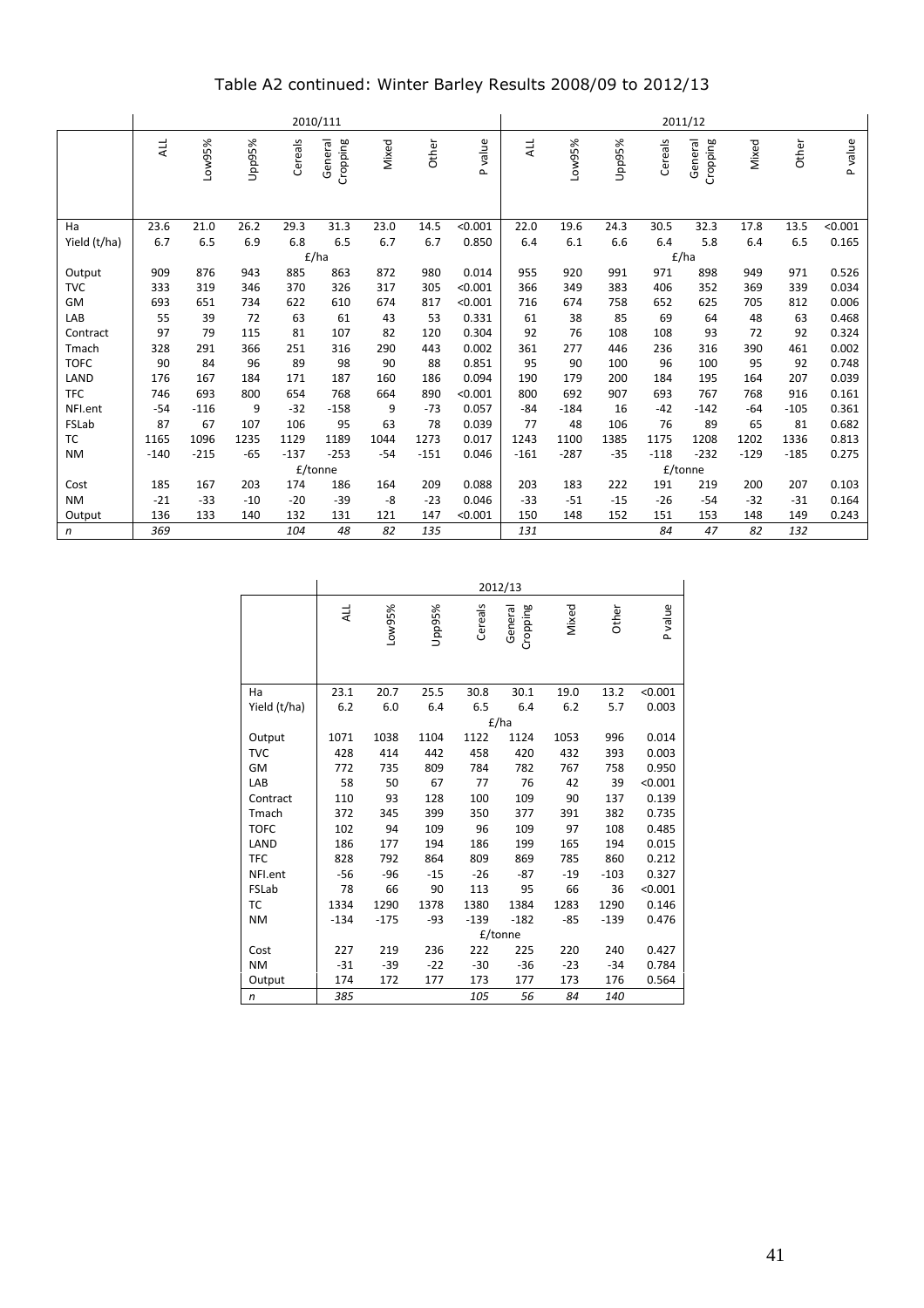| Table A3: Spring Barley Results 2008/09 to 2012/13 |  |  |  |
|----------------------------------------------------|--|--|--|
|----------------------------------------------------|--|--|--|

|              |         | 2008/09 |        |         |                     |        |        |                 |        | 2009/10 |        |         |                     |        |        |         |
|--------------|---------|---------|--------|---------|---------------------|--------|--------|-----------------|--------|---------|--------|---------|---------------------|--------|--------|---------|
|              | ALL     | Low95%  | Upp95% | Cereals | Cropping<br>General | Mixed  | Other  | value<br>$\sim$ | ALL    | Low95%  | Upp95% | Cereals | Cropping<br>General | Mixed  | Other  | P value |
| Ha           | 22.2    | 17.9    | 26.4   | 33.0    | 24.9                | 15.6   | 10.0   | < 0.001         | 26.6   | 22.8    | 30.4   | 35.0    | 31.4                | 27.7   | 10.4   | < 0.001 |
| Yield (t/ha) | 5.4     | 5.2     | 5.7    | 6.0     | 6.0                 | 4.6    | 4.8    | < 0.001         | 5.6    | 5.5     | 5.8    | 5.9     | 5.9                 | 5.1    | 5.1    | < 0.001 |
|              |         |         |        |         | £/ha                |        |        |                 |        |         |        |         | £/ha                |        |        |         |
| Output       | 626     | 590     | 662    | 724     | 757                 | 500    | 476    | < 0.001         | 512    | 494     | 530    | 553     | 581                 | 442    | 427    | < 0.001 |
| <b>TVC</b>   | 246     | 234     | 258    | 256     | 256                 | 247    | 225    | 0.222           | 289    | 276     | 301    | 328     | 278                 | 270    | 239    | < 0.001 |
| <b>GM</b>    | 446     | 413     | 479    | 510     | 542                 | 340    | 356    | < 0.001         | 296    | 276     | 316    | 283     | 342                 | 274    | 296    | 0.118   |
| LAB          | 45      | 38      | 52     | 48      | 71                  | 25     | 33     | < 0.001         | 33     | 28      | 38     | 45      | 49                  | 12     | 11     | < 0.001 |
| Contract     | 75      | 61      | 89     | 59      | 52                  | 67     | 119    | 0.012           | 83     | 71      | 95     | 66      | 80                  | 97     | 105    | 0.051   |
| Tmach        | 210     | 193     | 227    | 210     | 278                 | 231    | 145    | < 0.001         | 219    | 204     | 234    | 199     | 257                 | 224    | 221    | 0.012   |
| <b>TOFC</b>  | 81      | 75      | 87     | 68      | 87                  | 89     | 90     | 0.002           | 84     | 78      | 90     | 72      | 99                  | 78     | 96     | 0.003   |
| LAND         | 146     | 137     | 155    | 133     | 158                 | 134    | 163    | 0.019           | 154    | 146     | 162    | 137     | 171                 | 141    | 179    | < 0.001 |
| <b>TFC</b>   | 557     | 535     | 579    | 518     | 645                 | 546    | 550    | < 0.001         | 572    | 551     | 594    | 520     | 657                 | 552    | 613    | < 0.001 |
| NFI.ent      | $-111$  | $-144$  | $-78$  | -8      | $-103$              | $-206$ | $-194$ | < 0.001         | $-276$ | $-303$  | $-250$ | $-237$  | $-315$              | $-278$ | $-317$ | 0.034   |
| FSLab        | 115     | 74      | 156    | 97      | 72                  | 147    | 151    | 0.296           | 45     | 36      | 53     | 62      | 68                  | 15     | 13     | < 0.001 |
| <b>TC</b>    | 918     | 867     | 970    | 871     | 973                 | 940    | 926    | 0.134           | 906    | 878     | 933    | 909     | 1002                | 837    | 865    | 0.002   |
| <b>NM</b>    | $-226$  | $-284$  | $-168$ | $-105$  | $-174$              | $-353$ | $-345$ | 0.003           | $-321$ | $-348$  | $-294$ | $-299$  | $-382$              | $-292$ | $-330$ | 0.080   |
|              | £/tonne |         |        |         |                     |        |        |                 |        |         |        |         | £/tonne             |        |        |         |
| Cost         | 190     | 171     | 209    | 154     | 190                 | 240    | 207    | 0.002           | 173    | 165     | 182    | 163     | 174                 | 180    | 189    | 0.115   |
| <b>NM</b>    | $-61$   | $-78$   | $-43$  | $-26$   | $-53$               | $-109$ | $-82$  | 0.002           | $-67$  | $-75$   | $-60$  | $-58$   | $-69$               | $-70$  | $-82$  | 0.169   |
| Output       | 114     | 110     | 118    | 121     | 127                 | 106    | 100    | < 0.001         | 92     | 89      | 94     | 94      | 98                  | 89     | 84     | < 0.001 |
| n            | 291     |         |        | 85      | 60                  | 58     | 88     |                 | 362    |         |        | 123     | 74                  | 63     | 102    |         |

|              |        | 2010/111 |        |         |                     |       |       |            |            | 2011/12 |        |         |                     |        |       |         |
|--------------|--------|----------|--------|---------|---------------------|-------|-------|------------|------------|---------|--------|---------|---------------------|--------|-------|---------|
|              | ALL    | Low95%   | Upp95% | Cereals | General<br>Cropping | Mixed | Other | value<br>௳ | <b>ALL</b> | Low95%  | Upp95% | Cereals | General<br>Cropping | Mixed  | Other | P value |
| Ha           | 21.0   | 18.0     | 23.9   | 24.9    | 31.3                | 23.4  | 13.6  | < 0.001    | 23.3       | 20.3    | 26.3   | 29.8    | 31.9                | 21.6   | 13.6  | < 0.001 |
| Yield (t/ha) | 5.3    | 5.2      | 5.5    | 5.3     | 5.4                 | 5.1   | 5.5   | 0.432      | 5.3        | 5.1     | 5.5    | 5.3     | 4.9                 | 5.4    | 5.4   | 0.181   |
|              |        |          |        |         | f/ha                |       |       |            |            |         |        |         | E/ha                |        |       |         |
| Output       | 796    | 766      | 827    | 800     | 782                 | 752   | 815   | 0.482      | 852        | 817     | 887    | 924     | 806                 | 851    | 820   | 0.153   |
| <b>TVC</b>   | 251    | 238      | 264    | 286     | 263                 | 229   | 229   | 0.002      | 299        | 286     | 312    | 318     | 302                 | 290    | 285   | 0.285   |
| GM           | 638    | 605      | 672    | 598     | 549                 | 638   | 700   | 0.006      | 642        | 605     | 680    | 665     | 537                 | 663    | 675   | 0.072   |
| LAB          | 37     | 31       | 43     | 43      | 53                  | 40    | 26    | 0.007      | 38         | 31      | 45     | 48      | 52                  | 38     | 22    | 0.015   |
| Contract     | 90     | 76       | 104    | 85      | 63                  | 62    | 113   | 0.009      | 111        | 94      | 128    | 119     | 96                  | 95     | 123   | 0.392   |
| Tmach        | 303    | 279      | 328    | 259     | 335                 | 293   | 328   | 0.116      | 279        | 253     | 304    | 254     | 276                 | 326    | 272   | 0.487   |
| <b>TOFC</b>  | 90     | 83       | 96     | 91      | 96                  | 86    | 87    | 0.690      | 90         | 84      | 96     | 81      | 105                 | 93     | 87    | 0.067   |
| LAND         | 174    | 162      | 185    | 165     | 182                 | 152   | 185   | 0.081      | 185        | 174     | 196    | 177     | 199                 | 168    | 193   | 0.126   |
| <b>TFC</b>   | 694    | 666      | 722    | 643     | 730                 | 632   | 740   | 0.001      | 702        | 672     | 733    | 679     | 726                 | 719    | 697   | 0.67    |
| NFI.ent      | $-56$  | $-93$    | $-19$  | $-46$   | $-181$              | 6     | $-40$ | 0.003      | $-60$      | $-98$   | $-21$  | $-14$   | $-188$              | $-55$  | $-22$ | 0.008   |
| FSLab        | 77     | 56       | 99     | 105     | 137                 | 45    | 47    | 0.018      | 65         | 50      | 80     | 89      | 112                 | 49     | 26    | < 0.001 |
| ТC           | 1022   | 979      | 1065   | 1034    | 1129                | 906   | 1016  | < 0.001    | 1066       | 1028    | 1104   | 1086    | 1140                | 1058   | 1008  | 0.045   |
| <b>NM</b>    | $-133$ | $-180$   | $-86$  | $-151$  | $-318$              | $-40$ | $-87$ | 0.001      | $-125$     | $-165$  | $-85$  | $-103$  | $-301$              | $-104$ | $-48$ | < 0.001 |
|              |        |          |        |         | £/tonne             |       |       |            |            |         |        |         | £/tonne             |        |       |         |
| Cost         | 202    | $-192$   | 213    | 206     | 223                 | 186   | 198   | 0.124      | 215        | 206     | 224    | 213     | 244                 | 213    | 201   | 0.017   |
| <b>NM</b>    | $-35$  | $-45$    | $-24$  | $-38$   | $-71$               | $-14$ | $-26$ | 0.010      | $-37$      | $-47$   | $-27$  | $-29$   | $-74$               | $-34$  | $-22$ | 0.005   |
| Output       | 150    | 146      | 153    | 151     | 147                 | 148   | 150   | 0.868      | 161        | 158     | 164    | 173     | 163                 | 159    | 152   | < 0.001 |
| $\mathsf{n}$ | 300    |          |        | 71      | 41                  | 58    | 130   |            | 338        |         |        | 75      | 56                  | 73     | 134   |         |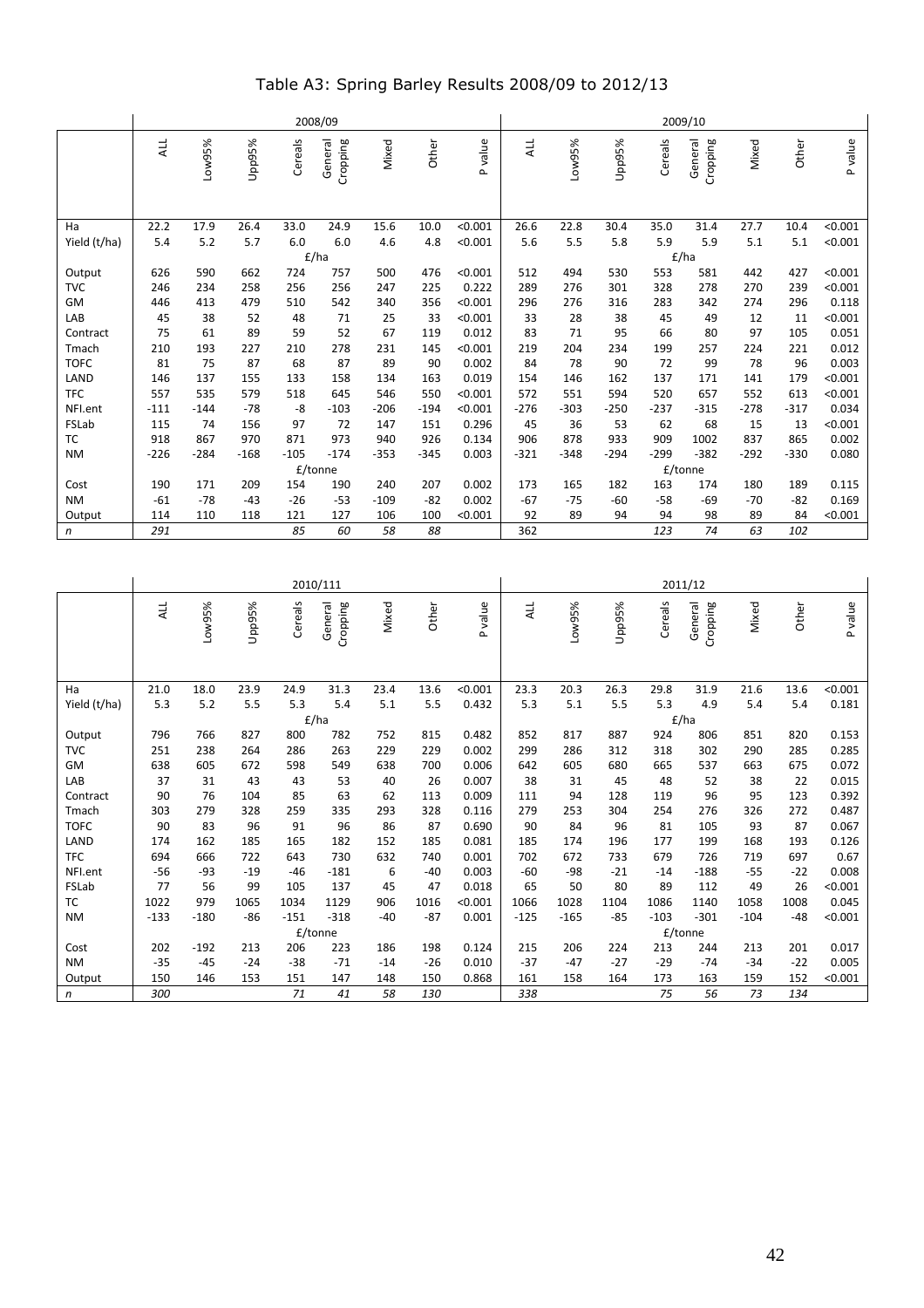|              | 2012/13 |        |        |         |                     |        |        |         |  |  |  |  |  |
|--------------|---------|--------|--------|---------|---------------------|--------|--------|---------|--|--|--|--|--|
|              | ALL     | Low95% | Upp95% | Cereals | Cropping<br>General | Mixed  | Other  | P value |  |  |  |  |  |
| Ha           | 23.6    | 20.0   | 27.2   | 31.3    | 31.2                | 20.9   | 14.2   | < 0.001 |  |  |  |  |  |
| Yield (t/ha) | 4.7     | 4.6    | 5.0    | 4.8     | 5.4                 | 4.5    | 4.5    | 0.003   |  |  |  |  |  |
|              |         |        |        |         | E/ha                |        |        |         |  |  |  |  |  |
| Output       | 863     | 831    | 896    | 882     | 981                 | 813    | 813    | 0.002   |  |  |  |  |  |
| <b>TVC</b>   | 324     | 310    | 339    | 355     | 343                 | 309    | 296    | 0.003   |  |  |  |  |  |
| GM           | 643     | 609    | 676    | 611     | 694                 | 627    | 654    | 0.376   |  |  |  |  |  |
| LAB          | 47      | 38     | 55     | 50      | 74                  | 33     | 36     | 0.026   |  |  |  |  |  |
| Contract     | 109     | 92     | 125    | 105     | 87                  | 108    | 124    | 0.353   |  |  |  |  |  |
| Tmach        | 310     | 286    | 335    | 267     | 360                 | 324    | 315    | 0.126   |  |  |  |  |  |
| <b>TOFC</b>  | 99      | 92     | 107    | 88      | 118                 | 100    | 99     | 0.230   |  |  |  |  |  |
| LAND         | 188     | 179    | 197    | 181     | 220                 | 171    | 188    | 0.004   |  |  |  |  |  |
| <b>TFC</b>   | 753     | 720    | 785    | 691     | 859                 | 736    | 762    | 0.013   |  |  |  |  |  |
| NFI.ent      | $-110$  | $-147$ | $-73$  | $-80$   | $-165$              | $-110$ | $-108$ | 0.493   |  |  |  |  |  |
| FSLab        | 63      | 52     | 74     | 75      | 107                 | 51     | 35     | < 0.001 |  |  |  |  |  |
| TC           | 1140    | 1102   | 1178   | 1120    | 1309                | 1097   | 1093   | 0.002   |  |  |  |  |  |
| <b>NM</b>    | $-173$  | $-212$ | $-134$ | $-155$  | $-272$              | $-161$ | $-143$ | 0.151   |  |  |  |  |  |
|              |         |        |        |         | £/tonne             |        |        |         |  |  |  |  |  |
| Cost         | 260     | 248    | 272    | 255     | 257                 | 267    | 261    | 0.921   |  |  |  |  |  |
| <b>NM</b>    | $-52$   | $-63$  | $-41$  | $-49$   | $-62$               | $-56$  | 47     | 0.771   |  |  |  |  |  |
| Output       | 183     | 181    | 186    | 186     | 183                 | 182    | 182    | 0.648   |  |  |  |  |  |
| n            | 332     |        |        | 83      | 50                  | 64     | 135    |         |  |  |  |  |  |

Table A4: Oilseed Rape Results 2008/09 to 2012/13

|              |            | 2008/09 |              |         |                     |       |        |         |        | 2009/10 |        |         |                     |        |        |         |
|--------------|------------|---------|--------------|---------|---------------------|-------|--------|---------|--------|---------|--------|---------|---------------------|--------|--------|---------|
|              | <b>ALL</b> | Low95%  | Upp95%       | Cereals | General<br>Cropping | Mixed | Other  | P value | ALL    | Low95%  | Upp95% | Cereals | General<br>Cropping | Mixed  | Other  | P value |
| Ha           | 42.2       | 37.3    | 47.1         | 44.9    | 45.7                | 24.9  | 17.7   | < 0.001 | 42.3   | 37.9    | 46.7   | 46.1    | 37.1                | 30.8   | 23.0   | 0.002   |
| Yield (t/ha) | 3.2        | 3.2     | 3.3          | 3.2     | 3.4                 | 3.0   | 3.2    | 0.092   | 3.5    | 3.4     | 3.6    | 3.5     | 3.7                 | 3.3    | 3.0    | 0.062   |
|              |            |         |              |         | E/ha                |       |        |         |        |         |        |         | E/ha                |        |        |         |
| Output       | 949        | 923     | 976          | 953     | 993                 | 864   | 909    | 0.026   | 891    | 864     | 918    | 884     | 648                 | 839    | 743    | 0.037   |
| <b>TVC</b>   | 343        | 333     | 353          | 349     | 338                 | 325   | 290    | 0.028   | 442    | 429     | 455    | 450     | 437                 | 414    | 347    | 0.010   |
| <b>GM</b>    | 607        | 581     | 633          | 604     | 655                 | 540   | 619    | 0.079   | 452    | 426     | 478    | 437     | 513                 | 430    | 412    | 0.084   |
| LAB          | 94         | 81      | 106          | 94      | 103                 | 55    | 169    | < 0.001 | 101    | 88      | 114    | 106     | 111                 | 52     | 8      | < 0.001 |
| Contract     | 75         | 61      | 90           | 71      | 85                  | 69    | 143    | 0.315   | 87     | 73      | 102    | 80      | 101                 | 83     | 201    | 0.006   |
| Tmach        | 249        | 231     | 267          | 234     | 291                 | 235   | 396    | 0.023   | 268    | 249     | 287    | 252     | 323                 | 258    | 277    | 0.099   |
| <b>TOFC</b>  | 71         | 68      | 74           | 71      | 74                  | 68    | 69     | 0.668   | 75     | 71      | 80     | 76      | 80                  | 65     | 71     | 0.223   |
| LAND         | 149        | 143     | 155          | 137     | 180                 | 157   | 197    | < 0.001 | 157    | 151     | 163    | 149     | 175                 | 172    | 190    | 0.001   |
| <b>TFC</b>   | 637        | 611     | 663          | 607     | 733                 | 583   | 975    | < 0.001 | 689    | 661     | 716    | 663     | 791                 | 630    | 748    | 0.002   |
| NFI.ent      | $-30$      | $-61$   | $\mathbf{1}$ | $-3$    | $-78$               | $-42$ | $-355$ | 0.067   | $-237$ | $-266$  | $-207$ | $-226$  | $-277$              | $-301$ | $-336$ | 0.076   |
| FSLab        | 95         | 81      | 109          | 112     | 65                  | 57    | 31     | < 0.001 | 92     | 79      | 105    | 100     | 100                 | 28     | 13     | < 0.001 |
| TC           | 1075       | 1043    | 1108         | 1068    | 1135                | 964   | 1297   | 0.007   | 1222   | 1187    | 1258   | 1213    | 1327                | 1072   | 1108   | < 0.001 |
| <b>NM</b>    | $-125$     | $-157$  | $-93$        | $-115$  | $-143$              | $-99$ | $-387$ | 0.508   | $-329$ | $-360$  | $-297$ | $-326$  | $-377$              | $-228$ | $-348$ | 0.010   |
|              |            |         |              |         | £/tonne             |       |        |         |        |         |        |         | £/tonne             |        |        |         |
| Cost         | 341        | 330     | 352          | 339     | 342                 | 337   | 411    | 0.778   | 363    | 350     | 375    | 361     | 372                 | 339    | 454    | 0.223   |
| <b>NM</b>    | $-48$      | $-59$   | $-37$        | $-45$   | $-49$               | $-48$ | $-127$ | 0.694   | $-110$ | $-122$  | $-97$  | $-109$  | $-115$              | $-85$  | $-205$ | 0.267   |
| Output       | 293        | 288     | 298          | 294     | 292                 | 288   | 284    | 0.592   | 252    | 249     | 257    | 251     | 257                 | 253    | 244    | 0.458   |
| $\mathsf{n}$ | 342        |         |              | 202     | 74                  | 51    | 15     |         | 311    |         |        | 186     | 79                  | 37     | 9      |         |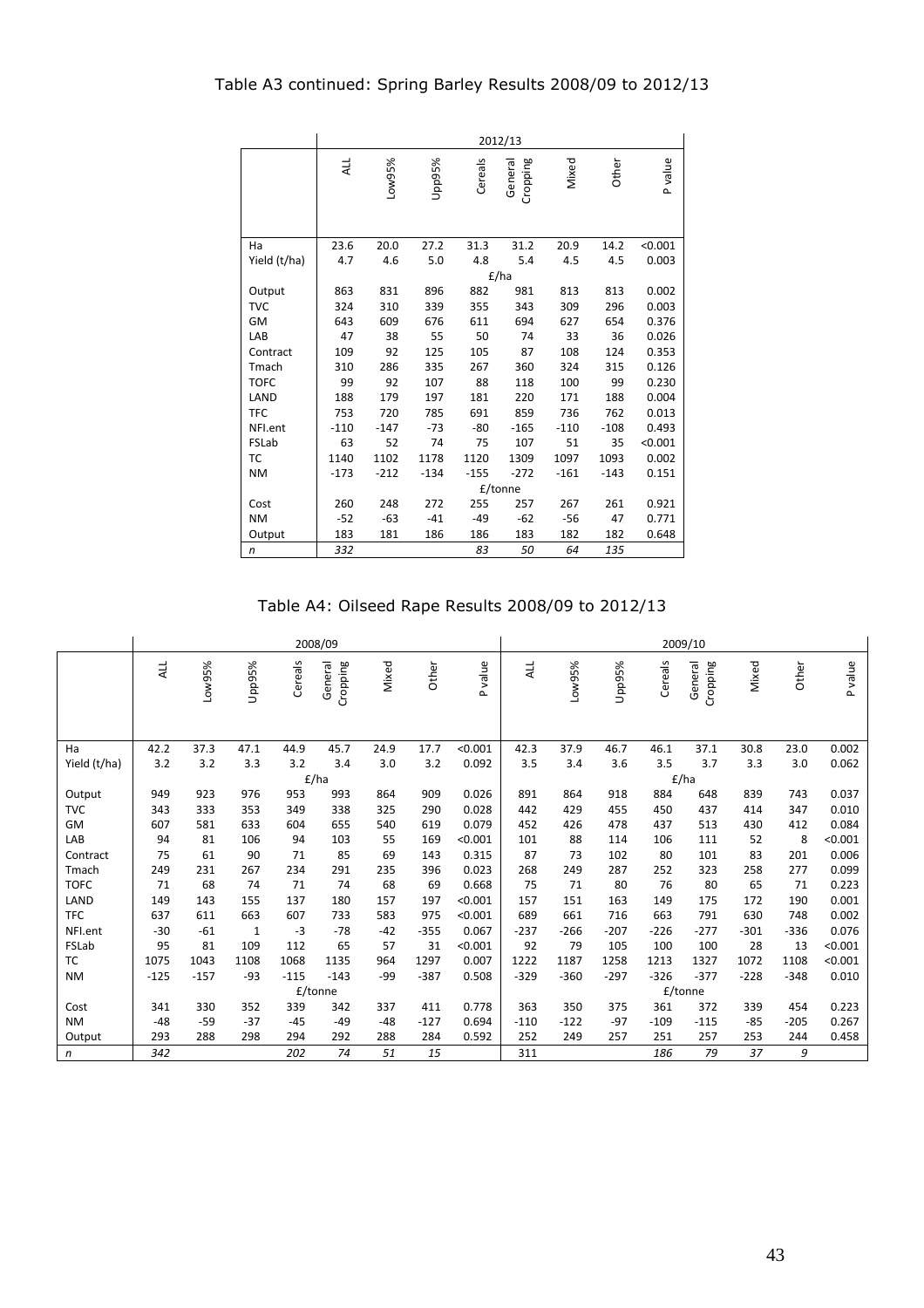# Table A4 continued: Oilseed Rape Results 2008/09 to 2012/13

|              |            | 2010/111 |        |         |                     |       |        |         |       | 2011/12 |        |         |                     |                |       |         |
|--------------|------------|----------|--------|---------|---------------------|-------|--------|---------|-------|---------|--------|---------|---------------------|----------------|-------|---------|
|              | <b>ALL</b> | Low95%   | Upp95% | Cereals | General<br>Cropping | Mixed | Other  | P value | ALL   | Low95%  | Upp95% | Cereals | General<br>Cropping | Mixed          | Other | P value |
| Ha           | 43.6       | 39.0     | 48.2   | 46.2    | 46.9                | 34.9  | 29.4   | 0.002   | 44.4  | 39.7    | 49.1   | 48.0    | 45.2                | 30.1           | 29.8  | 44.4    |
| Yield (t/ha) | 3.6        | 3.5      | 3.7    | 3.6     | 3.9                 | 3.4   | 3.6    | < 0.001 | 3.9   | 3.8     | 4.1    | 3.9     | 4.0                 | 4.1            | 4.1   | 3.9     |
|              |            |          |        |         | f/ha                |       |        |         |       |         |        |         | £/ha                |                |       |         |
| Output       | 1122       | 1085     | 1159   | 1121    | 1227                | 1026  | 1088   | 0.005   | 1487  | 1442    | 1532   | 1463    | 1526                | 1536           | 1542  | 0.444   |
| <b>TVC</b>   | 387        | 376      | 398    | 400     | 370                 | 364   | 346    | 0.002   | 436   | 421     | 450    | 439     | 438                 | 427            | 408   | 0.595   |
| GM           | 742        | 704      | 780    | 726     | 863                 | 674   | 764    | 0.005   | 1058  | 1014    | 1102   | 1029    | 1096                | 1119           | 1151  | 0.214   |
| LAB          | 99         | 87       | 112    | 99      | 135                 | 77    | 77     | 0.002   | 112   | 99      | 126    | 97      | 162                 | 109            | 132   | 0.005   |
| Contract     | 99         | 81       | 117    | 101     | 109                 | 78    | 97     | 0.606   | 127   | 106     | 148    | 126     | 152                 | 98             | 114   | 0.490   |
| Tmach        | 272        | 253      | 291    | 245     | 354                 | 266   | 354    | < 0.001 | 353   | 329     | 377    | 309     | 419                 | 447            | 459   | < 0.001 |
| <b>TOFC</b>  | 88         | 79       | 97     | 90      | 90                  | 80    | 82     | 0.504   | 96    | 90      | 101    | 94      | 102                 | 94             | 94    | 0.741   |
| LAND         | 186        | 177      | 194    | 178     | 214                 | 177   | 213    | 0.002   | 192   | 185     | 200    | 190     | 212                 | 158            | 227   | < 0.001 |
| <b>TFC</b>   | 744        | 720      | 768    | 713     | 901                 | 678   | 823    | < 0.001 | 880   | 847     | 912    | 816     | 1048                | 904            | 1026  | < 0.001 |
| NFI.ent      | $-2$       | $-41$    | 37     | 13      | $-38$               | $-4$  | $-59$  | 0.415   | 178   | 132     | 224    | 212     | 49                  | 215            | 125   | 0.049   |
| FSLab        | 110        | 94       | 126    | 124     | 94                  | 85    | 62     | 0.052   | 140   | 122     | 158    | 162     | 116                 | 104            | 44    | < 0.001 |
| <b>TC</b>    | 1241       | 1210     | 1272   | 1237    | 1365                | 1231  | 1241   | < 0.001 | 1455  | 1415    | 1496   | 1416    | 1602                | 1435           | 1477  | 0.003   |
| <b>NM</b>    | $-112$     | $-152$   | $-73$  | $-112$  | $-132$              | $-89$ | $-121$ | 0.909   | 38    | $-12$   | 88     | 51      | $-68$               | 111            | 81    | 0.111   |
|              |            |          |        |         | £/tonne             |       |        |         |       |         |        |         | £/tonne             |                |       |         |
| Cost         | 356        | 343      | 370    | 357     | 350                 | 364   | 341    | 0.608   | 387   | 372     | 402    | 384     | 410                 | 379            | 371   | 0.205   |
| <b>NM</b>    | $-45$      | $-60$    | $-31$  | $-45$   | $-38$               | $-61$ | $-37$  | 0.807   | $-10$ | $-26$   | 6      | -8      | $-31$               | $\overline{2}$ | 10    | 0.195   |
| Output       | 309        | 303      | 315    | 312     | 310                 | 300   | 298    | 0.180   | 376   | 371     | 380    | 375     | 377                 | 378            | 376   | 0.955   |
| n            | 360        |          |        | 203     | 61                  | 53    | 43     |         | 367   |         |        | 205     | 75                  | 54             | 33    |         |

|              |        |        |        |         | 2012/13             |        |        |         |
|--------------|--------|--------|--------|---------|---------------------|--------|--------|---------|
|              | ALL    | Low95% | Upp95% | Cereals | Cropping<br>General | Mixed  | Other  | P value |
| Ha           | 45.9   | 40.9   | 50.9   | 52.4    | 39.5                | 30.3   | 23.1   | < 0.001 |
| Yield (t/ha) | 3.3    | 3.3    | 3.4    | 3.3     | 3.4                 | 3.3    | 3.6    | 0.280   |
|              |        |        |        |         | E/ha                |        |        |         |
| Output       | 1301   | 1271   | 1331   | 1294    | 1330                | 1269   | 1362   | 0.332   |
| <b>TVC</b>   | 522    | 508    | 535    | 527     | 516                 | 520    | 475    | 0.016   |
| GM           | 787    | 755    | 818    | 771     | 821                 | 767    | 902    | 0.026   |
| LAB          | 109    | 97     | 121    | 106     | 139                 | 86     | 103    | 0.008   |
| Contract     | 115    | 97     | 133    | 121     | 115                 | 95     | 98     | 0.656   |
| Tmach        | 338    | 315    | 361    | 295     | 430                 | 372    | 460    | < 0.001 |
| <b>TOFC</b>  | 96     | 90     | 102    | 96      | 104                 | 91     | 83     | 0.092   |
| LAND         | 196    | 189    | 203    | 191     | 223                 | 171    | 218    | < 0.001 |
| <b>TFC</b>   | 584    | 829    | 878    | 808     | 1010                | 815    | 961    | < 0.001 |
| NFI.ent      | $-67$  | $-103$ | $-31$  | $-37$   | $-188$              | $-48$  | $-59$  | 0.020   |
| FSLab        | 124    | 109    | 138    | 140     | 114                 | 81     | 57     | < 0.001 |
| <b>TC</b>    | 1499   | 1466   | 1532   | 1475    | 1639                | 1416   | 1493   | < 0.001 |
| <b>NM</b>    | $-191$ | $-228$ | $-153$ | $-177$  | $-302$              | $-129$ | $-116$ | 0.018   |
|              |        |        |        |         | £/tonne             |        |        |         |
| Cost         | 460    | 447    | 474    | 456     | 493                 | 447    | 425    | 0.012   |
| <b>NM</b>    | $-70$  | -83    | $-56$  | $-67$   | $-100$              | $-56$  | $-35$  | 0.025   |
| Output       | 388    | 385    | 391    | 388     | 391                 | 385    | 384    | 0.538   |
| $\mathsf{n}$ | 396    |        |        | 223     | 77                  | 58     | 38     |         |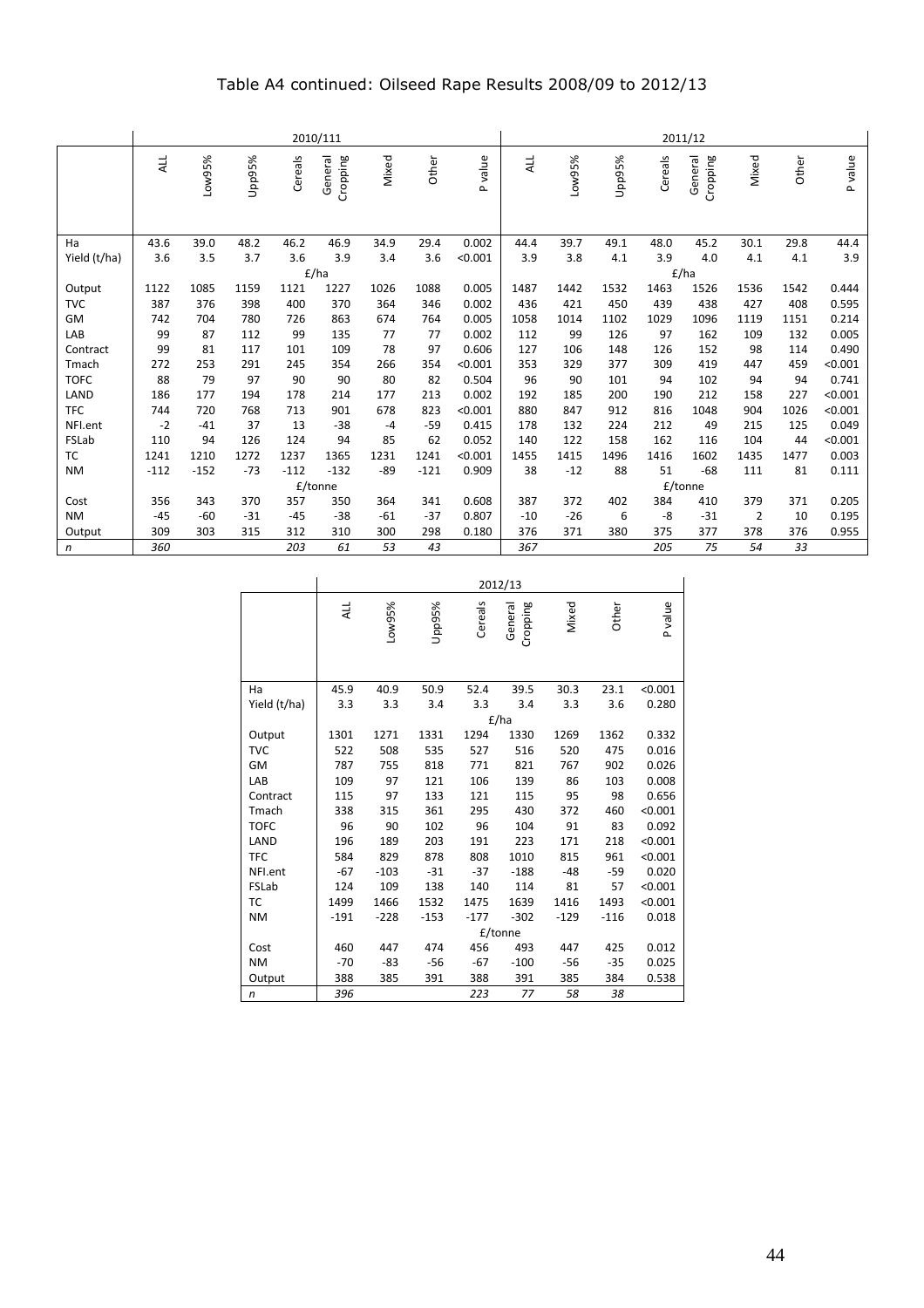|              |                |        | 2008/09 |                     |       |         | 2009/10 |         |        |                     |         |         |
|--------------|----------------|--------|---------|---------------------|-------|---------|---------|---------|--------|---------------------|---------|---------|
|              | ALL            | Low95% | Upp95%  | Cropping<br>General | Other | P value | ALL     | Low95%  | Upp95% | General<br>Cropping | Other   | P value |
| Ha           | 10.9           | 7.8    | 14.0    | 13.5                | 4.4   | < 0.001 | 8.1     | 5.4     | 10.7   | 10.0                | 2.6     | < 0.001 |
| Yield (t/ha) | 35.8           | 32.3   | 39.2    | 37.0                | 32.7  | 0.307   | 37.0    | 33.5    | 40.5   | 39.9                | 29.0    | 0.002   |
|              |                |        | E/ha    |                     |       |         |         |         |        | E/ha                |         |         |
| Output       | 5092           | 3862   | 6322    | 4397                | 6815  | 0.126   | 4737    | 3674    | 5801   | 3862                | 7198    | 0.004   |
| <b>TVC</b>   | 1887           | 1600   | 2175    | 1729                | 2280  | 0.179   | 2644    | 1546    | 3742   | 2087                | 4210    | 0.245   |
| GM           | 3205           | 1989   | 4421    | 2668                | 4535  | 0.268   | 2094    | 845     | 3442   | 1775                | 2989    | 0.585   |
| LAB          | 679            | 153    | 1206    | 412                 | 1341  | 0.182   | 635     | 240     | 1030   | 331                 | 1489    | 0.007   |
| Contract     | 62             | 15     | 109     | 71                  | 39    | 0.612   | 84      | 25      | 143    | 71                  | 119     | 0.623   |
| Tmach        | 544            | 415    | 672     | 466                 | 736   | 0.068   | 593     | 448     | 738    | 545                 | 728     | 0.381   |
| <b>TOFC</b>  | 135            | 85     | 184     | 108                 | 200   | 0.161   | 135     | 85      | 184    | 117                 | 186     | 0.373   |
| LAND         | 176            | 154    | 197     | 174                 | 179   | 0.851   | 177     | 155     | 199    | 172                 | 192     | 0.351   |
| <b>TFC</b>   | 1595           | 918    | 2272    | 1232                | 2495  | 0.148   | 1623    | 1155    | 2091   | 1235                | 2713    | 0.002   |
| NFI.ent      | 1609           | 938    | 2281    | 1436                | 2040  | 0.532   | 471     | $-769$  | 1710   | 540                 | 276     | 0.907   |
| FSLab        | 1257           | 691    | 1823    | 1030                | 1821  | 0.312   | 1483    | 1063    | 1902   | 1274                | 2072    | 0.128   |
| TC           | 4740           | 3452   | 6028    | 3991                | 6595  | 0.121   | 5750    | 4047    | 7452   | 4596                | 8994    | 0.068   |
| <b>NM</b>    | 352            | $-127$ | 831     | 406                 | 219   | 0.782   | $-1012$ | $-2331$ | 306    | $-734$              | $-1796$ | 0.654   |
|              |                |        | £/tonne |                     |       |         |         |         |        | £/tonne             |         |         |
| Cost         | 154            | 92     | 215     | 115                 | 248   | 0.087   | 180     | 113     | 247    | 120                 | 350     | 0.003   |
| <b>NM</b>    | $\overline{7}$ | $-12$  | 26      | 13                  | $-10$ | 0.433   | $-27$   | $-74$   | 20     | $-21$               | $-42$   | 0.807   |
| Output       | 160            | 101    | 220     | 129                 | 239   | 0.152   | 153     | 95      | 211    | 98                  | 307     | 0.006   |
| $\mathsf{n}$ | 88             |        |         | 67                  | 21    |         | 86      |         |        | 71                  | 15      |         |

|              |      |        | 2010/11 |                     |       |         | 2011/12    |        |        |                     |       |         |  |
|--------------|------|--------|---------|---------------------|-------|---------|------------|--------|--------|---------------------|-------|---------|--|
|              | ALL  | Low95% | Upp95%  | General<br>Cropping | Other | P value | <b>ALL</b> | Low95% | Upp95% | General<br>Cropping | Other | P value |  |
|              |      |        |         |                     |       |         |            |        |        |                     |       |         |  |
| Ha           | 9.7  | 7.0    | 12.4    | 13.5                | 4.6   | < 0.001 | 11.5       | 7.1    | 16.0   | 14.2                | 5.3   | 0.016   |  |
| Yield (t/ha) | 39.0 | 35.9   | 42.1    | 39.5                | 38.3  | 0.726   | 38.9       | 35.6   | 42.4   | 40.8                | 34.3  | 0.139   |  |
|              |      |        | £/ha    |                     |       |         |            |        |        | £/ha                |       |         |  |
| Output       | 5923 | 5207   | 6638    | 5560                | 6409  | 0.257   | 4557       | 4118   | 4996   | 4447                | 4819  | 0.466   |  |
| <b>TVC</b>   | 1867 | 1722   | 2013    | 1862                | 1876  | 0.927   | 1877       | 1685   | 2069   | 1988                | 1614  | 0.092   |  |
| GM           | 4055 | 3359   | 4752    | 3699                | 4533  | 0.256   | 2680       | 2189   | 3170   | 2460                | 3205  | 0.146   |  |
| LAB          | 556  | 254    | 858     | 370                 | 806   | 0.184   | 510        | 261    | 759    | 305                 | 1000  | 0.013   |  |
| Contract     | 86   | 36     | 137     | 108                 | 57    | 0.306   | 73         | 4      | 143    | 88                  | 38    | 0.408   |  |
| Tmach        | 699  | 576    | 822     | 644                 | 774   | 0.339   | 663        | 438    | 888    | 691                 | 594   | 0.582   |  |
| <b>TOFC</b>  | 131  | 100    | 162     | 115                 | 154   | 0.239   | 140        | 101    | 179    | 122                 | 183   | 0.191   |  |
| LAND         | 217  | 194    | 239     | 234                 | 193   | 0.057   | 212        | 180    | 243    | 213                 | 207   | 0.846   |  |
| <b>TFC</b>   | 1689 | 1261   | 2117    | 1470                | 1983  | 0.278   | 1598       | 1267   | 1928   | 1420                | 2022  | 0.157   |  |
| NFI.ent      | 2366 | 1887   | 2846    | 2229                | 2551  | 0.516   | 1082       | 765    | 1399   | 1039                | 1184  | 0.638   |  |
| FSLab        | 1173 | 933    | 1414    | 1012                | 1390  | 0.119   | 1239       | 365    | 2113   | 1409                | 831   | 0.357   |  |
| TC           | 4730 | 4125   | 5335    | 4334                | 5248  | 0.166   | 4717       | 3791   | 5636   | 4817                | 4467  | 0.667   |  |
| <b>NM</b>    | 1193 | 634    | 1751    | 1217                | 1161  | 0.925   | $-157$     | $-860$ | 546    | 370                 | 352   | 0.216   |  |
|              |      |        | £/tonne |                     |       |         |            |        |        | £/tonne             |       |         |  |
| Cost         | 130  | 105    | 155     | 117                 | 147   | 0.272   | 137        | 98     | 175    | 126                 | 162   | 0.482   |  |
| <b>NM</b>    | 28   | 14     | 42      | 24                  | 32    | 0.588   | $-7$       | $-26$  | 12     | $-15$               | 11    | 0.108   |  |
| Output       | 157  | 131    | 183     | 141                 | 180   | 0.184   | 130        | 100    | 160    | 111                 | 173   | 0.166   |  |
| $\mathsf{n}$ | 92   |        |         | 58                  | 34    |         | 83         |        |        | 56                  | 27    |         |  |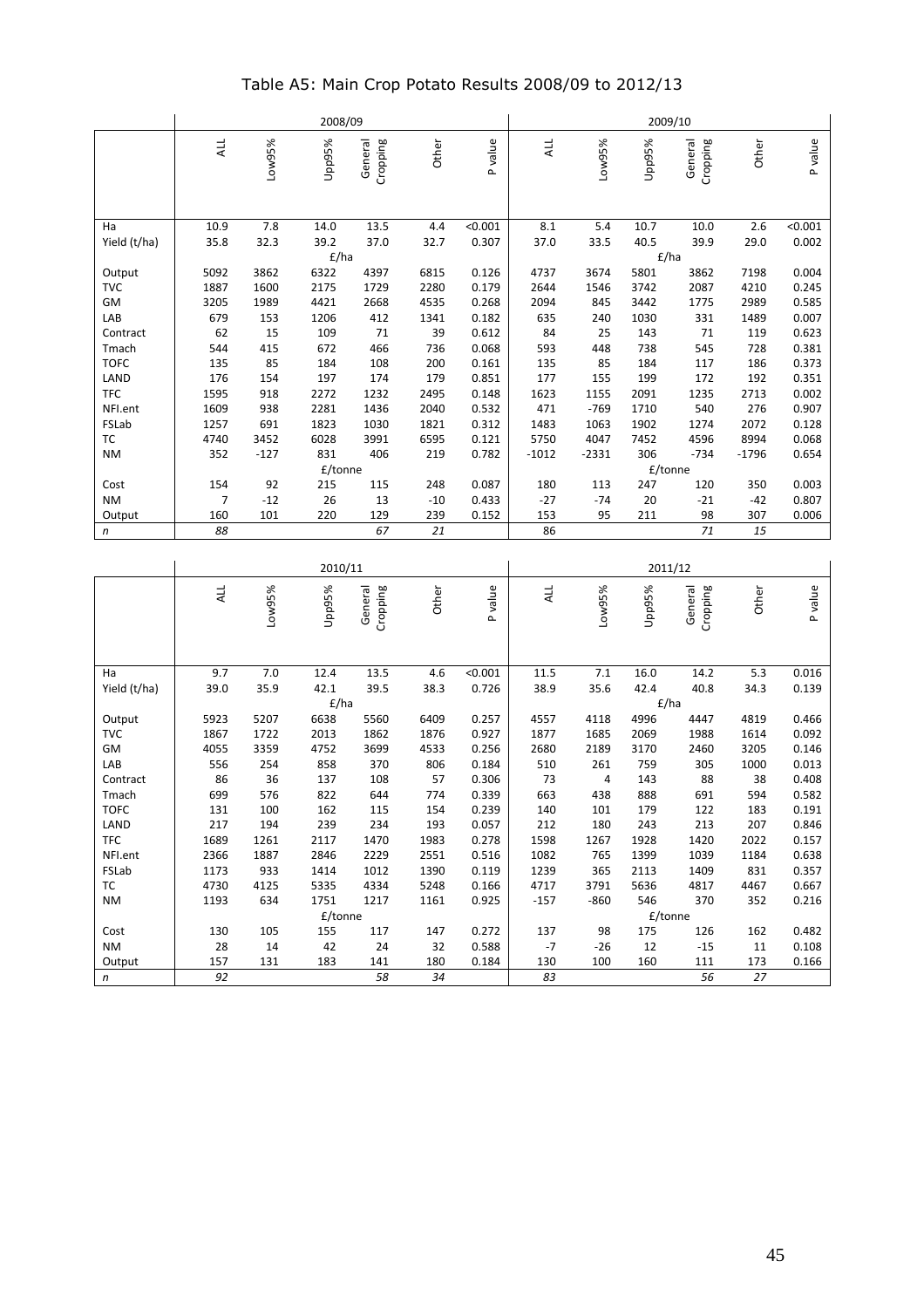|              |            |        | 2012/13 |                     |       |         |
|--------------|------------|--------|---------|---------------------|-------|---------|
|              | <b>ALL</b> | Low95% | Upp95%  | Cropping<br>General | Other | P value |
| Ha           | 11.0       | 8.0    | 14.0    | 16.4                | 5.2   | < 0.001 |
| Yield (t/ha) | 29.8       | 26.8   | 32.7    | 34.7                | 24.4  | < 0.001 |
|              |            |        | E/ha    |                     |       |         |
| Output       | 7206       | 6284   | 8128    | 7823                | 6540  | 0.144   |
| <b>TVC</b>   | 1967       | 1768   | 2167    | 2148                | 1773  | 0.056   |
| GM           | 5239       | 4357   | 6120    | 5675                | 4768  | 0.287   |
| LAB          | 682        | 406    | 959     | 534                 | 842   | 0.268   |
| Contract     | 102        | 40     | 163     | 148                 | 52    | 0.107   |
| Tmach        | 97         | 782    | 1145    | 984                 | 941   | 0.809   |
| <b>TOFC</b>  | 148        | 115    | 182     | 134                 | 164   | 0.360   |
| LAND         | 226        | 206    | 245     | 229                 | 222   | 0.749   |
| <b>TFC</b>   | 2121       | 1766   | 2476    | 2029                | 2221  | 0.591   |
| NFI.ent      | 3118       | 2372   | 3863    | 3646                | 2547  | 0.115   |
| FSLab        | 1322       | 1077   | 1568    | 1137                | 1523  | 0.107   |
| TC           | 5411       | 4935   | 5886    | 5313                | 5516  | 0.671   |
| <b>NM</b>    | 1795       | 1057   | 2534    | 2509                | 1024  | 0.027   |
|              |            |        | £/tonne |                     |       |         |
| Cost         | 203        | 173    | 232     | 161                 | 247   | < 0.001 |
| <b>NM</b>    | 50         | 28     | 73      | 59                  | 40    | 0.393   |
| Output       | 253        | 222    | 284     | 221                 | 288   | 0.027   |
| n            | 88         |        |         | 53                  | 35    |         |

Table A6: Sugar Beet Results 2008/09 to 2012/13

|              |      |        | 2008/09 |                     |       |         |                |        |        | 2009/10             |       |         |
|--------------|------|--------|---------|---------------------|-------|---------|----------------|--------|--------|---------------------|-------|---------|
|              | ALL  | Low95% | Upp95%  | General<br>Cropping | Other | P value | ALL            | Low95% | Upp95% | General<br>Cropping | Other | P value |
| Ha           | 30.6 | 22.5   | 38.8    | 36.1                | 23.6  | 0.137   | 29.1           | 23.4   | 34.9   | 35.6                | 19.9  | 0.003   |
| Yield (t/ha) | 61.6 | 59.1   | 64.2    | 62.7                | 60.3  | 0.371   | 63.8           | 61.4   | 66.2   | 63.1                | 64.8  | 0.465   |
|              |      |        | E/ha    |                     |       |         |                |        |        | E/ha                |       |         |
| Output       | 1744 | 1669   | 1819    | 1758                | 1726  | 0.687   | 1993           | 1918   | 2069   | 1982                | 2010  | 0.723   |
| TVC          | 719  | 681    | 756     | 696                 | 747   | 0.184   | 821            | 776    | 866    | 795                 | 858   | 0.203   |
| GM           | 1026 | 964    | 1087    | 1062                | 979   | 0.192   | 1172           | 1109   | 1236   | 1187                | 1151  | 0.576   |
| LAB          | 88   | 65     | 111     | 88                  | 89    | 0.979   | 89             | 67     | 111    | 95                  | 81    | 0.541   |
| Contract     | 153  | 125    | 181     | 157                 | 147   | 0.750   | 193            | 164    | 222    | 202                 | 180   | 0.476   |
| Tmach        | 75   | 61     | 88      | 68                  | 83    | 0.284   | 174            | 157    | 192    | 185                 | 159   | 0.121   |
| <b>TOFC</b>  | 82   | 74     | 90      | 87                  | 76    | 0.182   | 83             | 76     | 91     | 93                  | 70    | < 0.001 |
| LAND         | 158  | 147    | 169     | 166                 | 148   | 0.115   | 171            | 161    | 182    | 179                 | 161   | 0.089   |
| <b>TFC</b>   | 556  | 517    | 594     | 565                 | 544   | 0.598   | 711            | 671    | 751    | 754                 | 650   | 0.011   |
| NFI.ent      | 470  | 410    | 531     | 497                 | 435   | 0.325   | 461            | 401    | 522    | 433                 | 501   | 0.265   |
| FSLab        | 163  | 128    | 197     | 174                 | 148   | 0.475   | 186            | 143    | 230    | 185                 | 188   | 0.965   |
| ТC           | 1437 | 1368   | 1506    | 1435                | 1439  | 0.953   | 1718           | 1638   | 1799   | 1734                | 1696  | 0.655   |
| <b>NM</b>    | 308  | 248    | 367     | 324                 | 287   | 0.544   | 275            | 202    | 348    | 248                 | 314   | 0.371   |
|              |      |        | £/tonne |                     |       |         |                |        |        | £/tonne             |       |         |
| Cost         | 24   | 23     | 25      | 24                  | 24    | 0.500   | 28             | 26     | 29     | 29                  | 26    | 0.111   |
| <b>NM</b>    | 5    | 4      | 5       | 5                   | 4     | 0.670   | $\overline{a}$ | 3      | 5      | 3                   | 5     | 0.171   |
| Output       | 28   | 28     | 29      | 28                  | 29    | 0.574   | 32             | 31     | 32     | 32                  | 31    | 0.569   |
| $\mathsf{n}$ | 121  |        |         | 69                  | 52    |         | 130            |        |        | 82                  | 48    |         |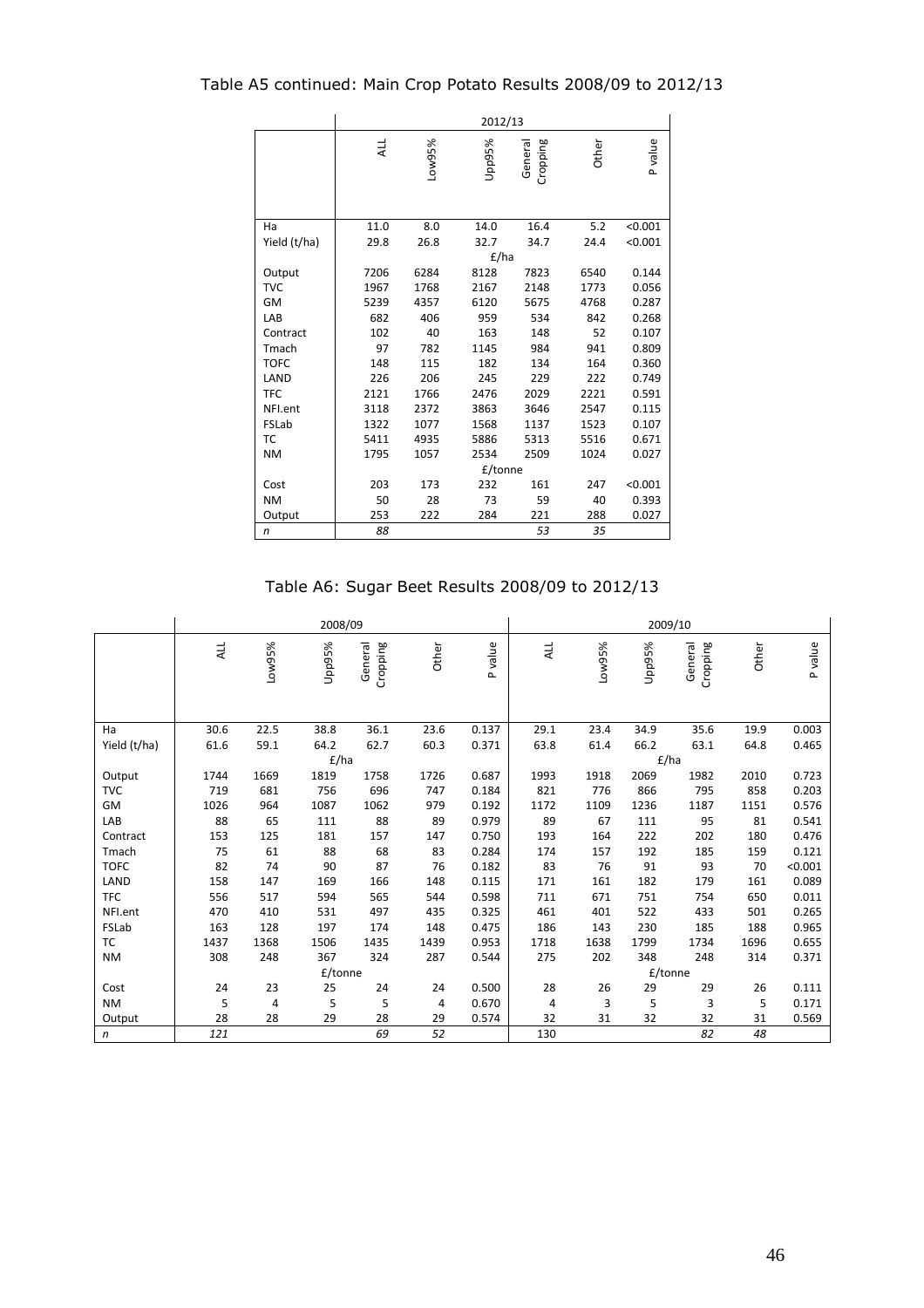|              |              |        | 2010/11 |                     |       |         |                |        |        | 2011/12             |       |         |
|--------------|--------------|--------|---------|---------------------|-------|---------|----------------|--------|--------|---------------------|-------|---------|
|              | ALL          | Low95% | Upp95%  | Cropping<br>General | Other | P value | ALL            | Low95% | Upp95% | Cropping<br>General | Other | P value |
| Ha           | 33.4         | 25.6   | 41.1    | 38.9                | 23.7  | 0.025   | 31.4           | 23.7   | 39.1   | 40.8                | 20.0  | 0.004   |
| Yield (t/ha) | 56.8         | 54.6   | 58.9    | 55.7                | 58.6  | 0.161   | 69.2           | 66.4   | 72.0   | 68.4                | 70.2  | 0.535   |
|              |              |        | E/ha    |                     |       |         |                |        |        | E/ha                |       |         |
| Output       | 1730         | 1661   | 1799    | 1706                | 1772  | 0.341   | 2110           | 2016   | 2205   | 2101                | 2122  | 0.829   |
| <b>TVC</b>   | 805          | 762    | 849     | 773                 | 863   | 0.038   | 831            | 783    | 880    | 822                 | 842   | 0.686   |
| GM           | 925          | 859    | 990     | 933                 | 909   | 0.727   | 1280           | 1194   | 1365   | 1279                | 1280  | 0.998   |
| LAB          | 75           | 55     | 94      | 73                  | 77    | 0.833   | 92             | 57     | 126    | 82                  | 104   | 0.552   |
| Contract     | 183          | 157    | 208     | 179                 | 190   | 0.713   | 228            | 165    | 291    | 204                 | 258   | 0.423   |
| Tmach        | 79           | 58     | 101     | 95                  | 53    | 0.024   | 97             | 73     | 121    | 115                 | 75    | 0.079   |
| <b>TOFC</b>  | 94           | 84     | 104     | 97                  | 88    | 0.316   | 103            | 95     | 112    | 107                 | 99    | 0.344   |
| LAND         | 202          | 190    | 213     | 207                 | 192   | 0.170   | 214            | 202    | 227    | 223                 | 204   | 0.138   |
| <b>TFC</b>   | 632          | 594    | 671     | 651                 | 600   | 0.177   | 735            | 645    | 824    | 730                 | 740   | 0.920   |
| NFI.ent      | 292          | 229    | 356     | 282                 | 310   | 0.674   | 545            | 458    | 633    | 549                 | 540   | 0.915   |
| FSLab        | 191          | 123    | 260     | 235                 | 115   | 0.031   | 219            | 160    | 278    | 238                 | 196   | 0.479   |
| ТC           | 1629         | 1521   | 1737    | 1658                | 1578  | 0.395   | 1785           | 1634   | 1936   | 1790                | 1779  | 0.942   |
| <b>NM</b>    | 101          | 4      | 198     | 47                  | 195   | 0.103   | 326            | 222    | 430    | 312                 | 344   | 0.773   |
|              |              |        | £/tonne |                     |       |         |                |        |        | £/tonne             |       |         |
| Cost         | 30           | 28     | 32      | 31                  | 27    | 0.005   | 27             | 25     | 29     | 27                  | 26    | 0.445   |
| <b>NM</b>    | $\mathbf{1}$ | $-1$   | 3       | $\mathbf 0$         | 3     | 0.078   | $\overline{4}$ | 3      | 6      | $\overline{4}$      | 5     | 0.458   |
| Output       | 31           | 30     | 31      | 31                  | 30    | 0.323   | 31             | 30     | 32     | 31                  | 30    | 0.683   |
| $\mathsf{n}$ | 127          |        |         | 76                  | 51    |         | 131            |        |        | 68                  | 63    |         |

# Table A6 continued: Sugar Beet Results 2008/09 to 2012/13

|              | 2012/13        |        |        |                     |                |         |  |  |  |  |
|--------------|----------------|--------|--------|---------------------|----------------|---------|--|--|--|--|
|              | <b>ALL</b>     | Low95% | Upp95% | Cropping<br>General | Other          | P value |  |  |  |  |
| Ha           | 29.7           | 23.9   | 35.4   | 35.4                | 22.0           | 0.014   |  |  |  |  |
| Yield (t/ha) | 59.8           | 57.2   | 62.3   | 61.0                | 58.2           | 0.294   |  |  |  |  |
|              |                |        |        | £/ha                |                |         |  |  |  |  |
| Output       | 1926           | 1841   | 2010   | 1981                | 1851           | 0.129   |  |  |  |  |
| <b>TVC</b>   | 915            | 873    | 957    | 932                 | 891            | 0.327   |  |  |  |  |
| GM           | 1011           | 938    | 1084   | 1049                | 960            | 0.236   |  |  |  |  |
| LAB          | 79             | 59     | 98     | 90                  | 63             | 0.147   |  |  |  |  |
| Contract     | 204            | 171    | 237    | 202                 | 208            | 0.867   |  |  |  |  |
| Tmach        | 78             | 60     | 96     | 90                  | 62             | 0.101   |  |  |  |  |
| <b>TOFC</b>  | 106            | 94     | 117    | 111                 | 99             | 0.275   |  |  |  |  |
| LAND         | 223            | 210    | 236    | 224                 | 216            | 0.308   |  |  |  |  |
| <b>TFC</b>   | 689            | 652    | 726    | 720                 | 648            | 0.061   |  |  |  |  |
| NFI.ent      | 322            | 258    | 386    | 329                 | 312            | 0.805   |  |  |  |  |
| FSLab        | 169            | 124    | 214    | 213                 | 110            | 0.013   |  |  |  |  |
| <b>TC</b>    | 1773           | 1694   | 1852   | 1865                | 1650           | 0.003   |  |  |  |  |
| <b>NM</b>    | 152            | 75     | 230    | 116                 | 202            | 0.277   |  |  |  |  |
|              |                |        |        | £/tonne             |                |         |  |  |  |  |
| Cost         | 31             | 29     | 32     | 31                  | 30             | 0.423   |  |  |  |  |
| <b>NM</b>    | $\overline{2}$ | 0      | 3      | $\mathbf{1}$        | $\overline{2}$ | 0.474   |  |  |  |  |
| Output       | 32             | 32     | 33     | 33                  | 32             | 0.575   |  |  |  |  |
| $\mathsf{n}$ | 124            |        |        | 65                  | 59             |         |  |  |  |  |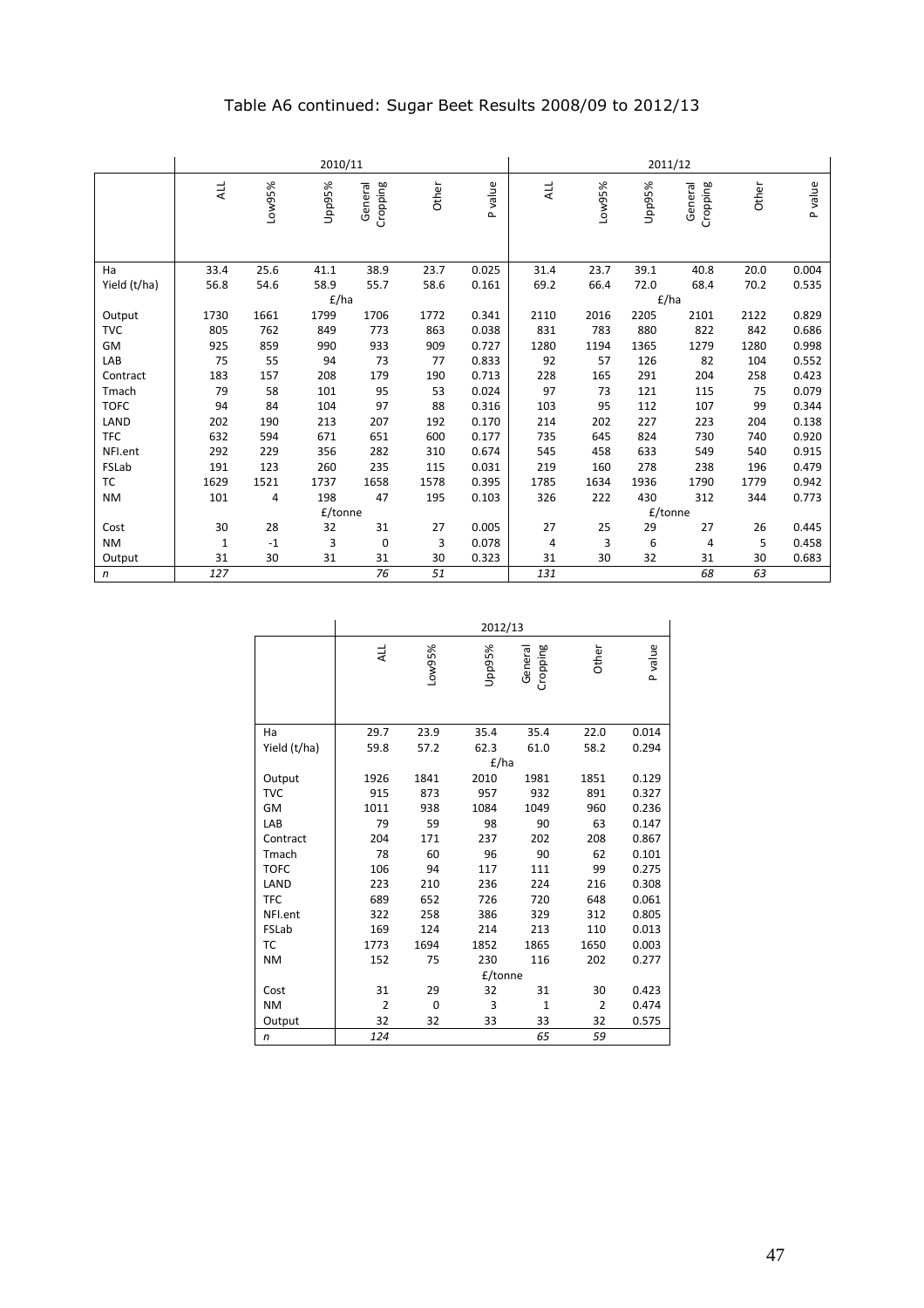Table A7: Sugar Beet Results by Sugar Beet Contractor Use 2009/10 to 2012/13

|                  |      |        | 2009/10 |                          |                                              |         |            |        |        | 2010/11                  |                                |         |
|------------------|------|--------|---------|--------------------------|----------------------------------------------|---------|------------|--------|--------|--------------------------|--------------------------------|---------|
|                  | ALL  | Low95% | Upp95%  | Sugar Beet<br>Contractor | Beet<br>Sugar<br>Contractor<br>$\frac{1}{2}$ | P value | <b>ALL</b> | Low95% | Upp95% | Sugar Beet<br>Contractor | No Sugar<br>Beet<br>Contractor | P value |
| Ha               | 29.1 | 23.4   | 34.8    | 27.9                     | 35.4                                         | 0.368   | 33.4       | 25.6   | 41.1   | 33.4                     | 33.2                           | 0.981   |
| Yield (t/ha)     | 63.8 | 61.4   | 66.2    | 63.7                     | 64.1                                         | 0.906   | 56.8       | 54.6   | 58.9   | 56.2                     | 59.5                           | 0.246   |
|                  |      |        | E/ha    |                          |                                              |         |            |        |        | E/ha                     |                                |         |
| Output           | 1993 | 1918   | 2069    | 2011                     | 1907                                         | 0.356   | 1730       | 1661   | 1799   | 1709                     | 1843                           | 0.122   |
| <b>TVC</b>       | 821  | 776    | 866     | 832                      | 768                                          | 0.401   | 805        | 762    | 849    | 807                      | 796                            | 0.794   |
| GM               | 1172 | 1109   | 1236    | 1179                     | 1138                                         | 0.550   | 925        | 859    | 990    | 901                      | 1047                           | 0.052   |
| LAB              | 89   | 67     | 111     | 79                       | 141                                          | 0.068   | 75         | 55     | 94     | 72                       | 88                             | 0.537   |
| Contract         | 193  | 164    | 222     | 226                      | 26                                           | < 0.001 | 183        | 157    | 208    | 212                      | 32                             | < 0.001 |
| Tmach            | 174  | 157    | 192     | 165                      | 221                                          | 0.050   | 79         | 58     | 101    | 67                       | 145                            | < 0.001 |
| <b>TOFC</b>      | 83   | 76     | 91      | 84                       | 80                                           | 0.623   | 94         | 84     | 104    | 95                       | 85                             | 0.333   |
| LAND             | 171  | 161    | 182     | 169                      | 181                                          | 0.342   | 202        | 190    | 213    | 199                      | 216                            | 0.267   |
| <b>TFC</b>       | 711  | 671    | 751     | 724                      | 649                                          | 0.249   | 632        | 594    | 671    | 645                      | 566                            | 0.141   |
| NFI.ent          | 461  | 401    | 522     | 456                      | 489                                          | 0.669   | 292        | 229    | 356    | 257                      | 481                            | < 0.001 |
| FSLab            | 186  | 143    | 230     | 189                      | 175                                          | 0.750   | 191        | 123    | 260    | 189                      | 201                            | 0.848   |
| ТC               | 1718 | 1638   | 1799    | 1744                     | 1593                                         | 0.258   | 1629       | 1521   | 1737   | 1641                     | 1563                           | 0.349   |
| <b>NM</b>        | 275  | 202    | 348     | 267                      | 314                                          | 0.592   | 101        | 4      | 198    | 67                       | 280                            | 0.024   |
|                  |      |        | £/tonne |                          |                                              |         |            |        |        | £/tonne                  |                                |         |
| Cost             | 28   | 26     | 29      | 28                       | 25                                           | 0.060   | 30         | 28     | 32     | 30                       | 27                             | 0.100   |
| <b>NM</b>        | 4    | 3      | 5       | 4                        | 5                                            | 0.463   | 1          | $-1$   | 3      | $\mathbf 0$              | 4                              | 0.019   |
| Output           | 32   | 31     | 32      | 32                       | 30                                           | 0.015   | 31         | 30     | 31     | 31                       | 31                             | 0.605   |
| $\boldsymbol{n}$ | 130  |        |         | 108                      | 22                                           |         | 127        |        |        | 104                      | 23                             |         |

|              |      |                | 2011/12 |                          |                                              |         |                |        |        | 2012/13                  |                                |         |
|--------------|------|----------------|---------|--------------------------|----------------------------------------------|---------|----------------|--------|--------|--------------------------|--------------------------------|---------|
|              | ALL  | Low95%         | Upp95%  | Sugar Beet<br>Contractor | Sugar<br>Beet<br>Contractor<br>$\frac{1}{2}$ | P value | ALL            | Low95% | Upp95% | Contractor<br>Sugar Beet | Beet<br>Contractor<br>No Sugar | P value |
| Ha           | 31.2 | 23.3           | 39.1    | 30.2                     | 36.5                                         | 0.508   | 29.3           | 23.4   | 35.2   | 25.8                     | 49.5                           | 0.085   |
| Yield (t/ha) | 69.2 | 66.3           | 72.0    | 69.1                     | 69.3                                         | 0.976   | 59.8           | 57.1   | 62.4   | 60.9                     | 53.1                           | 0.073   |
|              |      |                | £/ha    |                          |                                              |         |                |        |        | E/ha                     |                                |         |
| Output       | 2120 | 2024           | 2217    | 2141                     | 2004                                         | 0.303   | 1937           | 1850   | 2024   | 1971                     | 1737                           | 0.093   |
| <b>TVC</b>   | 839  | 790            | 888     | 851                      | 770                                          | 0.241   | 927            | 885    | 968    | 933                      | 890                            | 0.466   |
| GM           | 1282 | 1194           | 1369    | 1290                     | 1233                                         | 0.678   | 1010           | 935    | 1085   | 1038                     | 847                            | 0.083   |
| LAB          | 91   | 56             | 127     | 86                       | 118                                          | 0.428   | 79             | 59     | 98     | 78                       | 83                             | 0.815   |
| Contract     | 230  | 166            | 295     | 270                      | 6                                            | < 0.001 | 206            | 172    | 240    | 239                      | 14                             | < 0.001 |
| Tmach        | 98   | 73             | 123     | 81                       | 193                                          | < 0.001 | 79             | 61     | 97     | 68                       | 141                            | < 0.001 |
| <b>TOFC</b>  | 104  | 95             | 112     | 106                      | 91                                           | 0.057   | 107            | 95     | 118    | 108                      | 99                             | 0.447   |
| LAND         | 215  | 202            | 228     | 213                      | 226                                          | 0.542   | 222            | 210    | 235    | 221                      | 231                            | 0.528   |
| <b>TFC</b>   | 738  | 646            | 830     | 756                      | 635                                          | 0.158   | 693            | 655    | 730    | 714                      | 567                            | 0.003   |
| NFI.ent      | 544  | 455            | 633     | 534                      | 599                                          | 0.577   | 318            | 253    | 382    | 324                      | 279                            | 0.641   |
| FSLab        | 224  | 164            | 284     | 225                      | 215                                          | 0.854   | 174            | 128    | 220    | 180                      | 138                            | 0.344   |
| TC           | 1801 | 1647           | 1954    | 1833                     | 1620                                         | 0.095   | 1793           | 1715   | 1872   | 1828                     | 1595                           | 0.007   |
| <b>NM</b>    | 320  | 214            | 426     | 309                      | 384                                          | 0.527   | 144            | 65     | 222    | 144                      | 142                            | 0.987   |
|              |      |                | £/tonne |                          |                                              |         |                |        |        | £/tonne                  |                                |         |
| Cost         | 27   | 25             | 29      | 27                       | 26                                           | 0.688   | 31             | 29     | 33     | 31                       | 32                             | 0.685   |
| <b>NM</b>    | 4    | $\overline{2}$ | 6       | 4                        | 3                                            | 0.714   | $\overline{2}$ | 0      | 3      | $\overline{2}$           | $\mathbf 1$                    | 0.699   |
| Output       | 31   | 30             | 32      | 31                       | 29                                           | 0.100   | 33             | 32     | 33     | 32                       | 33                             | 0.770   |
| $\mathsf{n}$ | 125  |                |         | 103                      | 22                                           |         | 119            |        |        | 97                       | 22                             |         |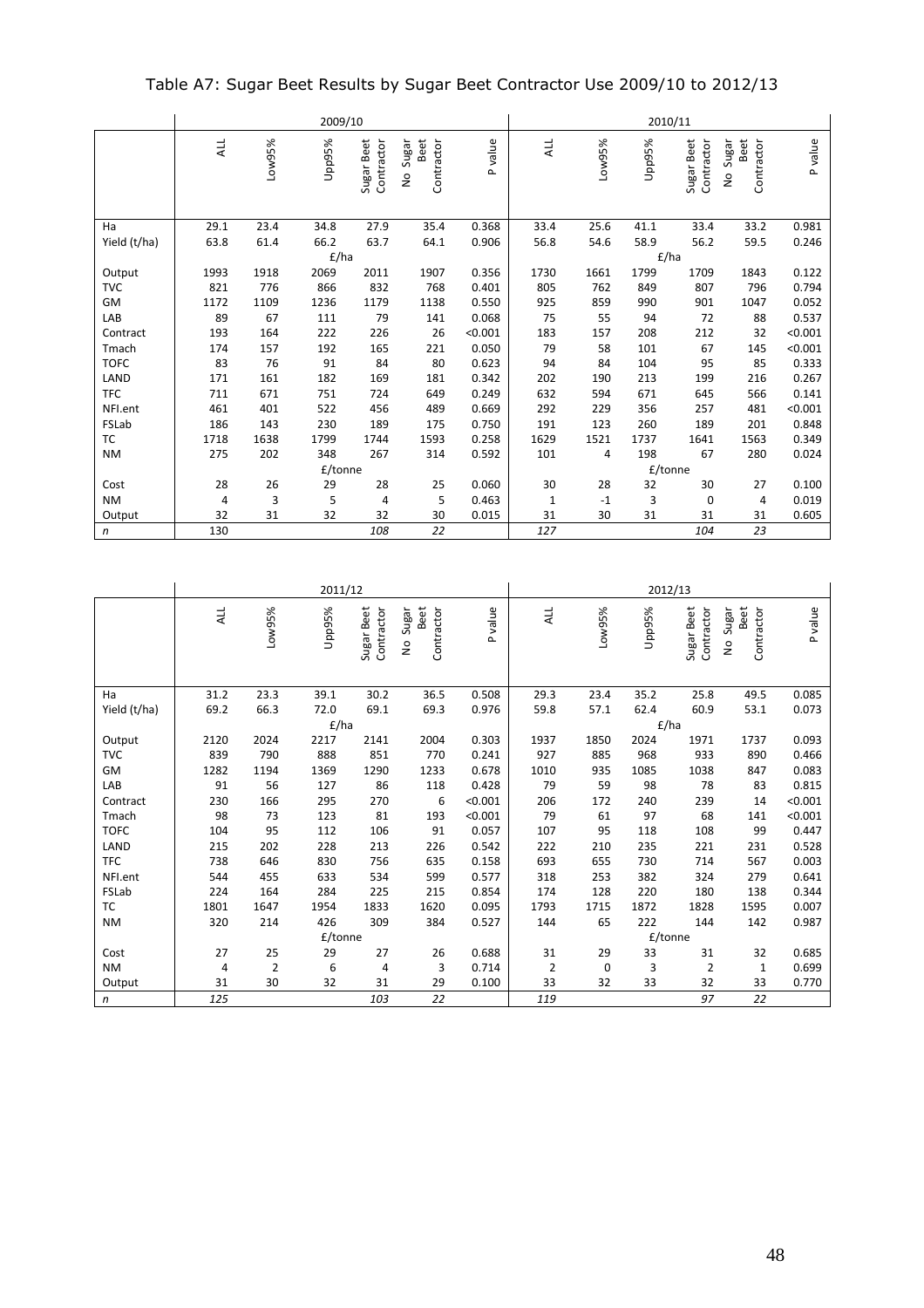|                   |          |          |        | 2008/09  |          |         |            |          | 2009/10  |          |          |         |
|-------------------|----------|----------|--------|----------|----------|---------|------------|----------|----------|----------|----------|---------|
|                   | ALL      | Low95%   | Upp95% | Sp.Dairy | Other    | P value | <b>ALL</b> | Low95%   | Upp95%   | Sp.Dairy | Other    | P value |
| Cows              | 118.8    | 109.5    | 128.1  | 136.7    | 105.9    | 0.002   | 128.1      | 117.7    | 138.6    | 141.3    | 120.8    | 0.058   |
| Yield (I/cow)     | 6693     | 6488     | 6898   | 7275     | 6276     | < 0.001 | 2678       | 6673     | 7082     | 7485     | 6539     | < 0.00  |
|                   |          |          |        | £/cow    |          |         |            |          | £/cow    |          |          |         |
| Output            | 1701     | 1648     | 1755   | 1904     | 1556     | < 0.001 | 1615       | 1563     | 1666     | 1823     | 1499     | < 0.001 |
| <b>TVC</b>        | 807.2    | 773.7    | 840.7  | 819.8    | 798.2    | 0.501   | 815        | 785      | 846      | 848      | 797      | 0.093   |
| <b>GM</b>         | 894      | 839.1    | 494    | 1083.9   | 757.9    | < 0.001 | 800        | 763      | 837      | 975      | 702      | < 0.001 |
| LAB               | 172.4    | 158.3    | 186.6  | 173.4    | 171.7    | 0.908   | 195        | 172      | 219      | 185      | 201      | 0.447   |
| Contract          | 68.42    | 61.52    | 75.33  | 77.11    | 62.19    | 0.026   | 70         | 64       | 76       | 88       | 60       | < 0.001 |
| Tmach             | 142      | 133.4    | 150.6  | 167.2    | 123.9    | < 0.001 | 156        | 149      | 164      | 174      | 147      | < 0.001 |
| <b>TOFC</b>       | 123.1    | 118.1    | 128.1  | 135      | 114.5    | < 0.001 | 128        | 121      | 135      | 138      | 123      | 0.024   |
| LAND              | 135.2    | 127.5    | 143    | 144.3    | 128.7    | < 0.001 | 149        | 141      | 157      | 159      | 144      | 0.045   |
| <b>TFC</b>        | 641.1    | 616      | 666.3  | 697.1    | 601      | < 0.001 | 699        | 664      | 733      | 744      | 674      | 0.022   |
| NFI.ent           | 252.9    | 191.7    | 314.1  | 386.8    | 156.9    | < 0.001 | 101        | 56       | 146      | 231      | 29       | < 0.001 |
| FSLab             | 201.4    | 184      | 218.8  | 216.4    | 190.7    | 0.171   | 201        | 177      | 225      | 216      | 193      | 0.313   |
| TC                | 1650     | 1597     | 1702   | 1733     | 1950     | 0.005   | 1715       | 1653     | 1777     | 1808     | 1663     | 0.011   |
| <b>NM</b>         | 51       | $-14$    | 117    | 170      | $-34$    | < 0.001 | $-100$     | $-152$   | $-48$    | 15       | $-164$   | < 0.001 |
|                   |          |          |        | £/litre  |          |         |            |          | £/litre  |          |          |         |
| Output            | 0.256    | 0.251    | 0.261  | 0.263    | 0.251    | 0.021   | 0.238      | 0.226    | 0.249    | 0.244    | 0.234    | 0.298   |
| <b>Total Cost</b> | 0.267    | 0.236    | 0.298  | 0.242    | 0.284    | 0.123   | 0.266      | 0.241    | 0.291    | 0.245    | 0.278    | 0.107   |
| <b>NM</b>         | $-0.011$ | $-0.039$ | 0.017  | 0.020    | $-0.033$ | 0.028   | $-0.028$   | $-0.045$ | $-0.012$ | $-0.001$ | $-0.044$ | 0.001   |
| n                 | 340      |          |        | 142      | 198      |         | 343        |          |          | 123      | 220      |         |

|                   |          |          |          | 2010/11  |          |         |          |          | 2011/12 |          |          |         |
|-------------------|----------|----------|----------|----------|----------|---------|----------|----------|---------|----------|----------|---------|
|                   | ALL      | Low95%   | Upp95%   | Sp.Dairy | Other    | P value | ALL      | Low95%   | Upp95%  | Sp.Dairy | Other    | P value |
| Cows              | 133.3    | 121.8    | 144.7    | 147.1    | 123.8    | 0.035   | 139.1    | 127.1    | 151.1   | 156.4    | 129.2    | 0.033   |
| Yield (I/cow)     | 7176     | 6914     | 7439     | 7626     | 6869     | 0.001   | 7482     | 7317     | 7648    | 7590     | 6916     | 0.005   |
|                   |          |          |          | £/cow    |          |         |          |          | £/cow   |          |          |         |
| Output            | 1703     | 1630     | 1776     | 1870     | 1589     | < 0.001 | 1889     | 1815     | 1964    | 2043     | 1802     | < .001  |
| <b>TVC</b>        | 862      | 829      | 895      | 838      | 878      | 0.208   | 933      | 899      | 968     | 913      | 945      | 0.349   |
| GM                | 841      | 776      | 906      | 1031     | 711      | < 0.001 | 956      | 896      | 1016    | 1130     | 857      | < 0.001 |
| LAB               | 203      | 186      | 220      | 186      | 215      | 0.064   | 203      | 187      | 219     | 186      | 213      | 0.077   |
| Contract          | 66       | 61       | 71       | 79       | 57       | < 0.001 | 72       | 66       | 78      | 84       | 66       | 0.003   |
| Tmach             | 163      | 153      | 173      | 189      | 146      | < .001  | 164      | 153      | 175     | 180      | 155      | 0.021   |
| <b>TOFC</b>       | 130      | 122      | 137      | 138      | 124      | 0.052   | 135      | 129      | 141     | 144      | 130      | 0.02    |
| LAND              | 154      | 145      | 162      | 169      | 143      | 0.002   | 163      | 154      | 172     | 173      | 157      | 0.063   |
| <b>TFC</b>        | 716      | 687      | 745      | 761      | 685      | 0.006   | 737      | 709      | 765     | 766      | 720      | 0.102   |
| NFI.ent           | 125      | 63       | 187      | 271      | 26       | < 0.001 | 219      | 164      | 274     | 364      | 137      | < .001  |
| FSLab             | 201      | 179      | 222      | 213      | 192      | 0.316   | 186      | 164      | 207     | 208      | 173      | 0.121   |
| ТC                | 1778     | 1729     | 1828     | 1812     | 1756     | 0.233   | 1856     | 1804     | 1908    | 1888     | 1838     | 0.306   |
| <b>NM</b>         | $-75$    | $-149$   | $-2$     | 58       | $-167$   | < 0.001 | 33       | $-28$    | 95      | 155      | 36       | < .001  |
|                   |          |          |          | £/litre  |          |         |          |          | £/litre |          |          |         |
| Output            | 0.239    | 0.228    | 0.249    | 0.246    | 0.234    | 0.202   | 0.265    | 0.260    | 0.270   | 0.269    | 0.261    | 0.237   |
| <b>Total Cost</b> | 0.280    | 0.240    | 0.321    | 0.242    | 0.307    | 0.058   | 0.282    | 0.247    | 0.317   | 0.253    | 0.299    | 0.095   |
| <b>NM</b>         | $-0.042$ | $-0.080$ | $-0.003$ | 0.004    | $-0.073$ | 0.018   | $-0.017$ | $-0.048$ | 0.014   | 0.016    | $-0.036$ | 0.038   |
| n                 | 336      |          |          | 142      | 194      |         | 326      |          |         | 117      | 209      |         |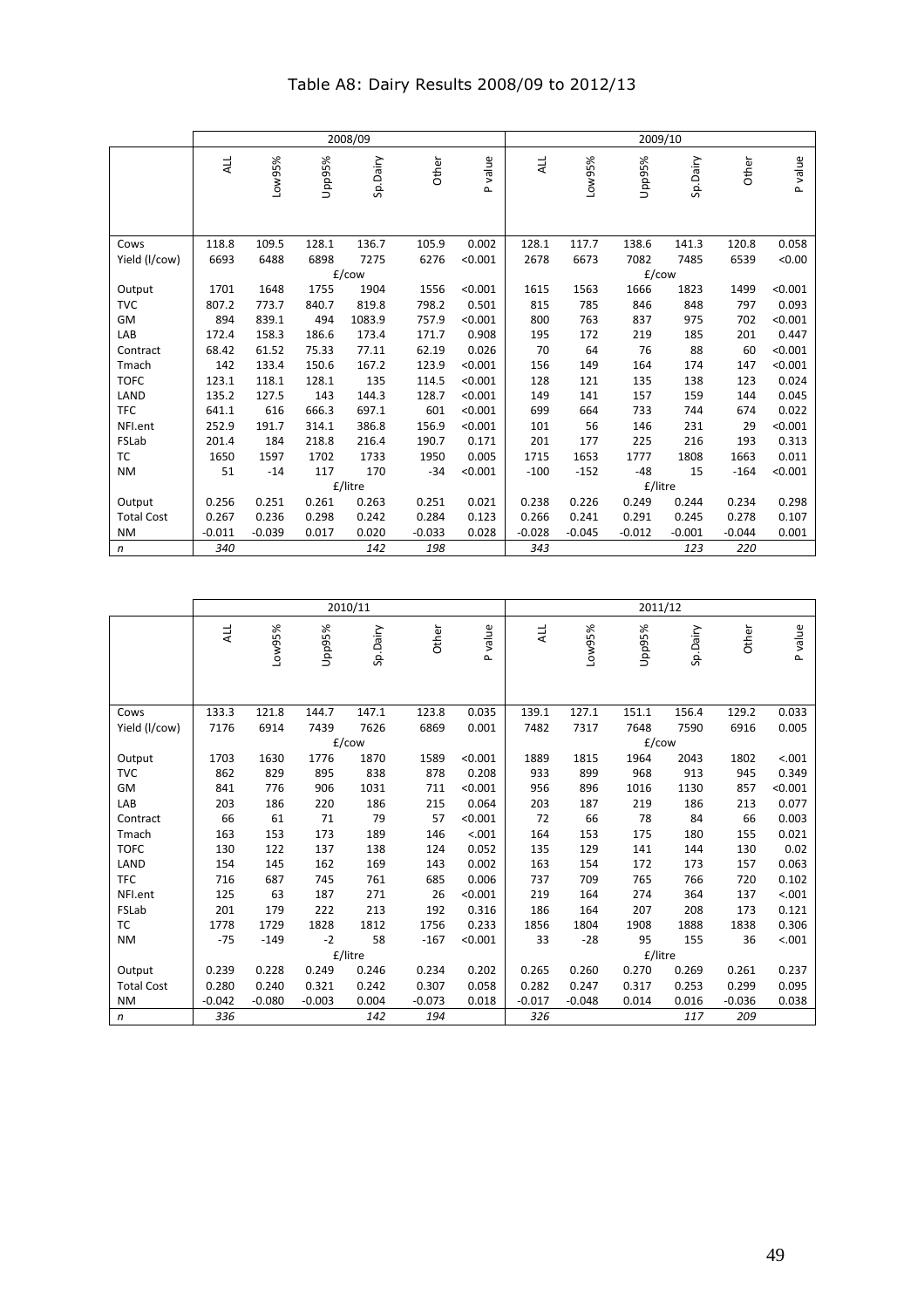# Table A8 continued: Dairy Results 2008/09 to 2012/13

|                   |          |          |          | 2012/13  |          |         |
|-------------------|----------|----------|----------|----------|----------|---------|
|                   | ALL      | Low95%   | %Seddr   | Sp.Dairy | Other    | P value |
| Cows              | 141.7    | 129.1    | 154.3    | 162.3    | 129.0    | 0.01    |
| Yield (I/cow)     | 7052     | 6785     | 7319     | 7358     | 6864     | 0.037   |
|                   |          |          |          | £/cow    |          |         |
| Output            | 1911     | 1835     | 1988     | 2066     | 1816     | < .001  |
| <b>TVC</b>        | 1045     | 1006     | 1085     | 1047     | 1044     | 0.939   |
| GM                | 866      | 808      | 923      | 1018     | 772      | < .001  |
| LAB               | 221      | 199      | 243      | 212      | 227      | 0.446   |
| Contract          | 75       | 69       | 81       | 82       | 71       | 0.065   |
| Tmach             | 182      | 170      | 194      | 217      | 160      | < .001  |
| <b>TOFC</b>       | 144      | 136      | 151      | 149      | 140      | 0.221   |
| LAND              | 170      | 161      | 179      | 187      | 159      | 0.004   |
| <b>TFC</b>        | 791      | 758      | 824      | 846      | 758      | 0.005   |
| NFI.ent           | 75       | 19       | 131      | 172      | 15       | 0.001   |
| FSLab             | 189      | 171      | 208      | 207      | 178      | 0.171   |
| ТC                | 2026     | 1967     | 2085     | 2100     | 1980     | 0.034   |
| <b>NM</b>         | $-115$   | $-177$   | $-52$    | $-35$    | $-164$   | 0.022   |
|                   |          |          |          | £/litre  |          |         |
| Output            | 0.268    | 0.257    | 0.280    | 0.281    | 0.261    | 0.034   |
| <b>Total Cost</b> | 0.306    | 0.279    | 0.333    | 0.289    | 0.317    | 0.223   |
| <b>NM</b>         | $-0.038$ | $-0.062$ | $-0.013$ | $-0.008$ | $-0.056$ | 0.019   |
| n                 | 314      |          |          | 122      | 192      |         |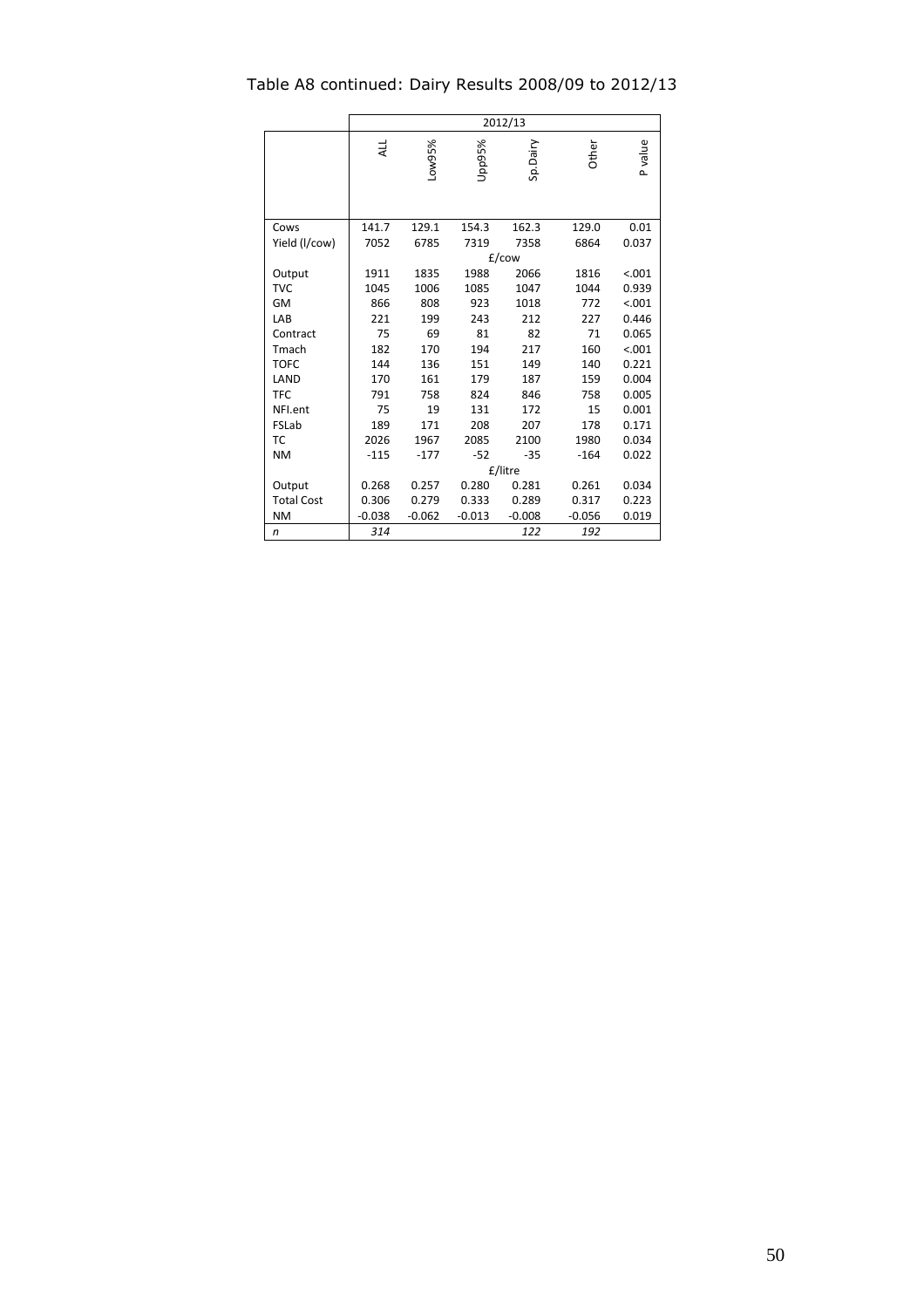Table A9: Layer Results 2008/09 to 2012/13

|             |            |        | 2008/09 |           |        |         |            |        |        | 2009/10   |        |         |
|-------------|------------|--------|---------|-----------|--------|---------|------------|--------|--------|-----------|--------|---------|
|             | <b>ALL</b> | Low95% | Upp95%  | Sp.Layers | Other  | P value | <b>ALL</b> | Low95% | Upp95% | Sp.Layers | Other  | P value |
| Hens        | 15090      | 8143   | 22037   | 43071     | 5035   | < 0.001 | 8485       | 5019   | 11952  | 26083     | 2638   | < 0.001 |
|             |            |        | E/hen   |           |        |         |            |        |        | £/hen     |        |         |
| Output      | 19.6       | 16.5   | 22.8    | 15.9      | 21.0   | 0.024   | 20.9       | 18.0   | 23.9   | 18.1      | 21.9   | 0.067   |
| <b>TVC</b>  | 10.6       | 8.5    | 12.8    | 9.4       | 11.1   | 0.25    | 11.1       | 9.4    | 12.9   | 10.2      | 11.4   | 0.327   |
| GM          | 9.0        | 5.4    | 12.6    | 6.5       | 9.8    | 0.181   | 9.8        | 6.4    | 13.2   | 7.9       | 10.5   | 0.269   |
| LAB         | 2.1        | 1.3    | 2.8     | 1.7       | 2.2    | 0.348   | 2.0        | 1.4    | 2.7    | 1.9       | 2.1    | 0.82    |
| Contract    | 0.1        | 0.0    | 0.2     | 0.1       | 0.1    | 0.724   | 0.2        | 0.0    | 0.4    | 0.1       | 0.3    | 0.22    |
| Tmach       | 2.0        | 1.4    | 2.6     | 1.1       | 2.3    | 0.003   | 1.6        | 1.1    | 2.1    | 1.5       | 1.7    | 0.692   |
| <b>TOFC</b> | 1.9        | 1.3    | 2.4     | 1.0       | 2.2    | 0.001   | 2.1        | 1.2    | 3.1    | 1.1       | 2.5    | 0.032   |
| LAND        | 0.4        | 0.2    | 0.5     | 0.1       | 0.4    | < 0.001 | 1.2        | 1.0    | 1.5    | 1.5       | 1.2    | 0.241   |
| <b>TFC</b>  | 6.4        | 5.0    | 7.7     | 3.9       | 7.3    | 0.001   | 7.3        | 5.9    | 8.7    | 6.2       | 7.3    | 0.205   |
| NFI.ent     | 2.6        | $-0.3$ | 5.5     | 2.6       | 2.6    | 0.997   | 2.5        | $-0.3$ | 5.4    | 1.7       | 2.8    | 0.569   |
| FSLab       | 3.6        | 2.3    | 4.9     | 1.1       | 4.5    | < 0.001 | 4.6        | 2.4    | 6.8    | 1.5       | 5.7    | 0.004   |
| TC          | 20.6       | 17.6   | 23.6    | 14.4      | 22.8   | < 0.001 | 23.0       | 19.9   | 26.2   | 17.9      | 24.7   | 0.003   |
| NM          | $-1.0$     | $-3.7$ | 1.7     | 1.4       | $-1.9$ | 0.086   | $-2.1$     | $-5.3$ | 1.2    | 0.2       | $-2.9$ | 0.171   |
| n           | 68         |        |         | 28        | 40     |         | 70         |        |        | 29        | 41     |         |

|              |            |        | 2010/11 |           |       |         |        |         |        | 2011/12   |        |         |
|--------------|------------|--------|---------|-----------|-------|---------|--------|---------|--------|-----------|--------|---------|
|              | <b>ALL</b> | Low95% | Upp95%  | Sp.Layers | Other | P value | ALL    | Low95%  | Upp95% | Sp.Layers | Other  | P value |
| Hens         | 13779      | 6799   | 20758   | 38667     | 4358  | < 0.001 | 8008   | 5031    | 10985  | 18547     | 3403   | < 0.001 |
|              |            |        | E/hen   |           |       |         |        |         |        | E/hen     |        |         |
| Output       | 22.8       | 17.1   | 28.6    | 16.4      | 25.3  | 0.029   | 21.9   | 17.6    | 26.2   | 17.4      | 23.9   | 0.033   |
| <b>TVC</b>   | 10.1       | 8.2    | 12.0    | 10.2      | 10.1  | 0.925   | 12.0   | 9.6     | 14.5   | 12.1      | 12.0   | 0.946   |
| GM           | 12.7       | 6.2    | 19.2    | 6.2       | 15.2  | 0.042   | 9.9    | 4.3     | 15.5   | 5.3       | 11.9   | 0.094   |
| LAB          | 2.1        | 1.4    | 2.8     | 1.9       | 2.1   | 0.768   | 1.9    | 1.3     | 2.5    | 1.2       | 2.0    | 0.64    |
| Contract     | 0.1        | 0.0    | 0.1     | 0.1       | 1.0   | 0.758   | 0.1    | 0.1     | 0.2    | 0.1       | 0.1    | 0.999   |
| Tmach        | 1.8        | 1.2    | 2.3     | 1.2       | 2.0   | 0.057   | 4.0    | 1.3     | 6.7    | 1.4       | 5.2    | 0.043   |
| <b>TOFC</b>  | 2.1        | 1.5    | 2.6     | 1.1       | 2.4   | 0.003   | 2.1    | 1.3     | 2.9    | 1.1       | 2.5    | 0.016   |
| LAND         | 1.2        | 0.8    | 1.7     | 1.3       | 1.2   | 0.844   | 1.5    | 1.0     | 2.1    | 1.7       | 1.4    | 0.603   |
| TFC          | 7.3        | 5.9    | 8.6     | 5.7       | 7.8   | 0.06    | 9.6    | 6.7     | 12.6   | 6.0       | 11.2   | 0.016   |
| NFI.ent      | 5.5        | $-0.4$ | 11.3    | 0.5       | 7.3   | 0.085   | 0.2    | $-3.5$  | 4.0    | $-0.7$    | 0.6    | 0.619   |
| FSLab        | 4.8        | 2.7    | 6.9     | 1.3       | 6.2   | < .001  | 6.6    | 2.4     | 10.8   | 1.7       | 8.7    | 0.021   |
| TC           | 22.2       | 19.0   | 25.4    | 17.2      | 24.1  | 0.006   | 28.3   | 21.9    | 34.6   | 19.8      | 31.9   | 0.009   |
| <b>NM</b>    | 0.6        | $-3.6$ | 4.9     | $-0.8$    | 1.2   | 0.505   | $-6.3$ | $-12.3$ | $-0.4$ | $-2.4$    | $-8.1$ | 0.204   |
| $\mathsf{n}$ | 77         |        |         | 31        | 46    |         | 73     |         |        | 33        | 40     |         |

|              |            |        |        | 2012/13   |        |         |
|--------------|------------|--------|--------|-----------|--------|---------|
|              | <b>ALL</b> | Low95% | Upp95% | Sp.Layers | Other  | P value |
| Hens         | 8254       | 4406   | 12101  | 23823     | 3768   | < 0.001 |
|              |            |        |        | £/hen     |        |         |
| Output       | 26.7       | 21.9   | 31.5   | 19.3      | 28.8   | 0.003   |
| <b>TVC</b>   | 12.7       | 10.4   | 14.9   | 12.8      | 12.7   | 0.922   |
| GM           | 14.0       | 8.0    | 20.1   | 6.5       | 16.2   | 0.013   |
| LAB          | 2.5        | 1.8    | 3.2    | 1.3       | 2.8    | 0.006   |
| Contract     | 0.2        | 0.1    | 0.2    | 0.1       | 0.2    | 0.818   |
| Tmach        | 2.7        | 1.7    | 3.7    | 1.2       | 3.1    | 0.005   |
| <b>TOFC</b>  | 2.6        | 1.8    | 3.5    | 0.9       | 3.1    | < 0.001 |
| LAND         | 1.2        | 0.7    | 1.6    | 1.4       | 1.1    | 0.567   |
| <b>TFC</b>   | 9.2        | 7.4    | 11.0   | 5.0       | 10.4   | < 0.001 |
| NFI.ent      | 4.8        | $-0.6$ | 10.2   | 1.5       | 5.8    | 0.223   |
| FSLab        | 6.8        | 4.1    | 9.4    | 1.5       | 8.3    | < 0.001 |
| TC           | 28.6       | 24.9   | 32.3   | 19.4      | 31.3   | < 0.001 |
| <b>NM</b>    | $-1.9$     | $-7.7$ | 3.9    | 0.0       | $-2.5$ | 0.524   |
| $\mathsf{n}$ | 75         |        |        | 29        | 46     |         |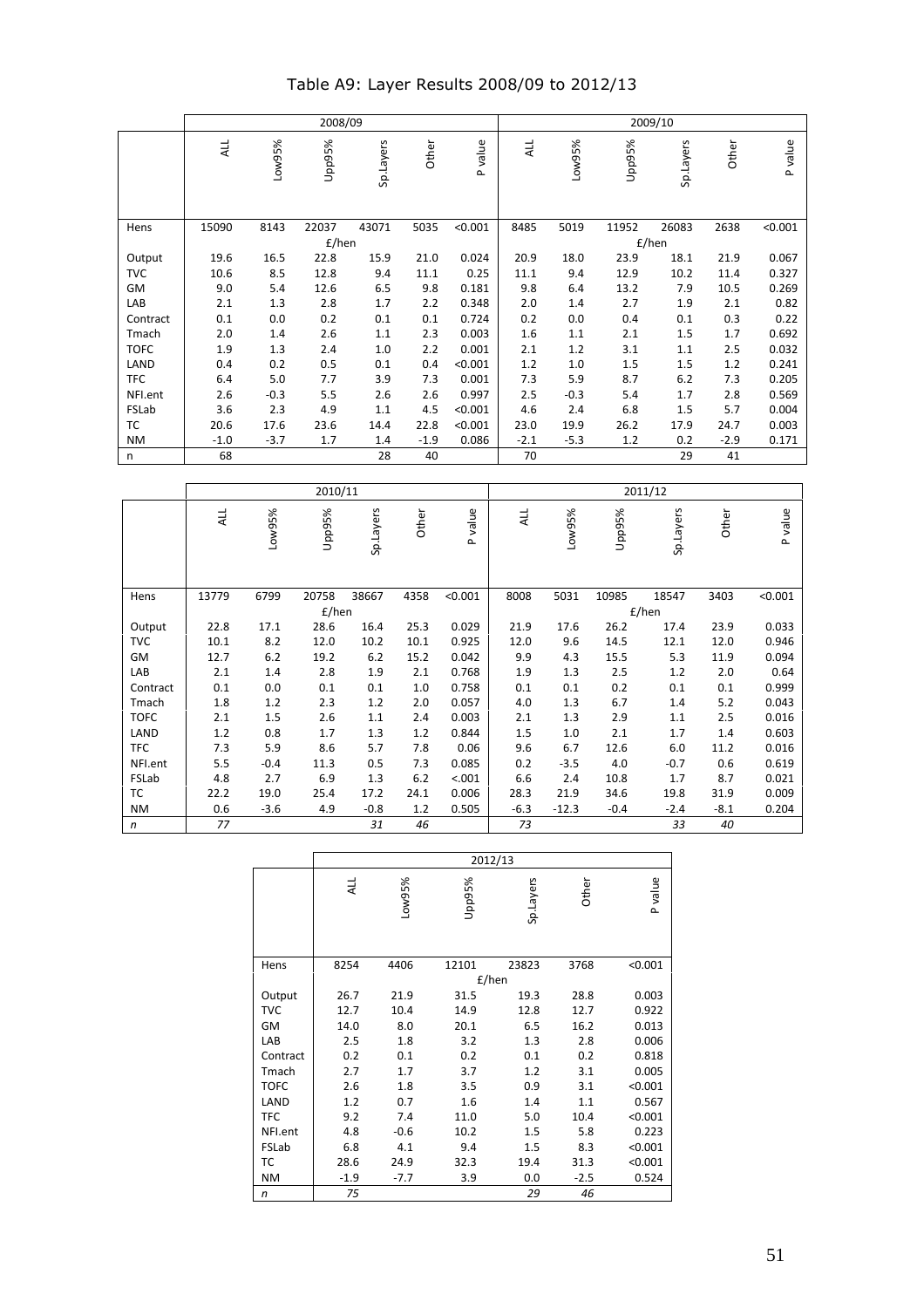|              |            |             | 2008/09        |         |        |         |        |        | 2009/10           |         |        |         |
|--------------|------------|-------------|----------------|---------|--------|---------|--------|--------|-------------------|---------|--------|---------|
|              | <b>ALL</b> | Low95%      | Upp95%         | Sp.Pigs | Other  | P value | ALL    | Low95% | Upp95%            | Sp.Pigs | Other  | P value |
| Sows         | 118.5      | 72.2        | 164.8<br>£/sow | 250.8   | 74.5   | 0.010   | 120.1  | 76.6   | 163.6<br>$E$ /sow | 240.5   | 80.2   | 0.010   |
| Output       | 1814       | 1471        | 2158           | 1733    | 1841   | 0.674   | 1811   | 1600   | 2022              | 2057    | 1730   | 0.076   |
| <b>TVC</b>   | 1246       | 1062        | 1430           | 1207    | 1259   | 0.701   | 1144   | 991    | 1297              | 1284    | 1098   | 0.114   |
| GM           | 568        | 361         | 775            | 526     | 582    | 0.716   | 667    | 564    | 773               | 632     | 773    | 0.145   |
| LAB          | 178        | 103         | 254            | 136     | 193    | 0.329   | 230    | 135    | 326               | 162     | 253    | 0.199   |
| Contract     | 14         | $\mathbf 0$ | 27             | 13      | 14     | 0.965   | 12     | 7      | 16                | 17      | 10     | 0.263   |
| Tmach        | 113        | 90          | 137            | 123     | 84     | 0.053   | 94     | 80     | 108               | 94      | 94     | 0.987   |
| <b>TOFC</b>  | 164        | 118         | 210            | 186     | 97     | 0.005   | 156    | 109    | 203               | 120     | 168    | 0.137   |
| LAND         | 28         | 15          | 42             | 12      | 34     | 0.026   | 72     | 55     | 90                | 78      | 70     | 0.671   |
| <b>TFC</b>   | 497        | 378         | 617            | 549     | 342    | 0.021   | 564    | 421    | 707               | 471     | 595    | 0.233   |
| NFI.ent      | 71         | $-157$      | 298            | 184     | 33     | 0.366   | 103    | -60    | 265               | 302     | 37     | 0.027   |
| FSLab        | 274        | 189         | 359            | 170     | 308    | 0.029   | 221    | 163    | 278               | 178     | 235    | 0.259   |
| TC           | 2017       | 1720        | 2314           | 1718    | 2117   | 0.062   | 1929   | 1656   | 2203              | 1933    | 1928   | 0.979   |
| <b>NM</b>    | $-203$     | $-429$      | 23             | 15      | $-275$ | 0.076   | $-118$ | $-303$ | 67                | 124     | $-198$ | 0.021   |
| $\mathsf{n}$ | 62         |             |                | 22      | 40     |         | 63     |        |                   | 24      | 39     |         |

Table A10: Breeding Sow Results 2008/09 to 2012/13

|                  |        |        | 2010/11  |         |        |         |            |        | 2011/12  |         |        |         |
|------------------|--------|--------|----------|---------|--------|---------|------------|--------|----------|---------|--------|---------|
|                  | ALL    | Low95% | Upp95%   | Sp.Pigs | Other  | P value | <b>ALL</b> | Low95% | Upp95%   | Sp.Pigs | Other  | P value |
| Sows             | 120.9  | 69.9   | 171.8    | 275.6   | 78.0   | 0.013   | 136.1      | 67.69  | 204.6    | 340.3   | 73.6   | 0.0440  |
|                  |        |        | $E$ /sow |         |        |         |            |        | $E$ /sow |         |        |         |
| Output           | 1693   | 1373   | 2012     | 1954    | 1620   | 0.143   | 1727       | 1496   | 1957     | 1902    | 1673   | 0.2440  |
| <b>TVC</b>       | 1270   | 1112   | 1428     | 1354    | 1247   | 0.386   | 1392       | 1237   | 1548     | 1500    | 1360   | 0.2580  |
| GM               | 423    | 218    | 627      | 600     | 373    | 0.110   | 334        | 188    | 480      | 402     | 313    | 0.4650  |
| LAB              | 217    | 144    | 290      | 159     | 232    | 0.194   | 183        | 133    | 234      | 144     | 195    | 0.2370  |
| Contract         | 13     | 5      | 20       | 12      | 13     | 0.772   | 12         | 4      | 21       | 9       | 13     | 0.5540  |
| Tmach            | 98     | 77     | 120      | 98      | 98     | 0.990   | 106        | 72     | 139      | 97      | 108    | 0.6630  |
| <b>TOFC</b>      | 125    | 103    | 147      | 111     | 129    | 0.258   | 116        | 98     | 134      | 103     | 120    | 0.2680  |
| LAND             | 72     | 47     | 97       | 79      | 70     | 0.689   | 55         | 39     | 72       | 59      | 54     | 0.7800  |
| <b>TFC</b>       | 525    | 409    | 640      | 458     | 543    | 0.344   | 473        | 389    | 556      | 413     | 491    | 0.2800  |
| NFI.ent          | $-102$ | $-239$ | 35       | 142     | $-170$ | 0.004   | $-138$     | $-254$ | $-22$    | $-11$   | $-177$ | 0.1050  |
| FSLab            | 249    | 168    | 330      | 161     | 274    | 0.050   | 220        | 167    | 274      | 174     | 234    | 0.1580  |
| TC               | 2044   | 1807   | 2280     | 1973    | 2063   | 0.621   | 2085       | 1864   | 2306     | 2087    | 2084   | 0.9870  |
| NM               | $-351$ | $-545$ | $-158$   | $-19$   | $-443$ | 0.002   | $-359$     | $-473$ | $-244$   | $-185$  | $-412$ | 0.0270  |
| $\boldsymbol{n}$ | 65     |        |          | 20      | 45     |         | 69         |        |          | 21      | 48     |         |

|             |            |          |          | 2012/13 |          |         |
|-------------|------------|----------|----------|---------|----------|---------|
|             | <b>ALL</b> | -ow95%   | %Seddr   | Sp.Pigs | Other    | P value |
| Sows        | 135.9      | 23.74    | 248.1    | 394.6   | 66.2     | 0.191   |
|             |            |          |          | £/sow   |          |         |
| Output      | 1726.0     | 1497.0   | 1955.0   | 2036.0  | 1643.0   | 0.087   |
| <b>TVC</b>  | 1547.0     | 1413.0   | 1682.0   | 1574.0  | 1540.0   | 0.802   |
| GM          | 178.8      | $-25.5$  | 383.0    | 461.3   | 102.6    | 0.021   |
| LAB         | 187.0      | 134.0    | 240.0    | 115.4   | 206.3    | 0.044   |
| Contract    | 20.4       | 9.5      | 31.2     | 8.3     | 23.6     | 0.033   |
| Tmach       | 97.9       | 78.6     | 117.2    | 84.6    | 101.5    | 0.352   |
| <b>TOFC</b> | 131.2      | 109.7    | 152.7    | 98.3    | 140.1    | 0.016   |
| LAND        | 65.2       | 37.5     | 92.9     | 35.9    | 73.1     | 0.061   |
| <b>TFC</b>  | 501.7      | 412.8    | 590.6    | 342.5   | 544.6    | 0.008   |
| NFI.ent     | $-322.9$   | $-543.5$ | $-102.3$ | 118.8   | $-442.0$ | < 0.001 |
| FSLab       | 243.7      | 183.0    | 304.5    | 208.1   | 253.3    | 0.339   |
| ТC          | 2293.0     | 2101.0   | 2485.0   | 2125.0  | 2338.0   | 0.249   |
| <b>NM</b>   | $-566.6$   | $-787.6$ | $-345.6$ | $-89.4$ | $-695.3$ | < 0.001 |
| n           | 67         |          |          | 18      | 49       |         |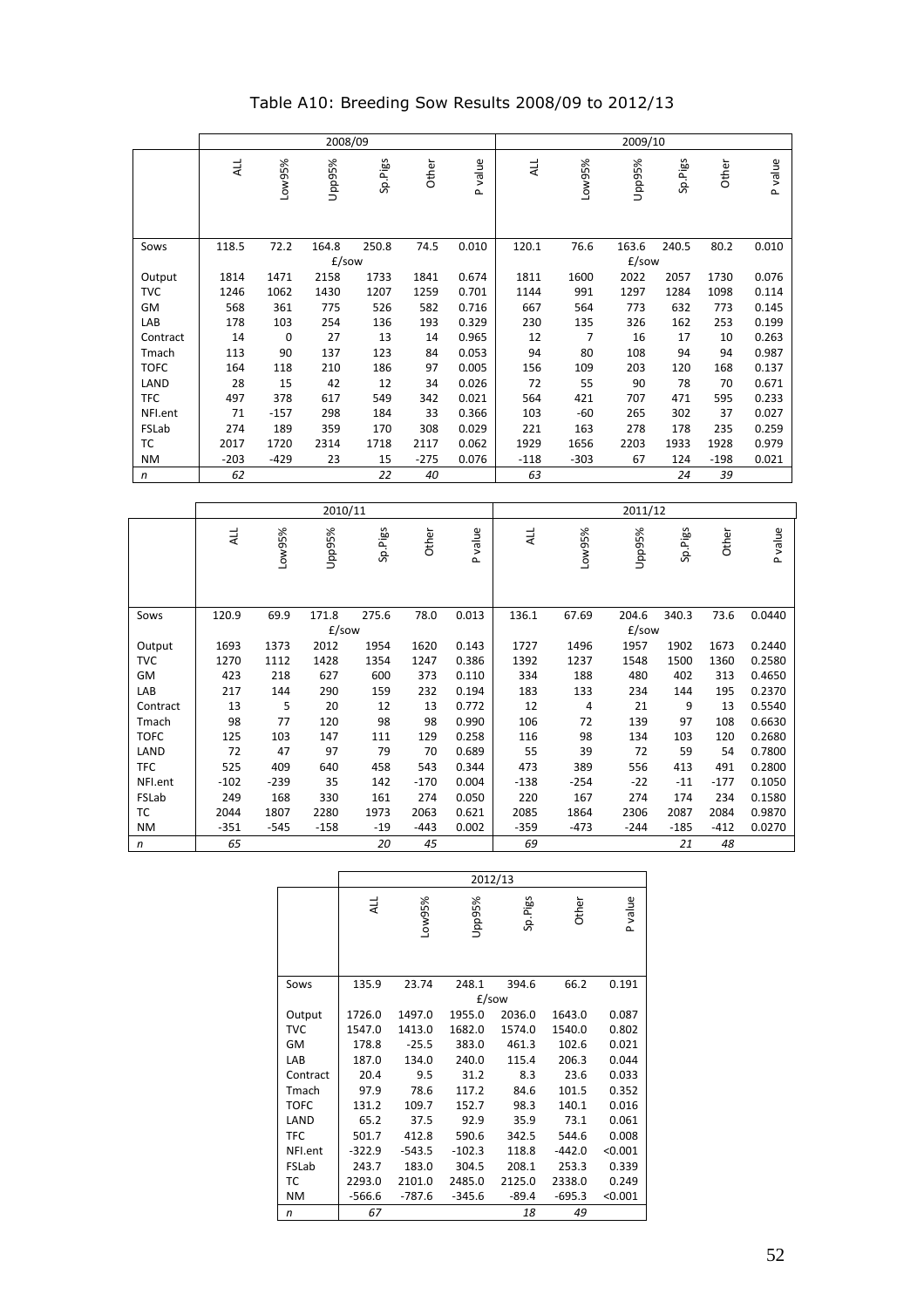Table A11: LFA Ewes Results 2008/09 to 2012/13

|                  |                |                |        | 2008/09        |       |         |                |                |        | 2009/10       |       |         |
|------------------|----------------|----------------|--------|----------------|-------|---------|----------------|----------------|--------|---------------|-------|---------|
|                  | <b>ALL</b>     | Low95%         | Upp95% | SDA Sheep      | Other | P value | <b>ALL</b>     | Low95%         | Upp95% | Sheep<br>SDA. | Other | P value |
| Ewes             | 335.8          | 271.1          | 400.5  | 389.8          | 312.5 | 335.8   | 377.8          | 309.0          | 446.7  | 443.0         | 339.7 | 0.181   |
|                  |                |                |        | £/ewe          |       |         |                |                |        | £/ewe         |       |         |
| Output           | 62             | 51             | 73     | 46             | 69    | 0.022   | 66             | 58             | 73     | 50            | 75    | < 0.001 |
| <b>TVC</b>       | 29             | 26             | 33     | 27             | 30    | 0.457   | 30             | 27             | 33     | 26            | 32    | 0.033   |
| GM               | 33             | 23             | 42     | 18             | 39    | 0.010   | 36             | 29             | 42     | 24            | 43    | < 0.001 |
| LAB              | 7              | 5              | 9      | $\sqrt{4}$     | 8     | 0.028   | 10             | $\overline{7}$ | 14     | 6             | 12    | 0.069   |
| Contract         | $\overline{2}$ | $\overline{2}$ | 3      | $\mathbf{1}$   | 3     | 0.016   | $\overline{3}$ | $\overline{2}$ | 3      | $\mathbf 1$   | 3     | 0.001   |
| Tmach            | 25             | 18             | 32     | 22             | 27    | 0.369   | 28             | 19             | 38     | 20            | 33    | 0.126   |
| <b>TOFC</b>      | $\bf 8$        | 6              | 11     | $\overline{7}$ | 9     | 0.320   | 10             | $\overline{7}$ | 13     | 13            | 8     | 0.17    |
| LAND             | 10             | 8              | 13     | 9              | 11    | 0.514   | 13             | 11             | 16     | 18            | 11    | 0.003   |
| <b>TFC</b>       | 53             | 43             | 63     | 43             | 57    | 0.068   | 64             | 53             | 75     | 58            | 68    | 0.422   |
| NFI.ent          | $-20$          | $-27$          | $-14$  | $-24$          | $-18$ | 0.367   | $-29$          | $-39$          | $-18$  | $-35$         | $-25$ | 0.382   |
| FSLab            | 56             | 32             | 79     | 55             | 56    | 0.967   | 46             | 33             | 58     | 42            | 48    | 0.667   |
| ТC               | 138            | 104            | 172    | 125            | 143   | 0.523   | 140            | 116            | 163    | 126           | 148   | 0.388   |
| NM               | $-76$          | $-102$         | -50    | $-79$          | $-74$ | 0.814   | $-74$          | -97            | $-52$  | $-76$         | $-73$ | 0.881   |
| $\boldsymbol{n}$ | 76             |                |        | 19             | 57    | 76      | 69             |                |        | 20            | 49    | 69      |

|                  |                |                |        | 2010/11   |                |         |                |                | 2011/12 |              |       |         |
|------------------|----------------|----------------|--------|-----------|----------------|---------|----------------|----------------|---------|--------------|-------|---------|
|                  | <b>ALL</b>     | Low95%         | Upp95% | SDA Sheep | Other          | P value | <b>ALL</b>     | Low95%         | Upp95%  | SDA Sheep    | Other | P value |
| Ewes             | 506.9          | 406.7          | 607.2  | 683.3     | 408.9          | 0.013   | 449.9          | 367.1          | 532.7   | 378.8        | 645.7 | 0.002   |
|                  |                |                |        | £/ewe     |                |         |                |                | £/ewe   |              |       |         |
| Output           | 72             | 63             | 80     | 58        | 79             | 0.009   | 86             | 70             | 102     | 68           | 92    | 0.069   |
| <b>TVC</b>       | 36             | 31             | 41     | 28        | 40             | 0.008   | 38             | 34             | 42      | 30           | 41    | 0.008   |
| GM               | 36             | 30             | 42     | 30        | 40             | 0.103   | 48             | 33             | 63      | 38           | 52    | 0.251   |
| LAB              | 15             | 9              | 21     | 11        | 17             | 0.245   | 15             | 10             | 20      | 12           | 17    | 0.266   |
| Contract         | $\overline{2}$ | $\overline{2}$ | 3      | 2         | $\overline{2}$ | 0.125   | $\overline{2}$ | $\overline{2}$ | 3       | $\mathbf{1}$ | 3     | < 0.001 |
| Tmach            | 25             | 18             | 32     | 18        | 29             | 0.067   | 24             | 19             | 30      | 16           | 27    | 0.018   |
| <b>TOFC</b>      | 8              | 6              | 9      | 8         | 8              | 0.958   | 8              | $\overline{7}$ | 9       | 8            | 9     | 0.644   |
| LAND             | 12             | 10             | 14     | 12        | 12             | 0.993   | 15             | 12             | 17      | 14           | 15    | 0.748   |
| <b>TFC</b>       | 62             | 51             | 73     | 51        | 68             | 0.097   | 64             | 54             | 76      | 50           | 70    | 0.068   |
| NFI.ent          | $-26$          | $-36$          | $-15$  | $-21$     | $-29$          | 0.463   | $-17$          | $-26$          | $-7$    | $-12$        | $-18$ | 0.581   |
| FSLab            | 33             | 25             | 41     | 28        | 35             | 0.406   | 30             | 23             | 36      | 27           | 31    | 0.581   |
| TC               | 130            | 112            | 149    | 107       | 143            | 0.047   | 132            | 116            | 148     | 107          | 141   | 0.039   |
| NM               | $-59$          | $-74$          | $-43$  | -49       | -64            | 0.355   | $-47$          | $-58$          | $-35$   | $-39$        | $-49$ | 0.462   |
| $\boldsymbol{n}$ | 66             |                |        | 23        | 43             | 66      | 66             |                |         | 17           | 49    |         |

|              |       |                | 2012/13        |              |       |         |
|--------------|-------|----------------|----------------|--------------|-------|---------|
|              | ALL   | Low95%         | Upp95%         | SDA Sheep    | Other | P value |
| Ewes         | 464.8 | 380.1          | 549.4          | 725.8        | 366.7 | < 0.001 |
|              |       |                | £/ewe          |              |       |         |
| Output       | 76    | 66             | 86             | 59           | 83    | 0.028   |
| <b>TVC</b>   | 41    | 37             | 46             | 34           | 44    | 0.028   |
| GM           | 35    | 26             | 44             | 25           | 38    | 0.115   |
| LAB          | 13    | 9              | 17             | 15           | 12    | 0.522   |
| Contract     | 3     | $\overline{2}$ | $\overline{4}$ | $\mathbf{1}$ | 4     | 0.018   |
| Tmach        | 22    | 18             | 26             | 15           | 25    | < 0.001 |
| <b>TOFC</b>  | 9     | 8              | 10             | 7            | 10    | 0.002   |
| LAND         | 14    | 12             | 17             | 11           | 15    | 0.184   |
| <b>TFC</b>   | 61    | 53             | 70             | 49           | 66    | 0.029   |
| NFI.ent      | $-27$ | $-34$          | $-20$          | $-24$        | $-28$ | 0.603   |
| FSLab        | 29    | 22             | 36             | 20           | 32    | 0.043   |
| ТC           | 132   | 117            | 147            | 103          | 143   | 0.008   |
| <b>NM</b>    | $-56$ | -66            | $-45$          | $-44$        | $-60$ | 0.071   |
| $\mathsf{n}$ | 65    |                |                | 18           | 47    |         |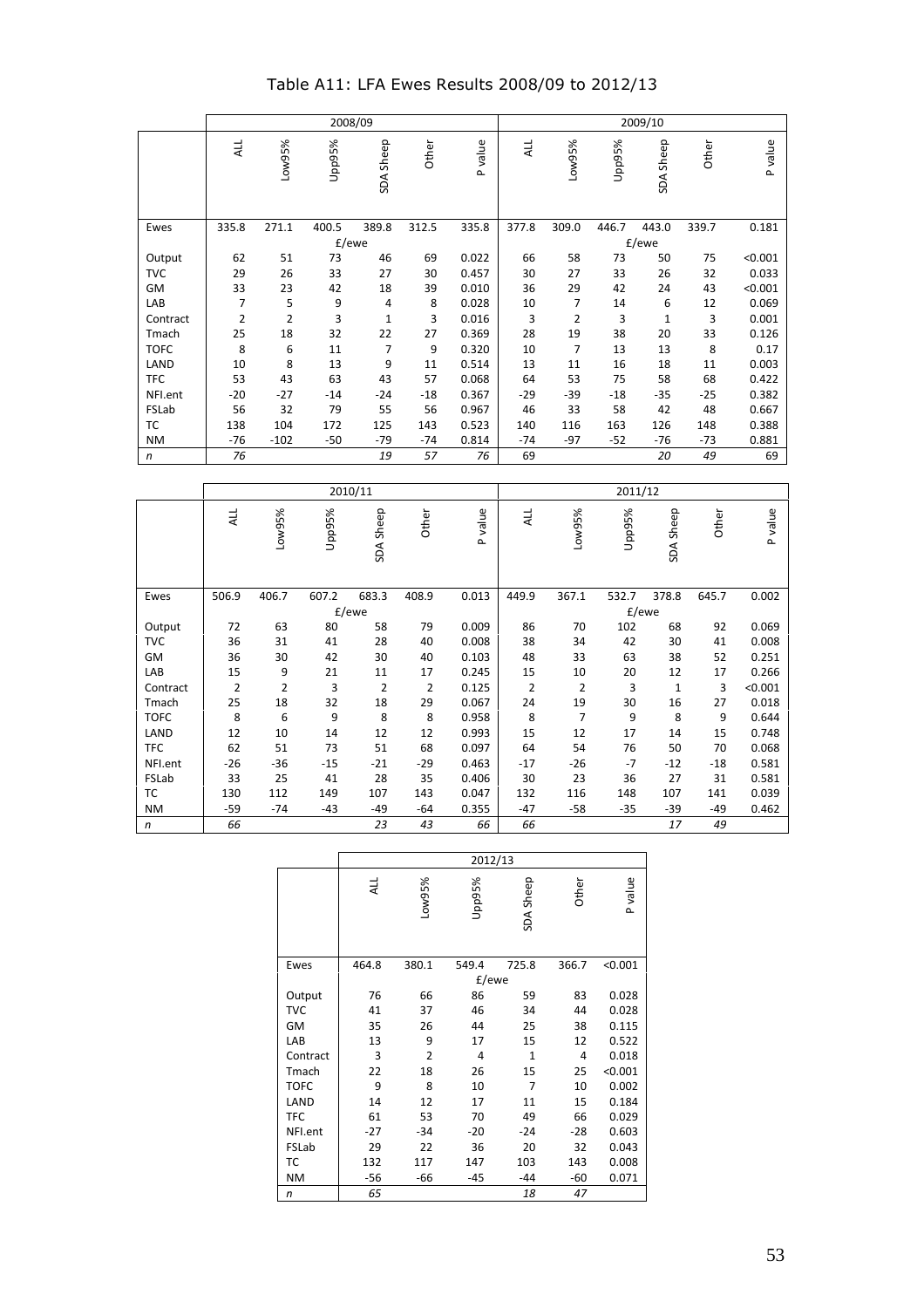|                  |        |        | 2008/09 |           |        |         | 2009/10 |        |        |                     |        |         |
|------------------|--------|--------|---------|-----------|--------|---------|---------|--------|--------|---------------------|--------|---------|
|                  | ALL    | Low95% | Upp95%  | SDA Sheep | Other  | P value | ALL     | Low95% | Upp95% | Sheep<br><b>Ads</b> | Other  | P value |
| Cows             | 43.8   | 39.2   | 48.3    | 38.1      | 47.3   | 0.038   | 43.7    | 39.4   | 48.0   | 50.7                | 42.0   | 0.126   |
|                  |        |        | £/cow   |           |        |         |         |        |        | £/cow               |        |         |
| Output           | 298    | 269    | 326     | 319       | 285    | 0.310   | 324     | 296    | 351    | 296                 | 330    | 0.139   |
| <b>TVC</b>       | 167    | 150    | 184     | 160       | 171    | 0.548   | 177     | 162    | 192    | 179                 | 167    | 0.540   |
| GM               | 131    | 101    | 161     | 159       | 113    | 0.172   | 147     | 118    | 176    | 129                 | 151    | 0.449   |
| LAB              | 39     | 27     | 51      | 51        | 31     | 0.156   | 36      | 28     | 45     | 37                  | 36     | 0.949   |
| Contract         | 22     | 18     | 25      | 19        | 23     | 0.343   | 25      | 21     | 29     | 27                  | 24     | 0.705   |
| Tmach            | 97     | 84     | 111     | 124       | 80     | 0.003   | 110     | 96     | 124    | 152                 | 100    | 0.014   |
| <b>TOFC</b>      | 64     | 56     | 71      | 64        | 64     | 0.901   | 65      | 30     | 70     | 68                  | 64     | 0.600   |
| LAND             | 91     | 79     | 103     | 82        | 96     | 0.237   | 95      | 86     | 103    | 88                  | 96     | 0.389   |
| <b>TFC</b>       | 312    | 285    | 340     | 342       | 294    | 0.128   | 331     | 313    | 349    | 372                 | 321    | 0.016   |
| NFI.ent          | $-182$ | $-209$ | $-154$  | $-183$    | $-181$ | 0.928   | $-184$  | $-211$ | $-157$ | $-243$              | $-170$ | 0.023   |
| FSLab            | 171    | 147    | 195     | 189       | 159    | 0.224   | 143     | 118    | 167    | 182                 | 134    | 0.159   |
| TC               | 650    | 613    | 688     | 691       | 624    | 0.107   | 650     | 610    | 691    | 720                 | 634    | 0.089   |
| <b>NM</b>        | $-352$ | $-389$ | $-315$  | $-372$    | $-340$ | 0.382   | $-327$  | $-361$ | $-292$ | $-424$              | $-304$ | 0.031   |
| $\boldsymbol{n}$ | 198    |        |         | 68        | 130    |         | 192     |        |        | 28                  | 164    |         |

Table A12: LFA Suckler Results 2008/09 to 2012/13

|             |            |        | 2010/11  |           |        |         |        |        | 2011/12 |             |        |         |
|-------------|------------|--------|----------|-----------|--------|---------|--------|--------|---------|-------------|--------|---------|
|             | <b>ALL</b> | Low95% | Upp95%   | SDA Sheep | Other  | P value | ALL    | Low95% | Upp95%  | Sheep<br>ЯQ | Other  | P value |
| Cows        | 45.0       | 37.8   | 52.2     | 51.8      | 43.6   | 0.501   | 45.4   | 39.8   | 51.0    | 49.5        | 44.5   | 0.498   |
|             |            |        | $E$ /cow |           |        |         |        |        | £/cow   |             |        |         |
| Output      | 298        | 270    | 326      | 314       | 295    | 0.424   | 366    | 340    | 393     | 659         | 368    | 0.773   |
| <b>TVC</b>  | 186        | 172    | 199      | 160       | 191    | 0.006   | 190    | 175    | 205     | 161         | 170    | 0.017   |
| GM          | 113        | 88     | 138      | 154       | 104    | 0.025   | 176    | 147    | 206     | 198         | 171    | 0.434   |
| LAB         | 33         | 24     | 42       | 27        | 34     | 0.569   | 41     | 30     | 52      | 61          | 36     | 0.267   |
| Contract    | 22         | 18     | 27       | 16        | 24     | 0.265   | 22     | 18     | 25      | 18          | 23     | 0.315   |
| Tmach       | 88         | 72     | 105      | 134       | 79     | 0.040   | 106    | 72     | 140     | 114         | 104    | 0.672   |
| <b>TOFC</b> | 68         | 58     | 77       | 95        | 62     | 0.055   | 73     | 67     | 79      | 88          | 69     | 0.028   |
| LAND        | 95         | 86     | 104      | 102       | 94     | 0.407   | 109    | 98     | 120     | 112         | 108    | 0.832   |
| <b>TFC</b>  | 307        | 283    | 330      | 374       | 293    | 0.024   | 351    | 311    | 390     | 393         | 341    | 0.147   |
| NFI.ent     | $-194$     | $-217$ | $-171$   | $-221$    | $-189$ | 0.343   | $-174$ | $-204$ | $-145$  | $-195$      | $-170$ | 0.491   |
| FSLab       | 140        | 100    | 179      | 237       | 120    | 0.109   | 140    | 119    | 161     | 194         | 128    | 0.008   |
| TC          | 632        | 576    | 687      | 771       | 604    | 0.106   | 681    | 635    | 727     | 748         | 666    | 0.052   |
| <b>NM</b>   | $-334$     | $-387$ | $-280$   | $-457$    | $-309$ | 0.140   | $-314$ | $-351$ | $-278$  | $-389$      | $-297$ | 0.041   |
| n           | 184        |        |          | 24        | 160    |         | 191    |        |         | 27          | 164    |         |

|             |            |        |        | 2012/13   |        |         |
|-------------|------------|--------|--------|-----------|--------|---------|
|             | <b>ALL</b> | Low95% | Upp95% | SDA Sheep | Other  | P value |
| Cows        | 44.8       | 39.6   | 49.9   | 48.1      | 44.1   | 0.456   |
|             |            |        |        | £/cow     |        |         |
| Output      | 398        | 360    | 436    | 331       | 411    | 0.053   |
| <b>TVC</b>  | 209        | 189    | 229    | 179       | 214    | 0.086   |
| GM          | 189        | 148    | 230    | 151       | 196    | 0.307   |
| LAB         | 45         | 35     | 54     | 44        | 45     | 0.986   |
| Contract    | 27         | 21     | 32     | 19        | 28     | 0.102   |
| Tmach       | 121        | 102    | 140    | 118       | 122    | 0.858   |
| <b>TOFC</b> | 74         | 68     | 81     | 77        | 74     | 0.699   |
| LAND        | 104        | 96     | 113    | 91        | 107    | 0.239   |
| <b>TFC</b>  | 371        | 343    | 399    | 350       | 375    | 0.412   |
| NFI.ent     | $-182$     | $-217$ | $-147$ | $-199$    | $-179$ | 0.613   |
| FSLab       | 176        | 138    | 214    | 171       | 177    | 0.837   |
| ТC          | 756        | 693    | 819    | 700       | 767    | 0.214   |
| <b>NM</b>   | $-358$     | $-400$ | $-317$ | $-369$    | $-356$ | 0.749   |
| n           | 184        |        |        | 25        | 159    |         |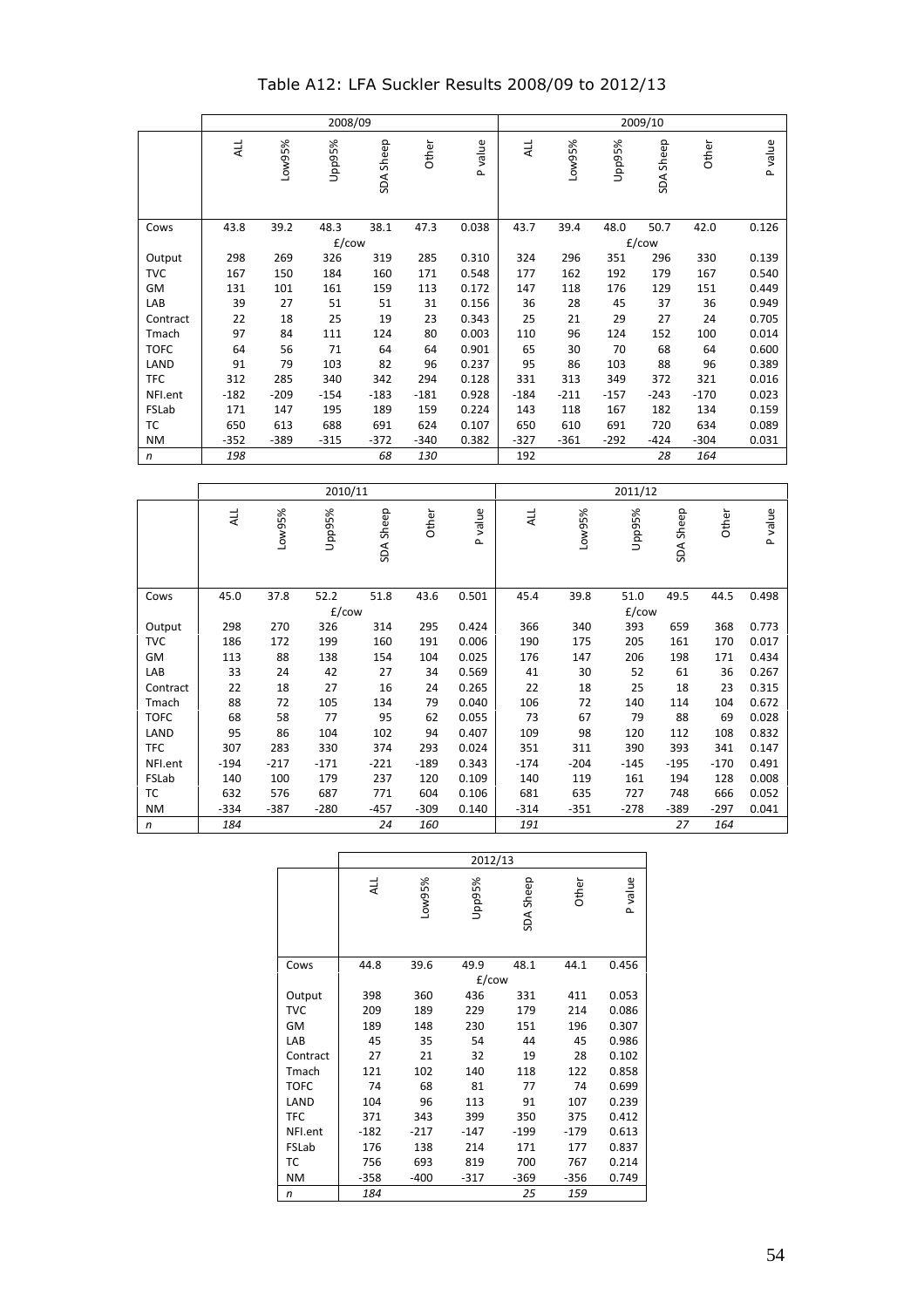|              |       |        |        |         | 2008/09 |       |        |                 |       |        |        |         | 2009/10 |       |        |         |
|--------------|-------|--------|--------|---------|---------|-------|--------|-----------------|-------|--------|--------|---------|---------|-------|--------|---------|
|              | ALL   | Low95% | Upp95% | Cereals | Low.GL  | Mixed | Other  | value<br>$\sim$ | ALL   | Low95% | Upp95% | Cereals | Low.GL  | Mixed | Other  | P value |
| Ewes         | 250.8 | 216.3  | 285.2  | 249.7   | 269.8   | 279.3 | 169.0  | 0.056           | 246.3 | 212.9  | 279.7  | 218.0   | 283.6   | 268.7 | 164.2  | 0.022   |
|              |       |        |        |         | £/ewe   |       |        |                 |       |        |        |         | £/ewe   |       |        |         |
| Output       | 78    | 74     | 82     | 86      | 75      | 73    | 84     | 0.061           | 105   | 85     | 124    | 96      | 92      | 147   | 102    | 0.311   |
| <b>TVC</b>   | 41    | 39     | 44     | 51      | 37      | 40    | 46     | < 0.001         | 47    | 43     | 52     | 61      | 38      | 54    | 50     | < 0.001 |
| GM           | 37    | 33     | 40     | 36      | 38      | 33    | 38     | 0.713           | 57    | 41     | 74     | 35      | 53      | 93    | 52     | 0.042   |
| LAB          | 18    | 13     | 22     | 28      | 14      | 16    | 20     | 0.020           | 27    | 19     | 34     | 39      | 12      | 47    | 30     | < 0.001 |
| Contract     | 5     | 4      | 5      | 3       | 5       | 4     | 5      | 0.003           | 5     | 5      | 6      | 5       | 5       | 6     | 6      | 0.662   |
| Tmach        | 21    | 19     | 23     | 18      | 22      | 19    | 22     | 0.107           | 25    | 23     | 27     | 18      | 25      | 25    | 29     | < 0.001 |
| <b>TOFC</b>  | 13    | 11     | 16     | 17      | 13      | 10    | 13     | 0.065           | 15    | 13     | 17     | 14      | 14      | 16    | 17     | 0.667   |
| LAND         | 23    | 16     | 30     | 34      | 15      | 17    | 42     | 0.150           | 22    | 20     | 24     | 25      | 20      | 22    | 25     | 0.036   |
| <b>TFC</b>   | 79    | 69     | 89     | 100     | 69      | 65    | 102    | 0.085           | 94    | 84     | 104    | 100     | 76      | 116   | 107    | 0.001   |
| NFI.ent      | $-42$ | $-53$  | $-32$  | -64     | $-32$   | $-33$ | -64    | 0.159           | -36   | $-48$  | $-24$  | $-65$   | $-23$   | $-22$ | $-55$  | < 0.001 |
| FSLab        | 40    | 35     | 44     | 38      | 43      | 32    | 36     | 0.051           | 56    | 47     | 66     | 63      | 49      | 89    | 13     | 0.465   |
| TC           | 160   | 147    | 172    | 189     | 150     | 138   | 184    | 0.036           | 198   | 176    | 219    | 224     | 164     | 226   | 221    | 0.003   |
| <b>NM</b>    | -82   | $-94$  | $-70$  | $-102$  | $-75$   | $-65$ | $-100$ | 0.114           | -93   | $-106$ | -80    | $-129$  | $-72$   | $-79$ | $-122$ | 0.003   |
| $\mathsf{n}$ | 337   |        |        | 55      | 144     | 69    | 69     |                 | 347   |        |        | 59      | 136     | 72    | 80     |         |

|             |       |        |        |         | 2010/11 |                |                |         |       |        |        |                | 2011/12       |        |        |         |
|-------------|-------|--------|--------|---------|---------|----------------|----------------|---------|-------|--------|--------|----------------|---------------|--------|--------|---------|
|             | ALL   | Low95% | Upp95% | Cereals | Low.GL  | Mixed          | Other          | P value | ALL   | Low95% | Upp95% | Cereals        | <b>Low.GL</b> | Mixed  | Other  | P value |
| Ewes        | 273.2 | 237.8  | 308.7  | 171.7   | 338.1   | 239.5          | 165.5          | < 0.001 | 270.0 | 237.3  | 302.8  | 179.8          | 321.8         | 245.0  | 202.1  | 0.002   |
|             |       |        |        |         | E/ewe   |                |                |         |       |        |        |                | £/ewe         |        |        |         |
| Output      | 99    | 94     | 104    | 108     | 98      | 98             | 98             | 0.52    | 115   | 110    | 121    | 101            | 116           | 130    | 110    | 0.019   |
| <b>TVC</b>  | 47    | 44     | 51     | 64      | 41      | 56             | 48             | < 0.001 | 50    | 46     | 53     | 73             | 42            | 56     | 49     | < 0.001 |
| GM          | 52    | 47     | 56     | 44      | 57      | 42             | 51             | 0.103   | 66    | 60     | 71     | 27             | 73            | 74     | 61     | < 0.001 |
| LAB         | 24    | 20     | 28     | 45      | 17      | 28             | 31             | < 0.001 | 26    | 22     | 30     | 41             | 15            | 38     | 37     | < 0.001 |
| Contract    | 5     | 4      | 7      | 3       | 6       | $\overline{4}$ | $\overline{7}$ | 0.021   | 6     | 5      | 7      | $\overline{4}$ | 6             | 8      | 7      | 0.200   |
| Tmach       | 27    | 22     | 32     | 17      | 30      | 24             | 28             | < 0.001 | 27    | 25     | 29     | 19             | 27            | 34     | 27     | 0.024   |
| <b>TOFC</b> | 13    | 12     | 15     | 18      | 13      | 12             | 15             | 0.164   | 16    | 14     | 18     | 30             | 13            | 13     | 16     | 0.042   |
| LAND        | 26    | 21     | 31     | 37      | 20      | 21             | 44             | 0.055   | 30    | 25     | 35     | 66             | 23            | 24     | 28     | 0.058   |
| <b>TFC</b>  | 96    | 83     | 109    | 120     | 84      | 89             | 125            | 0.033   | 104   | 95     | 114    | 159            | 84            | 116    | 115    | < 0.001 |
| NFI.ent     | -44   | $-55$  | -33    | $-76$   | $-28$   | $-47$          | $-75$          | 0.009   | -39   | $-49$  | $-28$  | $-132$         | $-10$         | $-42$  | $-53$  | < 0.001 |
| FSLab       | 52    | 43     | 61     | 54      | 49      | 60             | 53             | 0.862   | 49    | 44     | 54     | 50             | 46            | 60     | 48     | 0.355   |
| <b>TC</b>   | 196   | 175    | 216    | 238     | 175     | 205            | 226            | 0.069   | 203   | 190    | 216    | 282            | 172           | 233    | 211    | < 0.001 |
| <b>NM</b>   | $-97$ | $-114$ | $-79$  | $-130$  | $-77$   | $-107$         | $-128$         | 0.055   | -88   | $-100$ | $-75$  | $-181$         | -56           | $-102$ | $-101$ | < 0.001 |
| n           | 322   |        |        | 31      | 143     | 70             | 78             |         | 331   |        |        | 37             | 155           | 68     | 71     |         |

|             |        | 2012/13 |        |         |                |        |                |         |  |  |  |  |  |
|-------------|--------|---------|--------|---------|----------------|--------|----------------|---------|--|--|--|--|--|
|             | ALL    | Low95%  | Upp95% | Cereals | Low.GL         | Mixed  | Other          | P value |  |  |  |  |  |
| Ewes        | 289.2  | 249.2   | 329.2  | 179.7   | 326.3          | 332.0  | 187.9          | < 0.001 |  |  |  |  |  |
|             |        |         |        |         | £/ewe          |        |                |         |  |  |  |  |  |
| Output      | 103    | 88      | 118    | 101     | 108            | 106    | 84             | 0.017   |  |  |  |  |  |
| <b>TVC</b>  | 51     | 48      | 55     | 76      | 45             | 60     | 47             | < 0.001 |  |  |  |  |  |
| GM          | 52     | 39      | 64     | 25      | 63             | 46     | 37             | 0.008   |  |  |  |  |  |
| LAB         | 27     | 22      | 32     | 48      | 18             | 36     | 31             | < 0.001 |  |  |  |  |  |
| Contract    | 6      | 5       | 8      | 9       | $\overline{7}$ | 5      | $\overline{7}$ | 0.262   |  |  |  |  |  |
| Tmach       | 27     | 24      | 31     | 16      | 30             | 30     | 25             | < 0.001 |  |  |  |  |  |
| <b>TOFC</b> | 18     | 15      | 21     | 25      | 16             | 14     | 17             | 0.102   |  |  |  |  |  |
| LAND        | 35     | 23      | 47     | 50      | 24             | 25     | 72             | 0.137   |  |  |  |  |  |
| <b>TFC</b>  | 114    | 97      | 130    | 146     | 95             | 110    | 162            | 0.049   |  |  |  |  |  |
| NFI.ent     | $-62$  | $-82$   | $-43$  | $-120$  | $-32$          | $-64$  | $-125$         | < 0.001 |  |  |  |  |  |
| FSLab       | 52     | 40      | 64     | 50      | 55             | 48     | 50             | 0.954   |  |  |  |  |  |
| ТC          | 218    | 194     | 241    | 272     | 195            | 218    | 259            | 0.052   |  |  |  |  |  |
| <b>NM</b>   | $-115$ | $-133$  | -96    | $-171$  | $-87$          | $-112$ | $-175$         | < 0.001 |  |  |  |  |  |
| n           | 317    |         |        | 32      | 150            | 70     | 65             |         |  |  |  |  |  |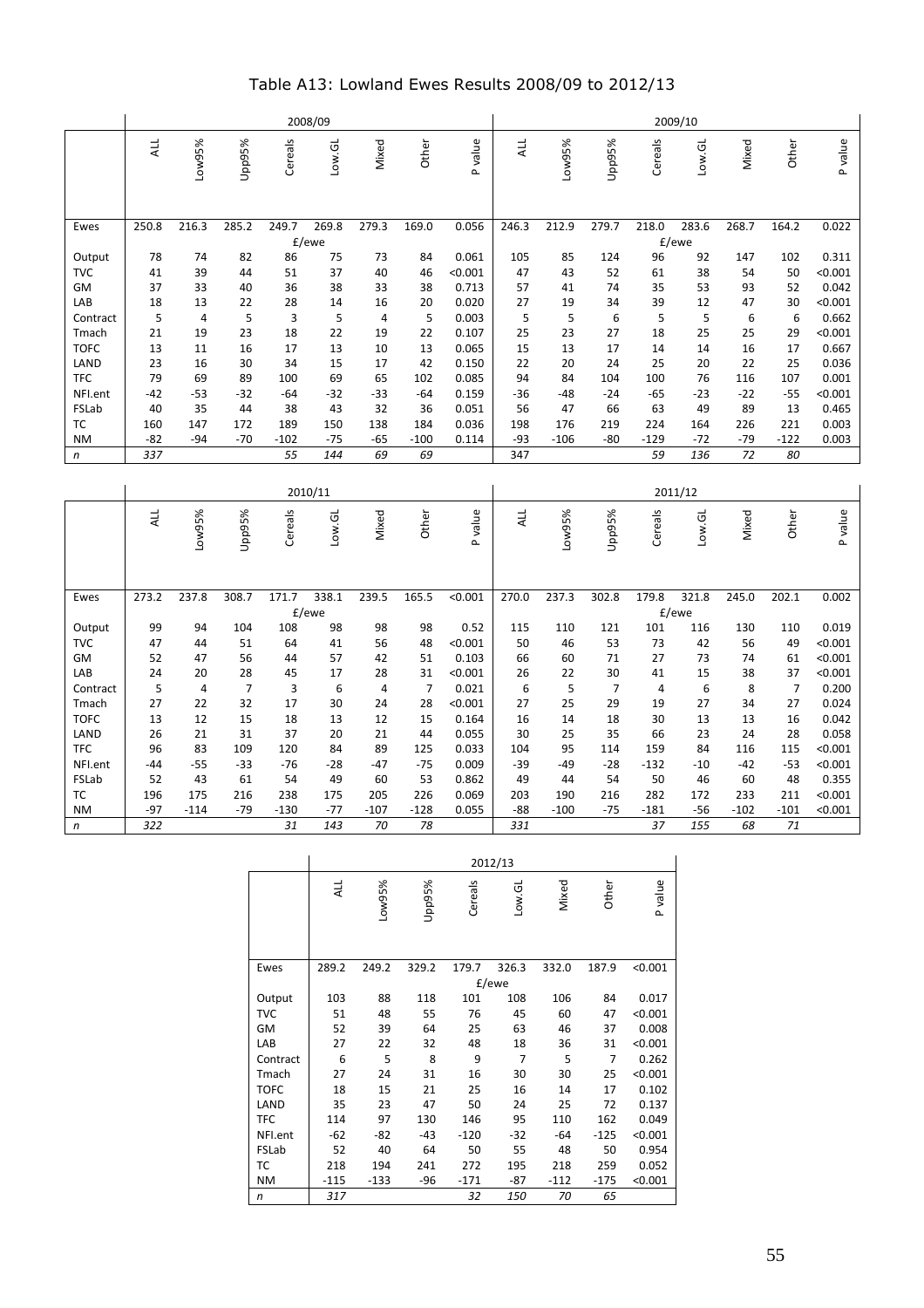| Table A14: Lowland Suckler Results 2008/09 to 2012/13 |  |  |  |
|-------------------------------------------------------|--|--|--|
|-------------------------------------------------------|--|--|--|

|              |        |        |        |         | 2008/09 |        |        |         |        |        |        |         | 2009/10 |        |        |         |
|--------------|--------|--------|--------|---------|---------|--------|--------|---------|--------|--------|--------|---------|---------|--------|--------|---------|
|              | ALL    | Low95% | Upp95% | Cereals | Low.GL  | Mixed  | Other  | P value | ALL    | Low95% | Upp955 | Cereals | Low.GL  | Mixed  | Other  | P value |
| Cows         | 34.6   | 30.9   | 38.3   | 27.4    | 37.2    | 40.2   | 26.2   | 0.008   | 34.6   | 30.9   | 38.4   | 28.9    | 36.5    | 40.9   | 26.3   | 0.025   |
|              | £/cow  |        |        |         |         |        |        |         |        |        |        |         | £/cow   |        |        |         |
| Output       | 351    | 301    | 401    | 325     | 308     | 322    | 592    | 0.391   | 371    | 336    | 405    | 340     | 397     | 355    | 335    | 0.448   |
| <b>TVC</b>   | 166    | 150    | 182    | 212     | 137     | 188    | 195    | 0.002   | 178    | 159    | 196    | 247     | 144     | 189    | 201    | 0.002   |
| GM           | 185    | 134    | 235    | 113     | 171     | 133    | 397    | 0.096   | 193    | 161    | 226    | 93      | 252     | 166    | 134    | 0.002   |
| LAB          | 91     | 64     | 118    | 162     | 44      | 58     | 229    | < 0.001 | 83     | 66     | 100    | 181     | 47      | 63     | 120    | < 0.001 |
| Contract     | 38     | 33     | 43     | 30      | 39      | 33     | 45     | 0.274   | 40     | 34     | 46     | 33      | 42      | 35     | 44     | 0.492   |
| Tmach        | 92     | 74     | 111    | 69      | 89      | 77     | 157    | 0.231   | 101    | 90     | 112    | 71      | 116     | 98     | 86     | 0.002   |
| TOFC         | 77     | 70     | 85     | 92      | 78      | 63     | 77     | 0.055   | 88     | 78     | 99     | 115     | 86      | 65     | 95     | 0.002   |
| LAND         | 108    | 98     | 118    | 144     | 92      | 95     | 145    | 0.004   | 143    | 126    | 161    | 209     | 123     | 131    | 158    | 0.046   |
| <b>TFC</b>   | 406    | 358    | 455    | 496     | 342     | 326    | 653    | 0.011   | 455    | 418    | 492    | 609     | 413     | 392    | 503    | 0.011   |
| NFI.ent      | $-222$ | $-255$ | $-189$ | -382    | $-171$  | $-192$ | $-157$ | 0.010   | $-262$ | $-308$ | $-216$ | $-516$  | $-161$  | $-226$ | -369   | < 0.001 |
| FSLab        | 184    | 159    | 208    | 148     | 185     | 176    | 237    | 0.445   | 182    | 159    | 204    | 145     | 199     | 160    | 189    | 0.188   |
| <b>TC</b>    | 756    | 689    | 824    | 855     | 664     | 691    | 1085   | 0.025   | 814    | 762    | 867    | 1002    | 757     | 741    | 893    | 0.020   |
| <b>NM</b>    | $-406$ | $-440$ | $-372$ | $-530$  | $-356$  | $-369$ | $-493$ | 0.011   | $-443$ | $-488$ | $-399$ | $-662$  | $-360$  | $-386$ | $-558$ | < 0.001 |
| $\mathsf{n}$ | 325    |        |        | 57      | 143     | 69     | 56     |         | 339    |        |        | 58      | 142     | 76     | 63     |         |

|             |        |        |        |         | 2010/11 |        |        |         |        |        |        |         | 2011/12 |        |        |         |
|-------------|--------|--------|--------|---------|---------|--------|--------|---------|--------|--------|--------|---------|---------|--------|--------|---------|
|             | ALL    | Low95% | Upp95% | Cereals | Low.GL  | Mixed  | Other  | P value | ALL    | Low95% | Upp95% | Cereals | Low.GL  | Mixed  | Other  | P value |
| Cows        | 41.1   | 34.2   | 48.0   | 30.3    | 45.0    | 41.2   | 29.0   | 0.045   | 37.1   | 33.3   | 40.9   | 28.3    | 38.3    | 43.1   | 30.9   | 0.055   |
|             |        |        |        |         | E/cow   |        |        |         |        |        |        |         | E/cow   |        |        |         |
| Output      | 312    | 282    | 342    | 287     | 316     | 308    | 322    | 0.916   | 410    | 382    | 437    | 391     | 416     | 394    | 411    | 0.850   |
| <b>TVC</b>  | 191    | 174    | 207    | 194     | 163     | 230    | 275    | < 0.001 | 216    | 201    | 231    | 303     | 194     | 235    | 233    | 0.002   |
| GM          | 122    | 97     | 147    | 92      | 153     | 77     | 48     | 0.004   | 194    | 166    | 221    | 88      | 222     | 159    | 177    | 0.020   |
| LAB         | 78     | 53     | 102    | 115     | 63      | 95     | 97     | 0.390   | 76     | 63     | 89     | 132     | 47      | 113    | 120    | < 0.001 |
| Contract    | 38     | 31     | 45     | 25      | 42      | 32     | 35     | 0.138   | 44     | 38     | 51     | 57      | 47      | 35     | 39     | 0.237   |
| Tmach       | 106    | 71     | 141    | 95      | 122     | 65     | 93     | 0.106   | 101    | 88     | 113    | 88      | 102     | 102    | 99     | 0.948   |
| <b>TOFC</b> | 85     | 73     | 98     | 104     | 78      | 76     | 120    | 0.597   | 99     | 86     | 112    | 154     | 91      | 88     | 113    | 0.331   |
| LAND        | 135    | 117    | 153    | 194     | 114     | 124    | 216    | 0.065   | 163    | 146    | 179    | 266     | 147     | 183    | 163    | 0.099   |
| <b>TFC</b>  | 441    | 368    | 514    | 533     | 419     | 391    | 562    | 0.277   | 483    | 437    | 528    | 697     | 433     | 485    | 555    | 0.105   |
| NFI.ent     | $-320$ | $-392$ | $-247$ | $-441$  | $-266$  | $-314$ | $-514$ | 0.181   | $-289$ | $-336$ | $-242$ | $-609$  | $-211$  | $-326$ | $-377$ | 0.002   |
| FSLab       | 179    | 146    | 211    | 127     | 179     | 169    | 235    | 0.326   | 194    | 152    | 236    | 133     | 173     | 191    | 322    | 0.268   |
| <b>TC</b>   | 810    | 714    | 906    | 854     | 761     | 791    | 1072   | 0.474   | 892    | 815    | 969    | 1133    | 800     | 911    | 1110   | 0.042   |
| <b>NM</b>   | $-498$ | $-588$ | $-408$ | $-567$  | $-445$  | $-483$ | $-749$ | 0.433   | $-483$ | $-551$ | $-415$ | $-742$  | $-384$  | $-517$ | $-700$ | 0.007   |
| n           | 346    |        |        | 36      | 167     | 81     | 62     |         | 359    |        |        | 36      | 182     | 71     | 70     |         |

|              |            |        |        |         | 2012/13 |        |        |         |
|--------------|------------|--------|--------|---------|---------|--------|--------|---------|
|              | <b>ALL</b> | Low95% | Upp95% | Cereals | Low.GL  | Mixed  | Other  | P value |
| Cows         | 35.4       | 32.0   | 38.7   | 25.9    | 35.9    | 43.4   | 31.4   | 0.015   |
|              |            |        |        |         | £/cow   |        |        |         |
| Output       | 420        | 390    | 450    | 461     | 431     | 384    | 383    | 0.320   |
| <b>TVC</b>   | 233        | 215    | 251    | 343     | 207     | 244    | 243    | < 0.001 |
| GM           | 187        | 158    | 216    | 119     | 224     | 140    | 139    | 0.006   |
| LAB          | 105        | 75     | 136    | 193     | 83      | 97     | 140    | 0.086   |
| Contract     | 44         | 39     | 50     | 54      | 45      | 39     | 39     | 0.471   |
| Tmach        | 138        | 88     | 189    | 84      | 168     | 101    | 102    | 0.360   |
| <b>TOFC</b>  | 95         | 87     | 104    | 126     | 93      | 80     | 99     | 0.074   |
| LAND         | 157        | 145    | 170    | 234     | 151     | 135    | 150    | 0.029   |
| <b>TFC</b>   | 540        | 455    | 625    | 690     | 539     | 450    | 530    | 0.036   |
| NFI.ent      | $-353$     | $-437$ | $-269$ | $-572$  | $-315$  | $-310$ | $-390$ | 0.016   |
| FSLab        | 204        | 179    | 230    | 165     | 226     | 200    | 154    | 0.069   |
| тс           | 977        | 872    | 1083   | 1198    | 972     | 894    | 927    | 0.030   |
| <b>NM</b>    | $-558$     | $-654$ | $-461$ | $-737$  | $-541$  | $-510$ | $-544$ | 0.042   |
| $\mathsf{n}$ | 359        |        |        | 42      | 172     | 71     | 74     |         |